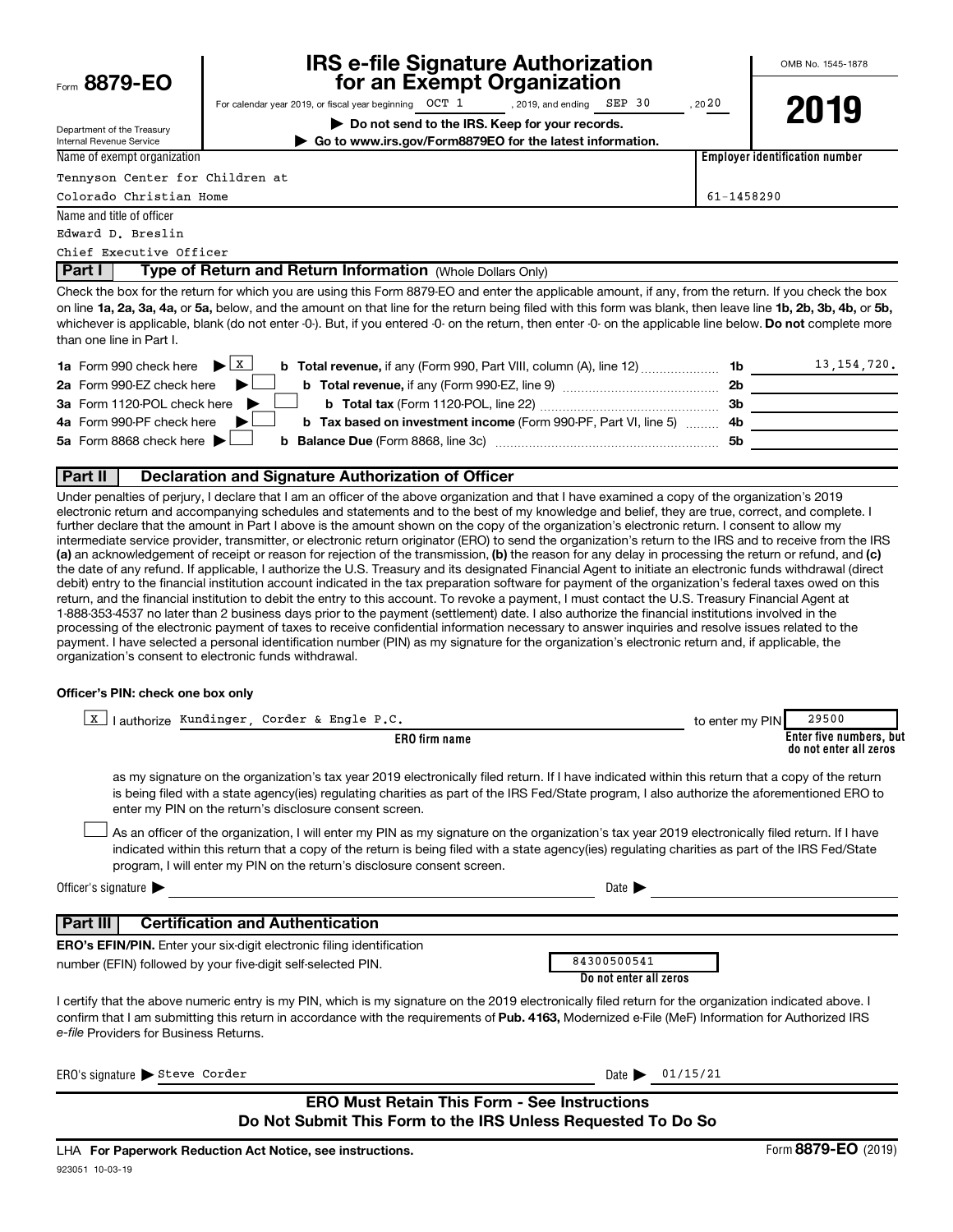|                         |                                  |                                                   | ** PUBLIC DISCLOSURE COPY **                                                                                                                                               |     |                                                     |                |                                            |  |
|-------------------------|----------------------------------|---------------------------------------------------|----------------------------------------------------------------------------------------------------------------------------------------------------------------------------|-----|-----------------------------------------------------|----------------|--------------------------------------------|--|
|                         |                                  |                                                   | <b>Return of Organization Exempt From Income Tax</b>                                                                                                                       |     |                                                     |                | OMB No. 1545-0047                          |  |
| Form                    |                                  |                                                   | Under section 501(c), 527, or 4947(a)(1) of the Internal Revenue Code (except private foundations)                                                                         |     |                                                     |                |                                            |  |
|                         |                                  | (Rev. January 2020)<br>Department of the Treasury | Do not enter social security numbers on this form as it may be made public.                                                                                                |     |                                                     |                | <b>Open to Public</b>                      |  |
|                         |                                  | Internal Revenue Service                          | Go to www.irs.gov/Form990 for instructions and the latest information.                                                                                                     |     |                                                     |                | Inspection                                 |  |
|                         |                                  |                                                   | A For the 2019 calendar year, or tax year beginning OCT 1, 2019<br>and ending                                                                                              |     | SEP 30, 2020                                        |                |                                            |  |
|                         | <b>B</b> Check if<br>applicable: |                                                   | <b>C</b> Name of organization                                                                                                                                              |     | D Employer identification number                    |                |                                            |  |
|                         | Address                          |                                                   | Tennyson Center for Children at                                                                                                                                            |     |                                                     |                |                                            |  |
|                         | change<br>Name                   |                                                   | Colorado Christian Home                                                                                                                                                    |     |                                                     |                |                                            |  |
|                         | change<br>Initial                |                                                   | Tennyson Center for Children<br>Doing business as                                                                                                                          |     | 61-1458290                                          |                |                                            |  |
|                         | ∣return<br>Final                 |                                                   | Number and street (or P.O. box if mail is not delivered to street address)<br>Room/suite                                                                                   |     | <b>E</b> Telephone number                           |                |                                            |  |
|                         | return/<br>termin-               |                                                   | 2950 Tennyson Street                                                                                                                                                       |     | $303 - 433 - 2541$                                  |                |                                            |  |
|                         | ated<br>Amended                  |                                                   | City or town, state or province, country, and ZIP or foreign postal code                                                                                                   |     | G Gross receipts \$                                 |                | 13,410,583.                                |  |
|                         | Ireturn<br>Applica-<br>Ition     |                                                   | Denver, CO 80212                                                                                                                                                           |     | H(a) Is this a group return                         |                |                                            |  |
|                         | pending                          |                                                   | F Name and address of principal officer: Edward D. Breslin<br>2950 Tennyson Street, Denver, CO 80212                                                                       |     | for subordinates?                                   |                |                                            |  |
|                         |                                  | <b>I</b> Tax-exempt status: $X \mid 501(c)(3)$    | $501(c)$ (<br>$\blacktriangleleft$ (insert no.)<br>$4947(a)(1)$ or                                                                                                         | 527 | $H(b)$ Are all subordinates included? $\Box$ Yes    |                | No                                         |  |
|                         |                                  |                                                   | J Website: > www.tennysoncenter.org                                                                                                                                        |     | $H(c)$ Group exemption number $\blacktriangleright$ |                | If "No," attach a list. (see instructions) |  |
|                         |                                  |                                                   | <b>K</b> Form of organization: $\boxed{x}$ Corporation<br>Trust<br>Association<br>Other $\blacktriangleright$                                                              |     | L Year of formation: 2003                           |                | M State of legal domicile: CO              |  |
|                         | Part I                           | <b>Summary</b>                                    |                                                                                                                                                                            |     |                                                     |                |                                            |  |
|                         | 1                                |                                                   | Briefly describe the organization's mission or most significant activities: See Schedule O                                                                                 |     |                                                     |                |                                            |  |
| Governance              |                                  |                                                   |                                                                                                                                                                            |     |                                                     |                |                                            |  |
|                         | 2                                |                                                   | Check this box $\blacktriangleright$ $\Box$ if the organization discontinued its operations or disposed of more than 25% of its net assets.                                |     |                                                     |                |                                            |  |
|                         | З                                |                                                   |                                                                                                                                                                            |     |                                                     | З              | 15                                         |  |
|                         | 4                                |                                                   |                                                                                                                                                                            |     |                                                     | $\overline{4}$ | 15                                         |  |
|                         | 5                                | 5                                                 |                                                                                                                                                                            |     |                                                     |                |                                            |  |
| <b>Activities &amp;</b> |                                  |                                                   |                                                                                                                                                                            |     |                                                     | 6              | 300                                        |  |
|                         |                                  |                                                   |                                                                                                                                                                            |     |                                                     | 7a             | 0.                                         |  |
|                         |                                  |                                                   |                                                                                                                                                                            |     |                                                     | 7b             | $\mathbf{0}$ .                             |  |
|                         |                                  |                                                   |                                                                                                                                                                            |     | <b>Prior Year</b>                                   |                | <b>Current Year</b>                        |  |
|                         | 8                                |                                                   |                                                                                                                                                                            |     | 5,128,837.                                          |                | 4,784,625.                                 |  |
| Revenue                 | 9                                |                                                   | Program service revenue (Part VIII, line 2g)                                                                                                                               |     | 8,249,509                                           |                | 8,155,083.                                 |  |
|                         | 10                               |                                                   |                                                                                                                                                                            |     | 118,999                                             |                | 121,148.                                   |  |
|                         | 11                               |                                                   | Other revenue (Part VIII, column (A), lines 5, 6d, 8c, 9c, 10c, and 11e)                                                                                                   |     | 1,930,730                                           |                | 93,864.                                    |  |
|                         | 12                               |                                                   | Total revenue - add lines 8 through 11 (must equal Part VIII, column (A), line 12)                                                                                         |     | 15,428,075                                          |                | 13, 154, 720.                              |  |
|                         | 13                               |                                                   | Grants and similar amounts paid (Part IX, column (A), lines 1-3)                                                                                                           |     |                                                     | 0              | 0.                                         |  |
|                         | 14                               |                                                   |                                                                                                                                                                            |     |                                                     | $\mathbf{0}$   | 0.                                         |  |
|                         |                                  |                                                   | 15 Salaries, other compensation, employee benefits (Part IX, column (A), lines 5-10)                                                                                       |     | 10, 116, 757.                                       | 10,786,288.    |                                            |  |
|                         |                                  |                                                   |                                                                                                                                                                            |     | 54,000                                              |                | 54,000.                                    |  |
| Expenses                |                                  |                                                   | 1,392,158.<br><b>b</b> Total fundraising expenses (Part IX, column (D), line 25)<br>▸                                                                                      |     |                                                     |                |                                            |  |
|                         |                                  |                                                   |                                                                                                                                                                            |     | 3,296,568                                           |                | 3,895,613.                                 |  |
|                         | 18                               |                                                   | Total expenses. Add lines 13-17 (must equal Part IX, column (A), line 25)                                                                                                  |     | 13, 467, 325                                        |                | 14,735,901.                                |  |
|                         | 19                               |                                                   |                                                                                                                                                                            |     | 1,960,750                                           |                | $-1, 581, 181.$                            |  |
| Net Assets or           |                                  |                                                   |                                                                                                                                                                            |     | <b>Beginning of Current Year</b>                    |                | <b>End of Year</b>                         |  |
|                         | 20                               | Total assets (Part X, line 16)                    |                                                                                                                                                                            |     | 18,230,925<br>1,275,110                             |                | 18, 339, 405.<br>2,934,123.                |  |
|                         | 21<br>22                         |                                                   | Total liabilities (Part X, line 26)                                                                                                                                        |     | 16,955,815                                          |                | 15,405,282.                                |  |
|                         | Part II                          | <b>Signature Block</b>                            |                                                                                                                                                                            |     |                                                     |                |                                            |  |
|                         |                                  |                                                   | Under penalties of perjury, I declare that I have examined this return, including accompanying schedules and statements, and to the best of my knowledge and belief, it is |     |                                                     |                |                                            |  |
|                         |                                  |                                                   | true, correct, and complete. Declaration of preparer (other than officer) is based on all information of which preparer has any knowledge.                                 |     |                                                     |                |                                            |  |
|                         |                                  |                                                   |                                                                                                                                                                            |     |                                                     |                |                                            |  |

|          |                                                                            | Signature of officer                                                              |                      |      |                          |                       |  |  |  |
|----------|----------------------------------------------------------------------------|-----------------------------------------------------------------------------------|----------------------|------|--------------------------|-----------------------|--|--|--|
| Sign     |                                                                            |                                                                                   |                      |      | Date                     |                       |  |  |  |
| Here     | Edward D. Breslin, Chief Executive Officer<br>Type or print name and title |                                                                                   |                      |      |                          |                       |  |  |  |
|          |                                                                            | Print/Type preparer's name                                                        | Preparer's signature | Date | Check                    | PTIN                  |  |  |  |
| Paid     | 01/15/21<br>Steve Corder<br>self-employed                                  |                                                                                   |                      |      |                          | P01725779             |  |  |  |
| Preparer | Kundinger, Corder & Engle P.C.<br>Firm's $EIN$<br>Firm's name              |                                                                                   |                      |      |                          |                       |  |  |  |
| Use Only |                                                                            | Firm's address 175 Lincoln Street, Suite 200                                      |                      |      |                          |                       |  |  |  |
|          |                                                                            | Denver, CO 80203                                                                  |                      |      | Phone no. (303) 534-5953 |                       |  |  |  |
|          |                                                                            | May the IRS discuss this return with the preparer shown above? (see instructions) |                      |      |                          | X<br>Yes<br><b>No</b> |  |  |  |
|          |                                                                            |                                                                                   |                      |      |                          | $\cdots$              |  |  |  |

932001 01-20-20 **For Paperwork Reduction Act Notice, see the separate instructions.** LHA Form (2019)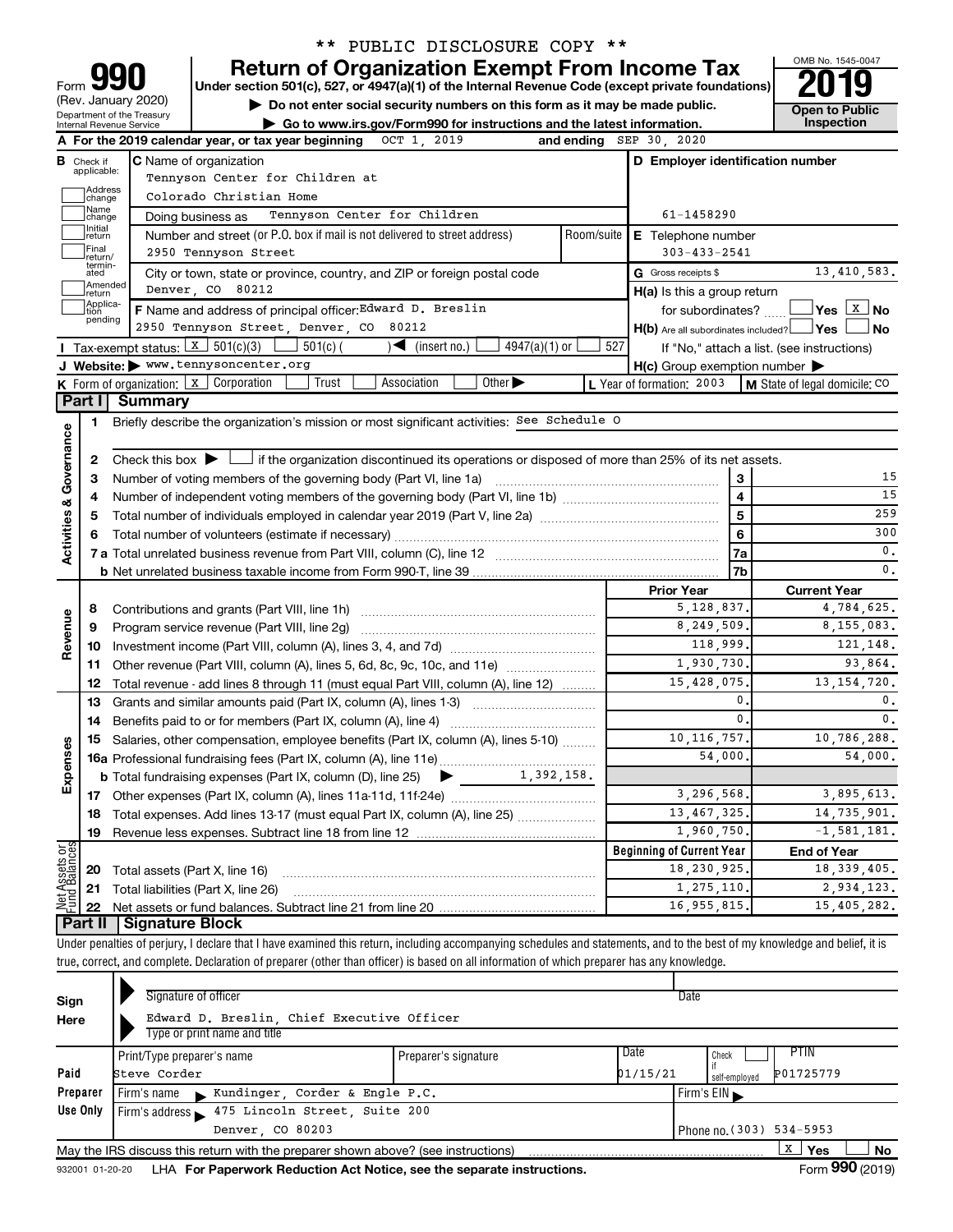|    | Tennyson Center for Children at                                                                                                              |                     |                                     |
|----|----------------------------------------------------------------------------------------------------------------------------------------------|---------------------|-------------------------------------|
|    | Colorado Christian Home<br>Form 990 (2019)                                                                                                   | 61-1458290          | Page 2                              |
|    | <b>Statement of Program Service Accomplishments</b><br>Part III                                                                              |                     |                                     |
|    |                                                                                                                                              |                     | X                                   |
| 1  | Briefly describe the organization's mission:<br>See Schedule O                                                                               |                     |                                     |
|    |                                                                                                                                              |                     |                                     |
|    |                                                                                                                                              |                     |                                     |
|    |                                                                                                                                              |                     |                                     |
| 2  | Did the organization undertake any significant program services during the year which were not listed on the                                 |                     |                                     |
|    | prior Form 990 or 990-EZ?                                                                                                                    |                     | $\sqrt{}$ Yes $\boxed{\text{x}}$ No |
|    | If "Yes," describe these new services on Schedule O.                                                                                         |                     |                                     |
| 3  | Did the organization cease conducting, or make significant changes in how it conducts, any program services?                                 |                     | $\Box$ Yes $\boxed{\text{x}}$ No    |
|    | If "Yes," describe these changes on Schedule O.                                                                                              |                     |                                     |
| 4  | Describe the organization's program service accomplishments for each of its three largest program services, as measured by expenses.         |                     |                                     |
|    | Section 501(c)(3) and 501(c)(4) organizations are required to report the amount of grants and allocations to others, the total expenses, and |                     |                                     |
|    | revenue, if any, for each program service reported.                                                                                          |                     |                                     |
| 4a |                                                                                                                                              |                     |                                     |
|    | Residential- Tennyson Center for Children's Residential Treatment                                                                            |                     |                                     |
|    | program provides 24-hour care for children who cannot function in a                                                                          |                     |                                     |
|    | home environment. The residential staff helps the children resolve past                                                                      |                     |                                     |
|    | traumas and develop new skills to manage emotions and solve problems<br>and reintegrate safely back into their communities. Tennyson Center  |                     |                                     |
|    | also offers short-term stabilization services to children and families                                                                       |                     |                                     |
|    | during a mental health or behavioral crisis.                                                                                                 |                     |                                     |
|    |                                                                                                                                              |                     |                                     |
|    |                                                                                                                                              |                     |                                     |
|    |                                                                                                                                              |                     |                                     |
|    |                                                                                                                                              |                     |                                     |
|    |                                                                                                                                              |                     |                                     |
| 4b |                                                                                                                                              | $\left($ Revenue \$ | $3, 153, 157.$ )                    |
|    | Education and Day Treatment- Tennyson Center for Children's Day                                                                              |                     |                                     |
|    | Treatment program serves children who live at home but may need more                                                                         |                     |                                     |
|    | individualized schooling as they recover from abuse or neglect, or they                                                                      |                     |                                     |
|    | may have mental health or developmental issues. Tennyson Center                                                                              |                     |                                     |
|    | operates a kindergarten through 12th grade school that is approved by                                                                        |                     |                                     |
|    | the Colorado Department of Education and accredited by AdvancED, an                                                                          |                     |                                     |
|    | accreditation that promotes the learning, growth and development of                                                                          |                     |                                     |
|    | children.                                                                                                                                    |                     |                                     |
|    |                                                                                                                                              |                     |                                     |
|    |                                                                                                                                              |                     |                                     |
|    |                                                                                                                                              |                     |                                     |
| 4c | $(1.521, 544.$ including grants of \$<br>(Code:                                                                                              | ) (Revenue \$       | $2,416,840.$ )                      |
|    | Community Based Family Services- Tennyson Center for Children's                                                                              |                     |                                     |
|    | Community-Based Services (CBS) are intensive in-home programs providing                                                                      |                     |                                     |
|    | therapeutic services in the child's home and community between two and                                                                       |                     |                                     |
|    | thirty hours per week. This program serves the entire family and                                                                             |                     |                                     |
|    | focuses on emotional and behavioral challenges, mental health concerns,                                                                      |                     |                                     |
|    | case management, family preservation, reunification and preventing                                                                           |                     |                                     |
|    | out-of-home placements. Tennyson Center's CBS team also offers                                                                               |                     |                                     |
|    | bilingual, culturally-relevant services to Spanish-speaking families.                                                                        |                     |                                     |
|    | Tennyson Center's CBS also has two satellite offices, one in El Paso                                                                         |                     |                                     |
|    | County and one in Weld County.                                                                                                               |                     |                                     |
|    |                                                                                                                                              |                     |                                     |
|    |                                                                                                                                              |                     |                                     |
|    | <b>4d</b> Other program services (Describe on Schedule O.)                                                                                   |                     |                                     |
|    | (Expenses \$<br>including grants of \$<br>(Revenue \$                                                                                        |                     |                                     |
|    | 11,695,159.<br><b>4e</b> Total program service expenses $\blacktriangleright$                                                                |                     | Form 990 (2019)                     |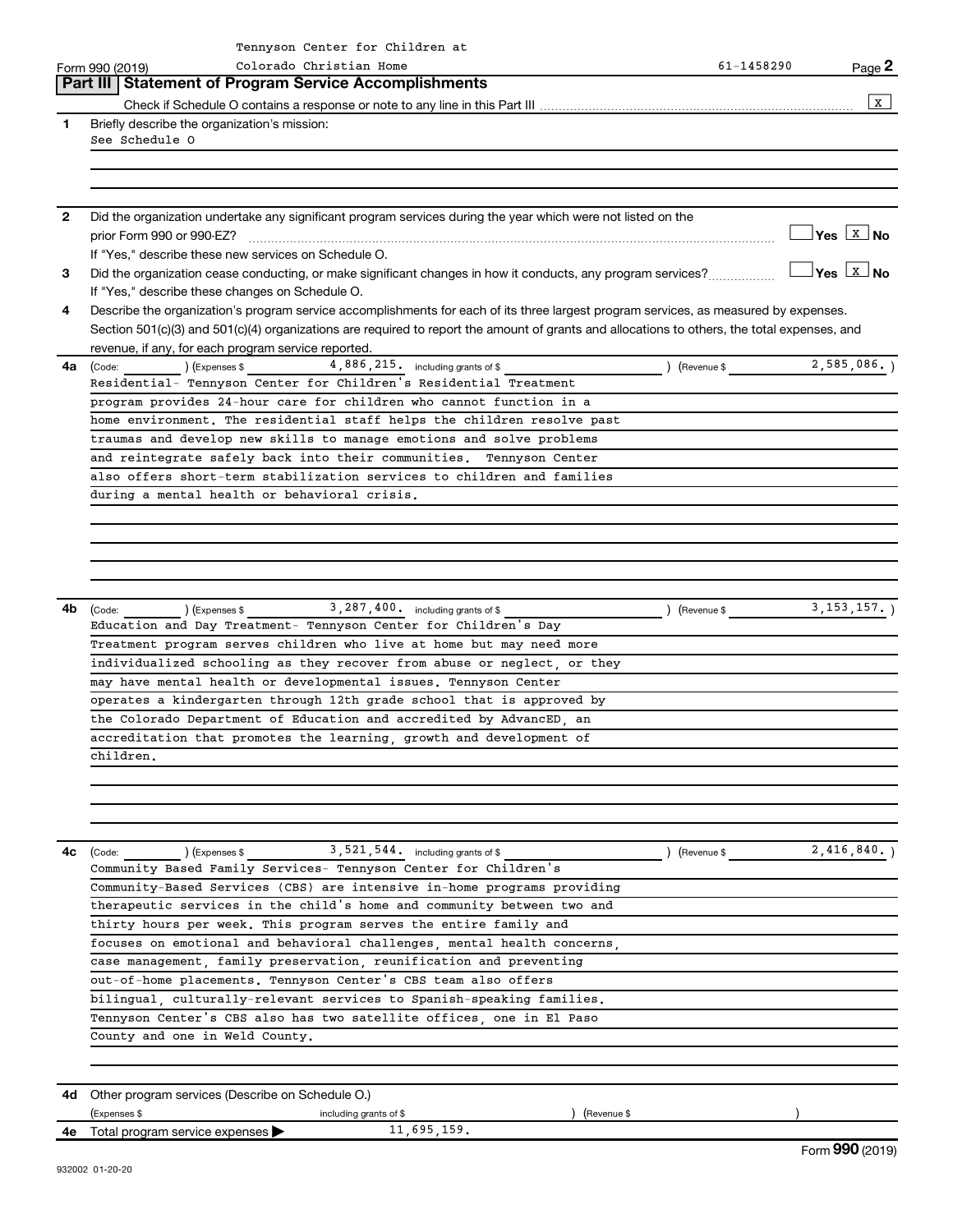|    | Colorado Christian Home<br>61-1458290<br>Form 990 (2019)                                                                              |                 |     | Page 3 |
|----|---------------------------------------------------------------------------------------------------------------------------------------|-----------------|-----|--------|
|    | <b>Checklist of Required Schedules</b><br>Part IV                                                                                     |                 |     |        |
|    |                                                                                                                                       |                 | Yes | No     |
| 1. | Is the organization described in section 501(c)(3) or $4947(a)(1)$ (other than a private foundation)?                                 |                 |     |        |
|    | If "Yes," complete Schedule A                                                                                                         | 1               | х   |        |
| 2  |                                                                                                                                       | $\overline{2}$  | X   |        |
| З  | Did the organization engage in direct or indirect political campaign activities on behalf of or in opposition to candidates for       |                 |     |        |
|    |                                                                                                                                       | 3               |     | x      |
| 4  | Section 501(c)(3) organizations. Did the organization engage in lobbying activities, or have a section 501(h) election in effect      |                 |     |        |
|    |                                                                                                                                       | 4               | X   |        |
| 5  | Is the organization a section 501(c)(4), 501(c)(5), or 501(c)(6) organization that receives membership dues, assessments, or          |                 |     |        |
|    |                                                                                                                                       | 5               |     | x      |
| 6  | Did the organization maintain any donor advised funds or any similar funds or accounts for which donors have the right to             |                 |     |        |
|    | provide advice on the distribution or investment of amounts in such funds or accounts? If "Yes," complete Schedule D, Part I          | 6               |     | х      |
| 7  | Did the organization receive or hold a conservation easement, including easements to preserve open space,                             |                 |     |        |
|    | the environment, historic land areas, or historic structures? If "Yes," complete Schedule D, Part II                                  | $\overline{7}$  |     | х      |
| 8  | Did the organization maintain collections of works of art, historical treasures, or other similar assets? If "Yes," complete          |                 |     |        |
|    |                                                                                                                                       | 8               |     | х      |
| 9  | Did the organization report an amount in Part X, line 21, for escrow or custodial account liability, serve as a custodian for         |                 |     |        |
|    | amounts not listed in Part X; or provide credit counseling, debt management, credit repair, or debt negotiation services?             |                 |     |        |
|    |                                                                                                                                       | 9               |     | х      |
| 10 | Did the organization, directly or through a related organization, hold assets in donor-restricted endowments                          |                 |     |        |
|    |                                                                                                                                       | 10              | х   |        |
| 11 | If the organization's answer to any of the following questions is "Yes," then complete Schedule D, Parts VI, VII, VIII, IX, or X      |                 |     |        |
|    | as applicable.                                                                                                                        |                 |     |        |
|    | a Did the organization report an amount for land, buildings, and equipment in Part X, line 10? If "Yes," complete Schedule D,         |                 |     |        |
|    | Part VI                                                                                                                               | 11a             | X   |        |
|    | <b>b</b> Did the organization report an amount for investments - other securities in Part X, line 12, that is 5% or more of its total |                 |     |        |
|    |                                                                                                                                       | 11b             |     | х      |
|    | c Did the organization report an amount for investments - program related in Part X, line 13, that is 5% or more of its total         |                 |     |        |
|    |                                                                                                                                       | 11c             |     | х      |
|    | d Did the organization report an amount for other assets in Part X, line 15, that is 5% or more of its total assets reported in       |                 |     |        |
|    |                                                                                                                                       | 11d             | х   |        |
|    |                                                                                                                                       | 11e             | X   |        |
| f  | Did the organization's separate or consolidated financial statements for the tax year include a footnote that addresses               |                 |     |        |
|    | the organization's liability for uncertain tax positions under FIN 48 (ASC 740)? If "Yes," complete Schedule D, Part X                | 11f             |     | х      |
|    | 12a Did the organization obtain separate, independent audited financial statements for the tax year? If "Yes," complete               |                 |     |        |
|    |                                                                                                                                       | 12a             |     |        |
|    | <b>b</b> Was the organization included in consolidated, independent audited financial statements for the tax year?                    |                 |     |        |
|    | If "Yes," and if the organization answered "No" to line 12a, then completing Schedule D, Parts XI and XII is optional <i>manum</i>    | 12b             |     | х      |
| 13 |                                                                                                                                       | 13              |     | X      |
|    | 14a Did the organization maintain an office, employees, or agents outside of the United States?                                       | 14a             |     | x      |
|    | <b>b</b> Did the organization have aggregate revenues or expenses of more than \$10,000 from grantmaking, fundraising, business,      |                 |     |        |
|    | investment, and program service activities outside the United States, or aggregate foreign investments valued at \$100,000            |                 |     |        |
|    |                                                                                                                                       | 14b             |     | х      |
| 15 | Did the organization report on Part IX, column (A), line 3, more than \$5,000 of grants or other assistance to or for any             |                 |     |        |
|    |                                                                                                                                       | 15              |     | x      |
| 16 | Did the organization report on Part IX, column (A), line 3, more than \$5,000 of aggregate grants or other assistance to              |                 |     |        |
|    |                                                                                                                                       | 16              |     | x      |
| 17 | Did the organization report a total of more than \$15,000 of expenses for professional fundraising services on Part IX,               |                 |     |        |
|    |                                                                                                                                       | 17              | х   |        |
| 18 | Did the organization report more than \$15,000 total of fundraising event gross income and contributions on Part VIII, lines          |                 |     |        |
|    |                                                                                                                                       | 18              | x   |        |
| 19 | Did the organization report more than \$15,000 of gross income from gaming activities on Part VIII, line 9a? If "Yes,"                |                 |     |        |
|    | complete Schedule G, Part III                                                                                                         | 19              |     | х      |
|    |                                                                                                                                       | 20a             |     | x      |
|    |                                                                                                                                       | 20 <sub>b</sub> |     |        |
| 21 | Did the organization report more than \$5,000 of grants or other assistance to any domestic organization or                           |                 |     |        |
|    |                                                                                                                                       | 21              |     | x      |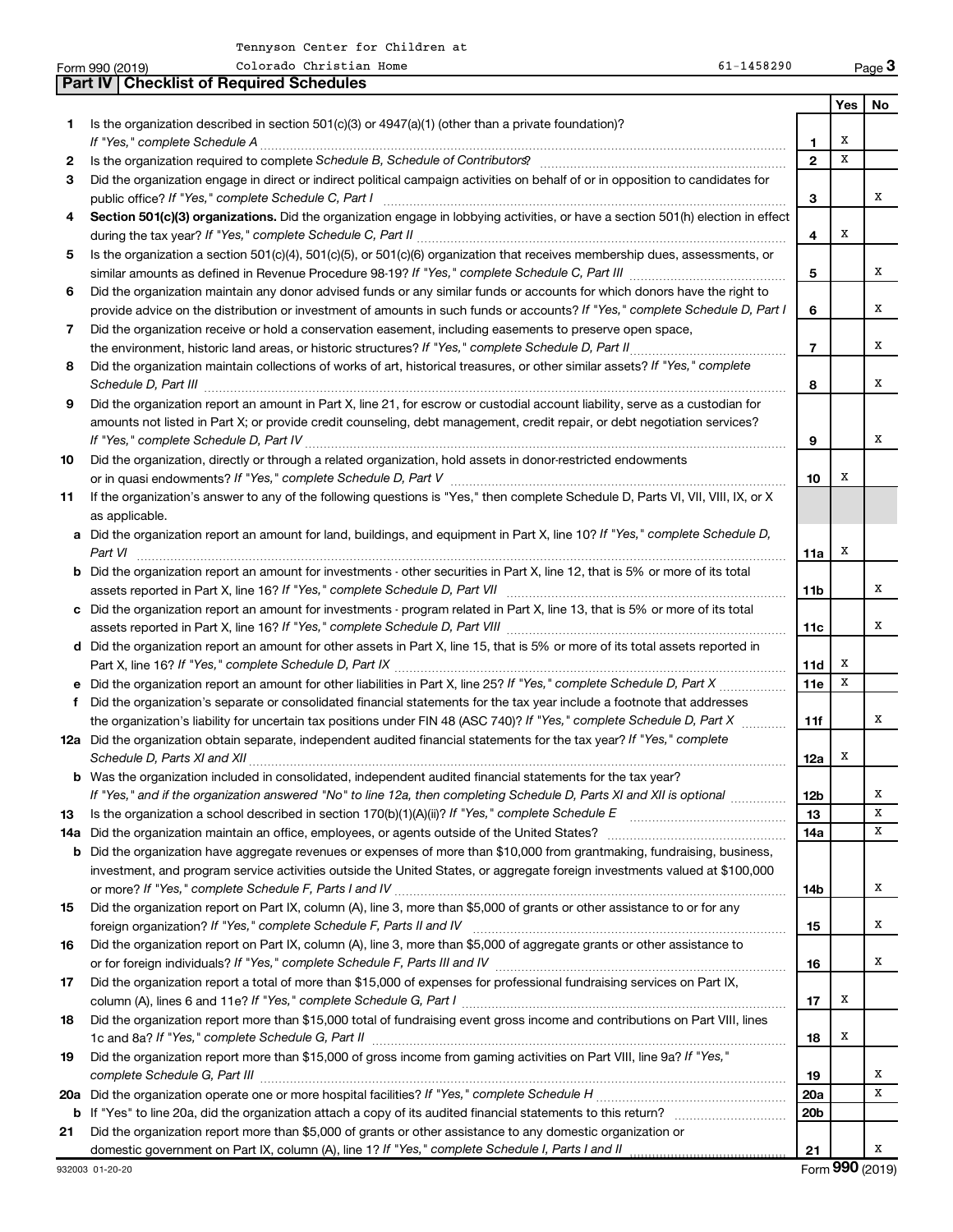|               | Colorado Christian Home<br>61-1458290<br>Form 990 (2019)                                                                                                                                                                                              |                        |     | Page 4          |
|---------------|-------------------------------------------------------------------------------------------------------------------------------------------------------------------------------------------------------------------------------------------------------|------------------------|-----|-----------------|
|               | <b>Part IV   Checklist of Required Schedules (continued)</b>                                                                                                                                                                                          |                        |     |                 |
|               |                                                                                                                                                                                                                                                       |                        | Yes | No              |
| 22            | Did the organization report more than \$5,000 of grants or other assistance to or for domestic individuals on                                                                                                                                         |                        |     | Χ               |
| 23            | Did the organization answer "Yes" to Part VII, Section A, line 3, 4, or 5 about compensation of the organization's current                                                                                                                            | 22                     |     |                 |
|               | and former officers, directors, trustees, key employees, and highest compensated employees? If "Yes," complete                                                                                                                                        |                        |     |                 |
|               | Schedule J <b>Martin Martin Communication Communication</b> Contract of Technical Communication Communication Communication                                                                                                                           | 23                     | х   |                 |
|               | 24a Did the organization have a tax-exempt bond issue with an outstanding principal amount of more than \$100,000 as of the                                                                                                                           |                        |     |                 |
|               | last day of the year, that was issued after December 31, 2002? If "Yes," answer lines 24b through 24d and complete                                                                                                                                    |                        |     |                 |
|               |                                                                                                                                                                                                                                                       | 24a                    |     | х               |
|               |                                                                                                                                                                                                                                                       | 24 <sub>b</sub>        |     |                 |
|               | c Did the organization maintain an escrow account other than a refunding escrow at any time during the year to defease                                                                                                                                |                        |     |                 |
|               |                                                                                                                                                                                                                                                       | 24c                    |     |                 |
|               |                                                                                                                                                                                                                                                       | 24d                    |     |                 |
|               | 25a Section 501(c)(3), 501(c)(4), and 501(c)(29) organizations. Did the organization engage in an excess benefit                                                                                                                                      |                        |     |                 |
|               |                                                                                                                                                                                                                                                       | 25a                    |     | Χ               |
|               | b Is the organization aware that it engaged in an excess benefit transaction with a disqualified person in a prior year, and<br>that the transaction has not been reported on any of the organization's prior Forms 990 or 990-EZ? If "Yes," complete |                        |     |                 |
|               | Schedule L, Part I                                                                                                                                                                                                                                    | 25 <sub>b</sub>        |     | Χ               |
| 26            | Did the organization report any amount on Part X, line 5 or 22, for receivables from or payables to any current                                                                                                                                       |                        |     |                 |
|               | or former officer, director, trustee, key employee, creator or founder, substantial contributor, or 35%                                                                                                                                               |                        |     |                 |
|               | controlled entity or family member of any of these persons? If "Yes," complete Schedule L, Part II                                                                                                                                                    | 26                     |     | Χ               |
| 27            | Did the organization provide a grant or other assistance to any current or former officer, director, trustee, key employee,                                                                                                                           |                        |     |                 |
|               | creator or founder, substantial contributor or employee thereof, a grant selection committee member, or to a 35% controlled                                                                                                                           |                        |     |                 |
|               | entity (including an employee thereof) or family member of any of these persons? If "Yes," complete Schedule L, Part III                                                                                                                              | 27                     |     | X               |
| 28            | Was the organization a party to a business transaction with one of the following parties (see Schedule L, Part IV                                                                                                                                     |                        |     |                 |
|               | instructions, for applicable filing thresholds, conditions, and exceptions):                                                                                                                                                                          |                        |     |                 |
|               | a A current or former officer, director, trustee, key employee, creator or founder, or substantial contributor? If                                                                                                                                    |                        |     |                 |
|               |                                                                                                                                                                                                                                                       | 28a<br>28 <sub>b</sub> | Х   | X               |
|               | c A 35% controlled entity of one or more individuals and/or organizations described in lines 28a or 28b?/f                                                                                                                                            |                        |     |                 |
|               |                                                                                                                                                                                                                                                       | 28c                    |     | х               |
| 29            |                                                                                                                                                                                                                                                       | 29                     | X   |                 |
| 30            | Did the organization receive contributions of art, historical treasures, or other similar assets, or qualified conservation                                                                                                                           |                        |     |                 |
|               |                                                                                                                                                                                                                                                       | 30                     |     | х               |
| 31            | Did the organization liquidate, terminate, or dissolve and cease operations? If "Yes," complete Schedule N, Part I                                                                                                                                    | 31                     |     | X               |
| 32            | Did the organization sell, exchange, dispose of, or transfer more than 25% of its net assets? If "Yes," complete                                                                                                                                      |                        |     |                 |
|               | Schedule N, Part II                                                                                                                                                                                                                                   | 32                     |     | х               |
| 33            | Did the organization own 100% of an entity disregarded as separate from the organization under Regulations                                                                                                                                            |                        |     |                 |
|               |                                                                                                                                                                                                                                                       | 33                     | х   |                 |
| 34            | Was the organization related to any tax-exempt or taxable entity? If "Yes," complete Schedule R, Part II, III, or IV, and                                                                                                                             |                        |     | х               |
|               | Part V, line 1                                                                                                                                                                                                                                        | 34<br>35a              |     | X               |
|               | b If "Yes" to line 35a, did the organization receive any payment from or engage in any transaction with a controlled entity                                                                                                                           |                        |     |                 |
|               |                                                                                                                                                                                                                                                       | 35b                    |     |                 |
| 36            | Section 501(c)(3) organizations. Did the organization make any transfers to an exempt non-charitable related organization?                                                                                                                            |                        |     |                 |
|               |                                                                                                                                                                                                                                                       | 36                     |     | х               |
| 37            | Did the organization conduct more than 5% of its activities through an entity that is not a related organization                                                                                                                                      |                        |     |                 |
|               |                                                                                                                                                                                                                                                       | 37                     |     | х               |
| 38            | Did the organization complete Schedule O and provide explanations in Schedule O for Part VI, lines 11b and 19?                                                                                                                                        |                        |     |                 |
| <b>Part V</b> | Note: All Form 990 filers are required to complete Schedule O                                                                                                                                                                                         | 38                     | х   |                 |
|               |                                                                                                                                                                                                                                                       |                        |     |                 |
|               |                                                                                                                                                                                                                                                       |                        | Yes | No              |
|               | 39<br>1a                                                                                                                                                                                                                                              |                        |     |                 |
| b             | Enter the number of Forms W-2G included in line 1a. Enter -0- if not applicable<br>1b                                                                                                                                                                 |                        |     |                 |
|               | c Did the organization comply with backup withholding rules for reportable payments to vendors and reportable gaming                                                                                                                                  |                        |     |                 |
|               | (gambling) winnings to prize winners?                                                                                                                                                                                                                 | 1c                     | х   |                 |
|               | 932004 01-20-20                                                                                                                                                                                                                                       |                        |     | Form 990 (2019) |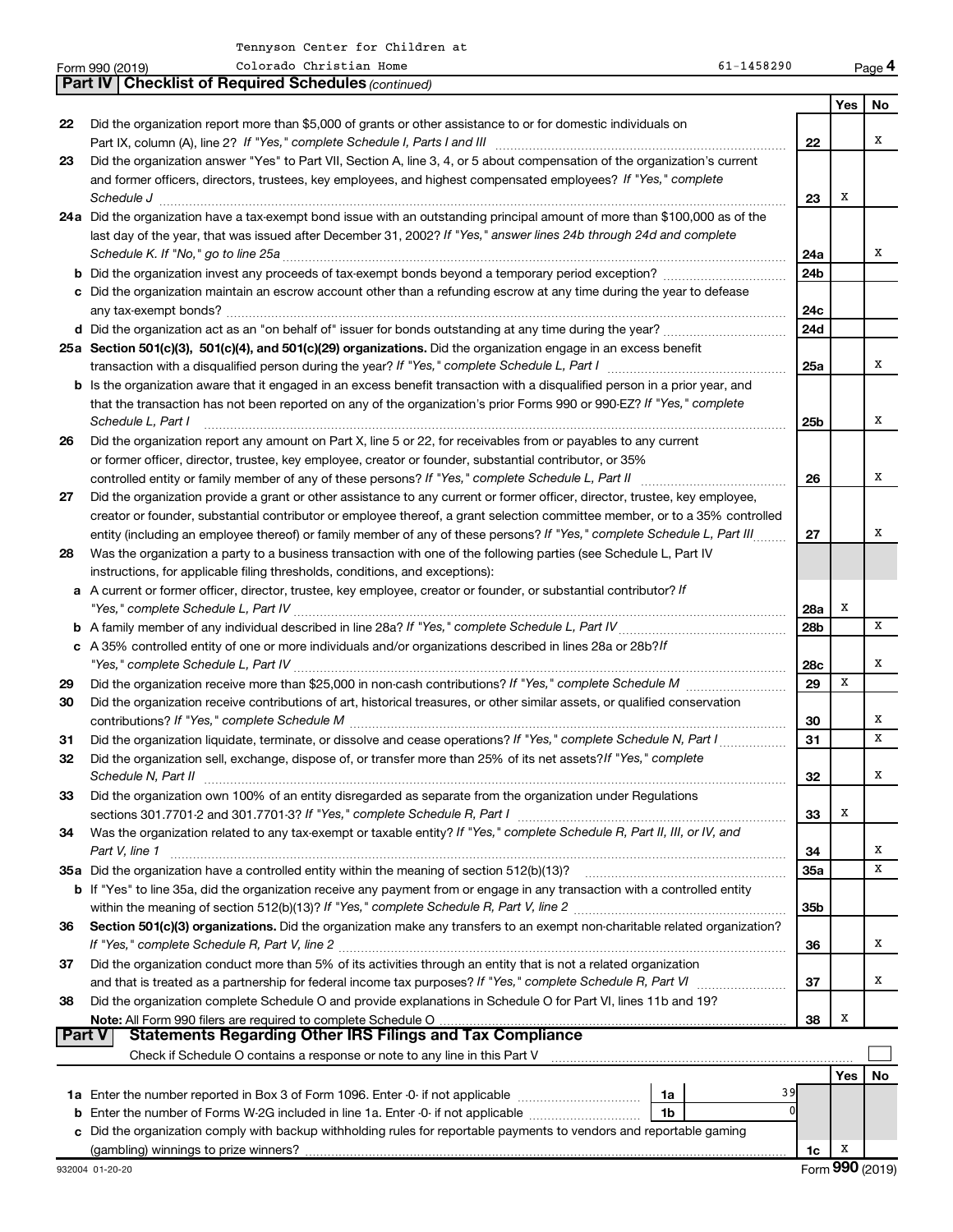|         | Colorado Christian Home<br>61-1458290<br>Form 990 (2019)                                                                                        |                |                       | Page 5 |  |  |  |
|---------|-------------------------------------------------------------------------------------------------------------------------------------------------|----------------|-----------------------|--------|--|--|--|
|         | Statements Regarding Other IRS Filings and Tax Compliance (continued)<br>Part V                                                                 |                |                       |        |  |  |  |
|         |                                                                                                                                                 |                | Yes                   | No     |  |  |  |
|         | 2a Enter the number of employees reported on Form W-3, Transmittal of Wage and Tax Statements,                                                  |                |                       |        |  |  |  |
|         | 259<br>filed for the calendar year ending with or within the year covered by this return<br>2a                                                  |                |                       |        |  |  |  |
|         |                                                                                                                                                 | 2b             | х                     |        |  |  |  |
|         |                                                                                                                                                 |                |                       |        |  |  |  |
|         | 3a Did the organization have unrelated business gross income of \$1,000 or more during the year?                                                | За             |                       | х      |  |  |  |
|         |                                                                                                                                                 | 3b             |                       |        |  |  |  |
|         | 4a At any time during the calendar year, did the organization have an interest in, or a signature or other authority over, a                    |                |                       |        |  |  |  |
|         | financial account in a foreign country (such as a bank account, securities account, or other financial account)?                                | 4a             |                       | х      |  |  |  |
|         | <b>b</b> If "Yes," enter the name of the foreign country $\blacktriangleright$                                                                  |                |                       |        |  |  |  |
|         | See instructions for filing requirements for FinCEN Form 114, Report of Foreign Bank and Financial Accounts (FBAR).                             |                |                       |        |  |  |  |
|         |                                                                                                                                                 | 5a             |                       | Х      |  |  |  |
|         |                                                                                                                                                 | 5b             |                       | x      |  |  |  |
|         |                                                                                                                                                 | 5 <sub>c</sub> |                       |        |  |  |  |
|         | 6a Does the organization have annual gross receipts that are normally greater than \$100,000, and did the organization solicit                  |                |                       |        |  |  |  |
|         |                                                                                                                                                 | 6a             |                       | x      |  |  |  |
|         | <b>b</b> If "Yes," did the organization include with every solicitation an express statement that such contributions or gifts                   |                |                       |        |  |  |  |
|         | were not tax deductible?                                                                                                                        | 6b             |                       |        |  |  |  |
| 7       | Organizations that may receive deductible contributions under section 170(c).                                                                   |                |                       |        |  |  |  |
|         | Did the organization receive a payment in excess of \$75 made partly as a contribution and partly for goods and services provided to the payor? | 7a             | х                     |        |  |  |  |
|         |                                                                                                                                                 | 7b             | х                     |        |  |  |  |
|         | c Did the organization sell, exchange, or otherwise dispose of tangible personal property for which it was required                             |                |                       |        |  |  |  |
|         |                                                                                                                                                 | 7c             |                       | x      |  |  |  |
|         | 7d                                                                                                                                              |                |                       |        |  |  |  |
|         |                                                                                                                                                 | 7е<br>7f       |                       | х<br>х |  |  |  |
| f.      |                                                                                                                                                 |                |                       |        |  |  |  |
|         | If the organization received a contribution of qualified intellectual property, did the organization file Form 8899 as required?                |                |                       |        |  |  |  |
|         | h If the organization received a contribution of cars, boats, airplanes, or other vehicles, did the organization file a Form 1098-C?            |                |                       |        |  |  |  |
| 8       | Sponsoring organizations maintaining donor advised funds. Did a donor advised fund maintained by the                                            |                |                       |        |  |  |  |
|         |                                                                                                                                                 | 8              |                       |        |  |  |  |
| 9       | Sponsoring organizations maintaining donor advised funds.                                                                                       |                |                       |        |  |  |  |
| а       |                                                                                                                                                 | 9а<br>9b       |                       |        |  |  |  |
| b<br>10 | Section 501(c)(7) organizations. Enter:                                                                                                         |                |                       |        |  |  |  |
|         | 10a                                                                                                                                             |                |                       |        |  |  |  |
|         | b Gross receipts, included on Form 990, Part VIII, line 12, for public use of club facilities<br>  10b                                          |                |                       |        |  |  |  |
| 11      | Section 501(c)(12) organizations. Enter:                                                                                                        |                |                       |        |  |  |  |
| а       | 11a                                                                                                                                             |                |                       |        |  |  |  |
|         | <b>b</b> Gross income from other sources (Do not net amounts due or paid to other sources against                                               |                |                       |        |  |  |  |
|         | amounts due or received from them.)<br>11b                                                                                                      |                |                       |        |  |  |  |
|         | 12a Section 4947(a)(1) non-exempt charitable trusts. Is the organization filing Form 990 in lieu of Form 1041?                                  | 12a            |                       |        |  |  |  |
|         | 12b<br><b>b</b> If "Yes," enter the amount of tax-exempt interest received or accrued during the year                                           |                |                       |        |  |  |  |
| 13      | Section 501(c)(29) qualified nonprofit health insurance issuers.                                                                                |                |                       |        |  |  |  |
|         |                                                                                                                                                 | 1За            |                       |        |  |  |  |
|         | Note: See the instructions for additional information the organization must report on Schedule O.                                               |                |                       |        |  |  |  |
|         | <b>b</b> Enter the amount of reserves the organization is required to maintain by the states in which the                                       |                |                       |        |  |  |  |
|         | 13b                                                                                                                                             |                |                       |        |  |  |  |
| c       | 13с                                                                                                                                             |                |                       |        |  |  |  |
|         | 14a Did the organization receive any payments for indoor tanning services during the tax year?                                                  | 14a            |                       | х      |  |  |  |
|         | <b>b</b> If "Yes," has it filed a Form 720 to report these payments? If "No," provide an explanation on Schedule O                              | 14b            |                       |        |  |  |  |
| 15      | Is the organization subject to the section 4960 tax on payment(s) of more than \$1,000,000 in remuneration or                                   |                |                       |        |  |  |  |
|         |                                                                                                                                                 | 15             |                       | х      |  |  |  |
|         | If "Yes," see instructions and file Form 4720, Schedule N.                                                                                      |                |                       |        |  |  |  |
| 16      | Is the organization an educational institution subject to the section 4968 excise tax on net investment income?                                 | 16             |                       | х      |  |  |  |
|         | If "Yes," complete Form 4720, Schedule O.                                                                                                       |                |                       |        |  |  |  |
|         |                                                                                                                                                 |                | Enrm $QQ \cap (2010)$ |        |  |  |  |

Form (2019) **990**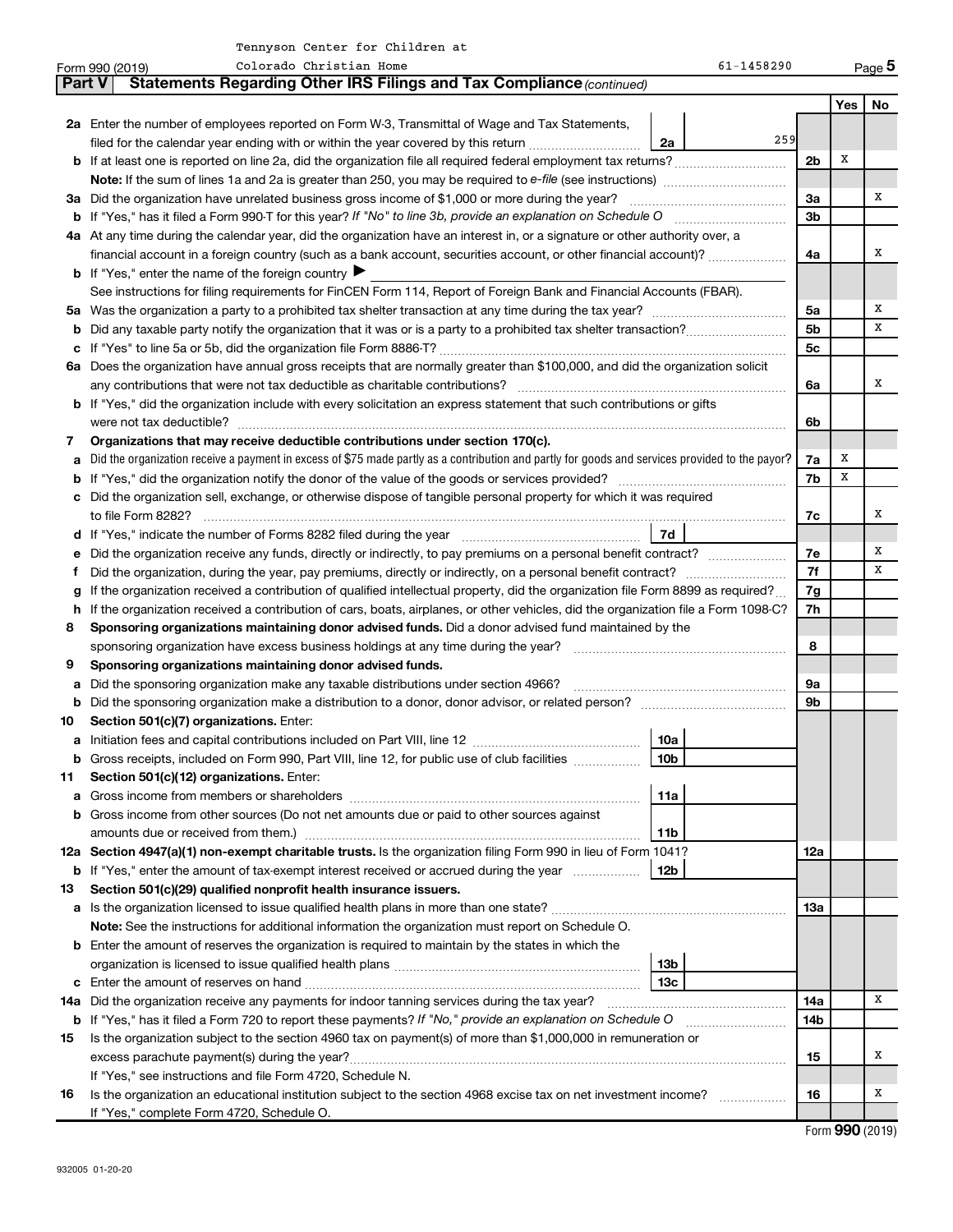|    | Colorado Christian Home<br>Form 990 (2019)                                                                                                                                                                                    |    | 61-1458290 |                 |             | Page 6       |
|----|-------------------------------------------------------------------------------------------------------------------------------------------------------------------------------------------------------------------------------|----|------------|-----------------|-------------|--------------|
|    | Governance, Management, and Disclosure For each "Yes" response to lines 2 through 7b below, and for a "No" response<br><b>Part VI</b>                                                                                         |    |            |                 |             |              |
|    | to line 8a, 8b, or 10b below, describe the circumstances, processes, or changes on Schedule O. See instructions.                                                                                                              |    |            |                 |             |              |
|    |                                                                                                                                                                                                                               |    |            |                 |             | $\mathbf{x}$ |
|    | <b>Section A. Governing Body and Management</b>                                                                                                                                                                               |    |            |                 |             |              |
|    |                                                                                                                                                                                                                               |    |            |                 | Yes         | No           |
|    | <b>1a</b> Enter the number of voting members of the governing body at the end of the tax year                                                                                                                                 | 1a | 15         |                 |             |              |
|    | If there are material differences in voting rights among members of the governing body, or if the governing                                                                                                                   |    |            |                 |             |              |
|    | body delegated broad authority to an executive committee or similar committee, explain on Schedule O.                                                                                                                         |    |            |                 |             |              |
| b  | Enter the number of voting members included on line 1a, above, who are independent                                                                                                                                            | 1b | 15         |                 |             |              |
| 2  | Did any officer, director, trustee, or key employee have a family relationship or a business relationship with any other                                                                                                      |    |            |                 |             |              |
|    | officer, director, trustee, or key employee?                                                                                                                                                                                  |    |            | 2               |             | х            |
| 3  | Did the organization delegate control over management duties customarily performed by or under the direct supervision                                                                                                         |    |            |                 |             |              |
|    |                                                                                                                                                                                                                               |    |            | З               |             | х            |
|    |                                                                                                                                                                                                                               |    |            | 4               |             | x            |
| 4  | Did the organization make any significant changes to its governing documents since the prior Form 990 was filed?                                                                                                              |    |            | 5               |             | x            |
| 5  |                                                                                                                                                                                                                               |    |            | 6               |             | х            |
| 6  | Did the organization have members or stockholders?                                                                                                                                                                            |    |            |                 |             |              |
|    | 7a Did the organization have members, stockholders, or other persons who had the power to elect or appoint one or                                                                                                             |    |            |                 |             |              |
|    | more members of the governing body?                                                                                                                                                                                           |    |            | 7a              |             | x            |
|    | b Are any governance decisions of the organization reserved to (or subject to approval by) members, stockholders, or                                                                                                          |    |            |                 |             |              |
|    | persons other than the governing body?                                                                                                                                                                                        |    |            | 7b              |             | х            |
| 8  | Did the organization contemporaneously document the meetings held or written actions undertaken during the year by the following:                                                                                             |    |            |                 |             |              |
| a  |                                                                                                                                                                                                                               |    |            | 8а              | X           |              |
| b  | Each committee with authority to act on behalf of the governing body?                                                                                                                                                         |    |            | 8b              | х           |              |
| 9  | Is there any officer, director, trustee, or key employee listed in Part VII, Section A, who cannot be reached at the                                                                                                          |    |            |                 |             |              |
|    |                                                                                                                                                                                                                               |    |            | 9               |             | x            |
|    | Section B. Policies (This Section B requests information about policies not required by the Internal Revenue Code.)                                                                                                           |    |            |                 |             |              |
|    |                                                                                                                                                                                                                               |    |            |                 | Yes         | No           |
|    |                                                                                                                                                                                                                               |    |            | <b>10a</b>      |             | x            |
|    | b If "Yes," did the organization have written policies and procedures governing the activities of such chapters, affiliates,                                                                                                  |    |            |                 |             |              |
|    | and branches to ensure their operations are consistent with the organization's exempt purposes?                                                                                                                               |    |            | 10 <sub>b</sub> |             |              |
|    | 11a Has the organization provided a complete copy of this Form 990 to all members of its governing body before filing the form?                                                                                               |    |            | 11a             | x           |              |
|    | <b>b</b> Describe in Schedule O the process, if any, used by the organization to review this Form 990.                                                                                                                        |    |            |                 |             |              |
|    |                                                                                                                                                                                                                               |    |            | 12a             | х           |              |
| b  | Were officers, directors, or trustees, and key employees required to disclose annually interests that could give rise to conflicts?                                                                                           |    |            | 12 <sub>b</sub> | х           |              |
|    | c Did the organization regularly and consistently monitor and enforce compliance with the policy? If "Yes," describe                                                                                                          |    |            |                 |             |              |
|    | in Schedule O how this was done manufactured and continuum and contact the was done manufactured and contact t                                                                                                                |    |            | 12c             | x           |              |
| 13 | Did the organization have a written whistleblower policy?                                                                                                                                                                     |    |            | 13              | $\mathbf X$ |              |
| 14 | Did the organization have a written document retention and destruction policy? [11] manufaction in the organization have a written document retention and destruction policy?                                                 |    |            | 14              | х           |              |
| 15 | Did the process for determining compensation of the following persons include a review and approval by independent                                                                                                            |    |            |                 |             |              |
|    | persons, comparability data, and contemporaneous substantiation of the deliberation and decision?                                                                                                                             |    |            |                 |             |              |
| а  | The organization's CEO, Executive Director, or top management official manufactured content content of the organization's CEO, Executive Director, or top management official manufactured content of the original content of |    |            | 15a             | Х           |              |
|    |                                                                                                                                                                                                                               |    |            | 15 <sub>b</sub> | X           |              |
|    | If "Yes" to line 15a or 15b, describe the process in Schedule O (see instructions).                                                                                                                                           |    |            |                 |             |              |
|    | 16a Did the organization invest in, contribute assets to, or participate in a joint venture or similar arrangement with a                                                                                                     |    |            |                 |             |              |
|    | taxable entity during the year?                                                                                                                                                                                               |    |            | 16a             |             | х            |
|    | b If "Yes," did the organization follow a written policy or procedure requiring the organization to evaluate its participation                                                                                                |    |            |                 |             |              |
|    | in joint venture arrangements under applicable federal tax law, and take steps to safeguard the organization's                                                                                                                |    |            |                 |             |              |
|    | exempt status with respect to such arrangements?                                                                                                                                                                              |    |            | 16b             |             |              |
|    | <b>Section C. Disclosure</b>                                                                                                                                                                                                  |    |            |                 |             |              |
| 17 | List the states with which a copy of this Form 990 is required to be filed $\blacktriangleright$<br>None                                                                                                                      |    |            |                 |             |              |
| 18 | Section 6104 requires an organization to make its Forms 1023 (1024 or 1024-A, if applicable), 990, and 990-T (Section 501(c)(3)s only) available                                                                              |    |            |                 |             |              |
|    | for public inspection. Indicate how you made these available. Check all that apply.                                                                                                                                           |    |            |                 |             |              |
|    | $\boxed{\texttt{X}}$ Upon request<br>  X   Own website<br>$X$ Another's website<br>Other (explain on Schedule O)                                                                                                              |    |            |                 |             |              |
| 19 | Describe on Schedule O whether (and if so, how) the organization made its governing documents, conflict of interest policy, and financial                                                                                     |    |            |                 |             |              |
|    | statements available to the public during the tax year.                                                                                                                                                                       |    |            |                 |             |              |
| 20 | State the name, address, and telephone number of the person who possesses the organization's books and records                                                                                                                |    |            |                 |             |              |
|    | Kari Chapman - 720-855-3304                                                                                                                                                                                                   |    |            |                 |             |              |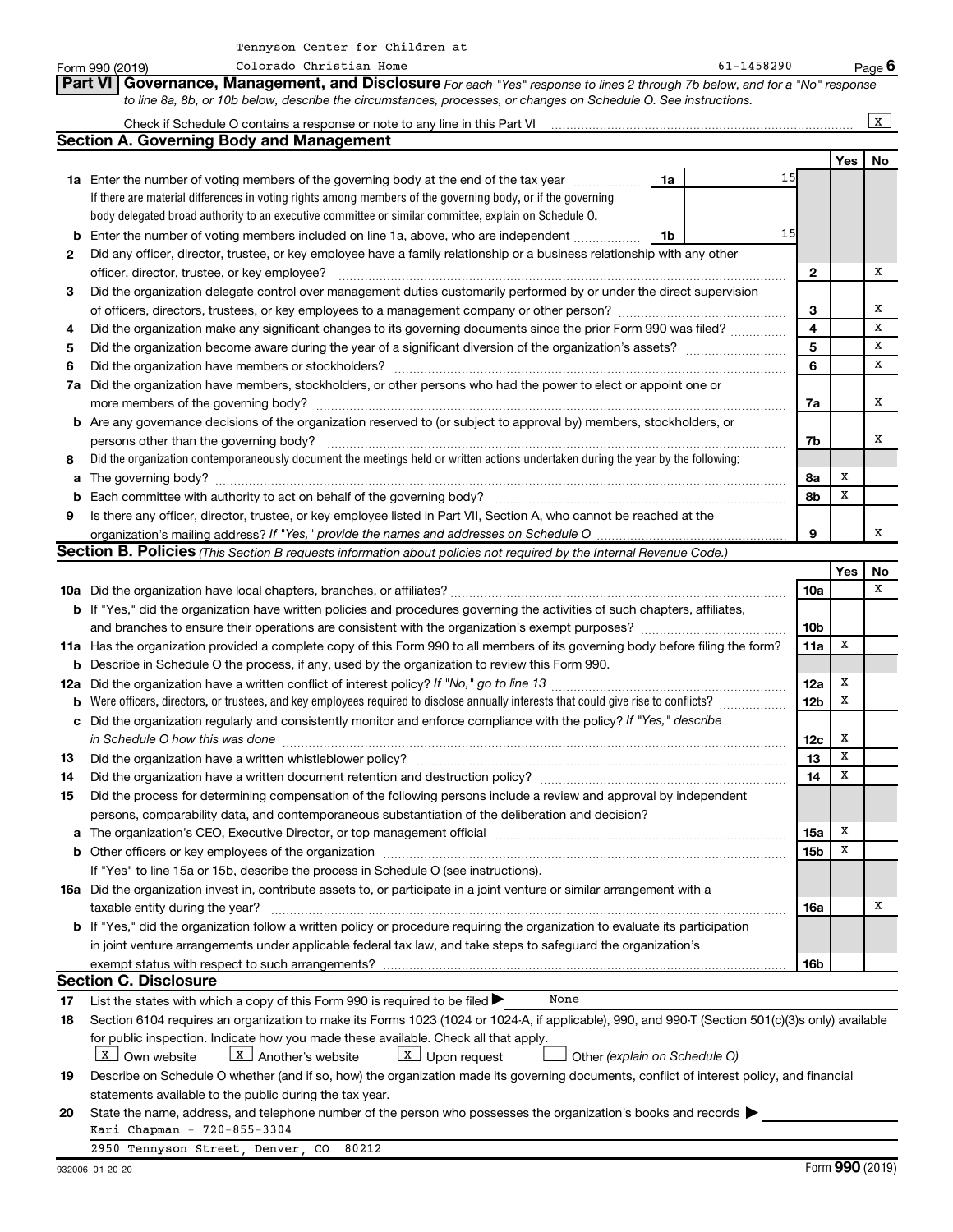| Form 990 (2019)   | Colorado Christian Home                                                                    | $61 - 1458290$ | Page . |  |  |  |  |  |
|-------------------|--------------------------------------------------------------------------------------------|----------------|--------|--|--|--|--|--|
|                   | Part VII Compensation of Officers, Directors, Trustees, Key Employees, Highest Compensated |                |        |  |  |  |  |  |
|                   | <b>Employees, and Independent Contractors</b>                                              |                |        |  |  |  |  |  |
|                   | Check if Schedule O contains a response or note to any line in this Part VII               |                |        |  |  |  |  |  |
| <b>Section A.</b> | Officers, Directors, Trustees, Key Employees, and Highest Compensated Employees            |                |        |  |  |  |  |  |
|                   | .                                                                                          |                |        |  |  |  |  |  |

**1a**  Complete this table for all persons required to be listed. Report compensation for the calendar year ending with or within the organization's tax year.  $\bullet$  List all of the organization's current officers, directors, trustees (whether individuals or organizations), regardless of amount of compensation.

Enter -0- in columns (D), (E), and (F) if no compensation was paid.

**•** List all of the organization's current key employees, if any. See instructions for definition of "key employee."

Tennyson Center for Children at

• List the organization's five *current* highest compensated employees (other than an officer, director, trustee, or key employee) who received reportable compensation (Box 5 of Form W-2 and/or Box 7 of Form 1099-MISC) of more than \$100,000 from the organization and any related organizations.

 $\bullet$  List all of the organization's former officers, key employees, and highest compensated employees who received more than \$100,000 of reportable compensation from the organization and any related organizations.

**•** List all of the organization's former directors or trustees that received, in the capacity as a former director or trustee of the organization, more than \$10,000 of reportable compensation from the organization and any related organizations.

See instructions for the order in which to list the persons above.

Check this box if neither the organization nor any related organization compensated any current officer, director, or trustee. †

| Position<br>Name and title<br>Average<br>Reportable<br>Reportable<br>Estimated<br>(do not check more than one<br>hours per<br>compensation<br>compensation<br>amount of<br>box, unless person is both an<br>officer and a director/trustee)<br>from related<br>other<br>week<br>from<br>Individual trustee or director<br>organizations<br>(list any<br>the<br>compensation<br>hours for<br>organization<br>(W-2/1099-MISC)<br>from the<br>Highest compensated<br>employee<br>Institutional trustee<br>related<br>(W-2/1099-MISC)<br>organization<br>Key employee<br>organizations<br>and related<br>below<br>organizations<br>Former<br>Officer<br>line)<br>Jody Alderman<br>1,00<br>(1)<br>$\mathbf x$<br>Board Chair<br>X<br>0<br>0<br>$\mathbf{0}$ .<br>(2)<br>Susan Aldridge<br>1.00<br>X<br>0<br>$\mathbf{0}$ .<br>Board Member<br>0<br>Justin Apt<br>1.00<br>(3)<br>Board Member<br>X<br>0<br>0<br>$\mathfrak o$ .<br>1.00<br>Matthew Baldner<br>(4)<br>Board Member<br>X<br>0<br>0<br>$\mathbf{0}$ .<br>Joan Bell-Haynes<br>1.00<br>(5)<br>X<br>$\mathbf{0}$ .<br>0<br>$\mathbf{0}$ .<br>Board Member<br>1.00<br>(6)<br>Reggie Chapman<br>X<br>0<br>0<br>$\mathbf{0}$ .<br>Board Member<br>Rebecca Franciscus<br>1.00<br>(7)<br>Board Member<br>X<br>0<br>0<br>$\mathbf{0}$ .<br>Caleb Hester<br>1.00<br>(8)<br>Board Chair<br>X<br>0<br>0<br>$\mathsf{0}\,.$<br>Laura Love<br>1.00<br>(9)<br>X<br>$\mathbf{0}$ .<br>0<br>$\mathsf{0}\,.$<br>Board Member<br>(10) Brian Miller<br>1,00<br>Board Member<br>X<br>0<br>0<br>$\mathsf{0}\,.$<br>(11) Doug Reeb<br>1,00<br>0<br>0<br>Board Member<br>X<br>$\mathbf 0$ .<br>(12) Cameron Richards<br>1,00<br>$\mathbf x$<br>Board Member<br>0<br>0<br>$\mathbf{0}$ .<br>(13) Kristina Scala<br>1,00<br>$\mathbf x$<br>0<br>Board Member<br>0<br>$\mathbf{0}$ .<br>(14) Remy Spreeuw<br>1,00<br>X<br>Board Member<br>0<br>0<br>$\mathbf{0}$ .<br>(15) Sheryl Ziegler<br>1.00<br>X<br>0<br>0<br>Board Member<br>$\mathbf{0}$ .<br>(16) Edward D. Breslin<br>40.00<br>CEO & President<br>X<br>147,190.<br>0<br>7,685.<br>(17) Kari Chapman<br>40.00<br>CFO<br>X<br>$\mathbf{0}$<br>119,430<br>12,393. | (A) | (B) |  | (C) |  | (D) | (E) | (F) |
|------------------------------------------------------------------------------------------------------------------------------------------------------------------------------------------------------------------------------------------------------------------------------------------------------------------------------------------------------------------------------------------------------------------------------------------------------------------------------------------------------------------------------------------------------------------------------------------------------------------------------------------------------------------------------------------------------------------------------------------------------------------------------------------------------------------------------------------------------------------------------------------------------------------------------------------------------------------------------------------------------------------------------------------------------------------------------------------------------------------------------------------------------------------------------------------------------------------------------------------------------------------------------------------------------------------------------------------------------------------------------------------------------------------------------------------------------------------------------------------------------------------------------------------------------------------------------------------------------------------------------------------------------------------------------------------------------------------------------------------------------------------------------------------------------------------------------------------------------------------------------------------------------------------------------------------------------------------------------------------------------------------------------------------------------------------------------------------------------------------------------------------------------|-----|-----|--|-----|--|-----|-----|-----|
|                                                                                                                                                                                                                                                                                                                                                                                                                                                                                                                                                                                                                                                                                                                                                                                                                                                                                                                                                                                                                                                                                                                                                                                                                                                                                                                                                                                                                                                                                                                                                                                                                                                                                                                                                                                                                                                                                                                                                                                                                                                                                                                                                      |     |     |  |     |  |     |     |     |
|                                                                                                                                                                                                                                                                                                                                                                                                                                                                                                                                                                                                                                                                                                                                                                                                                                                                                                                                                                                                                                                                                                                                                                                                                                                                                                                                                                                                                                                                                                                                                                                                                                                                                                                                                                                                                                                                                                                                                                                                                                                                                                                                                      |     |     |  |     |  |     |     |     |
|                                                                                                                                                                                                                                                                                                                                                                                                                                                                                                                                                                                                                                                                                                                                                                                                                                                                                                                                                                                                                                                                                                                                                                                                                                                                                                                                                                                                                                                                                                                                                                                                                                                                                                                                                                                                                                                                                                                                                                                                                                                                                                                                                      |     |     |  |     |  |     |     |     |
|                                                                                                                                                                                                                                                                                                                                                                                                                                                                                                                                                                                                                                                                                                                                                                                                                                                                                                                                                                                                                                                                                                                                                                                                                                                                                                                                                                                                                                                                                                                                                                                                                                                                                                                                                                                                                                                                                                                                                                                                                                                                                                                                                      |     |     |  |     |  |     |     |     |
|                                                                                                                                                                                                                                                                                                                                                                                                                                                                                                                                                                                                                                                                                                                                                                                                                                                                                                                                                                                                                                                                                                                                                                                                                                                                                                                                                                                                                                                                                                                                                                                                                                                                                                                                                                                                                                                                                                                                                                                                                                                                                                                                                      |     |     |  |     |  |     |     |     |
|                                                                                                                                                                                                                                                                                                                                                                                                                                                                                                                                                                                                                                                                                                                                                                                                                                                                                                                                                                                                                                                                                                                                                                                                                                                                                                                                                                                                                                                                                                                                                                                                                                                                                                                                                                                                                                                                                                                                                                                                                                                                                                                                                      |     |     |  |     |  |     |     |     |
|                                                                                                                                                                                                                                                                                                                                                                                                                                                                                                                                                                                                                                                                                                                                                                                                                                                                                                                                                                                                                                                                                                                                                                                                                                                                                                                                                                                                                                                                                                                                                                                                                                                                                                                                                                                                                                                                                                                                                                                                                                                                                                                                                      |     |     |  |     |  |     |     |     |
|                                                                                                                                                                                                                                                                                                                                                                                                                                                                                                                                                                                                                                                                                                                                                                                                                                                                                                                                                                                                                                                                                                                                                                                                                                                                                                                                                                                                                                                                                                                                                                                                                                                                                                                                                                                                                                                                                                                                                                                                                                                                                                                                                      |     |     |  |     |  |     |     |     |
|                                                                                                                                                                                                                                                                                                                                                                                                                                                                                                                                                                                                                                                                                                                                                                                                                                                                                                                                                                                                                                                                                                                                                                                                                                                                                                                                                                                                                                                                                                                                                                                                                                                                                                                                                                                                                                                                                                                                                                                                                                                                                                                                                      |     |     |  |     |  |     |     |     |
|                                                                                                                                                                                                                                                                                                                                                                                                                                                                                                                                                                                                                                                                                                                                                                                                                                                                                                                                                                                                                                                                                                                                                                                                                                                                                                                                                                                                                                                                                                                                                                                                                                                                                                                                                                                                                                                                                                                                                                                                                                                                                                                                                      |     |     |  |     |  |     |     |     |
|                                                                                                                                                                                                                                                                                                                                                                                                                                                                                                                                                                                                                                                                                                                                                                                                                                                                                                                                                                                                                                                                                                                                                                                                                                                                                                                                                                                                                                                                                                                                                                                                                                                                                                                                                                                                                                                                                                                                                                                                                                                                                                                                                      |     |     |  |     |  |     |     |     |
|                                                                                                                                                                                                                                                                                                                                                                                                                                                                                                                                                                                                                                                                                                                                                                                                                                                                                                                                                                                                                                                                                                                                                                                                                                                                                                                                                                                                                                                                                                                                                                                                                                                                                                                                                                                                                                                                                                                                                                                                                                                                                                                                                      |     |     |  |     |  |     |     |     |
|                                                                                                                                                                                                                                                                                                                                                                                                                                                                                                                                                                                                                                                                                                                                                                                                                                                                                                                                                                                                                                                                                                                                                                                                                                                                                                                                                                                                                                                                                                                                                                                                                                                                                                                                                                                                                                                                                                                                                                                                                                                                                                                                                      |     |     |  |     |  |     |     |     |
|                                                                                                                                                                                                                                                                                                                                                                                                                                                                                                                                                                                                                                                                                                                                                                                                                                                                                                                                                                                                                                                                                                                                                                                                                                                                                                                                                                                                                                                                                                                                                                                                                                                                                                                                                                                                                                                                                                                                                                                                                                                                                                                                                      |     |     |  |     |  |     |     |     |
|                                                                                                                                                                                                                                                                                                                                                                                                                                                                                                                                                                                                                                                                                                                                                                                                                                                                                                                                                                                                                                                                                                                                                                                                                                                                                                                                                                                                                                                                                                                                                                                                                                                                                                                                                                                                                                                                                                                                                                                                                                                                                                                                                      |     |     |  |     |  |     |     |     |
|                                                                                                                                                                                                                                                                                                                                                                                                                                                                                                                                                                                                                                                                                                                                                                                                                                                                                                                                                                                                                                                                                                                                                                                                                                                                                                                                                                                                                                                                                                                                                                                                                                                                                                                                                                                                                                                                                                                                                                                                                                                                                                                                                      |     |     |  |     |  |     |     |     |
|                                                                                                                                                                                                                                                                                                                                                                                                                                                                                                                                                                                                                                                                                                                                                                                                                                                                                                                                                                                                                                                                                                                                                                                                                                                                                                                                                                                                                                                                                                                                                                                                                                                                                                                                                                                                                                                                                                                                                                                                                                                                                                                                                      |     |     |  |     |  |     |     |     |
|                                                                                                                                                                                                                                                                                                                                                                                                                                                                                                                                                                                                                                                                                                                                                                                                                                                                                                                                                                                                                                                                                                                                                                                                                                                                                                                                                                                                                                                                                                                                                                                                                                                                                                                                                                                                                                                                                                                                                                                                                                                                                                                                                      |     |     |  |     |  |     |     |     |
|                                                                                                                                                                                                                                                                                                                                                                                                                                                                                                                                                                                                                                                                                                                                                                                                                                                                                                                                                                                                                                                                                                                                                                                                                                                                                                                                                                                                                                                                                                                                                                                                                                                                                                                                                                                                                                                                                                                                                                                                                                                                                                                                                      |     |     |  |     |  |     |     |     |
|                                                                                                                                                                                                                                                                                                                                                                                                                                                                                                                                                                                                                                                                                                                                                                                                                                                                                                                                                                                                                                                                                                                                                                                                                                                                                                                                                                                                                                                                                                                                                                                                                                                                                                                                                                                                                                                                                                                                                                                                                                                                                                                                                      |     |     |  |     |  |     |     |     |
|                                                                                                                                                                                                                                                                                                                                                                                                                                                                                                                                                                                                                                                                                                                                                                                                                                                                                                                                                                                                                                                                                                                                                                                                                                                                                                                                                                                                                                                                                                                                                                                                                                                                                                                                                                                                                                                                                                                                                                                                                                                                                                                                                      |     |     |  |     |  |     |     |     |
|                                                                                                                                                                                                                                                                                                                                                                                                                                                                                                                                                                                                                                                                                                                                                                                                                                                                                                                                                                                                                                                                                                                                                                                                                                                                                                                                                                                                                                                                                                                                                                                                                                                                                                                                                                                                                                                                                                                                                                                                                                                                                                                                                      |     |     |  |     |  |     |     |     |
|                                                                                                                                                                                                                                                                                                                                                                                                                                                                                                                                                                                                                                                                                                                                                                                                                                                                                                                                                                                                                                                                                                                                                                                                                                                                                                                                                                                                                                                                                                                                                                                                                                                                                                                                                                                                                                                                                                                                                                                                                                                                                                                                                      |     |     |  |     |  |     |     |     |
|                                                                                                                                                                                                                                                                                                                                                                                                                                                                                                                                                                                                                                                                                                                                                                                                                                                                                                                                                                                                                                                                                                                                                                                                                                                                                                                                                                                                                                                                                                                                                                                                                                                                                                                                                                                                                                                                                                                                                                                                                                                                                                                                                      |     |     |  |     |  |     |     |     |
|                                                                                                                                                                                                                                                                                                                                                                                                                                                                                                                                                                                                                                                                                                                                                                                                                                                                                                                                                                                                                                                                                                                                                                                                                                                                                                                                                                                                                                                                                                                                                                                                                                                                                                                                                                                                                                                                                                                                                                                                                                                                                                                                                      |     |     |  |     |  |     |     |     |
|                                                                                                                                                                                                                                                                                                                                                                                                                                                                                                                                                                                                                                                                                                                                                                                                                                                                                                                                                                                                                                                                                                                                                                                                                                                                                                                                                                                                                                                                                                                                                                                                                                                                                                                                                                                                                                                                                                                                                                                                                                                                                                                                                      |     |     |  |     |  |     |     |     |
|                                                                                                                                                                                                                                                                                                                                                                                                                                                                                                                                                                                                                                                                                                                                                                                                                                                                                                                                                                                                                                                                                                                                                                                                                                                                                                                                                                                                                                                                                                                                                                                                                                                                                                                                                                                                                                                                                                                                                                                                                                                                                                                                                      |     |     |  |     |  |     |     |     |
|                                                                                                                                                                                                                                                                                                                                                                                                                                                                                                                                                                                                                                                                                                                                                                                                                                                                                                                                                                                                                                                                                                                                                                                                                                                                                                                                                                                                                                                                                                                                                                                                                                                                                                                                                                                                                                                                                                                                                                                                                                                                                                                                                      |     |     |  |     |  |     |     |     |
|                                                                                                                                                                                                                                                                                                                                                                                                                                                                                                                                                                                                                                                                                                                                                                                                                                                                                                                                                                                                                                                                                                                                                                                                                                                                                                                                                                                                                                                                                                                                                                                                                                                                                                                                                                                                                                                                                                                                                                                                                                                                                                                                                      |     |     |  |     |  |     |     |     |
|                                                                                                                                                                                                                                                                                                                                                                                                                                                                                                                                                                                                                                                                                                                                                                                                                                                                                                                                                                                                                                                                                                                                                                                                                                                                                                                                                                                                                                                                                                                                                                                                                                                                                                                                                                                                                                                                                                                                                                                                                                                                                                                                                      |     |     |  |     |  |     |     |     |
|                                                                                                                                                                                                                                                                                                                                                                                                                                                                                                                                                                                                                                                                                                                                                                                                                                                                                                                                                                                                                                                                                                                                                                                                                                                                                                                                                                                                                                                                                                                                                                                                                                                                                                                                                                                                                                                                                                                                                                                                                                                                                                                                                      |     |     |  |     |  |     |     |     |
|                                                                                                                                                                                                                                                                                                                                                                                                                                                                                                                                                                                                                                                                                                                                                                                                                                                                                                                                                                                                                                                                                                                                                                                                                                                                                                                                                                                                                                                                                                                                                                                                                                                                                                                                                                                                                                                                                                                                                                                                                                                                                                                                                      |     |     |  |     |  |     |     |     |
|                                                                                                                                                                                                                                                                                                                                                                                                                                                                                                                                                                                                                                                                                                                                                                                                                                                                                                                                                                                                                                                                                                                                                                                                                                                                                                                                                                                                                                                                                                                                                                                                                                                                                                                                                                                                                                                                                                                                                                                                                                                                                                                                                      |     |     |  |     |  |     |     |     |
|                                                                                                                                                                                                                                                                                                                                                                                                                                                                                                                                                                                                                                                                                                                                                                                                                                                                                                                                                                                                                                                                                                                                                                                                                                                                                                                                                                                                                                                                                                                                                                                                                                                                                                                                                                                                                                                                                                                                                                                                                                                                                                                                                      |     |     |  |     |  |     |     |     |
|                                                                                                                                                                                                                                                                                                                                                                                                                                                                                                                                                                                                                                                                                                                                                                                                                                                                                                                                                                                                                                                                                                                                                                                                                                                                                                                                                                                                                                                                                                                                                                                                                                                                                                                                                                                                                                                                                                                                                                                                                                                                                                                                                      |     |     |  |     |  |     |     |     |
|                                                                                                                                                                                                                                                                                                                                                                                                                                                                                                                                                                                                                                                                                                                                                                                                                                                                                                                                                                                                                                                                                                                                                                                                                                                                                                                                                                                                                                                                                                                                                                                                                                                                                                                                                                                                                                                                                                                                                                                                                                                                                                                                                      |     |     |  |     |  |     |     |     |
|                                                                                                                                                                                                                                                                                                                                                                                                                                                                                                                                                                                                                                                                                                                                                                                                                                                                                                                                                                                                                                                                                                                                                                                                                                                                                                                                                                                                                                                                                                                                                                                                                                                                                                                                                                                                                                                                                                                                                                                                                                                                                                                                                      |     |     |  |     |  |     |     |     |
|                                                                                                                                                                                                                                                                                                                                                                                                                                                                                                                                                                                                                                                                                                                                                                                                                                                                                                                                                                                                                                                                                                                                                                                                                                                                                                                                                                                                                                                                                                                                                                                                                                                                                                                                                                                                                                                                                                                                                                                                                                                                                                                                                      |     |     |  |     |  |     |     |     |
|                                                                                                                                                                                                                                                                                                                                                                                                                                                                                                                                                                                                                                                                                                                                                                                                                                                                                                                                                                                                                                                                                                                                                                                                                                                                                                                                                                                                                                                                                                                                                                                                                                                                                                                                                                                                                                                                                                                                                                                                                                                                                                                                                      |     |     |  |     |  |     |     |     |
|                                                                                                                                                                                                                                                                                                                                                                                                                                                                                                                                                                                                                                                                                                                                                                                                                                                                                                                                                                                                                                                                                                                                                                                                                                                                                                                                                                                                                                                                                                                                                                                                                                                                                                                                                                                                                                                                                                                                                                                                                                                                                                                                                      |     |     |  |     |  |     |     |     |
|                                                                                                                                                                                                                                                                                                                                                                                                                                                                                                                                                                                                                                                                                                                                                                                                                                                                                                                                                                                                                                                                                                                                                                                                                                                                                                                                                                                                                                                                                                                                                                                                                                                                                                                                                                                                                                                                                                                                                                                                                                                                                                                                                      |     |     |  |     |  |     |     |     |
|                                                                                                                                                                                                                                                                                                                                                                                                                                                                                                                                                                                                                                                                                                                                                                                                                                                                                                                                                                                                                                                                                                                                                                                                                                                                                                                                                                                                                                                                                                                                                                                                                                                                                                                                                                                                                                                                                                                                                                                                                                                                                                                                                      |     |     |  |     |  |     |     |     |

932007 01-20-20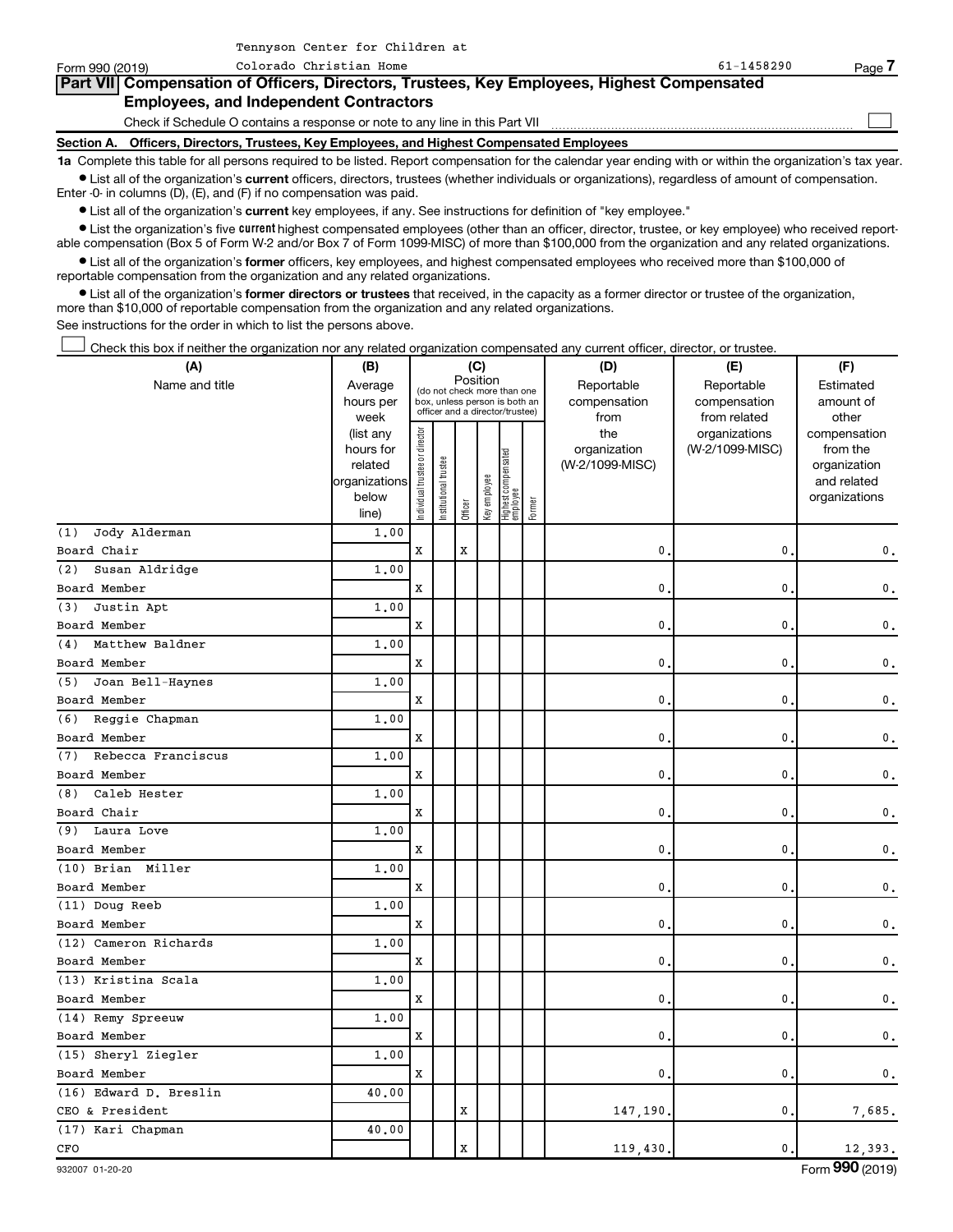|  | Tennyson Center for Children at |  |
|--|---------------------------------|--|
|  |                                 |  |

|                                                                                                                                                                                                                                                             | rennyson center for children at                         |                                |                       |          |              |                                                                                                 |        |                                                  |                                                                    |                |              |                                                          |                |
|-------------------------------------------------------------------------------------------------------------------------------------------------------------------------------------------------------------------------------------------------------------|---------------------------------------------------------|--------------------------------|-----------------------|----------|--------------|-------------------------------------------------------------------------------------------------|--------|--------------------------------------------------|--------------------------------------------------------------------|----------------|--------------|----------------------------------------------------------|----------------|
| Form 990 (2019)                                                                                                                                                                                                                                             | Colorado Christian Home                                 |                                |                       |          |              |                                                                                                 |        |                                                  | 61-1458290                                                         |                |              |                                                          | Page 8         |
| Part VII <br>Section A. Officers, Directors, Trustees, Key Employees, and Highest Compensated Employees (continued)                                                                                                                                         |                                                         |                                |                       |          |              |                                                                                                 |        |                                                  |                                                                    |                |              |                                                          |                |
| (A)<br>Name and title                                                                                                                                                                                                                                       | (B)<br>Average<br>hours per<br>week<br>(list any        |                                |                       | Position | (C)          | (do not check more than one<br>box, unless person is both an<br>officer and a director/trustee) |        | (D)<br>Reportable<br>compensation<br>from<br>the | (E)<br>Reportable<br>compensation<br>from related<br>organizations |                |              | (F)<br>Estimated<br>amount of<br>other<br>compensation   |                |
|                                                                                                                                                                                                                                                             | hours for<br>related<br>organizations<br>below<br>line) | Individual trustee or director | Institutional trustee | Officer  | Key employee | Highest compensated<br>  employee                                                               | Former | organization<br>(W-2/1099-MISC)                  | (W-2/1099-MISC)                                                    |                |              | from the<br>organization<br>and related<br>organizations |                |
| (18) Kathryn Arbour                                                                                                                                                                                                                                         | 40.00                                                   |                                |                       |          |              |                                                                                                 |        |                                                  |                                                                    |                |              |                                                          |                |
| COO                                                                                                                                                                                                                                                         |                                                         |                                |                       | X        |              |                                                                                                 |        | 123,849.                                         |                                                                    | 0.             |              |                                                          | 3,305.         |
|                                                                                                                                                                                                                                                             |                                                         |                                |                       |          |              |                                                                                                 |        |                                                  |                                                                    |                |              |                                                          |                |
|                                                                                                                                                                                                                                                             |                                                         |                                |                       |          |              |                                                                                                 |        |                                                  |                                                                    |                |              |                                                          |                |
|                                                                                                                                                                                                                                                             |                                                         |                                |                       |          |              |                                                                                                 |        |                                                  |                                                                    |                |              |                                                          |                |
|                                                                                                                                                                                                                                                             |                                                         |                                |                       |          |              |                                                                                                 |        |                                                  |                                                                    |                |              |                                                          |                |
|                                                                                                                                                                                                                                                             |                                                         |                                |                       |          |              |                                                                                                 |        | 390,469.                                         |                                                                    | $\mathbf{0}$ . |              |                                                          | 23, 383.       |
| c Total from continuation sheets to Part VII, Section A manufactured by                                                                                                                                                                                     |                                                         |                                |                       |          |              |                                                                                                 |        | 0.                                               |                                                                    | $\mathbf{0}$   |              |                                                          | $\mathbf{0}$ . |
|                                                                                                                                                                                                                                                             |                                                         |                                |                       |          |              |                                                                                                 |        | 390,469.                                         |                                                                    | $\mathbf{0}$   |              |                                                          | 23, 383.       |
| Total number of individuals (including but not limited to those listed above) who received more than \$100,000 of reportable<br>$\mathbf{2}$                                                                                                                |                                                         |                                |                       |          |              |                                                                                                 |        |                                                  |                                                                    |                |              |                                                          |                |
| compensation from the organization $\blacktriangleright$                                                                                                                                                                                                    |                                                         |                                |                       |          |              |                                                                                                 |        |                                                  |                                                                    |                |              | Yes                                                      | No             |
| Did the organization list any former officer, director, trustee, key employee, or highest compensated employee on<br>З                                                                                                                                      |                                                         |                                |                       |          |              |                                                                                                 |        |                                                  |                                                                    |                |              |                                                          |                |
| line 1a? If "Yes," complete Schedule J for such individual                                                                                                                                                                                                  |                                                         |                                |                       |          |              |                                                                                                 |        |                                                  |                                                                    |                | З            |                                                          | х              |
| For any individual listed on line 1a, is the sum of reportable compensation and other compensation from the organization<br>4                                                                                                                               |                                                         |                                |                       |          |              |                                                                                                 |        |                                                  |                                                                    |                |              |                                                          |                |
| and related organizations greater than \$150,000? If "Yes," complete Schedule J for such individual                                                                                                                                                         |                                                         |                                |                       |          |              |                                                                                                 |        |                                                  |                                                                    |                | 4            | X                                                        |                |
| Did any person listed on line 1a receive or accrue compensation from any unrelated organization or individual for services<br>5                                                                                                                             |                                                         |                                |                       |          |              |                                                                                                 |        |                                                  |                                                                    |                |              |                                                          |                |
| <b>Section B. Independent Contractors</b>                                                                                                                                                                                                                   |                                                         |                                |                       |          |              |                                                                                                 |        |                                                  |                                                                    |                | 5            |                                                          | x              |
|                                                                                                                                                                                                                                                             |                                                         |                                |                       |          |              |                                                                                                 |        |                                                  |                                                                    |                |              |                                                          |                |
| Complete this table for your five highest compensated independent contractors that received more than \$100,000 of compensation from<br>1<br>the organization. Report compensation for the calendar year ending with or within the organization's tax year. |                                                         |                                |                       |          |              |                                                                                                 |        |                                                  |                                                                    |                |              |                                                          |                |
| (A)                                                                                                                                                                                                                                                         |                                                         |                                |                       |          |              |                                                                                                 |        | (B)                                              |                                                                    |                | (C)          |                                                          |                |
| Name and business address                                                                                                                                                                                                                                   |                                                         |                                |                       |          |              |                                                                                                 |        | Description of services                          |                                                                    |                | Compensation |                                                          |                |
| Ground Floor Media                                                                                                                                                                                                                                          |                                                         |                                |                       |          |              |                                                                                                 |        |                                                  |                                                                    |                |              |                                                          |                |
| 1923 Market Street, Denver, CO 80202<br>Marcie Beroske                                                                                                                                                                                                      |                                                         |                                |                       |          |              |                                                                                                 |        | Marketing and media                              |                                                                    |                |              |                                                          | 203,513.       |
| 18849 West 92nd Drive, Arvada, CO 80007                                                                                                                                                                                                                     |                                                         |                                |                       |          |              |                                                                                                 |        | Nurse practicioner                               |                                                                    |                |              |                                                          | 121,380.       |
|                                                                                                                                                                                                                                                             |                                                         |                                |                       |          |              |                                                                                                 |        |                                                  |                                                                    |                |              |                                                          |                |
|                                                                                                                                                                                                                                                             |                                                         |                                |                       |          |              |                                                                                                 |        |                                                  |                                                                    |                |              |                                                          |                |

**2** Total number of independent contractors (including but not limited to those listed above) who received more than \$100,000 of compensation from the organization 2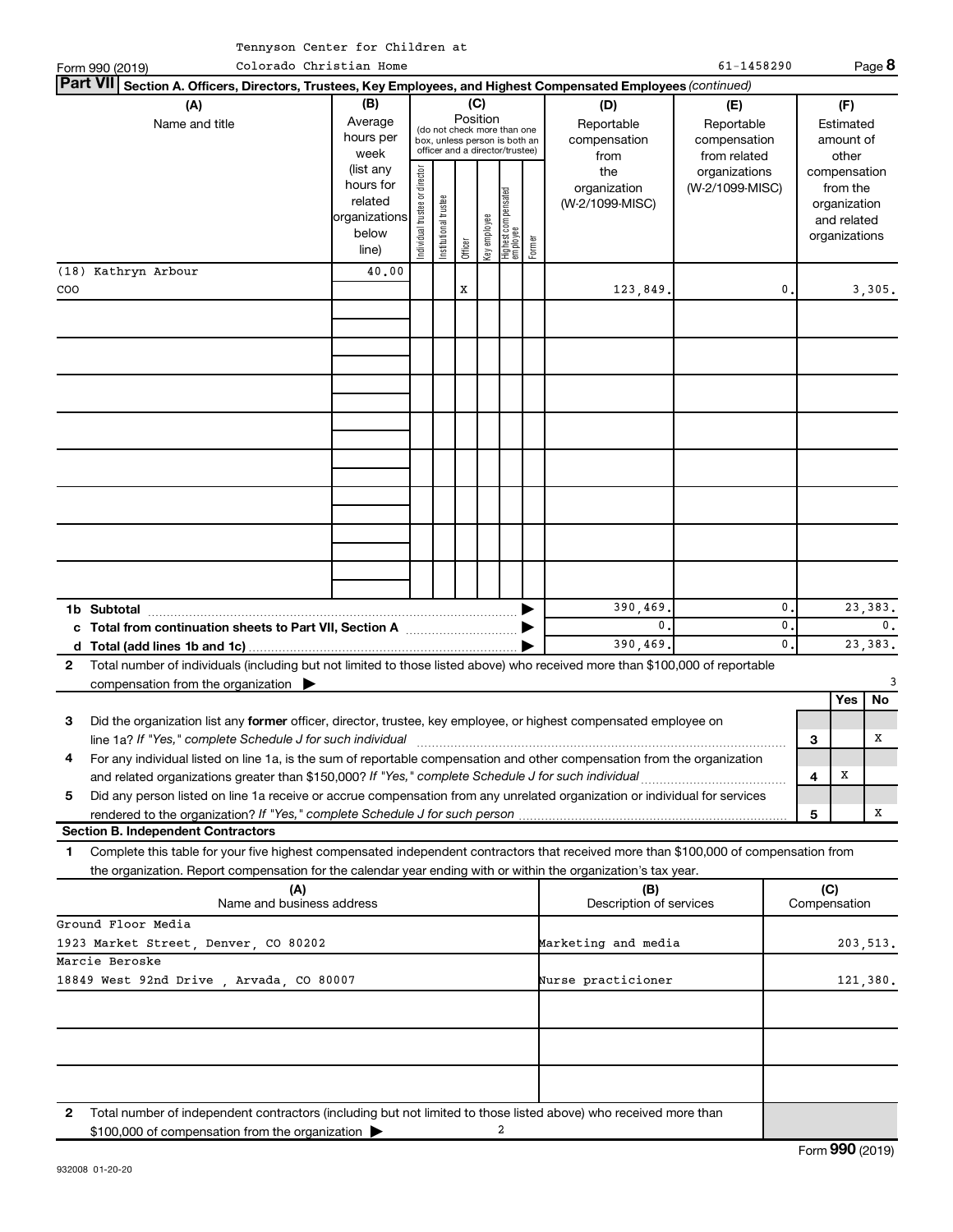|                                                           |    |    | Form 990 (2019)                                                               |      | Colorado Christian Home |                      |                      |                      |                                              | 61-1458290                                      | Page 9                                                          |
|-----------------------------------------------------------|----|----|-------------------------------------------------------------------------------|------|-------------------------|----------------------|----------------------|----------------------|----------------------------------------------|-------------------------------------------------|-----------------------------------------------------------------|
| <b>Part VIII</b>                                          |    |    | <b>Statement of Revenue</b>                                                   |      |                         |                      |                      |                      |                                              |                                                 |                                                                 |
|                                                           |    |    | Check if Schedule O contains a response or note to any line in this Part VIII |      |                         |                      |                      |                      |                                              |                                                 |                                                                 |
|                                                           |    |    |                                                                               |      |                         |                      |                      | (A)<br>Total revenue | (B)<br>Related or exempt<br>function revenue | $\overline{C}$<br>Unrelated<br>business revenue | (D)<br>Revenue excluded<br>from tax under<br>sections 512 - 514 |
|                                                           |    |    | 1 a Federated campaigns                                                       |      | 1a                      |                      | 37,662.              |                      |                                              |                                                 |                                                                 |
| Contributions, Gifts, Grants<br>and Other Similar Amounts |    |    | <b>b</b> Membership dues                                                      |      | 1 <sub>b</sub>          |                      |                      |                      |                                              |                                                 |                                                                 |
|                                                           |    |    | c Fundraising events                                                          |      | 1 <sub>c</sub>          |                      | 348,748.             |                      |                                              |                                                 |                                                                 |
|                                                           |    |    | d Related organizations                                                       |      | 1 <sub>d</sub>          |                      |                      |                      |                                              |                                                 |                                                                 |
|                                                           |    |    | e Government grants (contributions)                                           |      | 1e                      |                      | 343,867.             |                      |                                              |                                                 |                                                                 |
|                                                           |    |    | All other contributions, gifts, grants, and                                   |      |                         |                      |                      |                      |                                              |                                                 |                                                                 |
|                                                           |    |    | similar amounts not included above                                            |      | 1f                      |                      | 4,054,348.           |                      |                                              |                                                 |                                                                 |
|                                                           |    |    | Noncash contributions included in lines 1a-1f                                 |      | $1g$ \$                 |                      | 182,285.             |                      |                                              |                                                 |                                                                 |
|                                                           |    |    |                                                                               |      |                         |                      |                      | 4,784,625.           |                                              |                                                 |                                                                 |
|                                                           |    |    |                                                                               |      |                         |                      | <b>Business Code</b> |                      |                                              |                                                 |                                                                 |
|                                                           |    | 2a | Residential Treatment                                                         |      |                         |                      | 623990               | 2,570,605.           | 2,570,605.                                   |                                                 |                                                                 |
|                                                           |    | b  | Community-Based                                                               |      |                         |                      | 624110               | 2,416,840.           | 2,416,840.                                   |                                                 |                                                                 |
|                                                           |    |    | Education                                                                     |      |                         |                      | 611110               | 2,128,582.           | 2,128,582.                                   |                                                 |                                                                 |
|                                                           |    | d  | Day Treatment                                                                 |      |                         |                      | 624110               | 1,024,575.           | 1,024,575.                                   |                                                 |                                                                 |
| Program Service<br>Revenue                                |    |    | Other Services                                                                |      |                         |                      | 624110               | 14,481.              | 14,481.                                      |                                                 |                                                                 |
|                                                           |    |    | All other program service revenue                                             |      |                         |                      |                      |                      |                                              |                                                 |                                                                 |
|                                                           |    | a  |                                                                               |      |                         |                      |                      | 8, 155, 083.         |                                              |                                                 |                                                                 |
|                                                           | 3  |    | Investment income (including dividends, interest, and                         |      |                         |                      |                      |                      |                                              |                                                 |                                                                 |
|                                                           |    |    |                                                                               |      |                         |                      |                      | 118,962.             |                                              |                                                 | 118,962.                                                        |
|                                                           | 4  |    | Income from investment of tax-exempt bond proceeds                            |      |                         |                      |                      |                      |                                              |                                                 |                                                                 |
|                                                           | 5  |    |                                                                               |      |                         |                      |                      |                      |                                              |                                                 |                                                                 |
|                                                           |    |    |                                                                               |      | (i) Real                |                      | (ii) Personal        |                      |                                              |                                                 |                                                                 |
|                                                           |    | 6а | Gross rents<br>.                                                              | l 6a |                         | 8,096                |                      |                      |                                              |                                                 |                                                                 |
|                                                           |    |    | <b>b</b> Less: rental expenses                                                | 6b   |                         | $\mathbf{0}$ .       |                      |                      |                                              |                                                 |                                                                 |
|                                                           |    |    | Rental income or (loss)                                                       | 6c   |                         | 8,096                |                      |                      |                                              |                                                 |                                                                 |
|                                                           |    |    | d Net rental income or (loss)                                                 |      |                         |                      |                      | 8,096                |                                              |                                                 | 8,096.                                                          |
|                                                           |    |    | 7 a Gross amount from sales of                                                |      | (i) Securities          |                      | (ii) Other           |                      |                                              |                                                 |                                                                 |
|                                                           |    |    | assets other than inventory                                                   | 7a   |                         | 2,186                |                      |                      |                                              |                                                 |                                                                 |
|                                                           |    |    | <b>b</b> Less: cost or other basis                                            |      |                         |                      |                      |                      |                                              |                                                 |                                                                 |
| evenue                                                    |    |    | and sales expenses                                                            | 7b   |                         | $\mathbf 0$          |                      |                      |                                              |                                                 |                                                                 |
|                                                           |    |    | c Gain or (loss)                                                              | 7c   |                         | 2,186.               |                      |                      |                                              |                                                 |                                                                 |
|                                                           |    |    |                                                                               |      |                         |                      |                      | 2,186.               |                                              |                                                 | 2,186.                                                          |
| Other P                                                   |    |    | 8 a Gross income from fundraising events (not                                 |      |                         |                      |                      |                      |                                              |                                                 |                                                                 |
|                                                           |    |    | including \$ 348, 748. of                                                     |      |                         |                      |                      |                      |                                              |                                                 |                                                                 |
|                                                           |    |    | contributions reported on line 1c). See                                       |      |                         |                      |                      |                      |                                              |                                                 |                                                                 |
|                                                           |    |    |                                                                               |      |                         | 8a                   | 255,863.             |                      |                                              |                                                 |                                                                 |
|                                                           |    |    | <b>b</b> Less: direct expenses <i></i>                                        |      |                         | 8b                   | 255,863.             |                      |                                              |                                                 |                                                                 |
|                                                           |    |    |                                                                               |      |                         |                      |                      | 0.                   |                                              |                                                 |                                                                 |
|                                                           |    |    | 9 a Gross income from gaming activities. See                                  |      |                         |                      |                      |                      |                                              |                                                 |                                                                 |
|                                                           |    |    |                                                                               |      |                         | 9a<br>9 <sub>b</sub> |                      |                      |                                              |                                                 |                                                                 |
|                                                           |    |    | c Net income or (loss) from gaming activities                                 |      |                         |                      |                      |                      |                                              |                                                 |                                                                 |
|                                                           |    |    |                                                                               |      |                         |                      | ▶                    |                      |                                              |                                                 |                                                                 |
|                                                           |    |    | 10 a Gross sales of inventory, less returns                                   |      |                         |                      |                      |                      |                                              |                                                 |                                                                 |
|                                                           |    |    |                                                                               |      |                         | H <sub>0b</sub>      |                      |                      |                                              |                                                 |                                                                 |
|                                                           |    |    | <b>b</b> Less: cost of goods sold                                             |      |                         |                      | ▶                    |                      |                                              |                                                 |                                                                 |
|                                                           |    |    | c Net income or (loss) from sales of inventory                                |      |                         |                      | <b>Business Code</b> |                      |                                              |                                                 |                                                                 |
|                                                           |    |    | 11 a Other Income                                                             |      |                         |                      | 900099               | 85,768.              |                                              |                                                 | 85,768.                                                         |
| Miscellaneous<br>Revenue                                  |    | b  |                                                                               |      |                         |                      |                      |                      |                                              |                                                 |                                                                 |
|                                                           |    | с  |                                                                               |      |                         |                      |                      |                      |                                              |                                                 |                                                                 |
|                                                           |    |    |                                                                               |      |                         |                      |                      |                      |                                              |                                                 |                                                                 |
|                                                           |    |    |                                                                               |      |                         |                      |                      | 85,768.              |                                              |                                                 |                                                                 |
|                                                           | 12 |    |                                                                               |      |                         |                      |                      | 13, 154, 720.        | 8,155,083.                                   | $\mathbf{0}$ .                                  | 215,012.                                                        |
|                                                           |    |    |                                                                               |      |                         |                      |                      |                      |                                              |                                                 |                                                                 |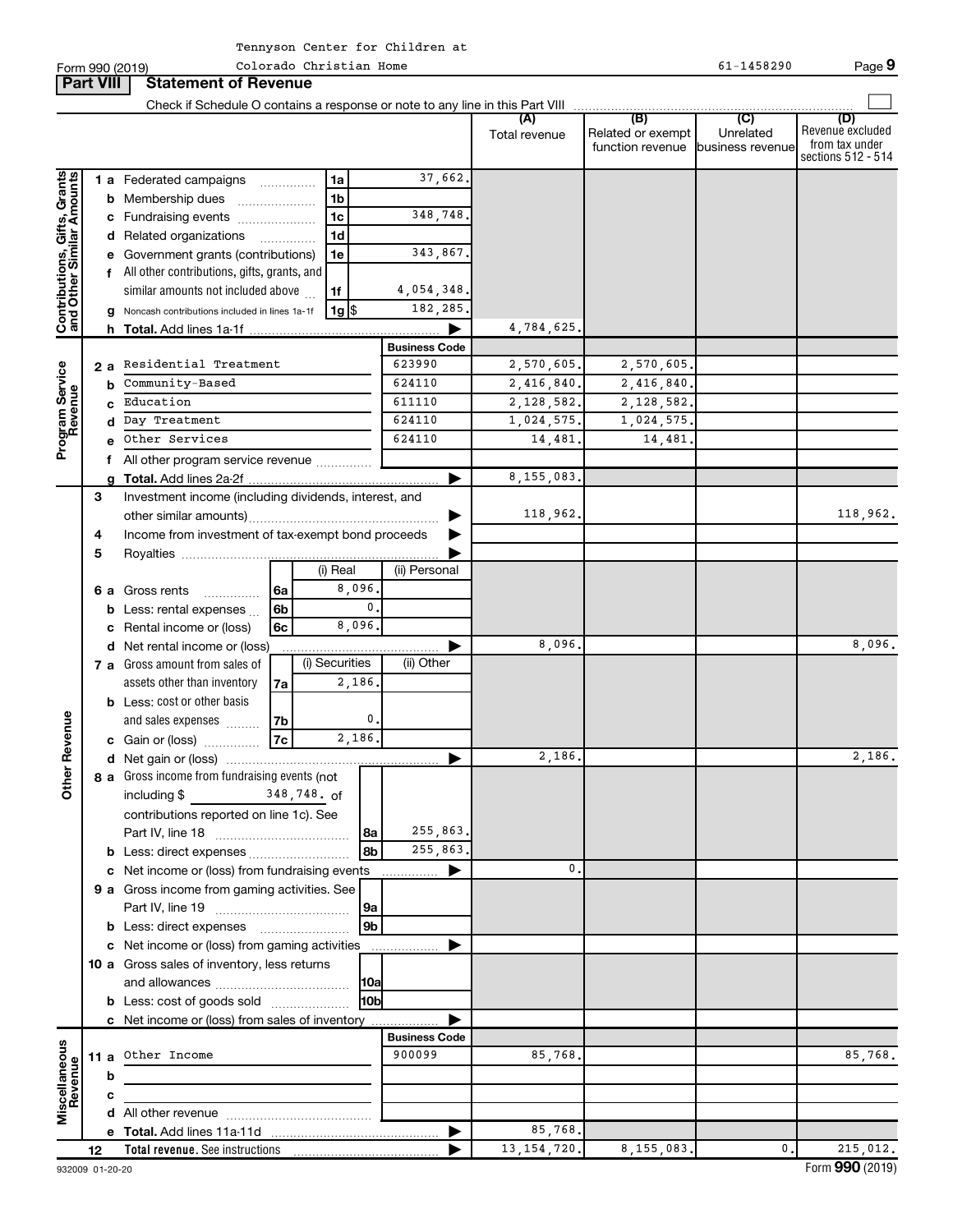|              | Do not include amounts reported on lines 6b,<br>7b, 8b, 9b, and 10b of Part VIII.                                                                                                                          | (A)<br>Total expenses  | (B)<br>Program service<br>expenses | (C)<br>Management and<br>general expenses | (D)<br>Fundraising<br>expenses |
|--------------|------------------------------------------------------------------------------------------------------------------------------------------------------------------------------------------------------------|------------------------|------------------------------------|-------------------------------------------|--------------------------------|
| 1.           | Grants and other assistance to domestic organizations                                                                                                                                                      |                        |                                    |                                           |                                |
|              | and domestic governments. See Part IV, line 21                                                                                                                                                             |                        |                                    |                                           |                                |
| $\mathbf{2}$ | Grants and other assistance to domestic                                                                                                                                                                    |                        |                                    |                                           |                                |
|              | individuals. See Part IV, line 22                                                                                                                                                                          |                        |                                    |                                           |                                |
| 3            | Grants and other assistance to foreign                                                                                                                                                                     |                        |                                    |                                           |                                |
|              | organizations, foreign governments, and foreign                                                                                                                                                            |                        |                                    |                                           |                                |
|              | individuals. See Part IV, lines 15 and 16                                                                                                                                                                  |                        |                                    |                                           |                                |
| 4            | Benefits paid to or for members                                                                                                                                                                            |                        |                                    |                                           |                                |
| 5            | Compensation of current officers, directors,                                                                                                                                                               |                        |                                    |                                           |                                |
|              | trustees, and key employees                                                                                                                                                                                | 661,173.               | 308,881.                           | 247,010.                                  | 105,282.                       |
| 6            | Compensation not included above to disqualified                                                                                                                                                            |                        |                                    |                                           |                                |
|              | persons (as defined under section 4958(f)(1)) and                                                                                                                                                          |                        |                                    |                                           |                                |
|              | persons described in section 4958(c)(3)(B)                                                                                                                                                                 |                        |                                    |                                           |                                |
| 7            |                                                                                                                                                                                                            | 8,567,391.             | 7,380,232.                         | 608,880.                                  | 578,279.                       |
| 8            | Pension plan accruals and contributions (include                                                                                                                                                           |                        |                                    |                                           |                                |
|              | section 401(k) and 403(b) employer contributions)                                                                                                                                                          |                        |                                    |                                           |                                |
| 9            |                                                                                                                                                                                                            | 870,584.               | 746,154                            | 83, 173.                                  | 41,257.                        |
| 10           |                                                                                                                                                                                                            | 687,140.               | 588,603                            | 44,565                                    | 53,972.                        |
| 11           | Fees for services (nonemployees):                                                                                                                                                                          |                        |                                    |                                           |                                |
| a            |                                                                                                                                                                                                            |                        |                                    |                                           |                                |
| b            |                                                                                                                                                                                                            | 109,700.               |                                    | 109,700.                                  |                                |
|              |                                                                                                                                                                                                            |                        |                                    |                                           |                                |
|              |                                                                                                                                                                                                            | 139,200.               |                                    | 139,200                                   |                                |
| е            | Professional fundraising services. See Part IV, line 17                                                                                                                                                    | 54,000.                |                                    |                                           | 54,000.                        |
| f            | Investment management fees                                                                                                                                                                                 | 31,727.                |                                    | 31,727                                    |                                |
| g            | Other. (If line 11g amount exceeds 10% of line 25,                                                                                                                                                         |                        |                                    |                                           |                                |
|              | column (A) amount, list line 11g expenses on Sch O.)                                                                                                                                                       | 775,924.               | 551,083.                           | 25,276.                                   | 199,565.                       |
| 12           |                                                                                                                                                                                                            | 100,726.               | 246                                | 82.                                       | 100,398.                       |
| 13           |                                                                                                                                                                                                            | 529,237.               | 318,912.                           | 187,522.                                  | 22,803.                        |
| 14           |                                                                                                                                                                                                            |                        |                                    |                                           |                                |
| 15           |                                                                                                                                                                                                            |                        |                                    |                                           |                                |
| 16           |                                                                                                                                                                                                            | 522,872.               | 484,975.                           | 29,338.                                   | 8,559.                         |
| 17           |                                                                                                                                                                                                            | 117,148.               | 100,656.                           | 3,988.                                    | 12,504.                        |
| 18           | Payments of travel or entertainment expenses                                                                                                                                                               |                        |                                    |                                           |                                |
|              | for any federal, state, or local public officials                                                                                                                                                          |                        |                                    |                                           |                                |
| 19           | Conferences, conventions, and meetings                                                                                                                                                                     |                        |                                    |                                           |                                |
| 20           | Interest                                                                                                                                                                                                   |                        |                                    |                                           |                                |
| 21           |                                                                                                                                                                                                            |                        |                                    |                                           |                                |
| 22           | Depreciation, depletion, and amortization                                                                                                                                                                  | $\overline{349,967}$ . | 323,685.                           | 17,918.                                   | 8,364.                         |
| 23           | Insurance                                                                                                                                                                                                  | 151.016.               | 143,320                            | 5,247                                     | 2,449.                         |
| 24           | Other expenses. Itemize expenses not covered<br>above (List miscellaneous expenses on line 24e. If<br>line 24e amount exceeds 10% of line 25, column (A)<br>amount, list line 24e expenses on Schedule O.) |                        |                                    |                                           |                                |
| a            | Pooled Funds                                                                                                                                                                                               | 373,661                | 373,661                            |                                           |                                |
| b            | Staff recruiting/develo                                                                                                                                                                                    | 187, 327.              | 104,225.                           | 79,394                                    | 3,708.                         |
| C            | Children care costs                                                                                                                                                                                        | 185,111                | 185,111                            |                                           |                                |
| d            | In-kind donations                                                                                                                                                                                          | 141,914.               |                                    |                                           | 141,914.                       |
|              | e All other expenses                                                                                                                                                                                       | 180,083.               | 85, 415.                           | 35,564                                    | 59,104.                        |
| 25           | Total functional expenses. Add lines 1 through 24e                                                                                                                                                         | 14,735,901             | 11,695,159.                        | 1,648,584                                 | 1,392,158.                     |
| 26           | <b>Joint costs.</b> Complete this line only if the organization                                                                                                                                            |                        |                                    |                                           |                                |
|              | reported in column (B) joint costs from a combined                                                                                                                                                         |                        |                                    |                                           |                                |
|              | educational campaign and fundraising solicitation.                                                                                                                                                         |                        |                                    |                                           |                                |

Check here

Check here  $\begin{array}{c} \begin{array}{|c} \hline \end{array} \end{array}$  if following SOP 98-2 (ASC 958-720)

**Part IX Statement of Functional Expenses**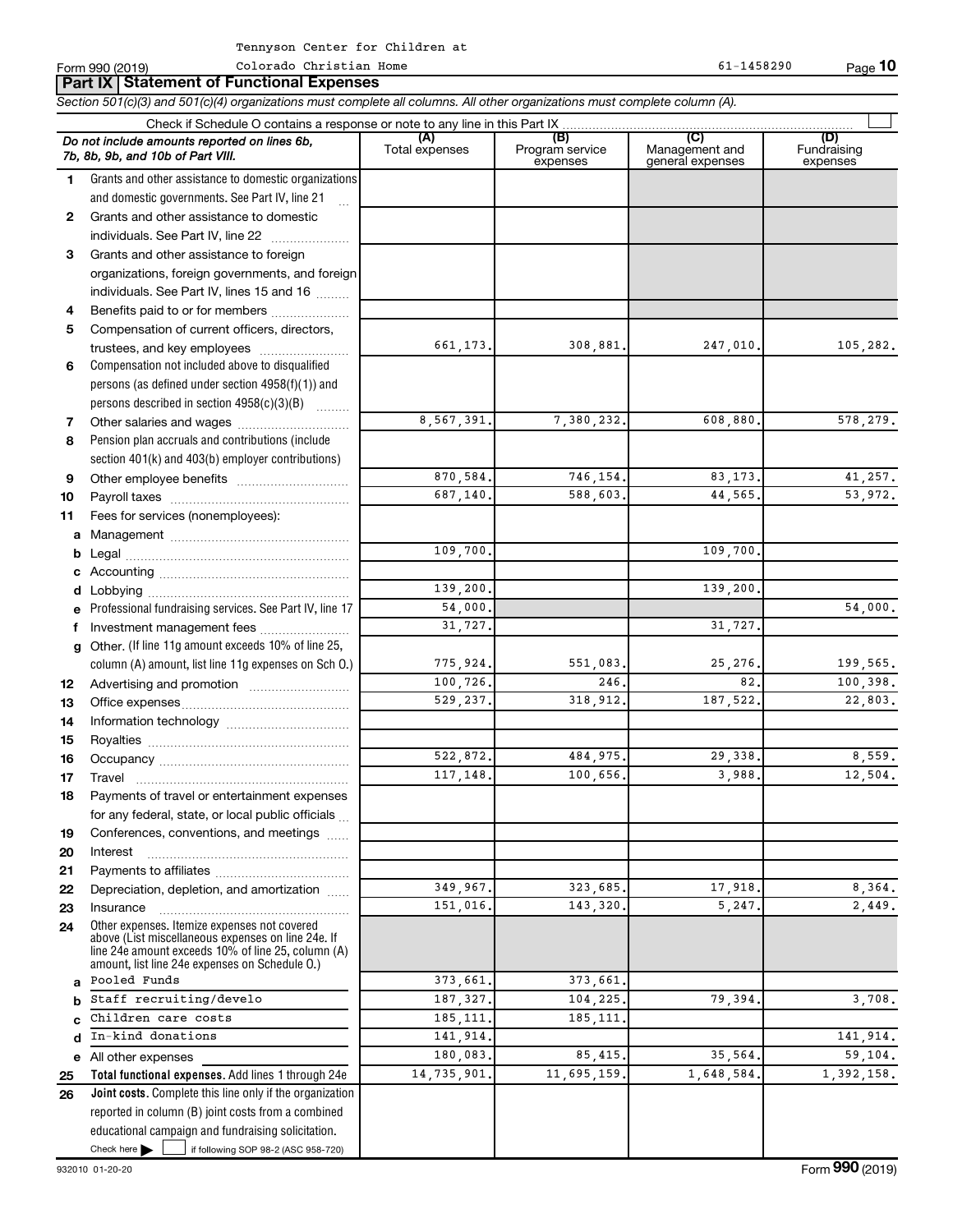Colorado Christian Home 61-1458290

Form 990 (2019) Colorado Christian Home 61-1458290 Page

**11**

|                             | Part X       | <b>Balance Sheet</b>                                                                        |     |             |                          |                |                    |
|-----------------------------|--------------|---------------------------------------------------------------------------------------------|-----|-------------|--------------------------|----------------|--------------------|
|                             |              |                                                                                             |     |             |                          |                |                    |
|                             |              |                                                                                             |     |             | (A)<br>Beginning of year |                | (B)<br>End of year |
|                             | 1            |                                                                                             |     |             | 1,356,498.               | 1              | 3,602,738.         |
|                             | $\mathbf{2}$ |                                                                                             |     |             |                          | 2              |                    |
|                             | 3            |                                                                                             |     |             | 958,975.                 | 3              | 399,492.           |
|                             | 4            |                                                                                             |     |             | 2,016,683.               | 4              | 953,944.           |
|                             | 5            | Loans and other receivables from any current or former officer, director,                   |     |             |                          |                |                    |
|                             |              | trustee, key employee, creator or founder, substantial contributor, or 35%                  |     |             |                          |                |                    |
|                             |              | controlled entity or family member of any of these persons                                  |     |             |                          | 5              |                    |
|                             | 6            | Loans and other receivables from other disqualified persons (as defined                     |     |             |                          |                |                    |
|                             |              | under section $4958(f)(1)$ , and persons described in section $4958(c)(3)(B)$               |     | <b>Same</b> |                          | 6              |                    |
|                             | 7            |                                                                                             |     |             |                          | $\overline{7}$ |                    |
| Assets                      | 8            |                                                                                             |     |             |                          | 8              |                    |
|                             | 9            | Prepaid expenses and deferred charges                                                       |     |             | 148,388.                 | 9              | 109,415.           |
|                             |              | <b>10a</b> Land, buildings, and equipment: cost or other                                    |     |             |                          |                |                    |
|                             |              | basis. Complete Part VI of Schedule D    10a                                                |     | 8,456,527.  |                          |                |                    |
|                             |              | <b>b</b> Less: accumulated depreciation                                                     | 10b | 1,624,208.  | 7,085,404.               | 10c            | 6,832,319.         |
|                             | 11           |                                                                                             |     |             | 3,290,355.               | 11             | 3,252,607.         |
|                             | 12           |                                                                                             |     | 12          |                          |                |                    |
|                             | 13           |                                                                                             |     | 13          |                          |                |                    |
|                             | 14           |                                                                                             |     |             |                          | 14             |                    |
|                             | 15           |                                                                                             |     |             | 3, 374, 622.             | 15             | 3,188,890.         |
|                             | 16           |                                                                                             |     |             | 18,230,925.              | 16             | 18, 339, 405.      |
|                             | 17           |                                                                                             |     |             | 1,275,110.               | 17             | 900,782.           |
|                             | 18           |                                                                                             |     |             | 18                       |                |                    |
|                             | 19           |                                                                                             |     | 19          | 137,241.                 |                |                    |
|                             | 20           |                                                                                             |     |             |                          | 20             |                    |
|                             | 21           | Escrow or custodial account liability. Complete Part IV of Schedule D                       |     |             | 21                       |                |                    |
|                             | 22           | Loans and other payables to any current or former officer, director,                        |     |             |                          |                |                    |
| Liabilities                 |              | trustee, key employee, creator or founder, substantial contributor, or 35%                  |     |             |                          |                |                    |
|                             |              |                                                                                             |     |             |                          | 22             |                    |
|                             | 23           | Secured mortgages and notes payable to unrelated third parties                              |     |             |                          | 23             |                    |
|                             | 24           | Unsecured notes and loans payable to unrelated third parties                                |     |             |                          | 24             |                    |
|                             | 25           | Other liabilities (including federal income tax, payables to related third                  |     |             |                          |                |                    |
|                             |              | parties, and other liabilities not included on lines 17-24). Complete Part X                |     |             |                          |                |                    |
|                             |              | of Schedule D                                                                               |     |             | $\mathfrak o$ .          | 25             | 1,896,100.         |
|                             | 26           | Total liabilities. Add lines 17 through 25                                                  |     |             | 1,275,110.               | 26             | 2,934,123.         |
|                             |              | Organizations that follow FASB ASC 958, check here $\blacktriangleright$ $\boxed{\text{X}}$ |     |             |                          |                |                    |
|                             |              | and complete lines 27, 28, 32, and 33.                                                      |     |             |                          |                |                    |
|                             | 27           |                                                                                             |     |             | 8,765,075.               | 27             | 8,100,664.         |
|                             | 28           |                                                                                             |     |             | 8,190,740.               | 28             | 7,304,618.         |
|                             |              | Organizations that do not follow FASB ASC 958, check here $\blacktriangleright$             |     |             |                          |                |                    |
|                             |              | and complete lines 29 through 33.                                                           |     |             |                          |                |                    |
|                             | 29           |                                                                                             |     |             |                          | 29             |                    |
|                             | 30           | Paid-in or capital surplus, or land, building, or equipment fund                            |     |             |                          | 30             |                    |
| Net Assets or Fund Balances | 31           | Retained earnings, endowment, accumulated income, or other funds                            |     |             |                          | 31             |                    |
|                             | 32           |                                                                                             |     |             | 16, 955, 815.            | 32             | 15,405,282.        |
|                             | 33           |                                                                                             |     |             | 18,230,925.              | 33             | 18, 339, 405.      |

Form (2019) **990**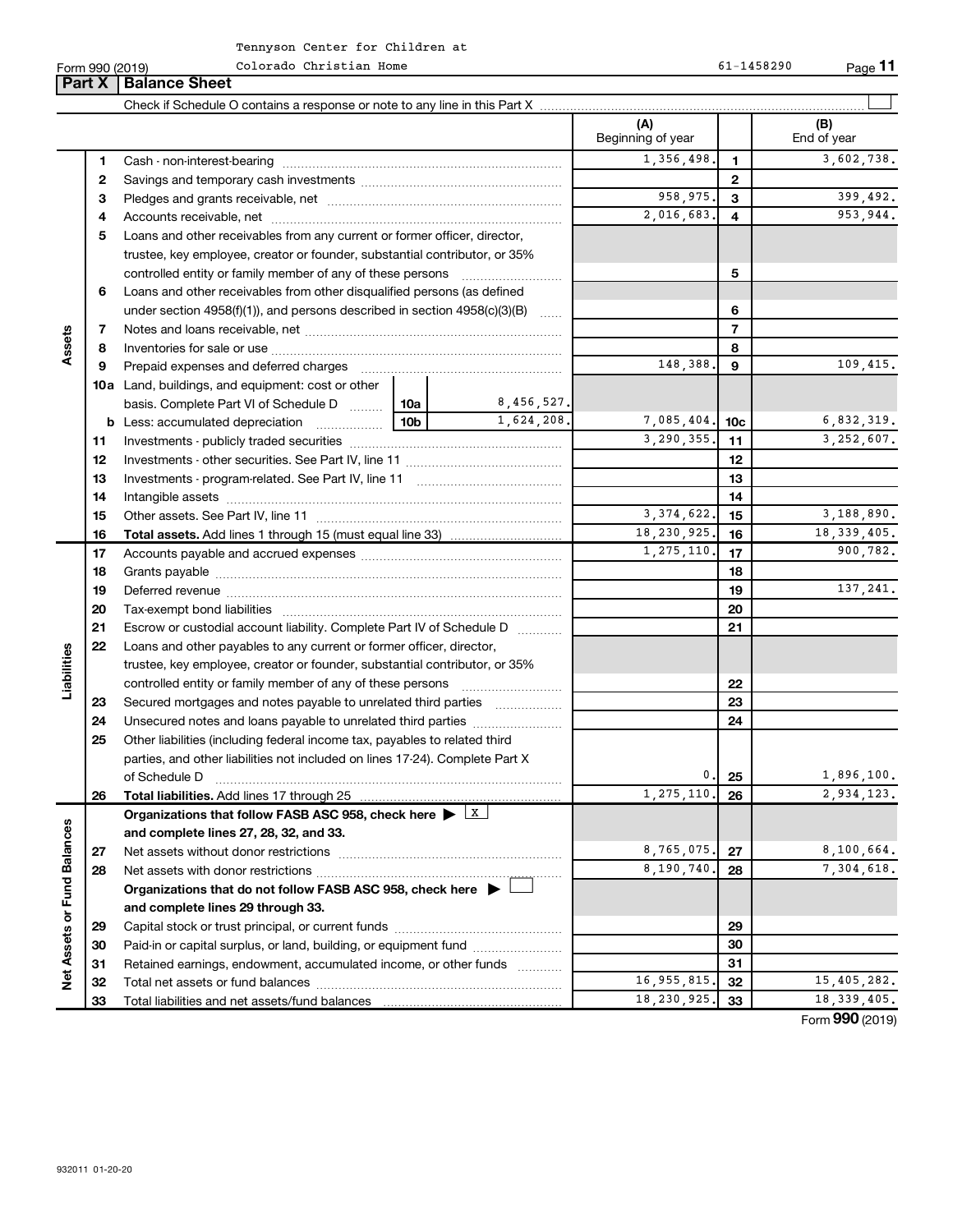|    | Tennyson Center for Children at                                                                                                                                                                                                |                |                |            |                 |
|----|--------------------------------------------------------------------------------------------------------------------------------------------------------------------------------------------------------------------------------|----------------|----------------|------------|-----------------|
|    | Colorado Christian Home<br>Form 990 (2019)                                                                                                                                                                                     | 61-1458290     |                |            | Page 12         |
|    | Part XI<br><b>Reconciliation of Net Assets</b>                                                                                                                                                                                 |                |                |            |                 |
|    |                                                                                                                                                                                                                                |                |                |            | X               |
|    |                                                                                                                                                                                                                                |                |                |            |                 |
| 1  |                                                                                                                                                                                                                                | $\mathbf{1}$   |                |            | 13, 154, 720.   |
| 2  |                                                                                                                                                                                                                                | $\mathbf{2}$   |                |            | 14,735,901.     |
| З  | Revenue less expenses. Subtract line 2 from line 1                                                                                                                                                                             | 3              |                |            | $-1, 581, 181.$ |
| 4  |                                                                                                                                                                                                                                | 4              |                |            | 16,955,815.     |
| 5  | Net unrealized gains (losses) on investments [11] matter than the control of the control of the control of the                                                                                                                 | 5              |                |            | 118,053.        |
| 6  |                                                                                                                                                                                                                                | 6              |                |            |                 |
| 7  | Investment expenses www.communication.communication.com/interaction.com/interaction.com/interaction.com/interaction.com/interaction.com/interaction.com/interaction.com/interaction.com/interaction.com/interaction.com/intera | $\overline{7}$ |                |            |                 |
| 8  |                                                                                                                                                                                                                                | 8              |                |            |                 |
| 9  | Other changes in net assets or fund balances (explain on Schedule O)                                                                                                                                                           | 9              |                |            | $-87,405.$      |
| 10 | Net assets or fund balances at end of year. Combine lines 3 through 9 (must equal Part X, line 32,                                                                                                                             |                |                |            |                 |
|    |                                                                                                                                                                                                                                | 10             |                |            | 15,405,282.     |
|    | Part XII Financial Statements and Reporting                                                                                                                                                                                    |                |                |            |                 |
|    |                                                                                                                                                                                                                                |                |                |            | $\mathbf{x}$    |
|    |                                                                                                                                                                                                                                |                |                | <b>Yes</b> | <b>No</b>       |
| 1  | $X$ Accrual<br>Accounting method used to prepare the Form 990: [130] Cash<br>Other                                                                                                                                             |                |                |            |                 |
|    | If the organization changed its method of accounting from a prior year or checked "Other," explain in Schedule O.                                                                                                              |                |                |            |                 |
|    |                                                                                                                                                                                                                                |                | 2a             |            | х               |
|    | If "Yes," check a box below to indicate whether the financial statements for the year were compiled or reviewed on a                                                                                                           |                |                |            |                 |
|    | separate basis, consolidated basis, or both:                                                                                                                                                                                   |                |                |            |                 |
|    | Separate basis<br><b>Consolidated basis</b><br>Both consolidated and separate basis                                                                                                                                            |                |                |            |                 |
|    | b Were the organization's financial statements audited by an independent accountant?                                                                                                                                           |                | 2 <sub>b</sub> | x          |                 |
|    | If "Yes," check a box below to indicate whether the financial statements for the year were audited on a separate basis,                                                                                                        |                |                |            |                 |
|    | consolidated basis, or both:                                                                                                                                                                                                   |                |                |            |                 |
|    | $X$ Separate basis<br>Consolidated basis<br>Both consolidated and separate basis                                                                                                                                               |                |                |            |                 |
|    | c If "Yes" to line 2a or 2b, does the organization have a committee that assumes responsibility for oversight of the audit,                                                                                                    |                |                |            |                 |
|    |                                                                                                                                                                                                                                |                | 2c             | X          |                 |
|    | If the organization changed either its oversight process or selection process during the tax year, explain on Schedule O.                                                                                                      |                |                |            |                 |
|    | 3a As a result of a federal award, was the organization required to undergo an audit or audits as set forth in the Single Audit                                                                                                |                |                |            |                 |
|    |                                                                                                                                                                                                                                |                | За             |            | x               |
|    | b If "Yes," did the organization undergo the required audit or audits? If the organization did not undergo the required audit                                                                                                  |                |                |            |                 |
|    |                                                                                                                                                                                                                                |                | 3 <sub>b</sub> |            |                 |

Form (2019) **990**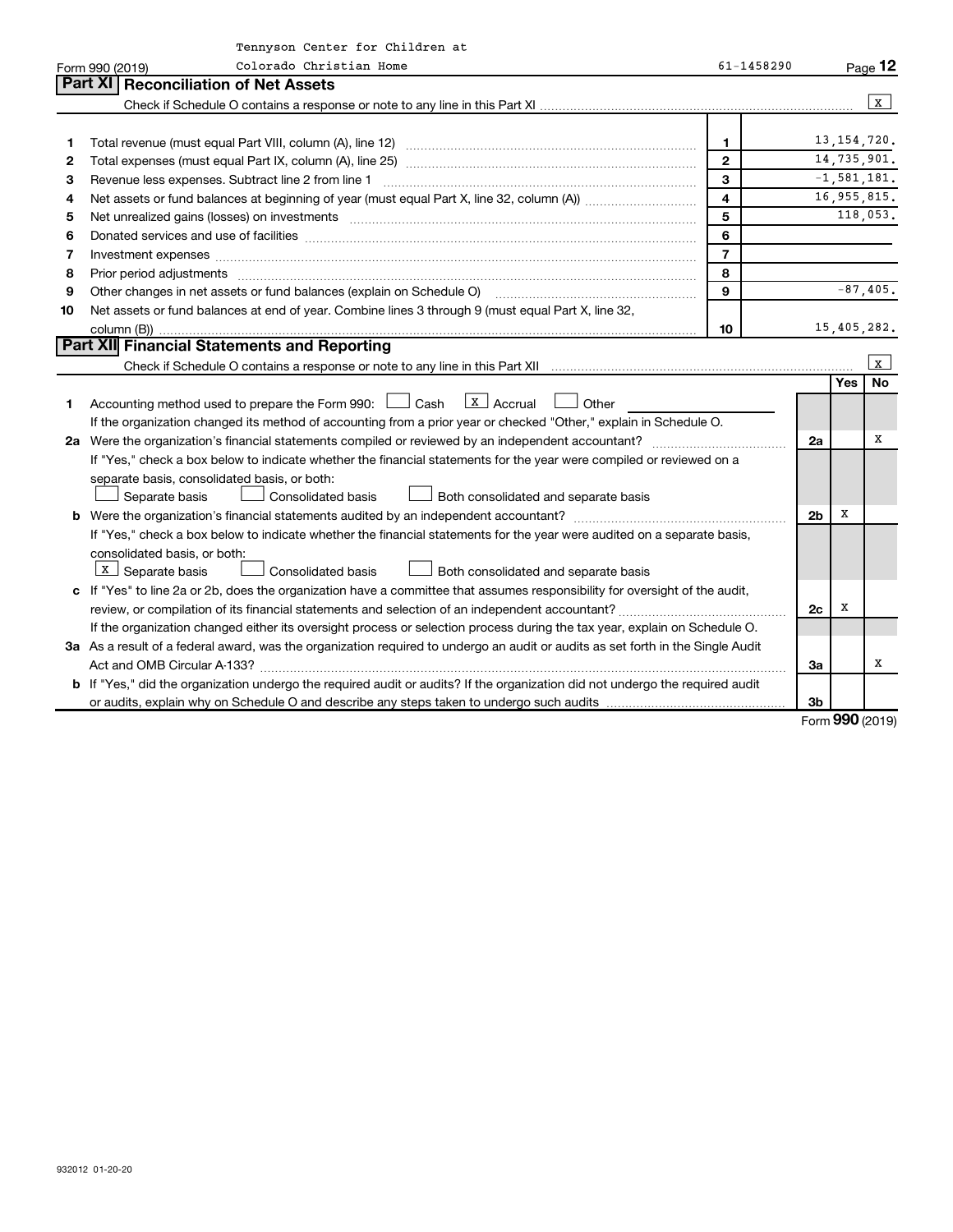|                |                                                                                                                                                                                                                           | <b>SCHEDULE A</b><br>(Form 990 or 990-EZ)<br>Department of the Treasury<br>Internal Revenue Service<br>Name of the organization |  | Tennyson Center for Children at                                                    | <b>Public Charity Status and Public Support</b><br>Complete if the organization is a section 501(c)(3) organization or a section<br>4947(a)(1) nonexempt charitable trust.<br>Attach to Form 990 or Form 990-EZ.<br>$\triangleright$ Go to www.irs.gov/Form990 for instructions and the latest information. |                                    | OMB No. 1545-0047<br><b>Open to Public</b><br><b>Inspection</b><br><b>Employer identification number</b> |                            |  |                            |
|----------------|---------------------------------------------------------------------------------------------------------------------------------------------------------------------------------------------------------------------------|---------------------------------------------------------------------------------------------------------------------------------|--|------------------------------------------------------------------------------------|-------------------------------------------------------------------------------------------------------------------------------------------------------------------------------------------------------------------------------------------------------------------------------------------------------------|------------------------------------|----------------------------------------------------------------------------------------------------------|----------------------------|--|----------------------------|
|                |                                                                                                                                                                                                                           |                                                                                                                                 |  | Colorado Christian Home                                                            |                                                                                                                                                                                                                                                                                                             |                                    |                                                                                                          |                            |  | 61-1458290                 |
|                | Part I                                                                                                                                                                                                                    |                                                                                                                                 |  |                                                                                    | Reason for Public Charity Status (All organizations must complete this part.) See instructions.                                                                                                                                                                                                             |                                    |                                                                                                          |                            |  |                            |
|                |                                                                                                                                                                                                                           |                                                                                                                                 |  |                                                                                    | The organization is not a private foundation because it is: (For lines 1 through 12, check only one box.)                                                                                                                                                                                                   |                                    |                                                                                                          |                            |  |                            |
| 1              |                                                                                                                                                                                                                           |                                                                                                                                 |  |                                                                                    | A church, convention of churches, or association of churches described in <b>section 170(b)(1)(A)(i).</b>                                                                                                                                                                                                   |                                    |                                                                                                          |                            |  |                            |
| 2              |                                                                                                                                                                                                                           |                                                                                                                                 |  |                                                                                    | A school described in section 170(b)(1)(A)(ii). (Attach Schedule E (Form 990 or 990-EZ).)                                                                                                                                                                                                                   |                                    |                                                                                                          |                            |  |                            |
| 3              |                                                                                                                                                                                                                           |                                                                                                                                 |  |                                                                                    | A hospital or a cooperative hospital service organization described in section $170(b)(1)(A)(iii)$ .                                                                                                                                                                                                        |                                    |                                                                                                          |                            |  |                            |
| 4              |                                                                                                                                                                                                                           |                                                                                                                                 |  |                                                                                    | A medical research organization operated in conjunction with a hospital described in section 170(b)(1)(A)(iii). Enter the hospital's name,                                                                                                                                                                  |                                    |                                                                                                          |                            |  |                            |
|                |                                                                                                                                                                                                                           | city, and state:                                                                                                                |  |                                                                                    |                                                                                                                                                                                                                                                                                                             |                                    |                                                                                                          |                            |  |                            |
| 5              |                                                                                                                                                                                                                           |                                                                                                                                 |  |                                                                                    | An organization operated for the benefit of a college or university owned or operated by a governmental unit described in                                                                                                                                                                                   |                                    |                                                                                                          |                            |  |                            |
|                |                                                                                                                                                                                                                           |                                                                                                                                 |  | section 170(b)(1)(A)(iv). (Complete Part II.)                                      |                                                                                                                                                                                                                                                                                                             |                                    |                                                                                                          |                            |  |                            |
| 6              |                                                                                                                                                                                                                           |                                                                                                                                 |  |                                                                                    | A federal, state, or local government or governmental unit described in section $170(b)(1)(A)(v)$ .                                                                                                                                                                                                         |                                    |                                                                                                          |                            |  |                            |
| $\overline{7}$ | $\mathbf{X}$                                                                                                                                                                                                              |                                                                                                                                 |  |                                                                                    | An organization that normally receives a substantial part of its support from a governmental unit or from the general public described in                                                                                                                                                                   |                                    |                                                                                                          |                            |  |                            |
|                |                                                                                                                                                                                                                           |                                                                                                                                 |  | section 170(b)(1)(A)(vi). (Complete Part II.)                                      |                                                                                                                                                                                                                                                                                                             |                                    |                                                                                                          |                            |  |                            |
| 8              |                                                                                                                                                                                                                           |                                                                                                                                 |  |                                                                                    | A community trust described in section 170(b)(1)(A)(vi). (Complete Part II.)                                                                                                                                                                                                                                |                                    |                                                                                                          |                            |  |                            |
| 9              |                                                                                                                                                                                                                           |                                                                                                                                 |  |                                                                                    | An agricultural research organization described in section 170(b)(1)(A)(ix) operated in conjunction with a land-grant college                                                                                                                                                                               |                                    |                                                                                                          |                            |  |                            |
|                |                                                                                                                                                                                                                           |                                                                                                                                 |  |                                                                                    | or university or a non-land-grant college of agriculture (see instructions). Enter the name, city, and state of the college or                                                                                                                                                                              |                                    |                                                                                                          |                            |  |                            |
|                |                                                                                                                                                                                                                           | university:                                                                                                                     |  |                                                                                    |                                                                                                                                                                                                                                                                                                             |                                    |                                                                                                          |                            |  |                            |
| 10             |                                                                                                                                                                                                                           |                                                                                                                                 |  |                                                                                    | An organization that normally receives: (1) more than 33 1/3% of its support from contributions, membership fees, and gross receipts from                                                                                                                                                                   |                                    |                                                                                                          |                            |  |                            |
|                |                                                                                                                                                                                                                           |                                                                                                                                 |  |                                                                                    | activities related to its exempt functions - subject to certain exceptions, and (2) no more than 33 1/3% of its support from gross investment                                                                                                                                                               |                                    |                                                                                                          |                            |  |                            |
|                |                                                                                                                                                                                                                           |                                                                                                                                 |  | See section 509(a)(2). (Complete Part III.)                                        | income and unrelated business taxable income (less section 511 tax) from businesses acquired by the organization after June 30, 1975.                                                                                                                                                                       |                                    |                                                                                                          |                            |  |                            |
| 11             |                                                                                                                                                                                                                           |                                                                                                                                 |  |                                                                                    | An organization organized and operated exclusively to test for public safety. See section 509(a)(4).                                                                                                                                                                                                        |                                    |                                                                                                          |                            |  |                            |
| 12             |                                                                                                                                                                                                                           |                                                                                                                                 |  |                                                                                    | An organization organized and operated exclusively for the benefit of, to perform the functions of, or to carry out the purposes of one or                                                                                                                                                                  |                                    |                                                                                                          |                            |  |                            |
|                |                                                                                                                                                                                                                           |                                                                                                                                 |  |                                                                                    | more publicly supported organizations described in section 509(a)(1) or section 509(a)(2). See section 509(a)(3). Check the box in                                                                                                                                                                          |                                    |                                                                                                          |                            |  |                            |
|                |                                                                                                                                                                                                                           |                                                                                                                                 |  |                                                                                    | lines 12a through 12d that describes the type of supporting organization and complete lines 12e, 12f, and 12g.                                                                                                                                                                                              |                                    |                                                                                                          |                            |  |                            |
| а              |                                                                                                                                                                                                                           |                                                                                                                                 |  |                                                                                    | Type I. A supporting organization operated, supervised, or controlled by its supported organization(s), typically by giving                                                                                                                                                                                 |                                    |                                                                                                          |                            |  |                            |
|                |                                                                                                                                                                                                                           |                                                                                                                                 |  |                                                                                    | the supported organization(s) the power to regularly appoint or elect a majority of the directors or trustees of the supporting                                                                                                                                                                             |                                    |                                                                                                          |                            |  |                            |
|                |                                                                                                                                                                                                                           |                                                                                                                                 |  | organization. You must complete Part IV, Sections A and B.                         |                                                                                                                                                                                                                                                                                                             |                                    |                                                                                                          |                            |  |                            |
| b              |                                                                                                                                                                                                                           |                                                                                                                                 |  |                                                                                    | Type II. A supporting organization supervised or controlled in connection with its supported organization(s), by having                                                                                                                                                                                     |                                    |                                                                                                          |                            |  |                            |
|                |                                                                                                                                                                                                                           |                                                                                                                                 |  |                                                                                    | control or management of the supporting organization vested in the same persons that control or manage the supported                                                                                                                                                                                        |                                    |                                                                                                          |                            |  |                            |
|                |                                                                                                                                                                                                                           |                                                                                                                                 |  | organization(s). You must complete Part IV, Sections A and C.                      |                                                                                                                                                                                                                                                                                                             |                                    |                                                                                                          |                            |  |                            |
| с              |                                                                                                                                                                                                                           |                                                                                                                                 |  |                                                                                    | Type III functionally integrated. A supporting organization operated in connection with, and functionally integrated with,                                                                                                                                                                                  |                                    |                                                                                                          |                            |  |                            |
|                |                                                                                                                                                                                                                           |                                                                                                                                 |  |                                                                                    | its supported organization(s) (see instructions). You must complete Part IV, Sections A, D, and E.                                                                                                                                                                                                          |                                    |                                                                                                          |                            |  |                            |
| d              |                                                                                                                                                                                                                           |                                                                                                                                 |  |                                                                                    | Type III non-functionally integrated. A supporting organization operated in connection with its supported organization(s)                                                                                                                                                                                   |                                    |                                                                                                          |                            |  |                            |
|                |                                                                                                                                                                                                                           |                                                                                                                                 |  |                                                                                    | that is not functionally integrated. The organization generally must satisfy a distribution requirement and an attentiveness                                                                                                                                                                                |                                    |                                                                                                          |                            |  |                            |
|                |                                                                                                                                                                                                                           |                                                                                                                                 |  |                                                                                    | requirement (see instructions). You must complete Part IV, Sections A and D, and Part V.                                                                                                                                                                                                                    |                                    |                                                                                                          |                            |  |                            |
|                | Check this box if the organization received a written determination from the IRS that it is a Type I, Type II, Type III<br>е<br>functionally integrated, or Type III non-functionally integrated supporting organization. |                                                                                                                                 |  |                                                                                    |                                                                                                                                                                                                                                                                                                             |                                    |                                                                                                          |                            |  |                            |
|                |                                                                                                                                                                                                                           |                                                                                                                                 |  |                                                                                    |                                                                                                                                                                                                                                                                                                             |                                    |                                                                                                          |                            |  |                            |
|                |                                                                                                                                                                                                                           |                                                                                                                                 |  |                                                                                    |                                                                                                                                                                                                                                                                                                             |                                    |                                                                                                          |                            |  |                            |
|                |                                                                                                                                                                                                                           | (i) Name of supported                                                                                                           |  | Provide the following information about the supported organization(s).<br>(ii) EIN | (iii) Type of organization                                                                                                                                                                                                                                                                                  | (iv) Is the organization listed    |                                                                                                          | (v) Amount of monetary     |  | (vi) Amount of other       |
|                |                                                                                                                                                                                                                           | organization                                                                                                                    |  |                                                                                    | (described on lines 1-10                                                                                                                                                                                                                                                                                    | in your governing document?<br>Yes | No                                                                                                       | support (see instructions) |  | support (see instructions) |
|                |                                                                                                                                                                                                                           |                                                                                                                                 |  |                                                                                    | above (see instructions))                                                                                                                                                                                                                                                                                   |                                    |                                                                                                          |                            |  |                            |
|                |                                                                                                                                                                                                                           |                                                                                                                                 |  |                                                                                    |                                                                                                                                                                                                                                                                                                             |                                    |                                                                                                          |                            |  |                            |

**Total**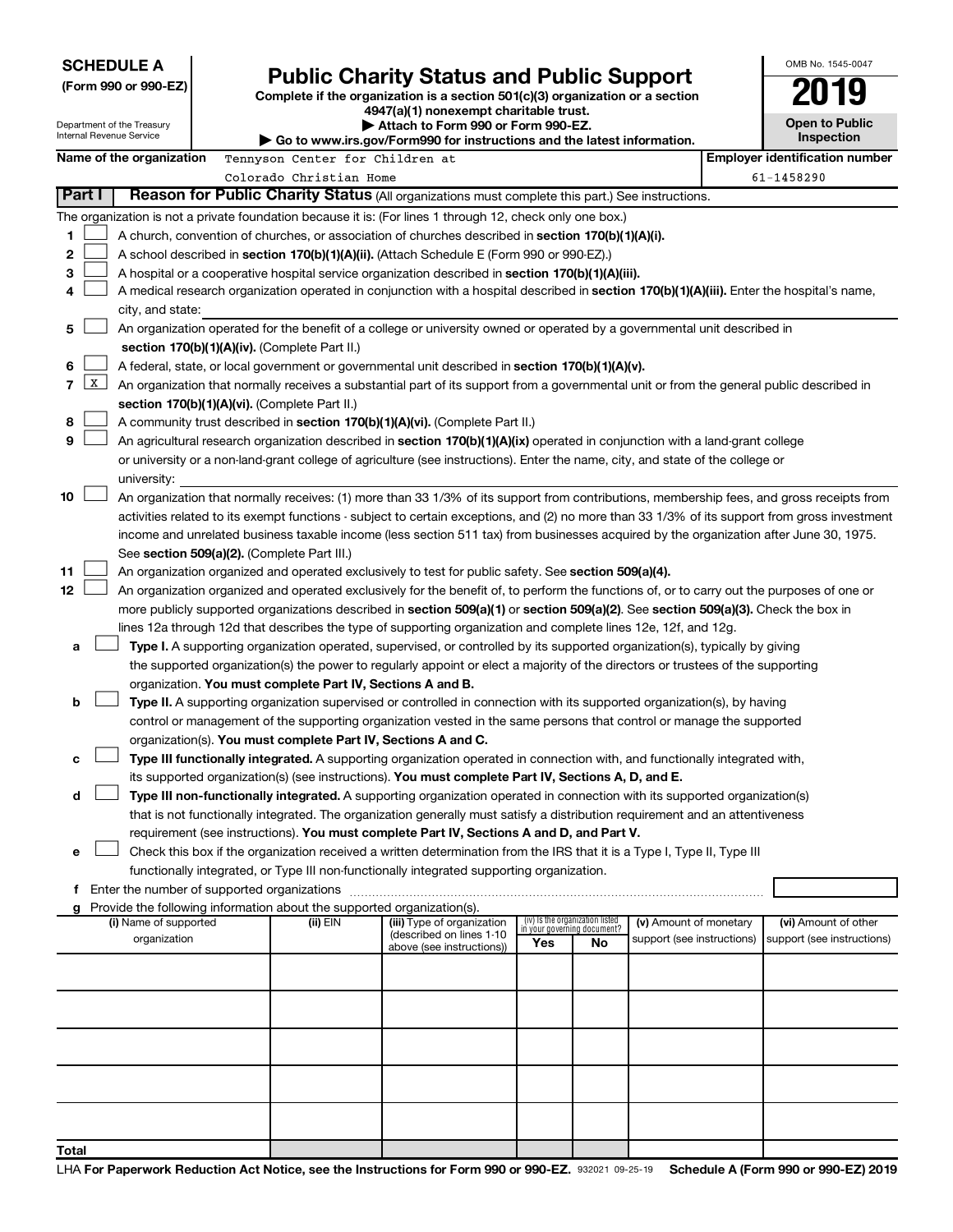|  | the contract of the contract of the contract of the contract of the contract of the contract of the contract of |  |  |  |
|--|-----------------------------------------------------------------------------------------------------------------|--|--|--|
|  |                                                                                                                 |  |  |  |
|  |                                                                                                                 |  |  |  |
|  |                                                                                                                 |  |  |  |

#### Schedule A (Form 990 or 990-EZ) 2019 Colorado Christian Home 61 and 1980 or 990-EZ) en age

(Complete only if you checked the box on line 5, 7, or 8 of Part I or if the organization failed to qualify under Part III. If the organization fails to qualify under the tests listed below, please complete Part III.) **Part II Support Schedule for Organizations Described in Sections 170(b)(1)(A)(iv) and 170(b)(1)(A)(vi)**

6 Public support. Subtract line 5 from line 4. **Calendar year (or fiscal year beginning in)**  | **Calendar year (or fiscal year beginning in) | (a)** 2015 **| (b)** 2016 **| (c)** 2017 **| (d)** 2018 **| (e)** 2019 **| (f) 1** Gifts, grants, contributions, and **2** Tax revenues levied for the organ-**3** The value of services or facilities **4 Total.** Add lines 1 through 3  $\ldots$ ... **5** The portion of total contributions **(a)** 2015 **| (b)** 2016 **| (c)** 2017 **| (d)** 2018 **| (e)** 2019 **| (f) 7** Amounts from line 4  $\ldots$  **Amounts 8** Gross income from interest, **9** Net income from unrelated business **10** Other income. Do not include gain **11 Total support.**  Add lines 7 through 10 **12** Gross receipts from related activities, etc. (see instructions) ~~~~~~~~~~~~~~~~~~~~~~~ 13 First five years. If the Form 990 is for the organization's first, second, third, fourth, or fifth tax year as a section 501(c)(3) **12 stop here** organization, check this box and | **14 15 14** Public support percentage for 2019 (line 6, column (f) divided by line 11, column (f))~~~~~~~~~~~~ **15** Public support percentage from 2018 Schedule A, Part II, line 14 ~~~~~~~~~~~~~~~~~~~~~ % 16a 33 1/3% support test - 2019. If the organization did not check the box on line 13, and line 14 is 33 1/3% or more, check this box and **17a 10% -facts-and-circumstances test - 2019.** If the organization did not check a box on line 13, 16a, or 16b, and line 14 is 10% or more, 18 Private foundation. If the organization did not check a box on line 13, 16a, 16b, 17a, or 17b, check this box and see instructions ......... **b 33 1/3% support test - 2018.** If the organization did not check a box on line 13 or 16a, and line 15 is 33 1/3% or more, check this box **b 10% -facts-and-circumstances test - 2018.** If the organization did not check a box on line 13, 16a, 16b, or 17a, and line 15 is 10% or **stop here.**  The organization qualifies as a publicly supported organization ~~~~~~~~~~~~~~~~~~~~~~~~~~~~~~ | and stop here. The organization qualifies as a publicly supported organization  $\ldots$   $\ldots$   $\ldots$   $\ldots$   $\ldots$   $\ldots$   $\ldots$   $\ldots$   $\ldots$   $\ldots$   $\ldots$ and if the organization meets the "facts-and-circumstances" test, check this box and stop here. Explain in Part VI how the organization more, and if the organization meets the "facts-and-circumstances" test, check this box and **stop here.** Explain in Part VI how the 2015 **| (b)** 2016 **| (c)** 2017 **| (d)** 2018 **| (e)** 2019 **| (f)** Total membership fees received. (Do not include any "unusual grants.") ization's benefit and either paid to or expended on its behalf ............ furnished by a governmental unit to the organization without charge by each person (other than a governmental unit or publicly supported organization) included on line 1 that exceeds 2% of the amount shown on line 11, column (f)  $\ldots$   $\ldots$   $\ldots$   $\ldots$   $\ldots$   $\ldots$ 2015 **| (b)** 2016 **| (c)** 2017 **| (d)** 2018 **| (e)** 2019 **| (f)** Total dividends, payments received on securities loans, rents, royalties, and income from similar sources activities, whether or not the business is regularly carried on ~ or loss from the sale of capital assets (Explain in Part VI.)  $\ldots$ % meets the "facts-and-circumstances" test. The organization qualifies as a publicly supported organization ~~~~~~~~~~~~~~~ | organization meets the "facts-and-circumstances" test. The organization qualifies as a publicly supported organization ~~~~~~~~ | **Section A. Public Support Section B. Total Support Section C. Computation of Public Support Percentage** †  $\cdot$   $\boxed{\text{X}}$ † † † † 5,182,696. 4,358,173. 5,452,555. 5,128,837. 4,784,625. 24,906,886. 5,182,696. 4,358,173. 5,452,555. 5,128,837. 4,784,625. 24,906,886. 1,357,198. 23,549,688. 5,182,696. 4,358,173. 5,452,555. 5,128,837. 4,784,625. 24,906,886. 93,095. 82,580. 114,189. 147,633. 127,058. 564,555. 43,977. 43,452. 517,133. 42,158. 85,768. 732,488. 26,203,929. 39,633,343. 89.87 90.23

**Schedule A (Form 990 or 990-EZ) 2019**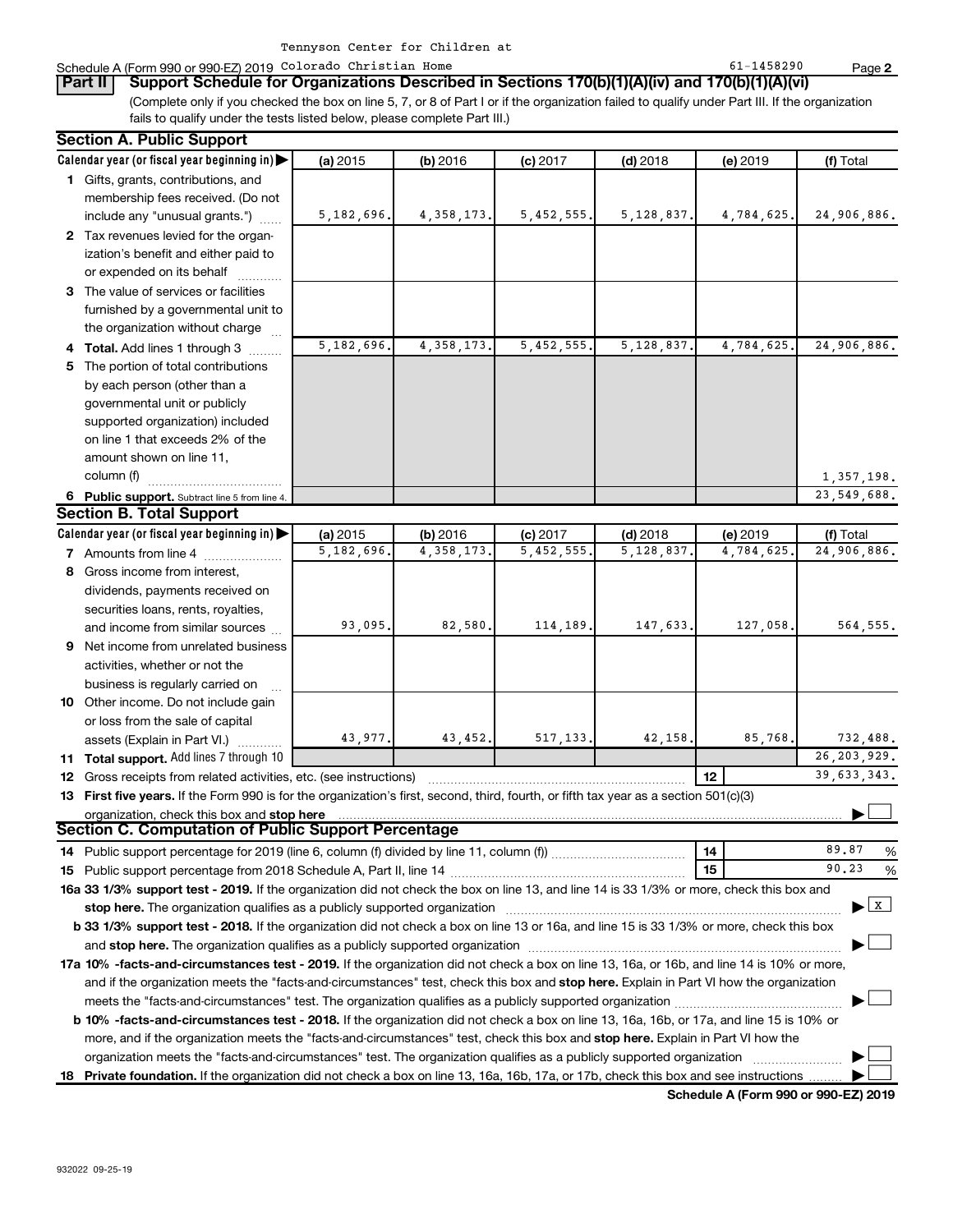## **Part III Support Schedule for Organizations Described in Section 509(a)(2)**

(Complete only if you checked the box on line 10 of Part I or if the organization failed to qualify under Part II. If the organization fails to qualify under the tests listed below, please complete Part II.)

| <b>Section A. Public Support</b>                                                                                                                    |          |          |            |            |          |           |
|-----------------------------------------------------------------------------------------------------------------------------------------------------|----------|----------|------------|------------|----------|-----------|
| Calendar year (or fiscal year beginning in)                                                                                                         | (a) 2015 | (b) 2016 | $(c)$ 2017 | $(d)$ 2018 | (e) 2019 | (f) Total |
| 1 Gifts, grants, contributions, and                                                                                                                 |          |          |            |            |          |           |
| membership fees received. (Do not                                                                                                                   |          |          |            |            |          |           |
| include any "unusual grants.")                                                                                                                      |          |          |            |            |          |           |
| 2 Gross receipts from admissions,                                                                                                                   |          |          |            |            |          |           |
| merchandise sold or services per-                                                                                                                   |          |          |            |            |          |           |
| formed, or facilities furnished in                                                                                                                  |          |          |            |            |          |           |
| any activity that is related to the<br>organization's tax-exempt purpose                                                                            |          |          |            |            |          |           |
| 3 Gross receipts from activities that                                                                                                               |          |          |            |            |          |           |
| are not an unrelated trade or bus-                                                                                                                  |          |          |            |            |          |           |
| iness under section 513                                                                                                                             |          |          |            |            |          |           |
| 4 Tax revenues levied for the organ-                                                                                                                |          |          |            |            |          |           |
| ization's benefit and either paid to                                                                                                                |          |          |            |            |          |           |
| or expended on its behalf<br>.                                                                                                                      |          |          |            |            |          |           |
| 5 The value of services or facilities                                                                                                               |          |          |            |            |          |           |
| furnished by a governmental unit to                                                                                                                 |          |          |            |            |          |           |
| the organization without charge                                                                                                                     |          |          |            |            |          |           |
| 6 Total. Add lines 1 through 5                                                                                                                      |          |          |            |            |          |           |
| 7a Amounts included on lines 1, 2, and                                                                                                              |          |          |            |            |          |           |
| 3 received from disqualified persons                                                                                                                |          |          |            |            |          |           |
| <b>b</b> Amounts included on lines 2 and 3 received                                                                                                 |          |          |            |            |          |           |
| from other than disqualified persons that                                                                                                           |          |          |            |            |          |           |
| exceed the greater of \$5,000 or 1% of the                                                                                                          |          |          |            |            |          |           |
| amount on line 13 for the year<br>c Add lines 7a and 7b                                                                                             |          |          |            |            |          |           |
|                                                                                                                                                     |          |          |            |            |          |           |
| 8 Public support. (Subtract line 7c from line 6.)<br><b>Section B. Total Support</b>                                                                |          |          |            |            |          |           |
| Calendar year (or fiscal year beginning in) $\blacktriangleright$                                                                                   | (a) 2015 | (b) 2016 | $(c)$ 2017 | $(d)$ 2018 |          | (f) Total |
| 9 Amounts from line 6                                                                                                                               |          |          |            |            | (e) 2019 |           |
| <b>10a</b> Gross income from interest,                                                                                                              |          |          |            |            |          |           |
| dividends, payments received on                                                                                                                     |          |          |            |            |          |           |
| securities loans, rents, royalties,                                                                                                                 |          |          |            |            |          |           |
| and income from similar sources<br><b>b</b> Unrelated business taxable income                                                                       |          |          |            |            |          |           |
| (less section 511 taxes) from businesses                                                                                                            |          |          |            |            |          |           |
| acquired after June 30, 1975                                                                                                                        |          |          |            |            |          |           |
|                                                                                                                                                     |          |          |            |            |          |           |
| c Add lines 10a and 10b<br><b>11</b> Net income from unrelated business                                                                             |          |          |            |            |          |           |
| activities not included in line 10b.                                                                                                                |          |          |            |            |          |           |
| whether or not the business is                                                                                                                      |          |          |            |            |          |           |
| regularly carried on<br>12 Other income. Do not include gain                                                                                        |          |          |            |            |          |           |
| or loss from the sale of capital                                                                                                                    |          |          |            |            |          |           |
| assets (Explain in Part VI.)                                                                                                                        |          |          |            |            |          |           |
| <b>13</b> Total support. (Add lines 9, 10c, 11, and 12.)                                                                                            |          |          |            |            |          |           |
| 14 First five years. If the Form 990 is for the organization's first, second, third, fourth, or fifth tax year as a section 501(c)(3) organization, |          |          |            |            |          |           |
| check this box and stop here<br><b>Section C. Computation of Public Support Percentage</b>                                                          |          |          |            |            |          |           |
|                                                                                                                                                     |          |          |            |            |          |           |
| 15 Public support percentage for 2019 (line 8, column (f), divided by line 13, column (f) <i></i>                                                   |          |          |            |            | 15       | %         |
|                                                                                                                                                     |          |          |            |            | 16       | %         |
| Section D. Computation of Investment Income Percentage                                                                                              |          |          |            |            |          |           |
| 17 Investment income percentage for 2019 (line 10c, column (f), divided by line 13, column (f))                                                     |          |          |            |            | 17       | %         |
| 18 Investment income percentage from 2018 Schedule A, Part III, line 17                                                                             |          |          |            |            | 18       | %         |
| 19a 33 1/3% support tests - 2019. If the organization did not check the box on line 14, and line 15 is more than 33 1/3%, and line 17 is not        |          |          |            |            |          |           |
| more than 33 1/3%, check this box and stop here. The organization qualifies as a publicly supported organization                                    |          |          |            |            |          |           |
| b 33 1/3% support tests - 2018. If the organization did not check a box on line 14 or line 19a, and line 16 is more than 33 1/3%, and               |          |          |            |            |          |           |
| line 18 is not more than 33 1/3%, check this box and stop here. The organization qualifies as a publicly supported organization                     |          |          |            |            |          |           |
|                                                                                                                                                     |          |          |            |            |          |           |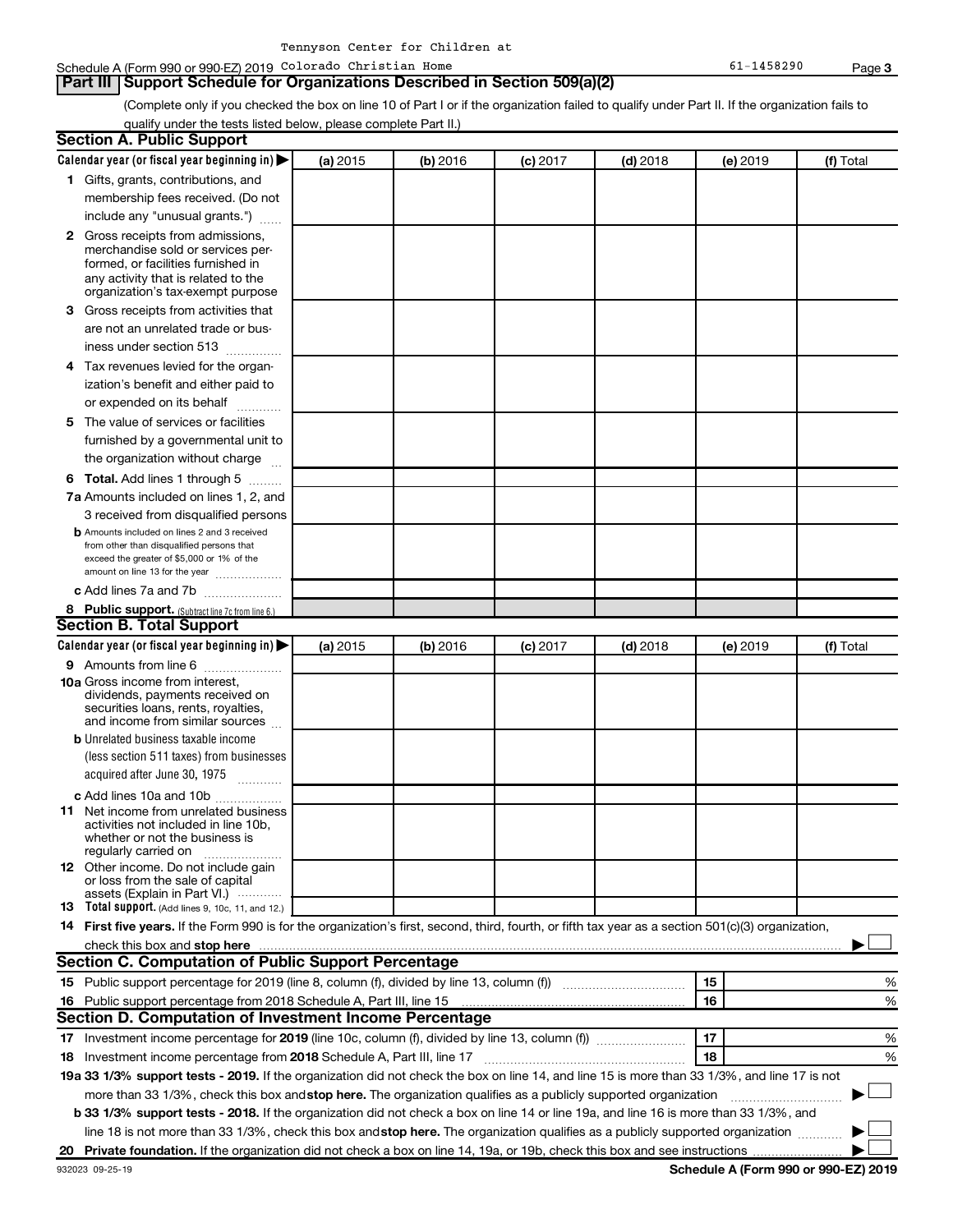#### Schedule A (Form 990 or 990-EZ) 2019 Colorado Christian Home 61 and 1980 or 990-EZ) en age **Part IV Supporting Organizations**

(Complete only if you checked a box in line 12 on Part I. If you checked 12a of Part I, complete Sections A and B. If you checked 12b of Part I, complete Sections A and C. If you checked 12c of Part I, complete Sections A, D, and E. If you checked 12d of Part I, complete Sections A and D, and complete Part V.)

#### **Section A. All Supporting Organizations**

- **1** Are all of the organization's supported organizations listed by name in the organization's governing documents? If "No," describe in Part VI how the supported organizations are designated. If designated by *class or purpose, describe the designation. If historic and continuing relationship, explain.*
- **2** Did the organization have any supported organization that does not have an IRS determination of status under section 509(a)(1) or (2)? If "Yes," explain in Part **VI** how the organization determined that the supported *organization was described in section 509(a)(1) or (2).*
- **3a** Did the organization have a supported organization described in section 501(c)(4), (5), or (6)? If "Yes," answer *(b) and (c) below.*
- **b** Did the organization confirm that each supported organization qualified under section 501(c)(4), (5), or (6) and satisfied the public support tests under section 509(a)(2)? If "Yes," describe in Part VI when and how the *organization made the determination.*
- **c** Did the organization ensure that all support to such organizations was used exclusively for section 170(c)(2)(B) purposes? If "Yes," explain in Part VI what controls the organization put in place to ensure such use.
- **4 a** *If* Was any supported organization not organized in the United States ("foreign supported organization")? *"Yes," and if you checked 12a or 12b in Part I, answer (b) and (c) below.*
- **b** Did the organization have ultimate control and discretion in deciding whether to make grants to the foreign supported organization? If "Yes," describe in Part VI how the organization had such control and discretion *despite being controlled or supervised by or in connection with its supported organizations.*
- **c** Did the organization support any foreign supported organization that does not have an IRS determination under sections 501(c)(3) and 509(a)(1) or (2)? If "Yes," explain in Part VI what controls the organization used *to ensure that all support to the foreign supported organization was used exclusively for section 170(c)(2)(B) purposes.*
- **5a** Did the organization add, substitute, or remove any supported organizations during the tax year? If "Yes," answer (b) and (c) below (if applicable). Also, provide detail in **Part VI,** including (i) the names and EIN *numbers of the supported organizations added, substituted, or removed; (ii) the reasons for each such action; (iii) the authority under the organization's organizing document authorizing such action; and (iv) how the action was accomplished (such as by amendment to the organizing document).*
- **b Type I or Type II only.** Was any added or substituted supported organization part of a class already designated in the organization's organizing document?
- **c Substitutions only.**  Was the substitution the result of an event beyond the organization's control?
- **6** Did the organization provide support (whether in the form of grants or the provision of services or facilities) to **Part VI.** support or benefit one or more of the filing organization's supported organizations? If "Yes," provide detail in anyone other than (i) its supported organizations, (ii) individuals that are part of the charitable class benefited by one or more of its supported organizations, or (iii) other supporting organizations that also
- **7** Did the organization provide a grant, loan, compensation, or other similar payment to a substantial contributor regard to a substantial contributor? If "Yes," complete Part I of Schedule L (Form 990 or 990-EZ). (as defined in section 4958(c)(3)(C)), a family member of a substantial contributor, or a 35% controlled entity with
- **8** Did the organization make a loan to a disqualified person (as defined in section 4958) not described in line 7? *If "Yes," complete Part I of Schedule L (Form 990 or 990-EZ).*
- **9 a** Was the organization controlled directly or indirectly at any time during the tax year by one or more in section 509(a)(1) or (2))? If "Yes," provide detail in **Part VI.** disqualified persons as defined in section 4946 (other than foundation managers and organizations described
- **b** Did one or more disqualified persons (as defined in line 9a) hold a controlling interest in any entity in which the supporting organization had an interest? If "Yes," provide detail in Part VI.
- **c** Did a disqualified person (as defined in line 9a) have an ownership interest in, or derive any personal benefit from, assets in which the supporting organization also had an interest? If "Yes," provide detail in Part VI.
- **10 a** Was the organization subject to the excess business holdings rules of section 4943 because of section supporting organizations)? If "Yes," answer 10b below. 4943(f) (regarding certain Type II supporting organizations, and all Type III non-functionally integrated
- **b** Did the organization have any excess business holdings in the tax year? (Use Schedule C, Form 4720, to *determine whether the organization had excess business holdings.)*

**1 2 3a 3b 3c 4a 4b 4c 5a 5b 5c 6 7 8 9a 9b 9c 10a**

**10b**

**Yes No**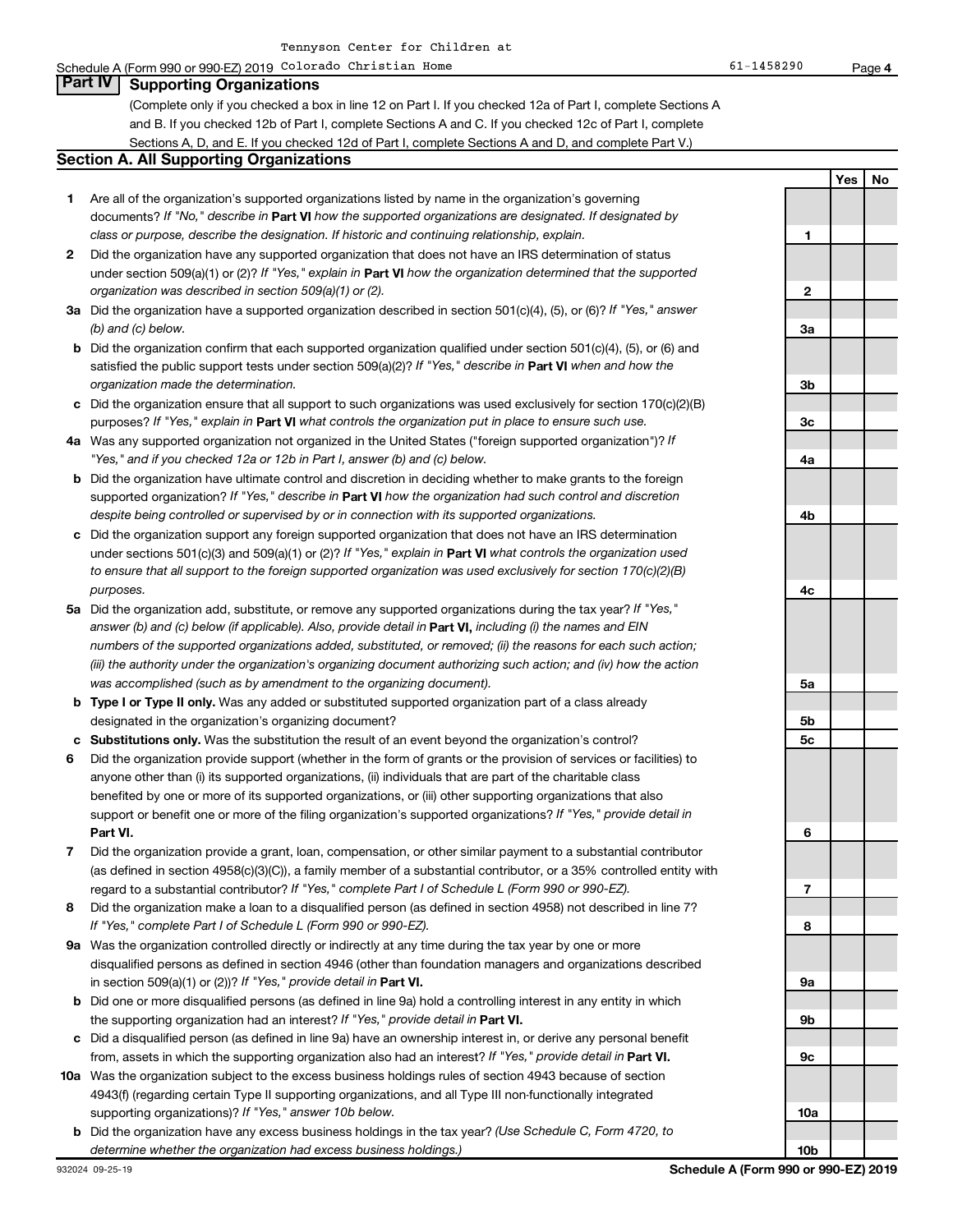|    | Schedule A (Form 990 or 990-EZ) 2019 Colorado Christian Home                                                                    | 61-1458290 |     | Page 5 |
|----|---------------------------------------------------------------------------------------------------------------------------------|------------|-----|--------|
|    | <b>Part IV</b><br><b>Supporting Organizations (continued)</b>                                                                   |            |     |        |
|    |                                                                                                                                 |            | Yes | No     |
| 11 | Has the organization accepted a gift or contribution from any of the following persons?                                         |            |     |        |
|    | a A person who directly or indirectly controls, either alone or together with persons described in (b) and (c)                  |            |     |        |
|    | below, the governing body of a supported organization?                                                                          | 11a        |     |        |
|    | <b>b</b> A family member of a person described in (a) above?                                                                    | 11b        |     |        |
|    | c A 35% controlled entity of a person described in (a) or (b) above? If "Yes" to a, b, or c, provide detail in Part VI.         | 11c        |     |        |
|    | <b>Section B. Type I Supporting Organizations</b>                                                                               |            |     |        |
|    |                                                                                                                                 |            | Yes | No     |
| 1  | Did the directors, trustees, or membership of one or more supported organizations have the power to                             |            |     |        |
|    | regularly appoint or elect at least a majority of the organization's directors or trustees at all times during the              |            |     |        |
|    | tax year? If "No," describe in Part VI how the supported organization(s) effectively operated, supervised, or                   |            |     |        |
|    | controlled the organization's activities. If the organization had more than one supported organization,                         |            |     |        |
|    | describe how the powers to appoint and/or remove directors or trustees were allocated among the supported                       |            |     |        |
|    | organizations and what conditions or restrictions, if any, applied to such powers during the tax year.                          | 1          |     |        |
| 2  | Did the organization operate for the benefit of any supported organization other than the supported                             |            |     |        |
|    | organization(s) that operated, supervised, or controlled the supporting organization? If "Yes," explain in                      |            |     |        |
|    | Part VI how providing such benefit carried out the purposes of the supported organization(s) that operated,                     |            |     |        |
|    | supervised, or controlled the supporting organization.                                                                          | 2          |     |        |
|    | <b>Section C. Type II Supporting Organizations</b>                                                                              |            |     |        |
|    |                                                                                                                                 |            | Yes | No     |
| 1  | Were a majority of the organization's directors or trustees during the tax year also a majority of the directors                |            |     |        |
|    | or trustees of each of the organization's supported organization(s)? If "No," describe in Part VI how control                   |            |     |        |
|    | or management of the supporting organization was vested in the same persons that controlled or managed                          |            |     |        |
|    | the supported organization(s).                                                                                                  | 1          |     |        |
|    | <b>Section D. All Type III Supporting Organizations</b>                                                                         |            |     |        |
|    |                                                                                                                                 |            | Yes | No     |
| 1  | Did the organization provide to each of its supported organizations, by the last day of the fifth month of the                  |            |     |        |
|    | organization's tax year, (i) a written notice describing the type and amount of support provided during the prior tax           |            |     |        |
|    | year, (ii) a copy of the Form 990 that was most recently filed as of the date of notification, and (iii) copies of the          |            |     |        |
|    | organization's governing documents in effect on the date of notification, to the extent not previously provided?                | 1          |     |        |
| 2  | Were any of the organization's officers, directors, or trustees either (i) appointed or elected by the supported                |            |     |        |
|    | organization(s) or (ii) serving on the governing body of a supported organization? If "No," explain in Part VI how              |            |     |        |
|    | the organization maintained a close and continuous working relationship with the supported organization(s).                     | 2          |     |        |
| 3  | By reason of the relationship described in (2), did the organization's supported organizations have a                           |            |     |        |
|    | significant voice in the organization's investment policies and in directing the use of the organization's                      |            |     |        |
|    | income or assets at all times during the tax year? If "Yes," describe in Part VI the role the organization's                    |            |     |        |
|    | supported organizations played in this regard.                                                                                  | З          |     |        |
|    | Section E. Type III Functionally Integrated Supporting Organizations                                                            |            |     |        |
| 1  | Check the box next to the method that the organization used to satisfy the Integral Part Test during the yealsee instructions). |            |     |        |
| a  | The organization satisfied the Activities Test. Complete line 2 below.                                                          |            |     |        |
| b  | The organization is the parent of each of its supported organizations. Complete line 3 below.                                   |            |     |        |
| c  | The organization supported a governmental entity. Describe in Part VI how you supported a government entity (see instructions). |            |     |        |
| 2  | Activities Test. Answer (a) and (b) below.                                                                                      |            | Yes | No     |
| а  | Did substantially all of the organization's activities during the tax year directly further the exempt purposes of              |            |     |        |
|    | the supported organization(s) to which the organization was responsive? If "Yes," then in Part VI identify                      |            |     |        |
|    | those supported organizations and explain how these activities directly furthered their exempt purposes,                        |            |     |        |
|    | how the organization was responsive to those supported organizations, and how the organization determined                       |            |     |        |
|    | that these activities constituted substantially all of its activities.                                                          | 2a         |     |        |
|    | <b>b</b> Did the activities described in (a) constitute activities that but for the organization's involvement, one or more     |            |     |        |

- **b** of the organization's supported organization(s) would have been engaged in? If "Yes," explain in Part VI the *reasons for the organization's position that its supported organization(s) would have engaged in these activities but for the organization's involvement.* Did the activities described in (a) constitute activities that, but for the organization's involvement, one or more
- **3** Parent of Supported Organizations. Answer (a) and (b) below.
- **a** Did the organization have the power to regularly appoint or elect a majority of the officers, directors, or trustees of each of the supported organizations? Provide details in Part VI.
- **b** Did the organization exercise a substantial degree of direction over the policies, programs, and activities of each of its supported organizations? If "Yes," describe in Part VI the role played by the organization in this regard.

**2b**

**3a**

**3b**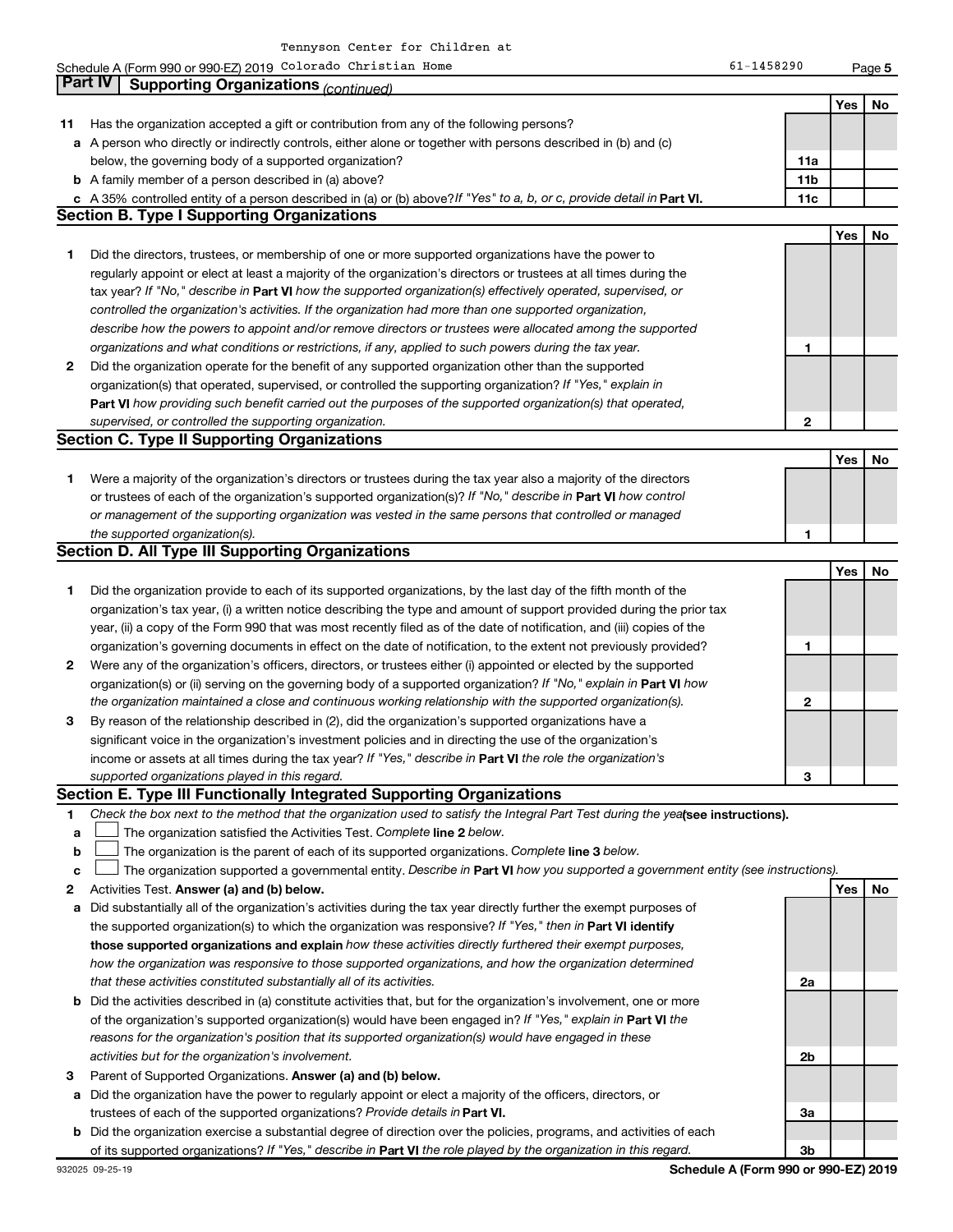| Tennyson Center for Children at |  |  |
|---------------------------------|--|--|
|                                 |  |  |

Schedule A (Form 990 or 990-EZ) 2019 Colorado Christian Home 61 and 1980 or 990-EZ) en age

**6**

**1 Lett** Check here if the organization satisfied the Integral Part Test as a qualifying trust on Nov. 20, 1970 (explain in Part VI). See instructions. All **Section A - Adjusted Net Income 1 2 3 4 5 6 7 8 1 2 3 4 5 6 7 Adjusted Net Income** (subtract lines 5, 6, and 7 from line 4) **8 8 Section B - Minimum Asset Amount 1 2 3 4 5 6 7 8 a** Average monthly value of securities **b** Average monthly cash balances **c** Fair market value of other non-exempt-use assets **d Total**  (add lines 1a, 1b, and 1c) **e Discount** claimed for blockage or other **1a 1b 1c 1d 2 3 4 5 6 7 8** factors (explain in detail in Part VI): **Minimum Asset Amount**  (add line 7 to line 6) **Section C - Distributable Amount 1 2 3 4 5 6 7 1 2 3 4 5 6** Distributable Amount. Subtract line 5 from line 4, unless subject to other Type III non-functionally integrated supporting organizations must complete Sections A through E. (B) Current Year<br>(optional) (A) Prior Year Net short-term capital gain Recoveries of prior-year distributions Other gross income (see instructions) Add lines 1 through 3. Depreciation and depletion Portion of operating expenses paid or incurred for production or collection of gross income or for management, conservation, or maintenance of property held for production of income (see instructions) Other expenses (see instructions) (B) Current Year  $(A)$  Prior Year  $\left\{\n\begin{array}{ccc}\n\end{array}\n\right\}$  (optional) Aggregate fair market value of all non-exempt-use assets (see instructions for short tax year or assets held for part of year): Acquisition indebtedness applicable to non-exempt-use assets Subtract line 2 from line 1d. Cash deemed held for exempt use. Enter 1-1/2% of line 3 (for greater amount, see instructions). Net value of non-exempt-use assets (subtract line 4 from line 3) Multiply line 5 by .035. Recoveries of prior-year distributions Current Year Adjusted net income for prior year (from Section A, line 8, Column A) Enter 85% of line 1. Minimum asset amount for prior year (from Section B, line 8, Column A) Enter greater of line 2 or line 3. Income tax imposed in prior year emergency temporary reduction (see instructions). Check here if the current year is the organization's first as a non-functionally integrated Type III supporting organization (see † **Part V Type III Non-Functionally Integrated 509(a)(3) Supporting Organizations**   $\Box$ 

instructions).

**Schedule A (Form 990 or 990-EZ) 2019**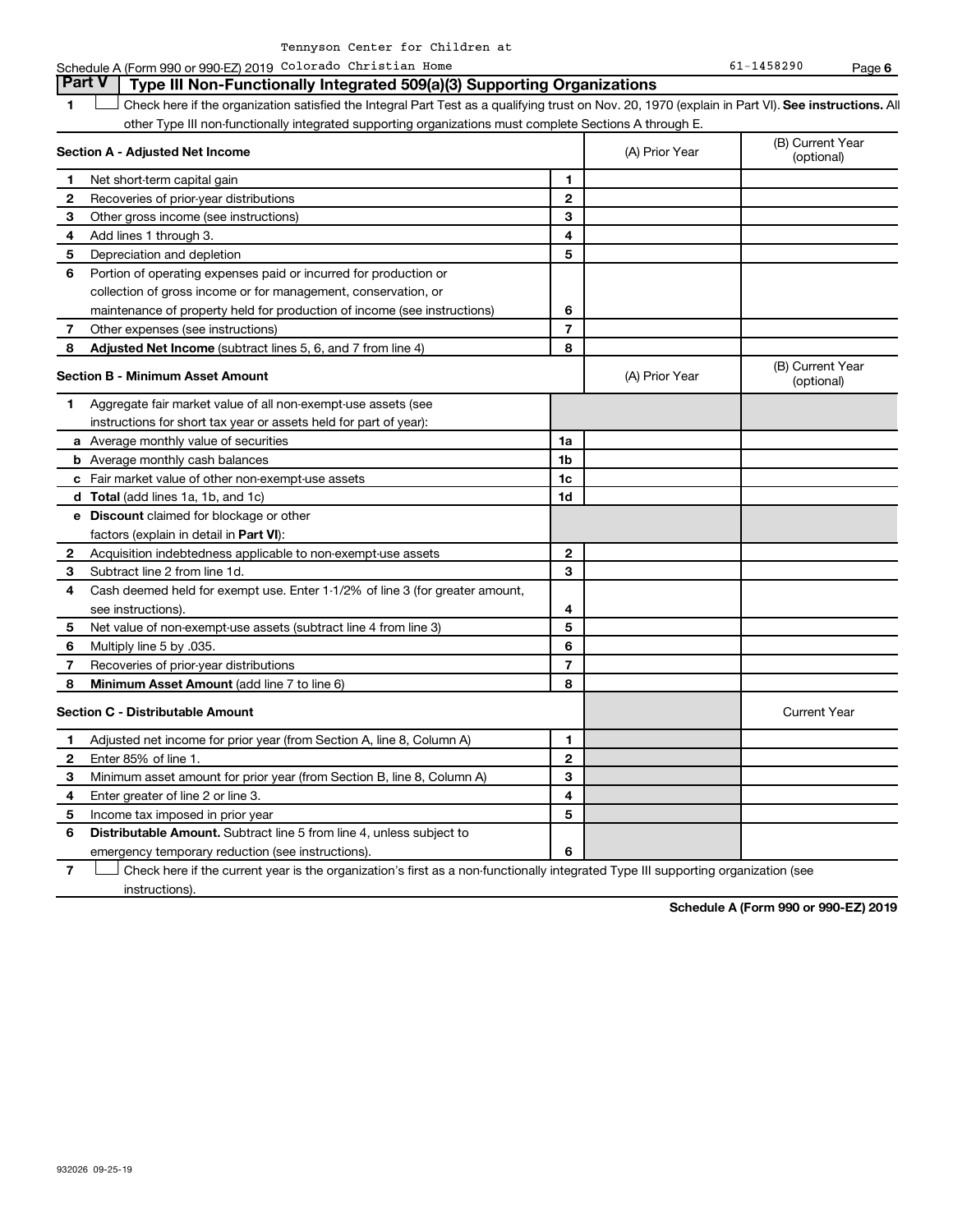**7**

| <b>Part V</b> | Type III Non-Functionally Integrated 509(a)(3) Supporting Organizations (continued)        |                             |                                       |                                         |
|---------------|--------------------------------------------------------------------------------------------|-----------------------------|---------------------------------------|-----------------------------------------|
|               | <b>Section D - Distributions</b>                                                           |                             |                                       | <b>Current Year</b>                     |
| 1.            | Amounts paid to supported organizations to accomplish exempt purposes                      |                             |                                       |                                         |
| 2             | Amounts paid to perform activity that directly furthers exempt purposes of supported       |                             |                                       |                                         |
|               | organizations, in excess of income from activity                                           |                             |                                       |                                         |
| 3             | Administrative expenses paid to accomplish exempt purposes of supported organizations      |                             |                                       |                                         |
| 4             | Amounts paid to acquire exempt-use assets                                                  |                             |                                       |                                         |
| 5             | Qualified set-aside amounts (prior IRS approval required)                                  |                             |                                       |                                         |
| 6             | Other distributions (describe in Part VI). See instructions.                               |                             |                                       |                                         |
| 7             | Total annual distributions. Add lines 1 through 6.                                         |                             |                                       |                                         |
| 8             | Distributions to attentive supported organizations to which the organization is responsive |                             |                                       |                                         |
|               | (provide details in Part VI). See instructions.                                            |                             |                                       |                                         |
| 9             | Distributable amount for 2019 from Section C, line 6                                       |                             |                                       |                                         |
| 10            | Line 8 amount divided by line 9 amount                                                     |                             |                                       |                                         |
|               |                                                                                            | (i)                         | (iii)                                 | (iii)                                   |
|               | <b>Section E - Distribution Allocations (see instructions)</b>                             | <b>Excess Distributions</b> | <b>Underdistributions</b><br>Pre-2019 | <b>Distributable</b><br>Amount for 2019 |
| 1             | Distributable amount for 2019 from Section C, line 6                                       |                             |                                       |                                         |
| 2             | Underdistributions, if any, for years prior to 2019 (reason-                               |                             |                                       |                                         |
|               | able cause required-explain in Part VI). See instructions.                                 |                             |                                       |                                         |
| 3             | Excess distributions carryover, if any, to 2019                                            |                             |                                       |                                         |
|               | <b>a</b> From 2014                                                                         |                             |                                       |                                         |
|               | <b>b</b> From 2015                                                                         |                             |                                       |                                         |
|               | $c$ From 2016                                                                              |                             |                                       |                                         |
|               | d From 2017                                                                                |                             |                                       |                                         |
|               | e From 2018                                                                                |                             |                                       |                                         |
|               | f Total of lines 3a through e                                                              |                             |                                       |                                         |
|               | g Applied to underdistributions of prior years                                             |                             |                                       |                                         |
|               | h Applied to 2019 distributable amount                                                     |                             |                                       |                                         |
| i.            | Carryover from 2014 not applied (see instructions)                                         |                             |                                       |                                         |
|               | Remainder. Subtract lines 3g, 3h, and 3i from 3f.                                          |                             |                                       |                                         |
| 4             | Distributions for 2019 from Section D,                                                     |                             |                                       |                                         |
|               | \$<br>$line 7$ :                                                                           |                             |                                       |                                         |
|               | a Applied to underdistributions of prior years                                             |                             |                                       |                                         |
|               | <b>b</b> Applied to 2019 distributable amount                                              |                             |                                       |                                         |
|               | <b>c</b> Remainder. Subtract lines 4a and 4b from 4.                                       |                             |                                       |                                         |
| 5             | Remaining underdistributions for years prior to 2019, if                                   |                             |                                       |                                         |
|               | any. Subtract lines 3g and 4a from line 2. For result greater                              |                             |                                       |                                         |
|               | than zero, explain in Part VI. See instructions.                                           |                             |                                       |                                         |
| 6             | Remaining underdistributions for 2019. Subtract lines 3h                                   |                             |                                       |                                         |
|               | and 4b from line 1. For result greater than zero, explain in                               |                             |                                       |                                         |
|               | <b>Part VI.</b> See instructions.                                                          |                             |                                       |                                         |
| $\mathbf{7}$  | Excess distributions carryover to 2020. Add lines 3j                                       |                             |                                       |                                         |
|               | and 4c.                                                                                    |                             |                                       |                                         |
| 8.            | Breakdown of line 7:                                                                       |                             |                                       |                                         |
|               | a Excess from 2015                                                                         |                             |                                       |                                         |
|               | <b>b</b> Excess from 2016                                                                  |                             |                                       |                                         |
|               | c Excess from 2017                                                                         |                             |                                       |                                         |
|               | d Excess from 2018                                                                         |                             |                                       |                                         |
|               | e Excess from 2019                                                                         |                             |                                       |                                         |

**Schedule A (Form 990 or 990-EZ) 2019**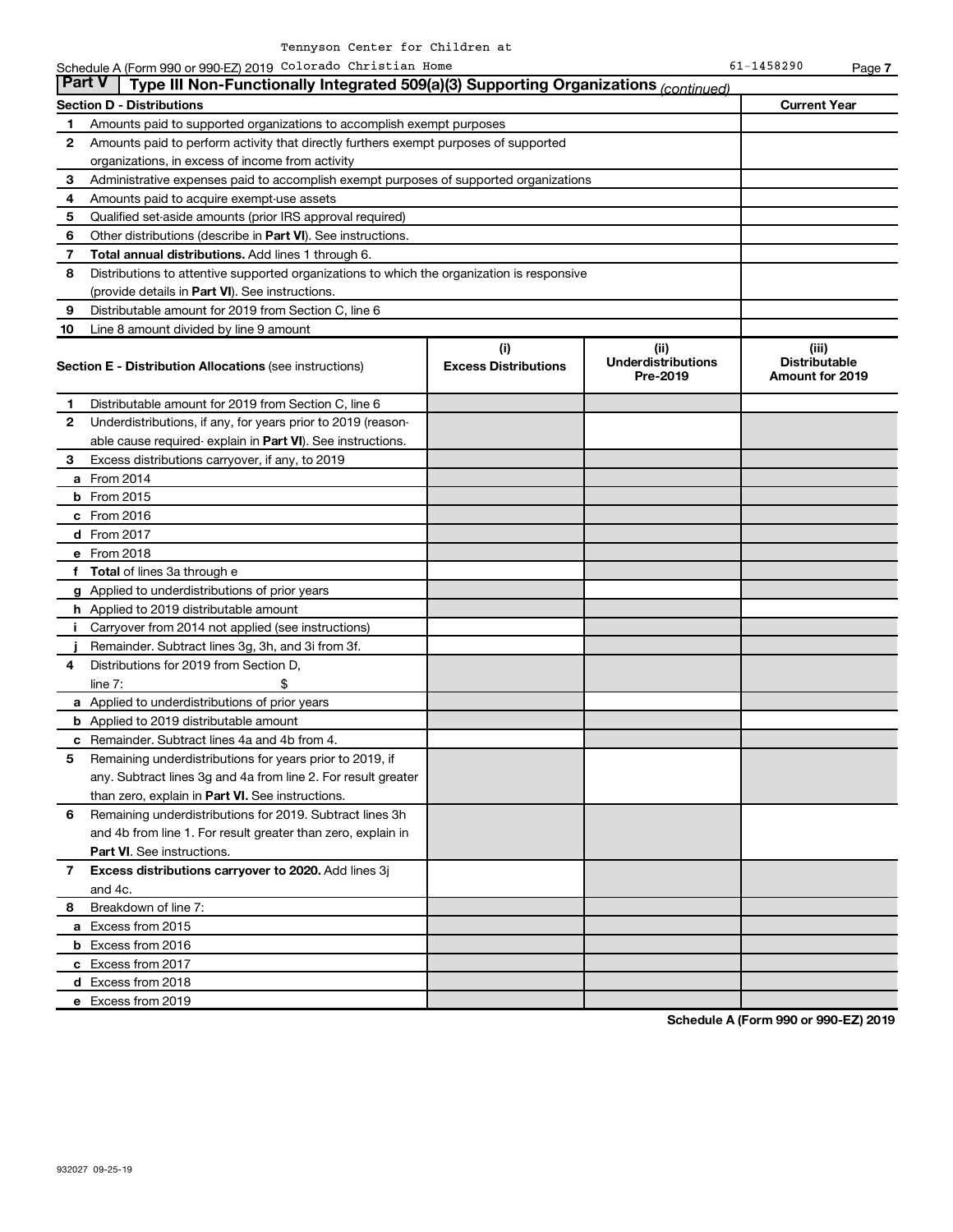|                | Schedule A (Form 990 or 990-EZ) 2019 Colorado Christian Home                                                                                                                                                                                                                                                                                                                                                                                                                                                                | $61 - 1458290$ | Page 8 |
|----------------|-----------------------------------------------------------------------------------------------------------------------------------------------------------------------------------------------------------------------------------------------------------------------------------------------------------------------------------------------------------------------------------------------------------------------------------------------------------------------------------------------------------------------------|----------------|--------|
| <b>Part VI</b> | Supplemental Information. Provide the explanations required by Part II, line 10; Part II, line 17a or 17b; Part III, line 12;<br>Part IV, Section A, lines 1, 2, 3b, 3c, 4b, 4c, 5a, 6, 9a, 9b, 9c, 11a, 11b, and 11c, Part IV, Section B, lines 1 and 2; Part IV, Section C,<br>line 1; Part IV, Section D, lines 2 and 3; Part IV, Section E, lines 1c, 2a, 2b,<br>Section D, lines 5, 6, and 8; and Part V, Section E, lines 2, 5, and 6. Also complete this part for any additional information.<br>(See instructions.) |                |        |
|                |                                                                                                                                                                                                                                                                                                                                                                                                                                                                                                                             |                |        |
|                |                                                                                                                                                                                                                                                                                                                                                                                                                                                                                                                             |                |        |
|                |                                                                                                                                                                                                                                                                                                                                                                                                                                                                                                                             |                |        |
|                |                                                                                                                                                                                                                                                                                                                                                                                                                                                                                                                             |                |        |
|                |                                                                                                                                                                                                                                                                                                                                                                                                                                                                                                                             |                |        |
|                |                                                                                                                                                                                                                                                                                                                                                                                                                                                                                                                             |                |        |
|                |                                                                                                                                                                                                                                                                                                                                                                                                                                                                                                                             |                |        |
|                |                                                                                                                                                                                                                                                                                                                                                                                                                                                                                                                             |                |        |
|                |                                                                                                                                                                                                                                                                                                                                                                                                                                                                                                                             |                |        |
|                |                                                                                                                                                                                                                                                                                                                                                                                                                                                                                                                             |                |        |
|                |                                                                                                                                                                                                                                                                                                                                                                                                                                                                                                                             |                |        |
|                |                                                                                                                                                                                                                                                                                                                                                                                                                                                                                                                             |                |        |
|                |                                                                                                                                                                                                                                                                                                                                                                                                                                                                                                                             |                |        |
|                |                                                                                                                                                                                                                                                                                                                                                                                                                                                                                                                             |                |        |
|                |                                                                                                                                                                                                                                                                                                                                                                                                                                                                                                                             |                |        |
|                |                                                                                                                                                                                                                                                                                                                                                                                                                                                                                                                             |                |        |
|                |                                                                                                                                                                                                                                                                                                                                                                                                                                                                                                                             |                |        |
|                |                                                                                                                                                                                                                                                                                                                                                                                                                                                                                                                             |                |        |
|                |                                                                                                                                                                                                                                                                                                                                                                                                                                                                                                                             |                |        |
|                |                                                                                                                                                                                                                                                                                                                                                                                                                                                                                                                             |                |        |
|                |                                                                                                                                                                                                                                                                                                                                                                                                                                                                                                                             |                |        |
|                |                                                                                                                                                                                                                                                                                                                                                                                                                                                                                                                             |                |        |
|                |                                                                                                                                                                                                                                                                                                                                                                                                                                                                                                                             |                |        |
|                |                                                                                                                                                                                                                                                                                                                                                                                                                                                                                                                             |                |        |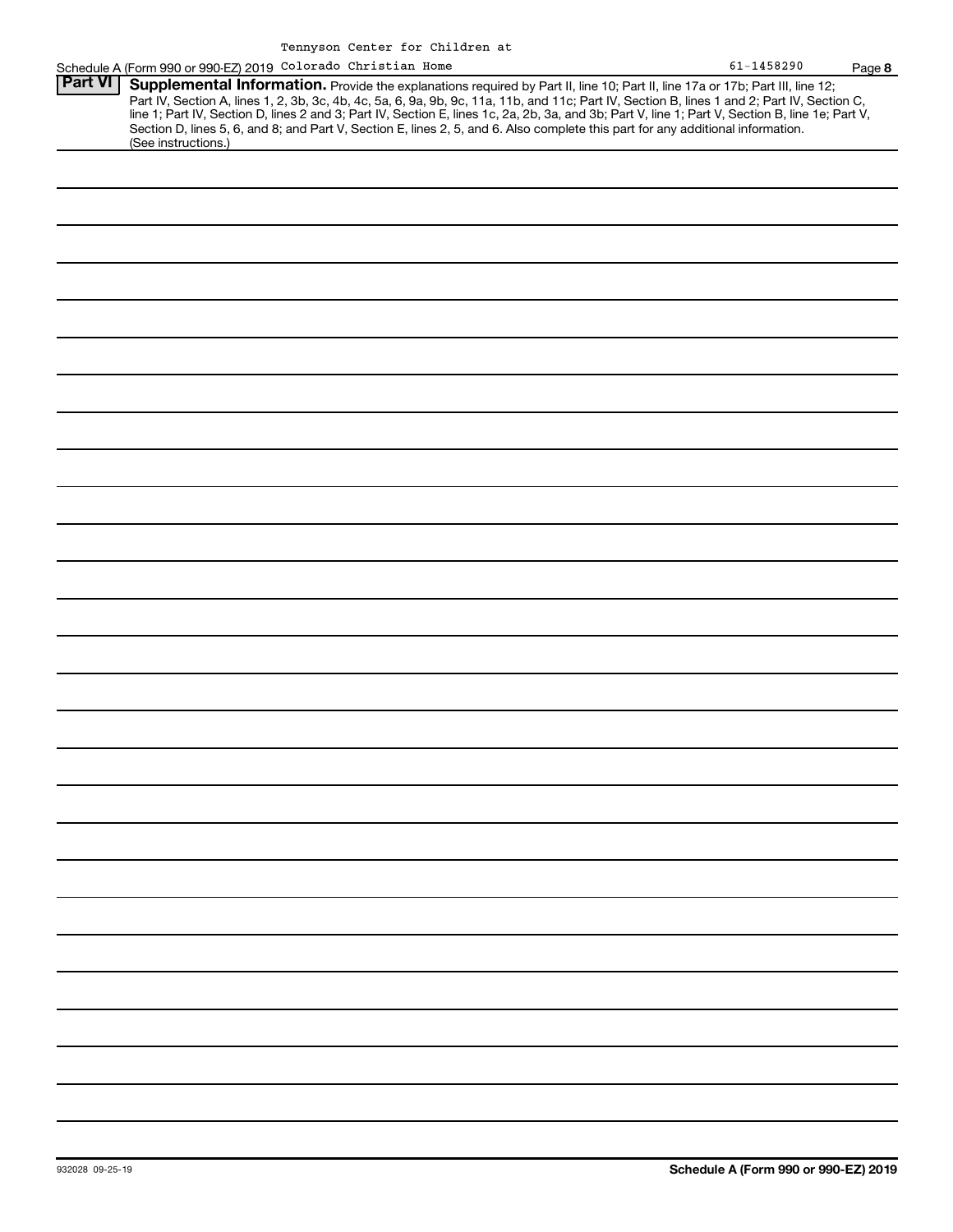\*\* PUBLIC DISCLOSURE COPY \*\*

# **Schedule B Schedule of Contributors**

**or 990-PF) | Attach to Form 990, Form 990-EZ, or Form 990-PF. | Go to www.irs.gov/Form990 for the latest information.** OMB No. 1545-0047

**2019**

**Employer identification number**

| Department of the Treasury<br>Internal Revenue Service |
|--------------------------------------------------------|
| Name of the organization                               |

**(Form 990, 990-EZ,**

**Org** 

| Tennyson Center for Children at    |            |
|------------------------------------|------------|
| Colorado Christian Home            | 61-1458290 |
| <b>anization type</b> (check one): |            |

| Filers of:         | Section:                                                                           |
|--------------------|------------------------------------------------------------------------------------|
| Form 990 or 990-EZ | X  <br>$501(c)$ $(3)$ (enter number) organization                                  |
|                    | $4947(a)(1)$ nonexempt charitable trust <b>not</b> treated as a private foundation |
|                    | 527 political organization                                                         |
| Form 990-PF        | 501(c)(3) exempt private foundation                                                |
|                    | 4947(a)(1) nonexempt charitable trust treated as a private foundation              |
|                    | 501(c)(3) taxable private foundation                                               |

Check if your organization is covered by the General Rule or a Special Rule.

**Note:**  Only a section 501(c)(7), (8), or (10) organization can check boxes for both the General Rule and a Special Rule. See instructions.

#### **General Rule**

 $\Box$ 

For an organization filing Form 990, 990-EZ, or 990-PF that received, during the year, contributions totaling \$5,000 or more (in money or property) from any one contributor. Complete Parts I and II. See instructions for determining a contributor's total contributions.

#### **Special Rules**

any one contributor, during the year, total contributions of the greater of (1) \$5,000; or (2) 2% of the amount on (i) Form 990, Part VIII, line 1h; **K** For an organization described in section 501(c)(3) filing Form 990 or 990-EZ that met the 33 1/3% support test of the regulations under sections 509(a)(1) and 170(b)(1)(A)(vi), that checked Schedule A (Form 990 or 990-EZ), Part II, line 13, 16a, or 16b, and that received from or (ii) Form 990-EZ, line 1. Complete Parts I and II.

year, total contributions of more than \$1,000 *exclusively* for religious, charitable, scientific, literary, or educational purposes, or for the For an organization described in section 501(c)(7), (8), or (10) filing Form 990 or 990-EZ that received from any one contributor, during the prevention of cruelty to children or animals. Complete Parts I, II, and III.  $\Box$ 

purpose. Don't complete any of the parts unless the General Rule applies to this organization because it received nonexclusively year, contributions exclusively for religious, charitable, etc., purposes, but no such contributions totaled more than \$1,000. If this box is checked, enter here the total contributions that were received during the year for an exclusively religious, charitable, etc., For an organization described in section 501(c)(7), (8), or (10) filing Form 990 or 990-EZ that received from any one contributor, during the religious, charitable, etc., contributions totaling \$5,000 or more during the year  $~\ldots\ldots\ldots\ldots\ldots\ldots\ldots\ldots\blacktriangleright~$ \$  $\Box$ 

**Caution:**  An organization that isn't covered by the General Rule and/or the Special Rules doesn't file Schedule B (Form 990, 990-EZ, or 990-PF),  **must** but it answer "No" on Part IV, line 2, of its Form 990; or check the box on line H of its Form 990-EZ or on its Form 990-PF, Part I, line 2, to certify that it doesn't meet the filing requirements of Schedule B (Form 990, 990-EZ, or 990-PF).

**For Paperwork Reduction Act Notice, see the instructions for Form 990, 990-EZ, or 990-PF. Schedule B (Form 990, 990-EZ, or 990-PF) (2019)** LHA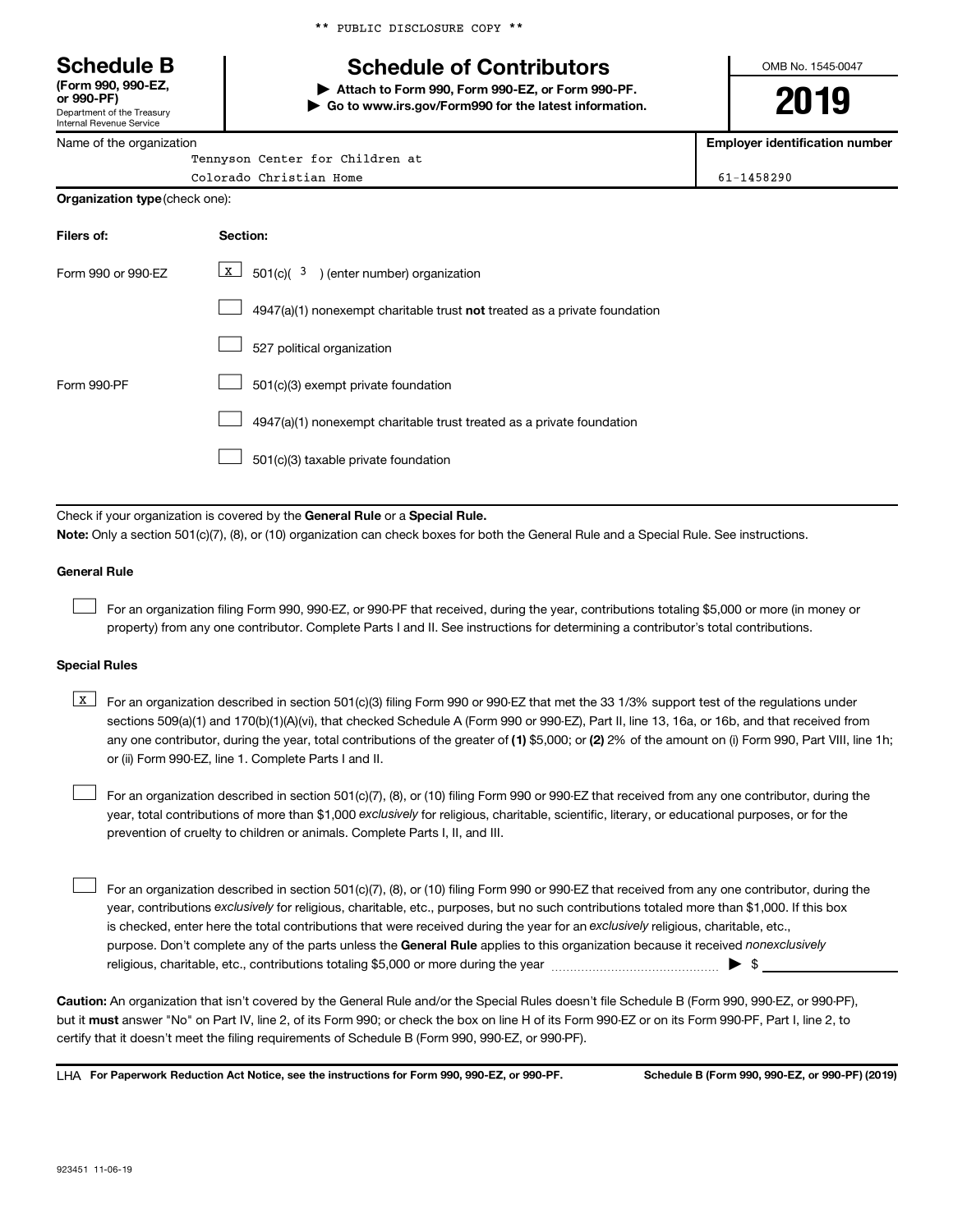|            | Schedule B (Form 990, 990-EZ, or 990-PF) (2019)                                                |                                              | Page 2                                                                                                        |
|------------|------------------------------------------------------------------------------------------------|----------------------------------------------|---------------------------------------------------------------------------------------------------------------|
|            | Name of organization                                                                           |                                              | <b>Employer identification number</b>                                                                         |
|            | Tennyson Center for Children at<br>Colorado Christian Home                                     |                                              | 61-1458290                                                                                                    |
| Part I     | Contributors (see instructions). Use duplicate copies of Part I if additional space is needed. |                                              |                                                                                                               |
|            |                                                                                                |                                              |                                                                                                               |
| (a)<br>No. | (b)<br>Name, address, and ZIP + 4                                                              | (c)<br><b>Total contributions</b>            | (d)<br>Type of contribution                                                                                   |
| 1          |                                                                                                | 664,000.<br>\$                               | х<br>Person<br>Payroll<br>Noncash<br>(Complete Part II for<br>noncash contributions.)                         |
| (a)        | (b)                                                                                            | (c)                                          | (d)                                                                                                           |
| No.<br>2   | Name, address, and ZIP + 4                                                                     | <b>Total contributions</b><br>425,000.<br>\$ | Type of contribution<br>х<br>Person<br>Payroll<br>Noncash<br>(Complete Part II for<br>noncash contributions.) |
| (a)<br>No. | (b)<br>Name, address, and ZIP + 4                                                              | (c)<br><b>Total contributions</b>            | (d)<br>Type of contribution                                                                                   |
| 3          |                                                                                                | 227,366.<br>\$                               | x<br>Person<br>Payroll<br>Noncash<br>(Complete Part II for<br>noncash contributions.)                         |
| (a)<br>No. | (b)<br>Name, address, and ZIP + 4                                                              | (c)<br><b>Total contributions</b>            | (d)<br>Type of contribution                                                                                   |
| 4          |                                                                                                | 170,000.<br>\$                               | X<br>Person<br>Payroll<br>Noncash<br>(Complete Part II for<br>noncash contributions.)                         |
| (a)<br>No. | (b)<br>Name, address, and ZIP + 4                                                              | (c)<br><b>Total contributions</b>            | (d)<br>Type of contribution                                                                                   |
| 5          |                                                                                                | 200,000.<br>\$                               | X<br>Person<br>Payroll<br>Noncash<br>(Complete Part II for<br>noncash contributions.)                         |
| (a)<br>No. | (b)<br>Name, address, and ZIP + 4                                                              | (c)<br><b>Total contributions</b>            | (d)<br>Type of contribution                                                                                   |
| 6          |                                                                                                | 185,530.<br>\$                               | X<br>Person<br>Payroll<br>Noncash<br>(Complete Part II for<br>noncash contributions.)                         |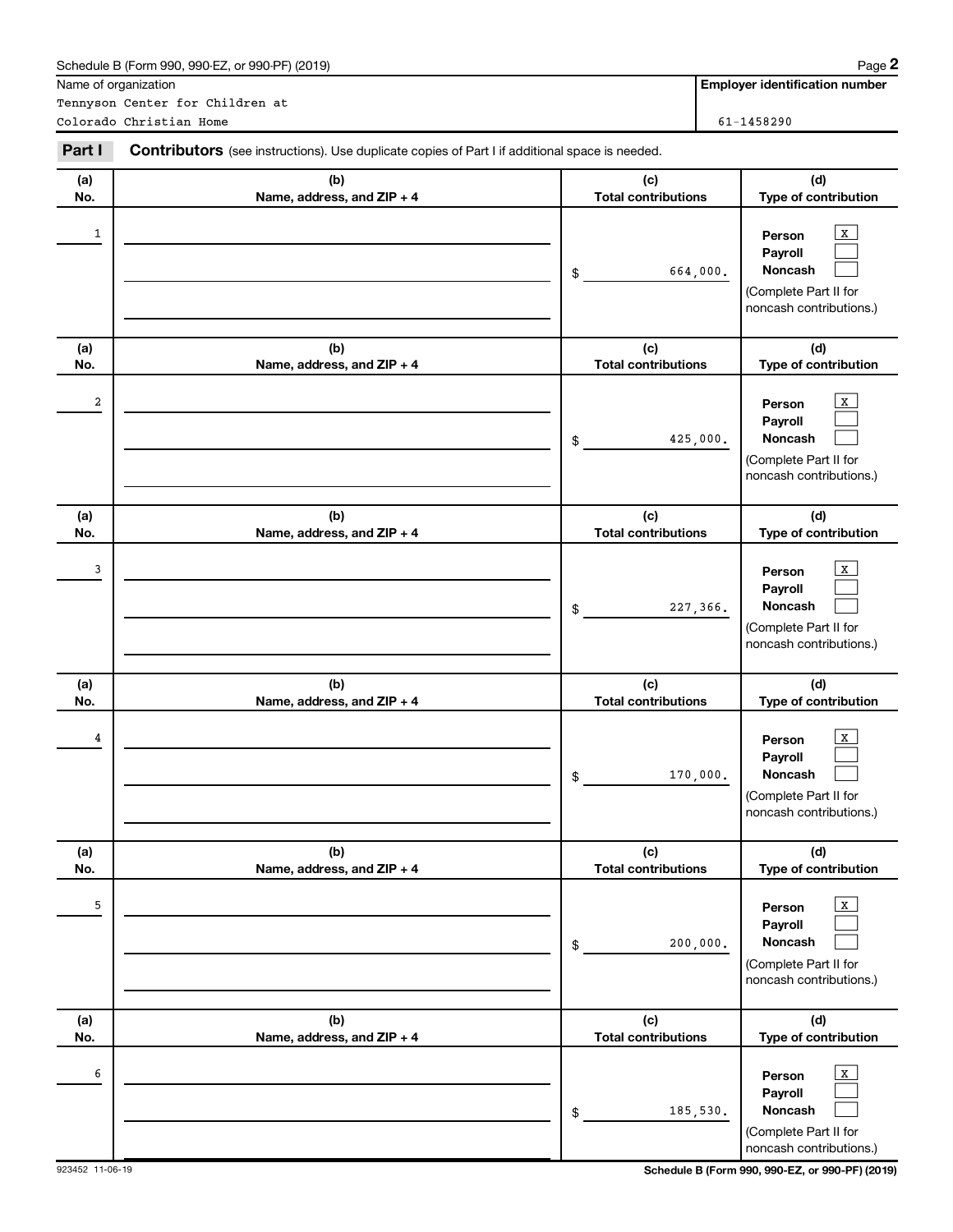|            | Schedule B (Form 990, 990-EZ, or 990-PF) (2019)                                                |                                              | Page 2                                                                                                        |
|------------|------------------------------------------------------------------------------------------------|----------------------------------------------|---------------------------------------------------------------------------------------------------------------|
|            | Name of organization                                                                           |                                              | <b>Employer identification number</b>                                                                         |
|            | Tennyson Center for Children at<br>Colorado Christian Home                                     |                                              | 61-1458290                                                                                                    |
|            |                                                                                                |                                              |                                                                                                               |
| Part I     | Contributors (see instructions). Use duplicate copies of Part I if additional space is needed. |                                              |                                                                                                               |
| (a)        | (b)                                                                                            | (c)                                          | (d)                                                                                                           |
| No.        | Name, address, and ZIP + 4                                                                     | <b>Total contributions</b>                   | Type of contribution                                                                                          |
| 7          |                                                                                                | 116,000.<br>\$                               | x<br>Person<br>Payroll<br>Noncash<br>(Complete Part II for<br>noncash contributions.)                         |
| (a)        | (b)                                                                                            | (c)                                          | (d)                                                                                                           |
| No.<br>8   | Name, address, and ZIP + 4                                                                     | <b>Total contributions</b><br>100,000.<br>\$ | Type of contribution<br>x<br>Person<br>Payroll<br>Noncash<br>(Complete Part II for<br>noncash contributions.) |
| (a)<br>No. | (b)<br>Name, address, and ZIP + 4                                                              | (c)<br><b>Total contributions</b>            | (d)<br>Type of contribution                                                                                   |
|            |                                                                                                | \$                                           | Person<br>Payroll<br>Noncash<br>(Complete Part II for<br>noncash contributions.)                              |
| (a)<br>No. | (b)<br>Name, address, and ZIP + 4                                                              | (c)<br><b>Total contributions</b>            | (d)<br>Type of contribution                                                                                   |
|            |                                                                                                | \$                                           | Person<br>Payroll<br>Noncash<br>(Complete Part II for<br>noncash contributions.)                              |
| (a)        | (b)                                                                                            | (c)                                          | (d)                                                                                                           |
| No.        | Name, address, and ZIP + 4                                                                     | <b>Total contributions</b><br>\$             | Type of contribution<br>Person<br>Payroll<br>Noncash<br>(Complete Part II for<br>noncash contributions.)      |
| (a)<br>No. | (b)<br>Name, address, and ZIP + 4                                                              | (c)<br><b>Total contributions</b>            | (d)<br>Type of contribution                                                                                   |
|            |                                                                                                | \$                                           | Person<br>Payroll<br>Noncash<br>(Complete Part II for<br>noncash contributions.)                              |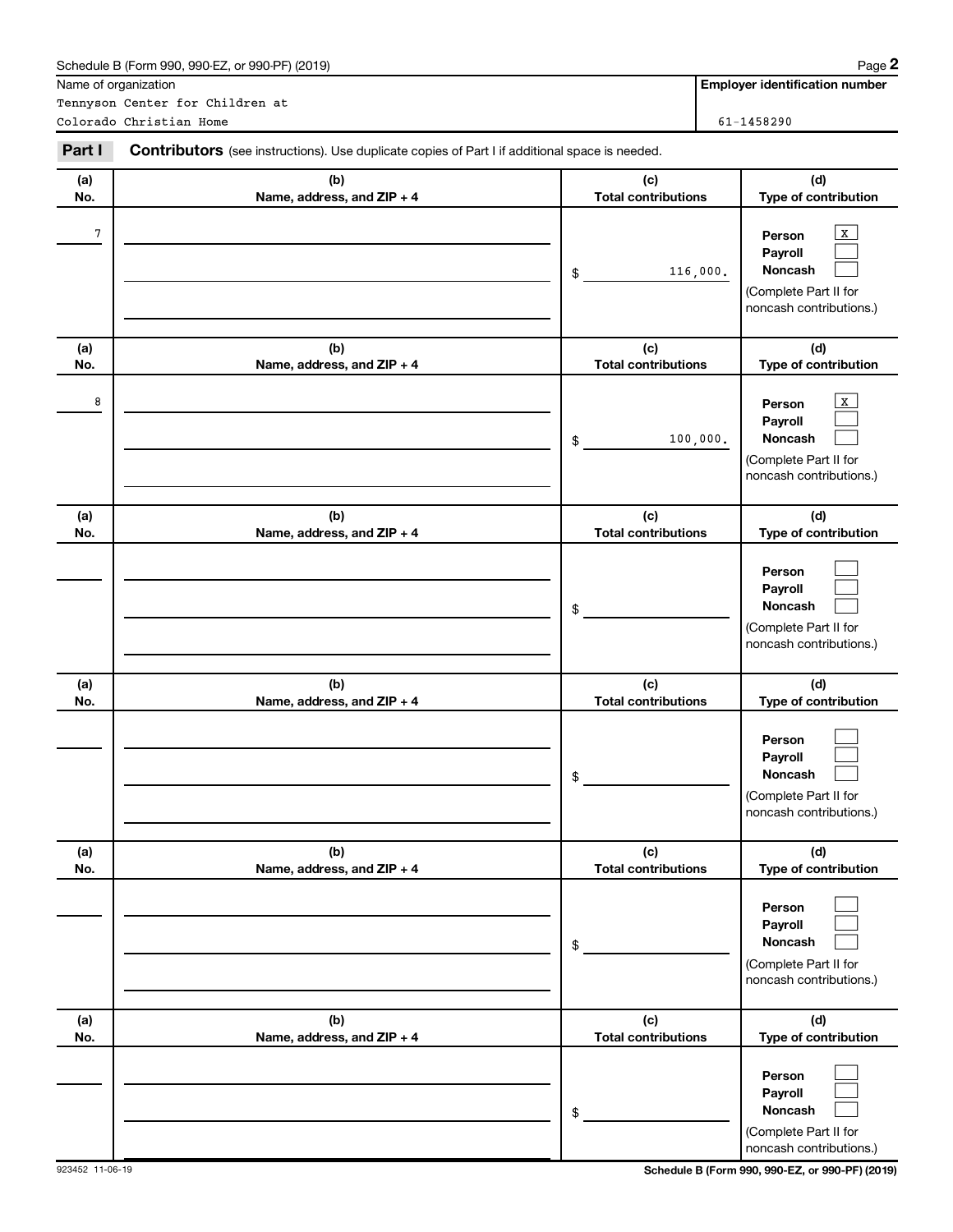|                              | Schedule B (Form 990, 990-EZ, or 990-PF) (2019)                                                     |                                                 | Page 3                                |
|------------------------------|-----------------------------------------------------------------------------------------------------|-------------------------------------------------|---------------------------------------|
|                              | Name of organization<br>Tennyson Center for Children at                                             |                                                 | <b>Employer identification number</b> |
|                              | Colorado Christian Home                                                                             |                                                 | 61-1458290                            |
| Part II                      | Noncash Property (see instructions). Use duplicate copies of Part II if additional space is needed. |                                                 |                                       |
| (a)<br>No.<br>from<br>Part I | (b)<br>Description of noncash property given                                                        | (c)<br>FMV (or estimate)<br>(See instructions.) | (d)<br>Date received                  |
|                              |                                                                                                     | \$                                              |                                       |
| (a)<br>No.<br>from<br>Part I | (b)<br>Description of noncash property given                                                        | (c)<br>FMV (or estimate)<br>(See instructions.) | (d)<br>Date received                  |
|                              |                                                                                                     | \$                                              |                                       |
| (a)<br>No.<br>from<br>Part I | (b)<br>Description of noncash property given                                                        | (c)<br>FMV (or estimate)<br>(See instructions.) | (d)<br>Date received                  |
|                              |                                                                                                     | \$                                              |                                       |
| (a)<br>No.<br>from<br>Part I | (b)<br>Description of noncash property given                                                        | (c)<br>FMV (or estimate)<br>(See instructions.) | (d)<br>Date received                  |
|                              |                                                                                                     | \$                                              |                                       |
| (a)<br>No.<br>from<br>Part I | (b)<br>Description of noncash property given                                                        | (c)<br>FMV (or estimate)<br>(See instructions.) | (d)<br>Date received                  |
|                              |                                                                                                     | \$                                              |                                       |
| (a)<br>No.<br>from<br>Part I | (b)<br>Description of noncash property given                                                        | (c)<br>FMV (or estimate)<br>(See instructions.) | (d)<br>Date received                  |
|                              |                                                                                                     | \$                                              |                                       |

923453 11-06-19 **Schedule B (Form 990, 990-EZ, or 990-PF) (2019)**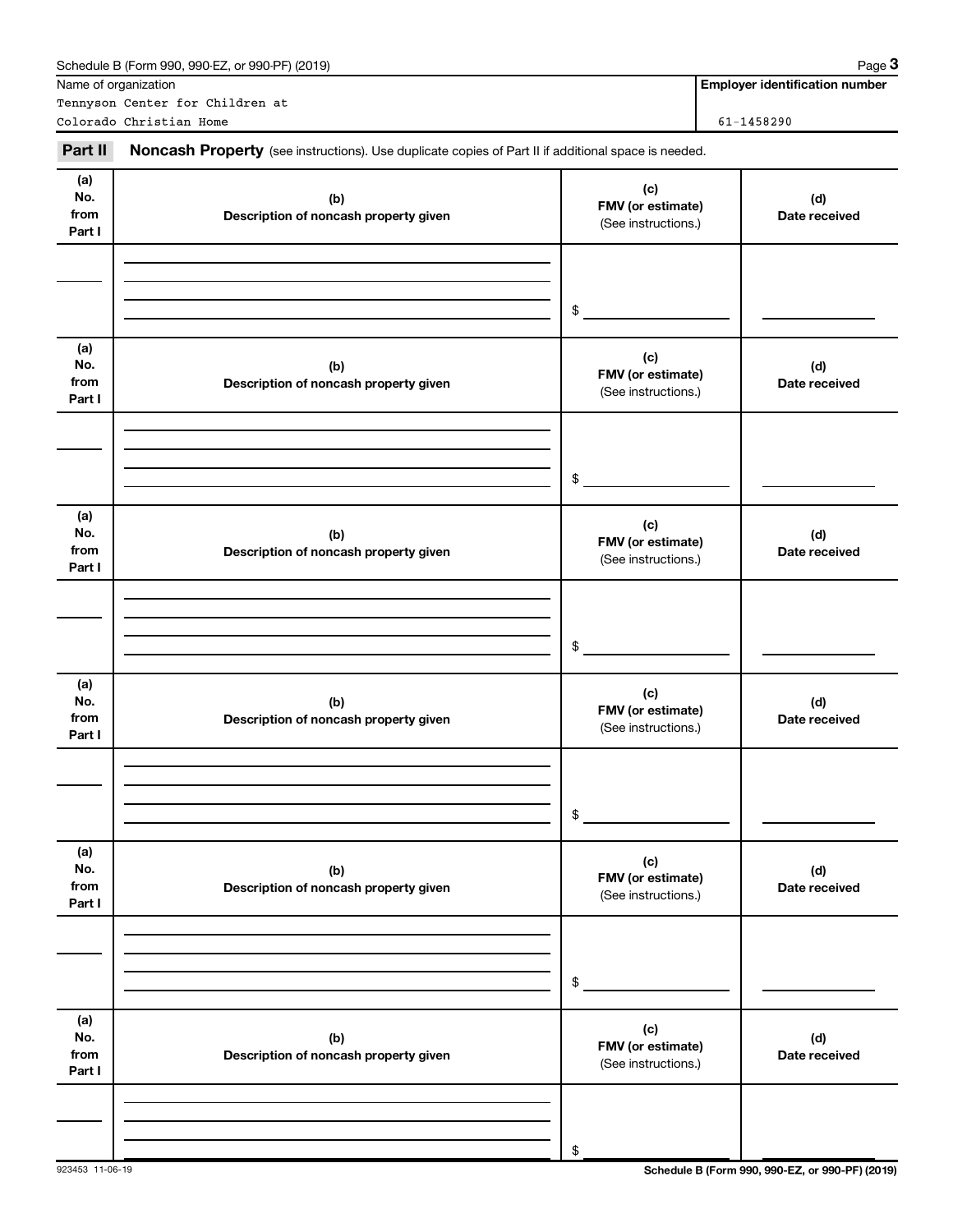|                           | Schedule B (Form 990, 990-EZ, or 990-PF) (2019)                                                                                                                                                                                                                                                                                           |                      | Page 4                                                                                                                                                         |  |  |
|---------------------------|-------------------------------------------------------------------------------------------------------------------------------------------------------------------------------------------------------------------------------------------------------------------------------------------------------------------------------------------|----------------------|----------------------------------------------------------------------------------------------------------------------------------------------------------------|--|--|
| Name of organization      |                                                                                                                                                                                                                                                                                                                                           |                      | <b>Employer identification number</b>                                                                                                                          |  |  |
|                           | Tennyson Center for Children at                                                                                                                                                                                                                                                                                                           |                      |                                                                                                                                                                |  |  |
|                           | Colorado Christian Home                                                                                                                                                                                                                                                                                                                   |                      | 61-1458290                                                                                                                                                     |  |  |
| Part III                  | from any one contributor. Complete columns (a) through (e) and the following line entry. For organizations<br>completing Part III, enter the total of exclusively religious, charitable, etc., contributions of \$1,000 or less for the year. [Enter this info. once.]<br>Use duplicate copies of Part III if additional space is needed. |                      | Exclusively religious, charitable, etc., contributions to organizations described in section 501(c)(7), (8), or (10) that total more than \$1,000 for the year |  |  |
| $\overline{a}$ ) No.      |                                                                                                                                                                                                                                                                                                                                           |                      |                                                                                                                                                                |  |  |
| from<br>Part I            | (b) Purpose of gift                                                                                                                                                                                                                                                                                                                       | (c) Use of gift      | (d) Description of how gift is held                                                                                                                            |  |  |
|                           |                                                                                                                                                                                                                                                                                                                                           |                      |                                                                                                                                                                |  |  |
|                           |                                                                                                                                                                                                                                                                                                                                           | (e) Transfer of gift |                                                                                                                                                                |  |  |
|                           | Transferee's name, address, and ZIP + 4                                                                                                                                                                                                                                                                                                   |                      | Relationship of transferor to transferee                                                                                                                       |  |  |
|                           |                                                                                                                                                                                                                                                                                                                                           |                      |                                                                                                                                                                |  |  |
| (a) No.<br>from<br>Part I | (b) Purpose of gift                                                                                                                                                                                                                                                                                                                       | (c) Use of gift      | (d) Description of how gift is held                                                                                                                            |  |  |
|                           |                                                                                                                                                                                                                                                                                                                                           |                      |                                                                                                                                                                |  |  |
|                           |                                                                                                                                                                                                                                                                                                                                           |                      |                                                                                                                                                                |  |  |
|                           | (e) Transfer of gift                                                                                                                                                                                                                                                                                                                      |                      |                                                                                                                                                                |  |  |
|                           | Transferee's name, address, and ZIP + 4                                                                                                                                                                                                                                                                                                   |                      | Relationship of transferor to transferee                                                                                                                       |  |  |
|                           |                                                                                                                                                                                                                                                                                                                                           |                      |                                                                                                                                                                |  |  |
| (a) No.<br>from<br>Part I | (b) Purpose of gift                                                                                                                                                                                                                                                                                                                       | (c) Use of gift      | (d) Description of how gift is held                                                                                                                            |  |  |
|                           |                                                                                                                                                                                                                                                                                                                                           |                      |                                                                                                                                                                |  |  |
|                           |                                                                                                                                                                                                                                                                                                                                           | (e) Transfer of gift |                                                                                                                                                                |  |  |
|                           | Transferee's name, address, and ZIP + 4                                                                                                                                                                                                                                                                                                   |                      | Relationship of transferor to transferee                                                                                                                       |  |  |
|                           |                                                                                                                                                                                                                                                                                                                                           |                      |                                                                                                                                                                |  |  |
| (a) No.<br>from<br>Part I | (b) Purpose of gift                                                                                                                                                                                                                                                                                                                       | (c) Use of gift      | (d) Description of how gift is held                                                                                                                            |  |  |
|                           |                                                                                                                                                                                                                                                                                                                                           |                      |                                                                                                                                                                |  |  |
|                           |                                                                                                                                                                                                                                                                                                                                           | (e) Transfer of gift |                                                                                                                                                                |  |  |
|                           | Transferee's name, address, and ZIP + 4                                                                                                                                                                                                                                                                                                   |                      | Relationship of transferor to transferee                                                                                                                       |  |  |
|                           |                                                                                                                                                                                                                                                                                                                                           |                      |                                                                                                                                                                |  |  |
|                           |                                                                                                                                                                                                                                                                                                                                           |                      |                                                                                                                                                                |  |  |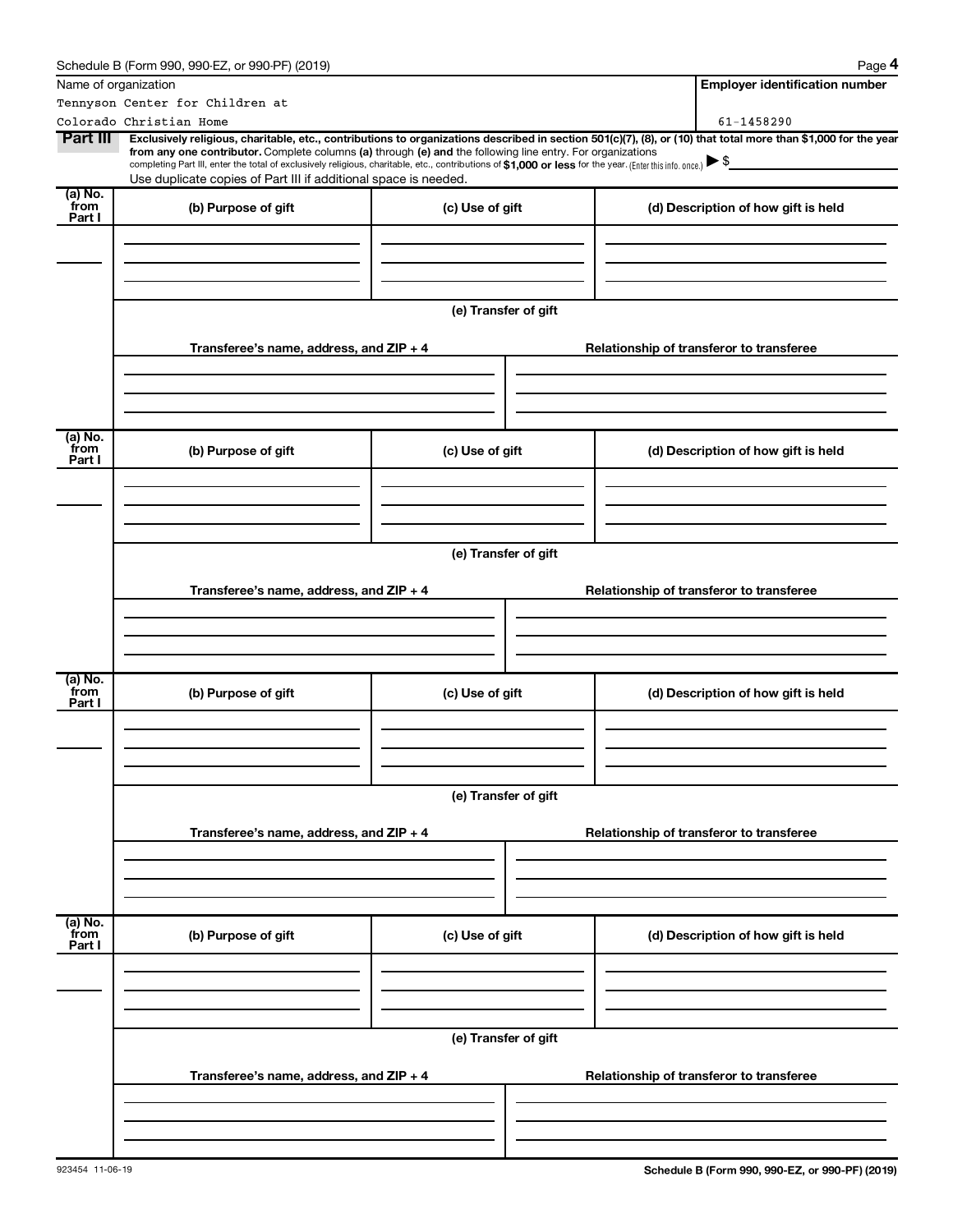| (Form 990 or 990-EZ)                                                                                                                                                    |  |                                                                                                                                                                                                                                       |           |                                                                             |                          |                                                                                                                                                             |
|-------------------------------------------------------------------------------------------------------------------------------------------------------------------------|--|---------------------------------------------------------------------------------------------------------------------------------------------------------------------------------------------------------------------------------------|-----------|-----------------------------------------------------------------------------|--------------------------|-------------------------------------------------------------------------------------------------------------------------------------------------------------|
| For Organizations Exempt From Income Tax Under section 501(c) and section 527<br>Complete if the organization is described below.<br>Attach to Form 990 or Form 990-EZ. |  |                                                                                                                                                                                                                                       |           |                                                                             |                          |                                                                                                                                                             |
| Department of the Treasury<br>Internal Revenue Service                                                                                                                  |  | Go to www.irs.gov/Form990 for instructions and the latest information.                                                                                                                                                                |           |                                                                             |                          | <b>Open to Public</b><br>Inspection                                                                                                                         |
|                                                                                                                                                                         |  | If the organization answered "Yes," on Form 990, Part IV, line 3, or Form 990-EZ, Part V, line 46 (Political Campaign Activities), then                                                                                               |           |                                                                             |                          |                                                                                                                                                             |
|                                                                                                                                                                         |  | • Section 501(c)(3) organizations: Complete Parts I-A and B. Do not complete Part I-C.                                                                                                                                                |           |                                                                             |                          |                                                                                                                                                             |
|                                                                                                                                                                         |  | • Section 501(c) (other than section 501(c)(3)) organizations: Complete Parts I-A and C below. Do not complete Part I-B.                                                                                                              |           |                                                                             |                          |                                                                                                                                                             |
| • Section 527 organizations: Complete Part I-A only.                                                                                                                    |  |                                                                                                                                                                                                                                       |           |                                                                             |                          |                                                                                                                                                             |
|                                                                                                                                                                         |  | If the organization answered "Yes," on Form 990, Part IV, line 4, or Form 990-EZ, Part VI, line 47 (Lobbying Activities), then                                                                                                        |           |                                                                             |                          |                                                                                                                                                             |
|                                                                                                                                                                         |  | ● Section 501(c)(3) organizations that have filed Form 5768 (election under section 501(h)): Complete Part II-A. Do not complete Part II-B.                                                                                           |           |                                                                             |                          |                                                                                                                                                             |
|                                                                                                                                                                         |  | • Section 501(c)(3) organizations that have NOT filed Form 5768 (election under section 501(h)): Complete Part II-B. Do not complete Part II-A.                                                                                       |           |                                                                             |                          |                                                                                                                                                             |
| Tax) (see separate instructions), then                                                                                                                                  |  | If the organization answered "Yes," on Form 990, Part IV, line 5 (Proxy Tax) (see separate instructions) or Form 990-EZ, Part V, line 35c (Proxy                                                                                      |           |                                                                             |                          |                                                                                                                                                             |
|                                                                                                                                                                         |  | • Section 501(c)(4), (5), or (6) organizations: Complete Part III.                                                                                                                                                                    |           |                                                                             |                          |                                                                                                                                                             |
| Name of organization                                                                                                                                                    |  | Tennyson Center for Children at                                                                                                                                                                                                       |           |                                                                             |                          | <b>Employer identification number</b>                                                                                                                       |
|                                                                                                                                                                         |  | Colorado Christian Home                                                                                                                                                                                                               |           |                                                                             |                          | $61 - 1458290$                                                                                                                                              |
| Part I-A                                                                                                                                                                |  | Complete if the organization is exempt under section 501(c) or is a section 527 organization.                                                                                                                                         |           |                                                                             |                          |                                                                                                                                                             |
| 1.<br>2<br>3                                                                                                                                                            |  | Provide a description of the organization's direct and indirect political campaign activities in Part IV.<br>Political campaign activity expenditures material campaign activity expenditures material campaign activity expenditures |           |                                                                             |                          |                                                                                                                                                             |
| Part I-B                                                                                                                                                                |  | Complete if the organization is exempt under section 501(c)(3).                                                                                                                                                                       |           |                                                                             |                          |                                                                                                                                                             |
| 1.                                                                                                                                                                      |  |                                                                                                                                                                                                                                       |           |                                                                             |                          |                                                                                                                                                             |
| 2                                                                                                                                                                       |  | Enter the amount of any excise tax incurred by organization managers under section 4955 $\ldots$                                                                                                                                      |           |                                                                             |                          |                                                                                                                                                             |
| 3                                                                                                                                                                       |  |                                                                                                                                                                                                                                       |           |                                                                             |                          | Yes<br>No                                                                                                                                                   |
|                                                                                                                                                                         |  |                                                                                                                                                                                                                                       |           |                                                                             |                          | <b>Yes</b><br><b>No</b>                                                                                                                                     |
| <b>b</b> If "Yes," describe in Part IV.                                                                                                                                 |  |                                                                                                                                                                                                                                       |           |                                                                             |                          |                                                                                                                                                             |
|                                                                                                                                                                         |  | Part I-C Complete if the organization is exempt under section 501(c), except section 501(c)(3).                                                                                                                                       |           |                                                                             |                          |                                                                                                                                                             |
|                                                                                                                                                                         |  | 1 Enter the amount directly expended by the filing organization for section 527 exempt function activities                                                                                                                            |           |                                                                             | $\blacktriangleright$ \$ |                                                                                                                                                             |
| 2                                                                                                                                                                       |  | Enter the amount of the filing organization's funds contributed to other organizations for section 527                                                                                                                                |           |                                                                             |                          |                                                                                                                                                             |
|                                                                                                                                                                         |  | exempt function activities [111] www.communications.com/www.communications.com/www.communications.com                                                                                                                                 |           |                                                                             | $\triangleright$ \$      |                                                                                                                                                             |
|                                                                                                                                                                         |  | 3 Total exempt function expenditures. Add lines 1 and 2. Enter here and on Form 1120-POL,                                                                                                                                             |           |                                                                             |                          |                                                                                                                                                             |
|                                                                                                                                                                         |  |                                                                                                                                                                                                                                       |           |                                                                             | $\blacktriangleright$ \$ |                                                                                                                                                             |
|                                                                                                                                                                         |  |                                                                                                                                                                                                                                       |           |                                                                             |                          | Yes<br><b>No</b>                                                                                                                                            |
| 5                                                                                                                                                                       |  | Enter the names, addresses and employer identification number (EIN) of all section 527 political organizations to which the filing organization                                                                                       |           |                                                                             |                          |                                                                                                                                                             |
|                                                                                                                                                                         |  | made payments. For each organization listed, enter the amount paid from the filing organization's funds. Also enter the amount of political                                                                                           |           |                                                                             |                          |                                                                                                                                                             |
|                                                                                                                                                                         |  | contributions received that were promptly and directly delivered to a separate political organization, such as a separate segregated fund or a                                                                                        |           |                                                                             |                          |                                                                                                                                                             |
|                                                                                                                                                                         |  | political action committee (PAC). If additional space is needed, provide information in Part IV.                                                                                                                                      |           |                                                                             |                          |                                                                                                                                                             |
| (a) Name                                                                                                                                                                |  | (b) Address                                                                                                                                                                                                                           | $(c)$ EIN | (d) Amount paid from<br>filing organization's<br>funds. If none, enter -0-. |                          | (e) Amount of political<br>contributions received and<br>promptly and directly<br>delivered to a separate<br>political organization.<br>If none, enter -0-. |
|                                                                                                                                                                         |  |                                                                                                                                                                                                                                       |           |                                                                             |                          |                                                                                                                                                             |

**Political Campaign and Lobbying Activities** 

OMB No. 1545-0047

**SCHEDULE C**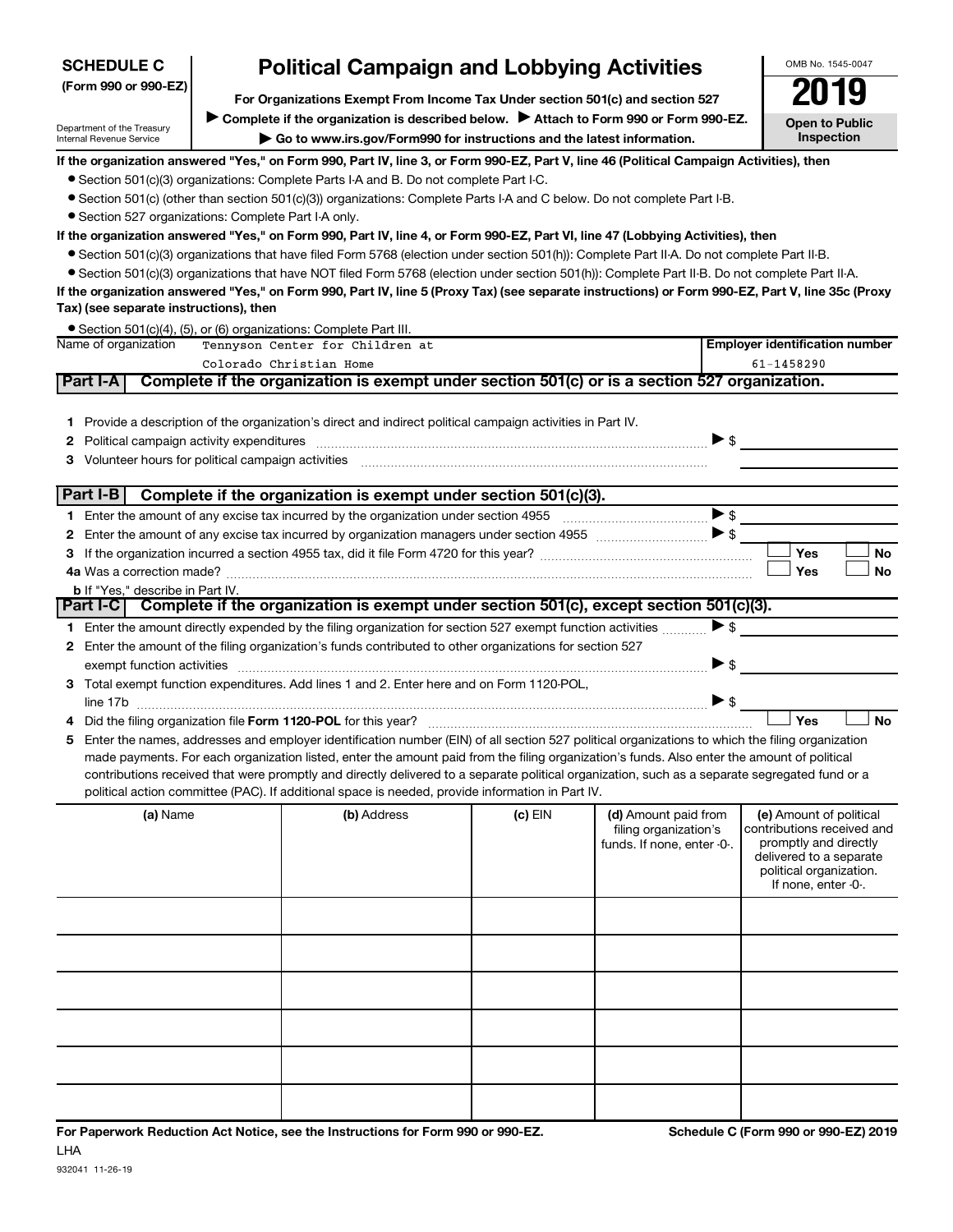|   |                                      |                                                                                  | Tennyson Center for Children at                                                                                                   |                                        |                                |
|---|--------------------------------------|----------------------------------------------------------------------------------|-----------------------------------------------------------------------------------------------------------------------------------|----------------------------------------|--------------------------------|
|   |                                      | Schedule C (Form 990 or 990-EZ) 2019 Colorado Christian Home                     |                                                                                                                                   | $61 - 1458290$                         | Page 2                         |
|   |                                      |                                                                                  | Part II-A   Complete if the organization is exempt under section 501(c)(3) and filed Form 5768 (election under                    |                                        |                                |
|   |                                      | section 501(h)).                                                                 |                                                                                                                                   |                                        |                                |
|   | A Check $\blacktriangleright$        |                                                                                  | if the filing organization belongs to an affiliated group (and list in Part IV each affiliated group member's name, address, EIN, |                                        |                                |
|   |                                      | expenses, and share of excess lobbying expenditures).                            |                                                                                                                                   |                                        |                                |
|   | <b>B</b> Check $\blacktriangleright$ |                                                                                  | if the filing organization checked box A and "limited control" provisions apply.                                                  |                                        |                                |
|   |                                      |                                                                                  | <b>Limits on Lobbying Expenditures</b><br>(The term "expenditures" means amounts paid or incurred.)                               | (a) Filing<br>organization's<br>totals | (b) Affiliated group<br>totals |
|   |                                      | 1a Total lobbying expenditures to influence public opinion (grassroots lobbying) |                                                                                                                                   | 139,200.                               |                                |
| b |                                      |                                                                                  | Total lobbying expenditures to influence a legislative body (direct lobbying)                                                     |                                        |                                |
| с |                                      |                                                                                  |                                                                                                                                   | 139,200.                               |                                |
| d |                                      | Other exempt purpose expenditures                                                |                                                                                                                                   | 13, 204, 543.                          |                                |
|   |                                      |                                                                                  |                                                                                                                                   | 13, 343, 743.                          |                                |
|   |                                      |                                                                                  | Lobbying nontaxable amount. Enter the amount from the following table in both columns.                                            | 817,187.                               |                                |
|   |                                      | If the amount on line $1e$ , column $(a)$ or $(b)$ is:                           | The lobbying nontaxable amount is:                                                                                                |                                        |                                |
|   |                                      | Not over \$500,000                                                               | 20% of the amount on line 1e.                                                                                                     |                                        |                                |
|   |                                      | Over \$500,000 but not over \$1,000,000                                          | \$100,000 plus 15% of the excess over \$500,000.                                                                                  |                                        |                                |
|   |                                      | Over \$1,000,000 but not over \$1,500,000                                        | \$175,000 plus 10% of the excess over \$1,000,000.                                                                                |                                        |                                |
|   |                                      | Over \$1,500,000 but not over \$17,000,000                                       | \$225,000 plus 5% of the excess over \$1,500,000.                                                                                 |                                        |                                |
|   |                                      | Over \$17,000,000                                                                | \$1,000,000.                                                                                                                      |                                        |                                |
|   |                                      |                                                                                  |                                                                                                                                   |                                        |                                |
|   |                                      | g Grassroots nontaxable amount (enter 25% of line 1f)                            |                                                                                                                                   | 204,297.                               |                                |
|   |                                      | h Subtract line 1g from line 1a. If zero or less, enter -0-                      |                                                                                                                                   | 0                                      |                                |
|   |                                      | Subtract line 1f from line 1c. If zero or less, enter -0-                        |                                                                                                                                   | 0                                      |                                |
|   |                                      |                                                                                  | If there is an amount other than zero on either line 1h or line 1i, did the organization file Form 4720                           |                                        |                                |

reporting section 4911 tax for this year?

**4-Year Averaging Period Under Section 501(h)**

**(Some organizations that made a section 501(h) election do not have to complete all of the five columns below.**

**See the separate instructions for lines 2a through 2f.)**

| Lobbying Expenditures During 4-Year Averaging Period                                |          |          |            |            |            |
|-------------------------------------------------------------------------------------|----------|----------|------------|------------|------------|
| Calendar year<br>(or fiscal year beginning in)                                      | (a) 2016 | (b) 2017 | $(c)$ 2018 | $(d)$ 2019 | (e) Total  |
| 2a Lobbying nontaxable amount                                                       |          |          | 760,025.   | 817, 187.  | 1,577,212. |
| <b>b</b> Lobbying ceiling amount<br>$(150\% \text{ of line } 2a, \text{column}(e))$ |          |          |            |            | 2,365,818. |
| c Total lobbying expenditures                                                       |          |          |            | 139,200.   | 139,200.   |
| d Grassroots nontaxable amount                                                      |          |          | 190,006.   | 204, 297.  | 394,303.   |
| e Grassroots ceiling amount<br>(150% of line 2d, column (e))                        |          |          |            |            | 591,455.   |
| f Grassroots lobbying expenditures                                                  |          |          |            | 139,200.   | 139,200.   |

**Schedule C (Form 990 or 990-EZ) 2019**

**Yes No**

 $\begin{array}{c} \square \\ \square \\ \square \end{array}$ 

 $\mathsf{\rfloor}$  Yes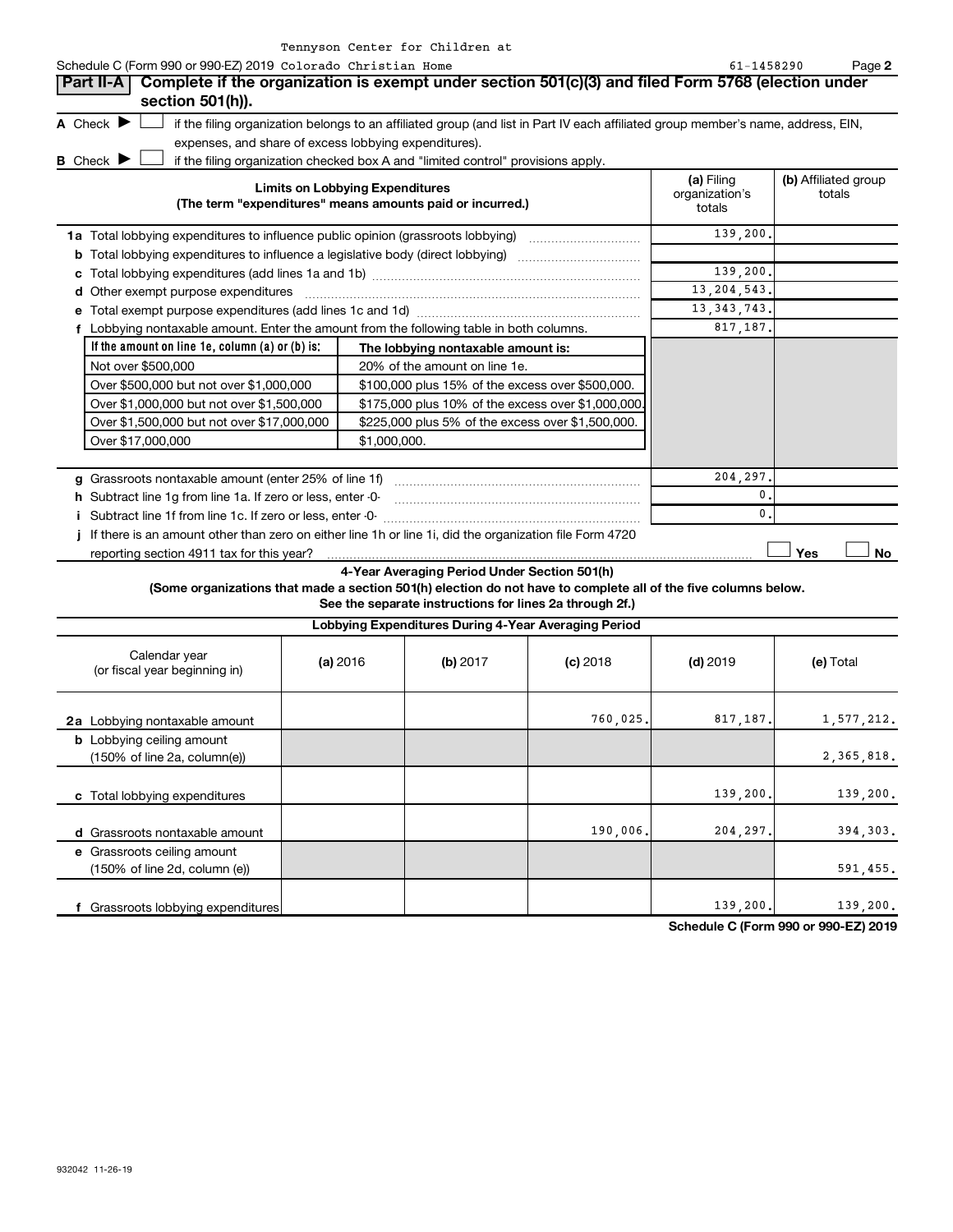**Part II-B Complete if the organization is exempt under section 501(c)(3) and has NOT filed Form 5768**

**a** Volunteers? ~~~~~~~~~~~~~~~~~~~~~~~~~~~~~~~~~~~~~~~~~~~

*For each "Yes" response on lines 1a through 1i below, provide in Part IV a detailed description*

**(election under section 501(h)).**

During the year, did the filing organization attempt to influence foreign, national, state, or local legislation, including any attempt to influence public opinion on a legislative matter

*of the lobbying activity.* 

or referendum, through the use of:

**1**

|              | <b>b</b> Paid staff or management (include compensation in expenses reported on lines 1c through 1i)?                    |              |            |    |
|--------------|--------------------------------------------------------------------------------------------------------------------------|--------------|------------|----|
|              |                                                                                                                          |              |            |    |
|              |                                                                                                                          |              |            |    |
|              |                                                                                                                          |              |            |    |
|              |                                                                                                                          |              |            |    |
|              | g Direct contact with legislators, their staffs, government officials, or a legislative body?                            |              |            |    |
|              | h Rallies, demonstrations, seminars, conventions, speeches, lectures, or any similar means?                              |              |            |    |
|              | <i>i</i> Other activities?                                                                                               |              |            |    |
|              |                                                                                                                          |              |            |    |
|              | 2a Did the activities in line 1 cause the organization to be not described in section 501(c)(3)?                         |              |            |    |
|              |                                                                                                                          |              |            |    |
|              | c If "Yes," enter the amount of any tax incurred by organization managers under section 4912                             |              |            |    |
|              | d If the filing organization incurred a section 4912 tax, did it file Form 4720 for this year?                           |              |            |    |
|              | $\vert$ Part III-A $\vert$ Complete if the organization is exempt under section 501(c)(4), section 501(c)(5), or section |              |            |    |
|              | $501(c)(6)$ .                                                                                                            |              |            |    |
|              |                                                                                                                          |              | <b>Yes</b> | No |
| 1.           |                                                                                                                          |              |            |    |
| $\mathbf{2}$ |                                                                                                                          | $\mathbf{2}$ |            |    |
| 3            | Did the organization agree to carry over lobbying and political campaign activity expenditures from the prior year?      | 3            |            |    |
|              | Part III-B Complete if the organization is exempt under section 501(c)(4), section 501(c)(5), or section                 |              |            |    |

## **501(c)(6) and if either (a) BOTH Part III-A, lines 1 and 2, are answered "No" OR (b) Part III-A, line 3, is answered "Yes."**

| $\mathbf{2}$ | Section 162(e) nondeductible lobbying and political expenditures (do not include amounts of political       |                |  |
|--------------|-------------------------------------------------------------------------------------------------------------|----------------|--|
|              | expenses for which the section 527(f) tax was paid).                                                        |                |  |
|              | a Current year                                                                                              | 2a             |  |
|              | <b>b</b> Carryover from last year                                                                           | 2 <sub>b</sub> |  |
|              |                                                                                                             | 2c             |  |
| 3            |                                                                                                             | 3              |  |
| 4            | If notices were sent and the amount on line 2c exceeds the amount on line 3, what portion of the excess     |                |  |
|              | does the organization agree to carryover to the reasonable estimate of nondeductible lobbying and political |                |  |
|              | expenditure next year?                                                                                      |                |  |
| 5            |                                                                                                             | 5              |  |
|              | <b>Part IV</b><br><b>Supplemental Information</b>                                                           |                |  |

#### Provide the descriptions required for Part I-A, line 1; Part I-B, line 4; Part I-C, line 5; Part II-A (affiliated group list); Part II-A, lines 1 and 2 (see instructions); and Part II-B, line 1. Also, complete this part for any additional information.

**(a) (b) Yes No Amount**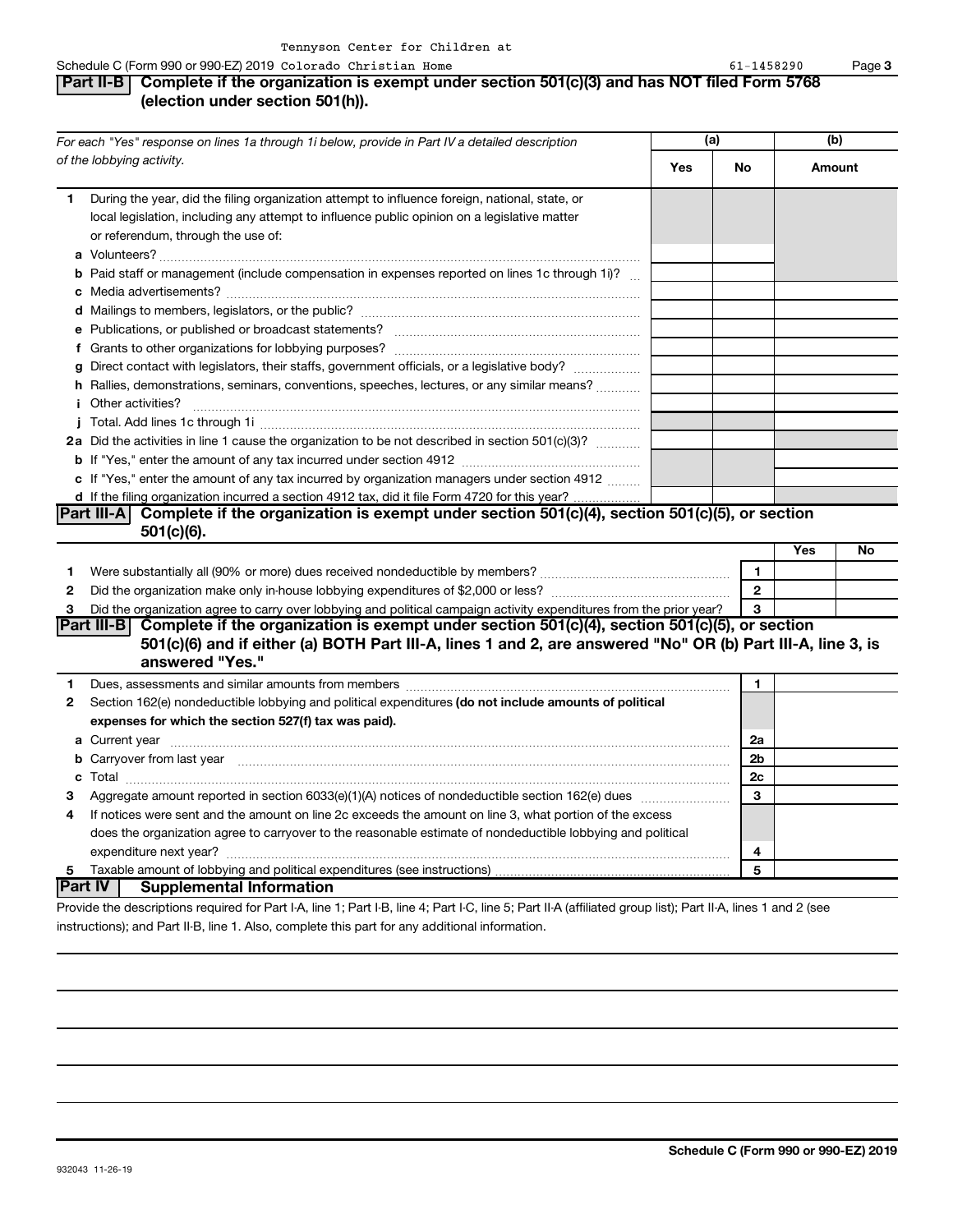|         |                                                        |                                                                                                                                                                                                                                |                         |                                                    |                | OMB No. 1545-0047                     |  |  |
|---------|--------------------------------------------------------|--------------------------------------------------------------------------------------------------------------------------------------------------------------------------------------------------------------------------------|-------------------------|----------------------------------------------------|----------------|---------------------------------------|--|--|
|         | <b>SCHEDULE D</b><br>(Form 990)                        | <b>Supplemental Financial Statements</b><br>Complete if the organization answered "Yes" on Form 990,                                                                                                                           |                         |                                                    |                |                                       |  |  |
|         |                                                        | Part IV, line 6, 7, 8, 9, 10, 11a, 11b, 11c, 11d, 11e, 11f, 12a, or 12b.                                                                                                                                                       | Attach to Form 990.     |                                                    |                | <b>Open to Public</b>                 |  |  |
|         | Department of the Treasury<br>Internal Revenue Service | Go to www.irs.gov/Form990 for instructions and the latest information.                                                                                                                                                         |                         |                                                    |                | Inspection                            |  |  |
|         | Name of the organization                               | Tennyson Center for Children at                                                                                                                                                                                                |                         |                                                    |                | <b>Employer identification number</b> |  |  |
|         |                                                        | Colorado Christian Home                                                                                                                                                                                                        |                         |                                                    |                | 61-1458290                            |  |  |
| Part I  |                                                        | Organizations Maintaining Donor Advised Funds or Other Similar Funds or Accounts. Complete if the                                                                                                                              |                         |                                                    |                |                                       |  |  |
|         |                                                        | organization answered "Yes" on Form 990, Part IV, line 6.                                                                                                                                                                      |                         |                                                    |                |                                       |  |  |
|         |                                                        |                                                                                                                                                                                                                                | (a) Donor advised funds |                                                    |                | (b) Funds and other accounts          |  |  |
| 1       |                                                        |                                                                                                                                                                                                                                |                         |                                                    |                |                                       |  |  |
| 2       |                                                        | Aggregate value of contributions to (during year)                                                                                                                                                                              |                         |                                                    |                |                                       |  |  |
| З       |                                                        |                                                                                                                                                                                                                                |                         |                                                    |                |                                       |  |  |
| 4       |                                                        |                                                                                                                                                                                                                                |                         |                                                    |                |                                       |  |  |
| 5       |                                                        | Did the organization inform all donors and donor advisors in writing that the assets held in donor advised funds                                                                                                               |                         |                                                    |                |                                       |  |  |
|         |                                                        |                                                                                                                                                                                                                                |                         |                                                    |                | <b>No</b><br>Yes                      |  |  |
| 6       |                                                        | Did the organization inform all grantees, donors, and donor advisors in writing that grant funds can be used only                                                                                                              |                         |                                                    |                |                                       |  |  |
|         | impermissible private benefit?                         | for charitable purposes and not for the benefit of the donor or donor advisor, or for any other purpose conferring                                                                                                             |                         |                                                    |                | Yes<br>No                             |  |  |
| Part II |                                                        | Conservation Easements. Complete if the organization answered "Yes" on Form 990, Part IV, line 7.                                                                                                                              |                         |                                                    |                |                                       |  |  |
| 1       |                                                        | Purpose(s) of conservation easements held by the organization (check all that apply).                                                                                                                                          |                         |                                                    |                |                                       |  |  |
|         |                                                        | Preservation of land for public use (for example, recreation or education)                                                                                                                                                     |                         | Preservation of a historically important land area |                |                                       |  |  |
|         |                                                        | Protection of natural habitat                                                                                                                                                                                                  |                         | Preservation of a certified historic structure     |                |                                       |  |  |
|         |                                                        | Preservation of open space                                                                                                                                                                                                     |                         |                                                    |                |                                       |  |  |
| 2       |                                                        | Complete lines 2a through 2d if the organization held a qualified conservation contribution in the form of a conservation easement on the last                                                                                 |                         |                                                    |                |                                       |  |  |
|         | day of the tax year.                                   |                                                                                                                                                                                                                                |                         |                                                    |                | Held at the End of the Tax Year       |  |  |
|         |                                                        |                                                                                                                                                                                                                                |                         |                                                    | 2a             |                                       |  |  |
| b       |                                                        |                                                                                                                                                                                                                                |                         |                                                    | 2 <sub>b</sub> |                                       |  |  |
| c       |                                                        |                                                                                                                                                                                                                                |                         |                                                    | 2c             |                                       |  |  |
|         |                                                        | d Number of conservation easements included in (c) acquired after 7/25/06, and not on a historic structure                                                                                                                     |                         |                                                    |                |                                       |  |  |
|         |                                                        |                                                                                                                                                                                                                                |                         |                                                    | 2d             |                                       |  |  |
| 3       |                                                        | Number of conservation easements modified, transferred, released, extinguished, or terminated by the organization during the tax                                                                                               |                         |                                                    |                |                                       |  |  |
|         | $year \blacktriangleright$                             |                                                                                                                                                                                                                                |                         |                                                    |                |                                       |  |  |
| 4       |                                                        | Number of states where property subject to conservation easement is located $\blacktriangleright$                                                                                                                              |                         |                                                    |                |                                       |  |  |
| 5       |                                                        | Does the organization have a written policy regarding the periodic monitoring, inspection, handling of                                                                                                                         |                         |                                                    |                |                                       |  |  |
|         |                                                        | violations, and enforcement of the conservation easements it holds? [[11,11]] will reconstruct the conservation easements it holds? [[11]] will reconservation easements it holds? [[11] will reconservation entries in the co |                         |                                                    |                | Yes<br><b>No</b>                      |  |  |
|         |                                                        | Staff and volunteer hours devoted to monitoring, inspecting, handling of violations, and enforcing conservation easements during the year                                                                                      |                         |                                                    |                |                                       |  |  |
|         |                                                        |                                                                                                                                                                                                                                |                         |                                                    |                |                                       |  |  |
| 7       |                                                        | Amount of expenses incurred in monitoring, inspecting, handling of violations, and enforcing conservation easements during the year                                                                                            |                         |                                                    |                |                                       |  |  |
|         | $\blacktriangleright$ \$                               |                                                                                                                                                                                                                                |                         |                                                    |                |                                       |  |  |
| 8       |                                                        | Does each conservation easement reported on line 2(d) above satisfy the requirements of section 170(h)(4)(B)(i)                                                                                                                |                         |                                                    |                |                                       |  |  |
|         |                                                        |                                                                                                                                                                                                                                |                         |                                                    |                | Yes<br>No                             |  |  |
| 9       |                                                        | In Part XIII, describe how the organization reports conservation easements in its revenue and expense statement and                                                                                                            |                         |                                                    |                |                                       |  |  |
|         |                                                        | balance sheet, and include, if applicable, the text of the footnote to the organization's financial statements that describes the<br>organization's accounting for conservation easements.                                     |                         |                                                    |                |                                       |  |  |
|         | Part III                                               | Organizations Maintaining Collections of Art, Historical Treasures, or Other Similar Assets.                                                                                                                                   |                         |                                                    |                |                                       |  |  |
|         |                                                        | Complete if the organization answered "Yes" on Form 990, Part IV, line 8.                                                                                                                                                      |                         |                                                    |                |                                       |  |  |
|         |                                                        | 1a If the organization elected, as permitted under FASB ASC 958, not to report in its revenue statement and balance sheet works                                                                                                |                         |                                                    |                |                                       |  |  |
|         |                                                        | of art, historical treasures, or other similar assets held for public exhibition, education, or research in furtherance of public                                                                                              |                         |                                                    |                |                                       |  |  |
|         |                                                        | service, provide in Part XIII the text of the footnote to its financial statements that describes these items.                                                                                                                 |                         |                                                    |                |                                       |  |  |
|         |                                                        | <b>b</b> If the organization elected, as permitted under FASB ASC 958, to report in its revenue statement and balance sheet works of                                                                                           |                         |                                                    |                |                                       |  |  |
|         |                                                        | art, historical treasures, or other similar assets held for public exhibition, education, or research in furtherance of public service,                                                                                        |                         |                                                    |                |                                       |  |  |
|         |                                                        | provide the following amounts relating to these items:                                                                                                                                                                         |                         |                                                    |                |                                       |  |  |
|         |                                                        |                                                                                                                                                                                                                                |                         |                                                    |                |                                       |  |  |
|         |                                                        | (ii) Assets included in Form 990, Part X                                                                                                                                                                                       |                         |                                                    |                |                                       |  |  |
| 2       |                                                        | If the organization received or held works of art, historical treasures, or other similar assets for financial gain, provide                                                                                                   |                         |                                                    |                |                                       |  |  |
|         |                                                        | the following amounts required to be reported under FASB ASC 958 relating to these items:                                                                                                                                      |                         |                                                    |                |                                       |  |  |
|         | $\blacktriangleright$ \$                               |                                                                                                                                                                                                                                |                         |                                                    |                |                                       |  |  |

| <b>b</b> Assets included in Form 990. Part X                               |                            |
|----------------------------------------------------------------------------|----------------------------|
| LHA For Paperwork Reduction Act Notice, see the Instructions for Form 990. | Schedule D (Form 990) 2019 |

932051 10-02-19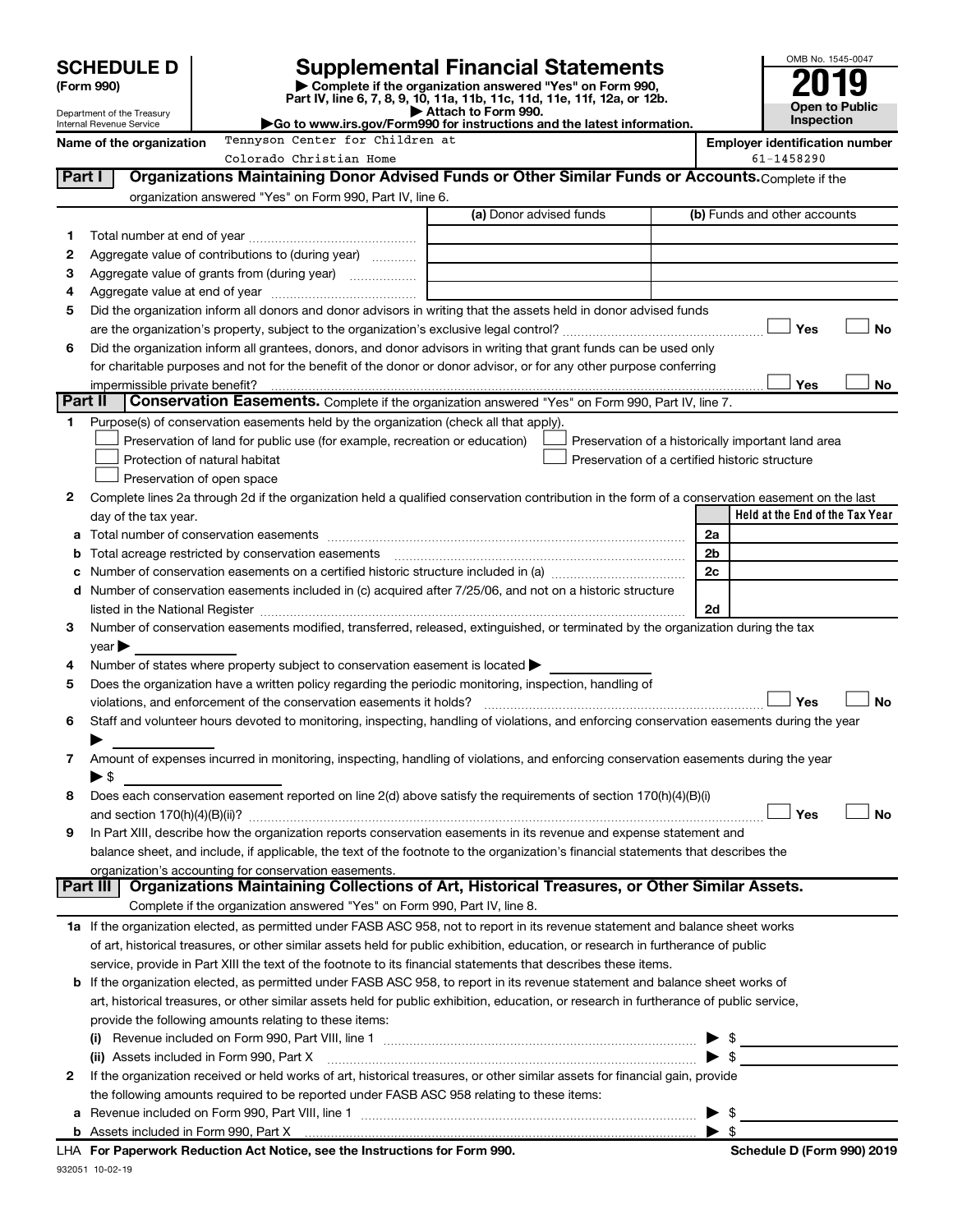|               |                                                                                                                                                                                                                                                          | Tennyson Center for Children at |                |                    |              |                      |          |                     |              |           |
|---------------|----------------------------------------------------------------------------------------------------------------------------------------------------------------------------------------------------------------------------------------------------------|---------------------------------|----------------|--------------------|--------------|----------------------|----------|---------------------|--------------|-----------|
|               | Colorado Christian Home<br>Schedule D (Form 990) 2019                                                                                                                                                                                                    |                                 |                |                    |              |                      |          | 61-1458290          | Page 2       |           |
|               | Part III   Organizations Maintaining Collections of Art, Historical Treasures, or Other Similar Assets (continued)                                                                                                                                       |                                 |                |                    |              |                      |          |                     |              |           |
| 3.            | Using the organization's acquisition, accession, and other records, check any of the following that make significant use of its                                                                                                                          |                                 |                |                    |              |                      |          |                     |              |           |
|               | collection items (check all that apply):                                                                                                                                                                                                                 |                                 |                |                    |              |                      |          |                     |              |           |
| a             | Public exhibition<br>Loan or exchange program<br>d                                                                                                                                                                                                       |                                 |                |                    |              |                      |          |                     |              |           |
| b             | Scholarly research<br>Other and the contract of the contract of the contract of the contract of the contract of the contract of the contract of the contract of the contract of the contract of the contract of the contract of the contract of the<br>e |                                 |                |                    |              |                      |          |                     |              |           |
| c             | Preservation for future generations                                                                                                                                                                                                                      |                                 |                |                    |              |                      |          |                     |              |           |
| 4             | Provide a description of the organization's collections and explain how they further the organization's exempt purpose in Part XIII.                                                                                                                     |                                 |                |                    |              |                      |          |                     |              |           |
| 5             | During the year, did the organization solicit or receive donations of art, historical treasures, or other similar assets                                                                                                                                 |                                 |                |                    |              |                      |          |                     |              |           |
|               |                                                                                                                                                                                                                                                          |                                 |                |                    |              |                      |          | Yes                 |              | No        |
|               | Part IV<br>Escrow and Custodial Arrangements. Complete if the organization answered "Yes" on Form 990, Part IV, line 9, or                                                                                                                               |                                 |                |                    |              |                      |          |                     |              |           |
|               | reported an amount on Form 990, Part X, line 21.                                                                                                                                                                                                         |                                 |                |                    |              |                      |          |                     |              |           |
|               | 1a Is the organization an agent, trustee, custodian or other intermediary for contributions or other assets not included                                                                                                                                 |                                 |                |                    |              |                      |          |                     |              |           |
|               |                                                                                                                                                                                                                                                          |                                 |                |                    |              |                      |          | Yes                 |              | <b>No</b> |
|               | b If "Yes," explain the arrangement in Part XIII and complete the following table:                                                                                                                                                                       |                                 |                |                    |              |                      |          |                     |              |           |
|               |                                                                                                                                                                                                                                                          |                                 |                |                    |              |                      |          | Amount              |              |           |
|               | c Beginning balance <b>communications</b> and a construction of the construction of the construction of the construction of the construction of the construction of the construction of the construction of the construction of the                      |                                 |                |                    |              | 1c                   |          |                     |              |           |
|               | d Additions during the year manufactured and an account of the year manufactured and account of the year manufactured and account of the year manufactured and account of the year manufactured and account of the year manufa                           |                                 |                |                    |              | 1d                   |          |                     |              |           |
|               | e Distributions during the year manufactured and an account of the year manufactured and account of the year manufactured and account of the USA of the Distributions during the year                                                                    |                                 |                |                    |              | 1e                   |          |                     |              |           |
| f             |                                                                                                                                                                                                                                                          |                                 |                |                    |              | 1f                   |          |                     |              |           |
|               | 2a Did the organization include an amount on Form 990, Part X, line 21, for escrow or custodial account liability?                                                                                                                                       |                                 |                |                    |              |                      |          | Yes                 |              | No        |
|               | <b>b</b> If "Yes," explain the arrangement in Part XIII. Check here if the explanation has been provided on Part XIII                                                                                                                                    |                                 |                |                    |              |                      |          |                     |              |           |
| <b>Part V</b> | Endowment Funds. Complete if the organization answered "Yes" on Form 990, Part IV, line 10.                                                                                                                                                              |                                 |                |                    |              |                      |          |                     |              |           |
|               |                                                                                                                                                                                                                                                          | (a) Current year                | (b) Prior year | (c) Two years back |              | (d) Three years back |          | (e) Four years back |              |           |
|               | 1a Beginning of year balance                                                                                                                                                                                                                             | 3,484,177.                      | 3,503,156.     |                    | 3, 411, 307. | 3, 134, 485.         |          |                     | 2,797,673.   |           |
|               |                                                                                                                                                                                                                                                          |                                 | 7,026.         |                    | 23,698.      |                      | 70,997.  |                     | 93,817.      |           |
|               | c Net investment earnings, gains, and losses                                                                                                                                                                                                             | 242,020.                        | 120,831.       |                    | 209,754.     |                      | 340,751. |                     | 268,661.     |           |
|               |                                                                                                                                                                                                                                                          |                                 |                |                    |              |                      |          |                     |              |           |
|               | e Other expenditures for facilities                                                                                                                                                                                                                      |                                 |                |                    |              |                      |          |                     |              |           |
|               | and programs                                                                                                                                                                                                                                             | 126, 762.                       | 120, 305.      |                    | 116,367.     |                      | 111,330. |                     |              |           |
|               | f Administrative expenses                                                                                                                                                                                                                                | 23,935.                         | 26,531.        |                    | 25,236.      |                      | 23,596.  |                     | 25,666.      |           |
|               |                                                                                                                                                                                                                                                          | 3,575,500.                      | 3,484,177.     |                    | 3,503,156.   | 3, 411, 307.         |          |                     | 3, 134, 485. |           |
| 2             | Provide the estimated percentage of the current year end balance (line 1g, column (a)) held as:                                                                                                                                                          |                                 |                |                    |              |                      |          |                     |              |           |
|               | a Board designated or quasi-endowment >                                                                                                                                                                                                                  |                                 | %              |                    |              |                      |          |                     |              |           |
|               | 84.63<br>Permanent endowment                                                                                                                                                                                                                             | %                               |                |                    |              |                      |          |                     |              |           |
|               | 15.37 %<br><b>c</b> Term endowment $\blacktriangleright$                                                                                                                                                                                                 |                                 |                |                    |              |                      |          |                     |              |           |
|               | The percentages on lines 2a, 2b, and 2c should equal 100%.                                                                                                                                                                                               |                                 |                |                    |              |                      |          |                     |              |           |
|               | 3a Are there endowment funds not in the possession of the organization that are held and administered for the organization                                                                                                                               |                                 |                |                    |              |                      |          |                     |              |           |
|               | by:                                                                                                                                                                                                                                                      |                                 |                |                    |              |                      |          |                     | Yes          | No        |
|               | (i)                                                                                                                                                                                                                                                      |                                 |                |                    |              |                      |          | 3a(i)               |              | х         |
|               |                                                                                                                                                                                                                                                          |                                 |                |                    |              |                      |          | 3a(ii)              |              | х         |
|               |                                                                                                                                                                                                                                                          |                                 |                |                    |              |                      |          | 3b                  |              |           |
| 4             | Describe in Part XIII the intended uses of the organization's endowment funds.                                                                                                                                                                           |                                 |                |                    |              |                      |          |                     |              |           |
|               | Part VI   Land, Buildings, and Equipment.                                                                                                                                                                                                                |                                 |                |                    |              |                      |          |                     |              |           |
|               | Complete if the organization answered "Yes" on Form 990, Part IV, line 11a. See Form 990, Part X, line 10.                                                                                                                                               |                                 |                |                    |              |                      |          |                     |              |           |
|               | Description of property                                                                                                                                                                                                                                  | (a) Cost or other               |                | (b) Cost or other  |              | (c) Accumulated      |          | (d) Book value      |              |           |
|               |                                                                                                                                                                                                                                                          | basis (investment)              |                | basis (other)      |              | depreciation         |          |                     |              |           |
|               |                                                                                                                                                                                                                                                          |                                 |                | 3,437,000.         |              |                      |          |                     | 3,437,000.   |           |
|               |                                                                                                                                                                                                                                                          |                                 |                | 4,596,056.         |              | 1,277,436.           |          |                     | 3, 318, 620. |           |
|               |                                                                                                                                                                                                                                                          |                                 |                |                    |              |                      |          |                     |              |           |
|               |                                                                                                                                                                                                                                                          |                                 |                | 57,395             |              | 57,395               |          |                     |              | 0.        |
|               |                                                                                                                                                                                                                                                          |                                 |                | 366,076.           |              | 289,377              |          |                     | 76,699.      |           |
|               |                                                                                                                                                                                                                                                          |                                 |                |                    |              |                      |          |                     |              |           |
|               | 6,832,319.<br>Total. Add lines 1a through 1e. (Column (d) must equal Form 990, Part X, column (B), line 10c.)                                                                                                                                            |                                 |                |                    |              |                      |          |                     |              |           |

**Schedule D (Form 990) 2019**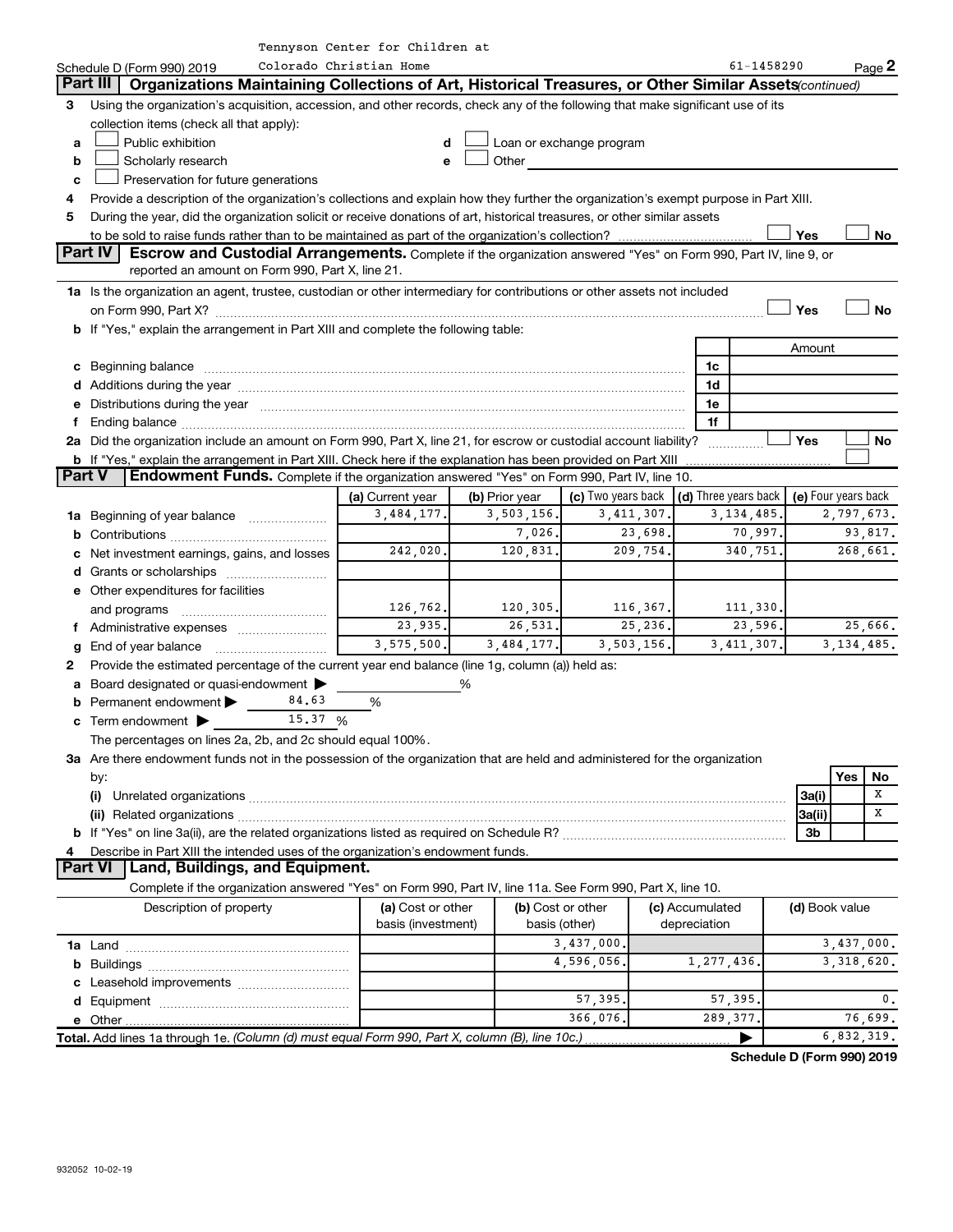(a) Description of security or category (including name of security)  $\vert$  (b) Book value  $\vert$  (c) **Total.** (Col. (b) must equal Form 990, Part X, col. (B) line 12.)  $\blacktriangleright$ **(1)** Financial derivatives ~~~~~~~~~~~~~~~ **(2)** Closely held equity interests ~~~~~~~~~~~ **(3)** Other Schedule D (Form 990) 2019 Page Complete if the organization answered "Yes" on Form 990, Part IV, line 11b. See Form 990, Part X, line 12.  $(b)$  Book value  $\vert$  (c) Method of valuation: Cost or end-of-year market value (A) (B) (C) (D) (E) (F) (G) (H) **Part VII Investments - Other Securities. Part VIII Investments - Program Related.** Colorado Christian Home

Complete if the organization answered "Yes" on Form 990, Part IV, line 11c. See Form 990, Part X, line 13.

| (a) Description of investment                                                           | (b) Book value | (c) Method of valuation: Cost or end-of-year market value |
|-----------------------------------------------------------------------------------------|----------------|-----------------------------------------------------------|
| (1)                                                                                     |                |                                                           |
| (2)                                                                                     |                |                                                           |
| (3)                                                                                     |                |                                                           |
| (4)                                                                                     |                |                                                           |
| (5)                                                                                     |                |                                                           |
| (6)                                                                                     |                |                                                           |
| (7)                                                                                     |                |                                                           |
| (8)                                                                                     |                |                                                           |
| (9)                                                                                     |                |                                                           |
| Total. (Col. (b) must equal Form 990, Part X, col. (B) line $13.$ $\blacktriangleright$ |                |                                                           |

### **Part IX Other Assets.**

Complete if the organization answered "Yes" on Form 990, Part IV, line 11d. See Form 990, Part X, line 15.

| (a) Description                                       | (b) Book value |
|-------------------------------------------------------|----------------|
| Charitable Lead Trust Receivables<br>(1)              | 1, 191, 196.   |
| Charitable Remainder Trust Receivable<br>(2)          | 1,070,527.     |
| Beneficial Interests in Perpetual Trusts<br>(3)       | 821.639.       |
| Restricted Cash for unemployment claims<br>(4)        | 105,528.       |
| (5)                                                   |                |
| (6)                                                   |                |
| (7)                                                   |                |
| (8)                                                   |                |
| (9)                                                   |                |
|                                                       | 3,188,890.     |
| $\overline{R}$ ivident in the state of $\overline{R}$ |                |

#### **Part X Other Liabilities.**

Complete if the organization answered "Yes" on Form 990, Part IV, line 11e or 11f. See Form 990, Part X, line 25.

| 1.                   | (a) Description of liability     | (b) Book value |
|----------------------|----------------------------------|----------------|
|                      | Federal income taxes             |                |
| (2)                  | Paycheck Protection Program Loan | 1,896,100.     |
| (3)                  |                                  |                |
| (4)                  |                                  |                |
| $\frac{1}{\sqrt{5}}$ |                                  |                |
| (6)                  |                                  |                |
| (7)                  |                                  |                |
| (8)                  |                                  |                |
| (9)                  |                                  |                |
|                      |                                  | 1,896,100.     |

**2.** Liability for uncertain tax positions. In Part XIII, provide the text of the footnote to the organization's financial statements that reports the organization's liability for uncertain tax positions under FASB ASC 740. Check here if the text of the footnote has been provided in Part XIII  $\perp$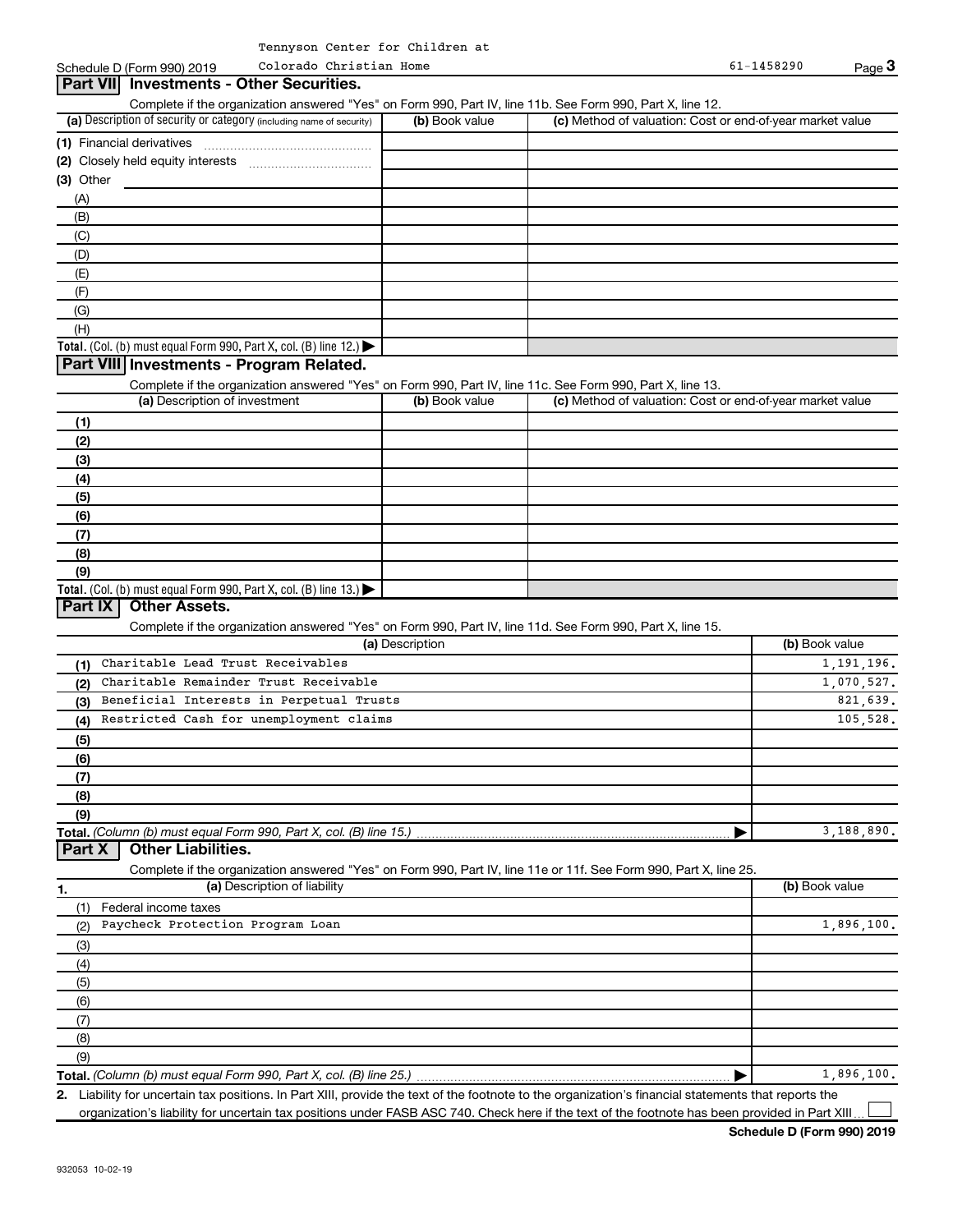|  |  | Tennyson Center for Children at |  |
|--|--|---------------------------------|--|
|  |  |                                 |  |

|                          | Tennyson center for children at                                                                                                                                                                                                    |                |             |         |               |  |  |  |
|--------------------------|------------------------------------------------------------------------------------------------------------------------------------------------------------------------------------------------------------------------------------|----------------|-------------|---------|---------------|--|--|--|
|                          | Colorado Christian Home<br>Schedule D (Form 990) 2019                                                                                                                                                                              | 61-1458290     | Page 4      |         |               |  |  |  |
|                          | Reconciliation of Revenue per Audited Financial Statements With Revenue per Return.<br><b>Part XI</b>                                                                                                                              |                |             |         |               |  |  |  |
|                          | Complete if the organization answered "Yes" on Form 990, Part IV, line 12a.                                                                                                                                                        |                |             |         |               |  |  |  |
| 13, 319, 094.<br>1<br>1. |                                                                                                                                                                                                                                    |                |             |         |               |  |  |  |
| 2                        | Amounts included on line 1 but not on Form 990, Part VIII, line 12:                                                                                                                                                                |                |             |         |               |  |  |  |
| a                        |                                                                                                                                                                                                                                    | 2a             | 118,053.    |         |               |  |  |  |
| b                        |                                                                                                                                                                                                                                    | 2 <sub>b</sub> | 165.453.    |         |               |  |  |  |
| c                        |                                                                                                                                                                                                                                    | 2 <sub>c</sub> |             |         |               |  |  |  |
| d                        |                                                                                                                                                                                                                                    | 2d             | $-87,405$ . |         |               |  |  |  |
| е                        | Add lines 2a through 2d                                                                                                                                                                                                            |                |             | 2е      | 196,101.      |  |  |  |
| 3                        |                                                                                                                                                                                                                                    |                |             | 3       | 13, 122, 993. |  |  |  |
| 4                        | Amounts included on Form 990, Part VIII, line 12, but not on line 1:                                                                                                                                                               |                |             |         |               |  |  |  |
| а                        | Investment expenses not included on Form 990, Part VIII, line 7b [100] [100] [4a [                                                                                                                                                 |                | 31,727.     |         |               |  |  |  |
| b                        |                                                                                                                                                                                                                                    | 4 <sub>h</sub> |             |         |               |  |  |  |
| c                        | Add lines 4a and 4b                                                                                                                                                                                                                |                | 4c          | 31,727. |               |  |  |  |
| 5                        |                                                                                                                                                                                                                                    |                |             | 5       | 13, 154, 720. |  |  |  |
|                          | Part XII   Reconciliation of Expenses per Audited Financial Statements With Expenses per Return.                                                                                                                                   |                |             |         |               |  |  |  |
|                          | Complete if the organization answered "Yes" on Form 990, Part IV, line 12a.                                                                                                                                                        |                |             |         |               |  |  |  |
| 1                        |                                                                                                                                                                                                                                    |                |             | 1       | 14,869,627.   |  |  |  |
| 2                        | Amounts included on line 1 but not on Form 990, Part IX, line 25:                                                                                                                                                                  |                |             |         |               |  |  |  |
| a                        |                                                                                                                                                                                                                                    | 2a             | 165,453.    |         |               |  |  |  |
| b                        | Prior year adjustments [1111] Prior year adjustments [111] Masseum Masseum Masseum Masseum Masseum Masseum Mass                                                                                                                    | 2 <sub>b</sub> |             |         |               |  |  |  |
|                          |                                                                                                                                                                                                                                    | 2 <sub>c</sub> |             |         |               |  |  |  |
|                          |                                                                                                                                                                                                                                    | 2d             |             |         |               |  |  |  |
|                          | e Add lines 2a through 2d <b>contained a control and a control and a</b> control and a control and a control and a control and a control and a control and a control and a control and a control and a control and a control and a |                |             | 2e      | 165, 453.     |  |  |  |
| 3                        |                                                                                                                                                                                                                                    |                |             | 3       | 14,704,174.   |  |  |  |
| 4                        | Amounts included on Form 990, Part IX, line 25, but not on line 1:                                                                                                                                                                 |                |             |         |               |  |  |  |
| a                        |                                                                                                                                                                                                                                    | 31,727.        |             |         |               |  |  |  |
| b                        |                                                                                                                                                                                                                                    | 4 <sub>h</sub> |             |         |               |  |  |  |
|                          | Add lines 4a and 4b                                                                                                                                                                                                                |                |             | 4с      | 31,727.       |  |  |  |
| 5                        |                                                                                                                                                                                                                                    |                |             | 5       | 14,735,901.   |  |  |  |
|                          | Part XIII Supplemental Information.                                                                                                                                                                                                |                |             |         |               |  |  |  |

Provide the descriptions required for Part II, lines 3, 5, and 9; Part III, lines 1a and 4; Part IV, lines 1b and 2b; Part V, line 4; Part X, line 2; Part XI, lines 2d and 4b; and Part XII, lines 2d and 4b. Also complete this part to provide any additional information.

Part V, line 4:

|  |  |  |  |  | The intended use of TCC's endowment fund is to provide a permanent source |  |  |  |  |  |  |  |
|--|--|--|--|--|---------------------------------------------------------------------------|--|--|--|--|--|--|--|
|--|--|--|--|--|---------------------------------------------------------------------------|--|--|--|--|--|--|--|

of income for use in achieving the organization's mission, with the

principal kept intact in perpetuity and invested to obtain a prudent

return as income.

| Part XI, Line 2d - Other Adjustments: |              |  |  |  |  |
|---------------------------------------|--------------|--|--|--|--|
| Change in value of perpetual trusts   | 82,698.      |  |  |  |  |
| Change in value of trusts receivable  | $-170.103$ . |  |  |  |  |
| Total to Schedule D, Part XI, Line 2d | $-87.405.$   |  |  |  |  |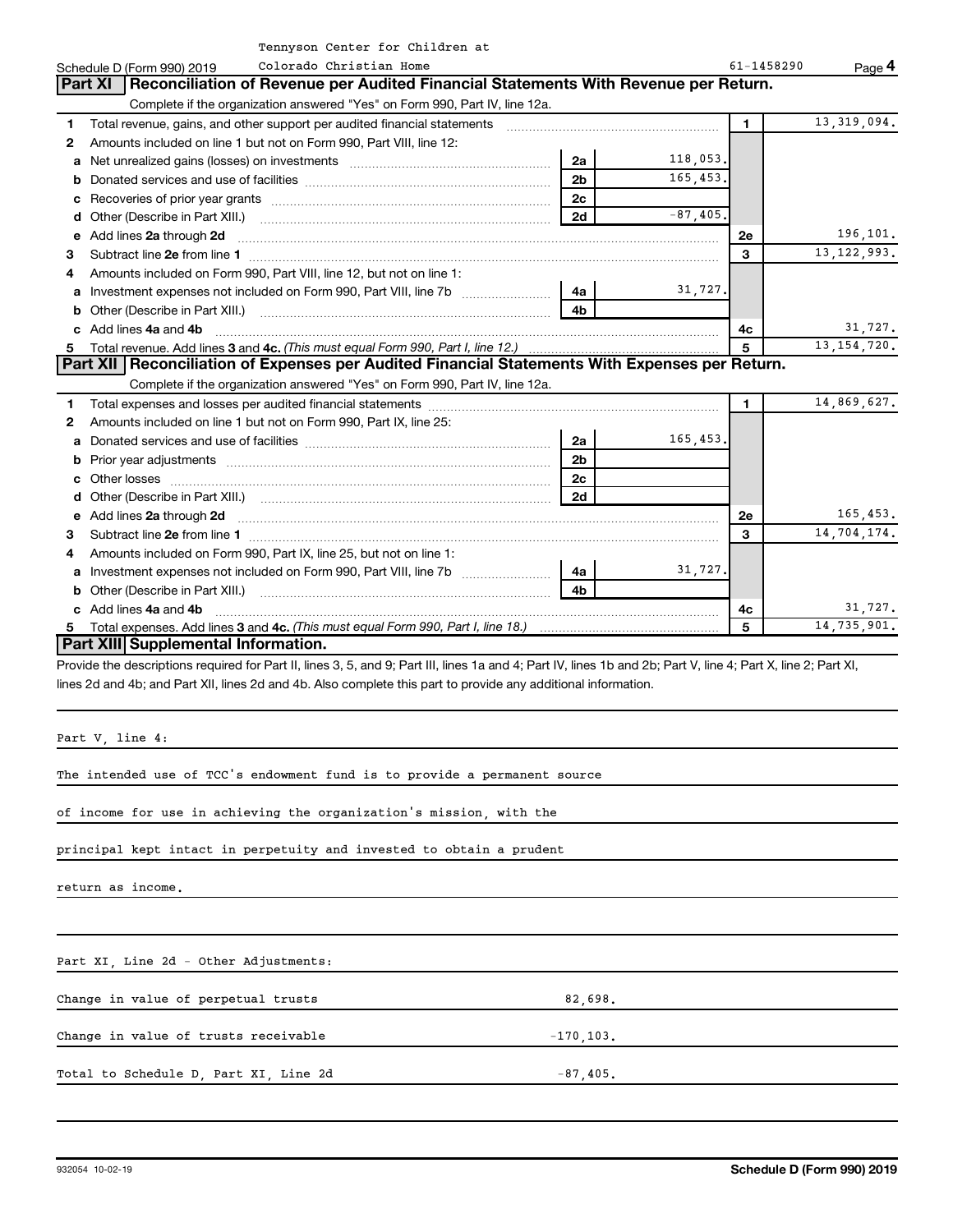$\overline{\phantom{0}}$ 

-

 $\overline{\phantom{a}}$ 

 $\overline{\phantom{a}}$ 

 $\mathcal{L}(\mathcal{L})$ 

 $\overline{\phantom{0}}$ 

 $\overline{\phantom{a}}$ 

-

 $\overline{\phantom{0}}$ 

 $\overline{\phantom{0}}$ 

 $\overline{\phantom{0}}$ 

L,

 $\overline{\phantom{0}}$ 

 $\overline{\phantom{0}}$ 

 $\overline{\phantom{0}}$ 

 $\overline{\phantom{a}}$ 

 $\overline{\phantom{a}}$ 

| $\frac{1}{2}$ . $\frac{1}{2}$ . $\frac{1}{2}$ . $\frac{1}{2}$ . $\frac{1}{2}$ . $\frac{1}{2}$ |  |                                                  |  |
|-----------------------------------------------------------------------------------------------|--|--------------------------------------------------|--|
|                                                                                               |  | Part XIII   Supplemental Information (continued) |  |
|                                                                                               |  |                                                  |  |

| 932055 10-02-19 | Schedule D (Form 9 |
|-----------------|--------------------|
|                 |                    |
|                 |                    |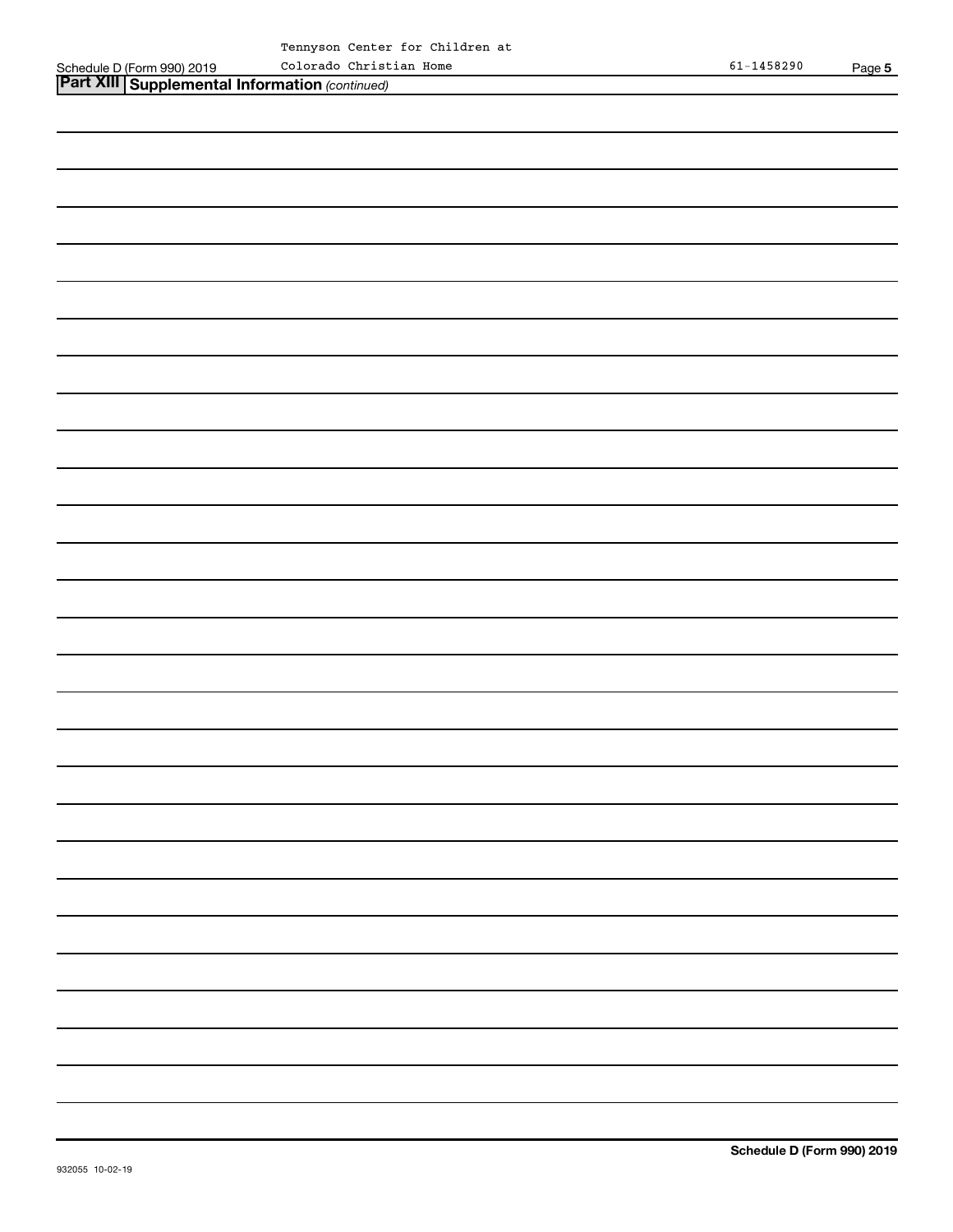| <b>SCHEDULE G</b>                                                                                                  |                                  | <b>Supplemental Information Regarding Fundraising or Gaming Activities</b>                                                                                                                                                                                                                                                                                                                                                                                                                                                                                                                                                         |     |                                                                            |                                                                                                                    |  |              | OMB No. 1545-0047                                       |  |  |
|--------------------------------------------------------------------------------------------------------------------|----------------------------------|------------------------------------------------------------------------------------------------------------------------------------------------------------------------------------------------------------------------------------------------------------------------------------------------------------------------------------------------------------------------------------------------------------------------------------------------------------------------------------------------------------------------------------------------------------------------------------------------------------------------------------|-----|----------------------------------------------------------------------------|--------------------------------------------------------------------------------------------------------------------|--|--------------|---------------------------------------------------------|--|--|
| (Form 990 or 990-EZ)                                                                                               |                                  | Complete if the organization answered "Yes" on Form 990, Part IV, line 17, 18, or 19, or if the<br>organization entered more than \$15,000 on Form 990-EZ, line 6a.                                                                                                                                                                                                                                                                                                                                                                                                                                                                |     |                                                                            |                                                                                                                    |  |              | 019                                                     |  |  |
| Department of the Treasury                                                                                         |                                  | Attach to Form 990 or Form 990-EZ.                                                                                                                                                                                                                                                                                                                                                                                                                                                                                                                                                                                                 |     |                                                                            |                                                                                                                    |  |              | <b>Open to Public</b>                                   |  |  |
| Internal Revenue Service                                                                                           |                                  | Go to www.irs.gov/Form990 for instructions and the latest information.                                                                                                                                                                                                                                                                                                                                                                                                                                                                                                                                                             |     |                                                                            |                                                                                                                    |  |              | Inspection                                              |  |  |
| Name of the organization                                                                                           |                                  | Tennyson Center for Children at                                                                                                                                                                                                                                                                                                                                                                                                                                                                                                                                                                                                    |     |                                                                            |                                                                                                                    |  |              | <b>Employer identification number</b>                   |  |  |
|                                                                                                                    |                                  | Colorado Christian Home                                                                                                                                                                                                                                                                                                                                                                                                                                                                                                                                                                                                            |     |                                                                            |                                                                                                                    |  | 61-1458290   |                                                         |  |  |
| Part I                                                                                                             | required to complete this part.  | Fundraising Activities. Complete if the organization answered "Yes" on Form 990, Part IV, line 17. Form 990-EZ filers are not                                                                                                                                                                                                                                                                                                                                                                                                                                                                                                      |     |                                                                            |                                                                                                                    |  |              |                                                         |  |  |
| X<br>Mail solicitations<br>a<br>  X<br>b<br>X<br>Phone solicitations<br>с<br>  X  <br>In-person solicitations<br>d | Internet and email solicitations | 1 Indicate whether the organization raised funds through any of the following activities. Check all that apply.<br>$f(X)$ Solicitation of government grants<br>$g\left[\begin{matrix} x \\ x \end{matrix}\right]$ Special fundraising events<br>2 a Did the organization have a written or oral agreement with any individual (including officers, directors, trustees, or<br>key employees listed in Form 990, Part VII) or entity in connection with professional fundraising services?<br>b If "Yes," list the 10 highest paid individuals or entities (fundraisers) pursuant to agreements under which the fundraiser is to be |     |                                                                            | $e X$ Solicitation of non-government grants                                                                        |  | <b>X</b> Yes | <b>No</b>                                               |  |  |
| compensated at least \$5,000 by the organization.<br>(i) Name and address of individual<br>or entity (fundraiser)  |                                  | (ii) Activity                                                                                                                                                                                                                                                                                                                                                                                                                                                                                                                                                                                                                      |     | (iii) Did<br>fundraiser<br>have custody<br>or control of<br>contributions? | (v) Amount paid<br>(iv) Gross receipts<br>to (or retained by)<br>fundraiser<br>from activity<br>listed in col. (i) |  |              | (vi) Amount paid<br>to (or retained by)<br>organization |  |  |
| Terrapin Resource                                                                                                  |                                  | Grant writing and grants                                                                                                                                                                                                                                                                                                                                                                                                                                                                                                                                                                                                           | Yes | No                                                                         |                                                                                                                    |  |              |                                                         |  |  |
| Development, Inc. - PO Box                                                                                         |                                  | management                                                                                                                                                                                                                                                                                                                                                                                                                                                                                                                                                                                                                         |     | x                                                                          | 998,000                                                                                                            |  | 54,000.      | 944,000.                                                |  |  |
| Total<br>or licensing.<br>CO                                                                                       |                                  | 3 List all states in which the organization is registered or licensed to solicit contributions or has been notified it is exempt from registration                                                                                                                                                                                                                                                                                                                                                                                                                                                                                 |     |                                                                            | 998,000                                                                                                            |  | 54,000,      | 944,000.                                                |  |  |

**For Paperwork Reduction Act Notice, see the Instructions for Form 990 or 990-EZ. Schedule G (Form 990 or 990-EZ) 2019** LHA See Part IV for continuations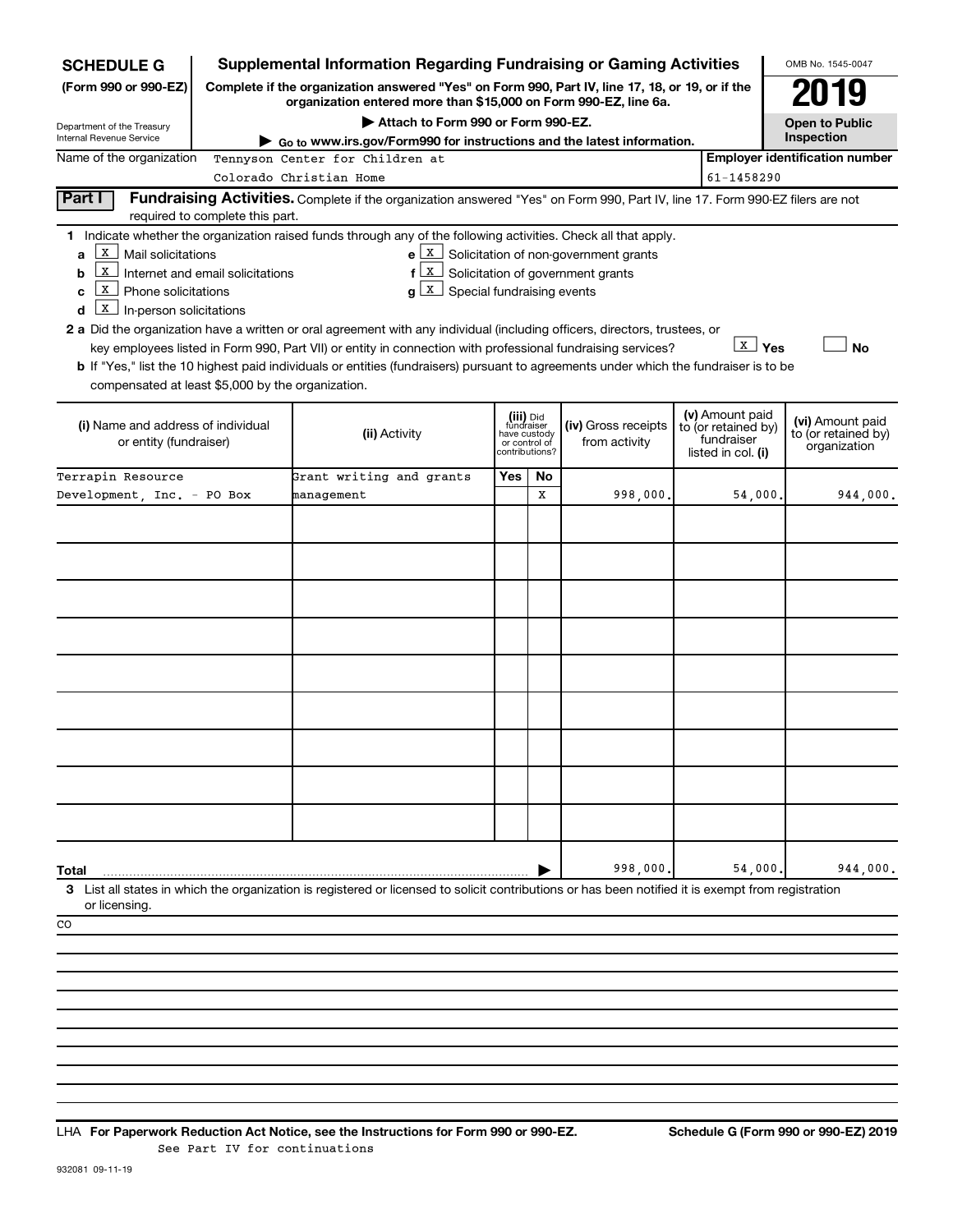#### Schedule G (Form 990 or 990-EZ) 2019 Page Colorado Christian Home 61-1458290

**2**

| <b>Part II</b>  |        | Fundraising Events. Complete if the organization answered "Yes" on Form 990, Part IV, line 18, or reported more than \$15,000<br>of fundraising event contributions and gross income on Form 990-EZ, lines 1 and 6b. List events with gross receipts greater than \$5,000. |                                 |                                                  |                       |                                                        |
|-----------------|--------|----------------------------------------------------------------------------------------------------------------------------------------------------------------------------------------------------------------------------------------------------------------------------|---------------------------------|--------------------------------------------------|-----------------------|--------------------------------------------------------|
|                 |        |                                                                                                                                                                                                                                                                            | (a) Event $#1$<br>Denver Dinner | $(b)$ Event #2<br>Fore! Golf<br>Tournament       | (c) Other events<br>3 | (d) Total events<br>(add col. (a) through<br>col. (c)) |
| Revenue         |        |                                                                                                                                                                                                                                                                            | (event type)                    | (event type)                                     | (total number)        |                                                        |
|                 | 1.     |                                                                                                                                                                                                                                                                            | 292,975.                        | 110,029.                                         | 201,607.              | 604,611.                                               |
|                 |        |                                                                                                                                                                                                                                                                            | 186,936.                        | 38,800.                                          | 123,012.              | 348,748.                                               |
|                 | 3      | Gross income (line 1 minus line 2)                                                                                                                                                                                                                                         | 106,039.                        | 71,229.                                          | 78, 595.              | 255,863.                                               |
|                 |        |                                                                                                                                                                                                                                                                            |                                 |                                                  |                       |                                                        |
|                 | 5<br>6 |                                                                                                                                                                                                                                                                            |                                 |                                                  |                       |                                                        |
|                 |        |                                                                                                                                                                                                                                                                            | 23,629.                         | 65,071.                                          |                       | 88,700.                                                |
| Direct Expenses | 7      |                                                                                                                                                                                                                                                                            | 44,473.                         |                                                  |                       | 44, 473.                                               |
|                 | 8      |                                                                                                                                                                                                                                                                            | 4,500,                          |                                                  | 50,000.               | 54,500.                                                |
|                 | 9      |                                                                                                                                                                                                                                                                            | 33,437.                         | 6.158.                                           | 28,595.               | 68,190.                                                |
|                 |        | 10 Direct expense summary. Add lines 4 through 9 in column (d)                                                                                                                                                                                                             |                                 |                                                  | ▶                     | 255,863.<br>0.                                         |
| Part III        |        | Gaming. Complete if the organization answered "Yes" on Form 990, Part IV, line 19, or reported more than<br>\$15,000 on Form 990-EZ, line 6a.                                                                                                                              |                                 |                                                  |                       |                                                        |
| Revenue         |        |                                                                                                                                                                                                                                                                            | (a) Bingo                       | (b) Pull tabs/instant<br>bingo/progressive bingo | (c) Other gaming      | (d) Total gaming (add<br>col. (a) through col. (c))    |
|                 |        |                                                                                                                                                                                                                                                                            |                                 |                                                  |                       |                                                        |
|                 |        |                                                                                                                                                                                                                                                                            |                                 |                                                  |                       |                                                        |
| Direct Expenses |        |                                                                                                                                                                                                                                                                            |                                 |                                                  |                       |                                                        |
|                 |        |                                                                                                                                                                                                                                                                            |                                 |                                                  |                       |                                                        |
|                 |        |                                                                                                                                                                                                                                                                            |                                 |                                                  |                       |                                                        |
|                 |        |                                                                                                                                                                                                                                                                            | Yes<br>%<br>No                  | Yes<br>$\%$<br>No                                | Yes<br>%<br>No        |                                                        |
|                 | 7      | Direct expense summary. Add lines 2 through 5 in column (d)                                                                                                                                                                                                                |                                 |                                                  |                       |                                                        |
|                 |        |                                                                                                                                                                                                                                                                            |                                 |                                                  |                       |                                                        |
|                 |        |                                                                                                                                                                                                                                                                            |                                 |                                                  |                       | Yes<br><b>No</b>                                       |
|                 |        | 10a Were any of the organization's gaming licenses revoked, suspended, or terminated during the tax year?                                                                                                                                                                  |                                 |                                                  |                       | Yes<br>No                                              |
|                 |        |                                                                                                                                                                                                                                                                            |                                 |                                                  |                       |                                                        |

932082 09-11-19

**Schedule G (Form 990 or 990-EZ) 2019**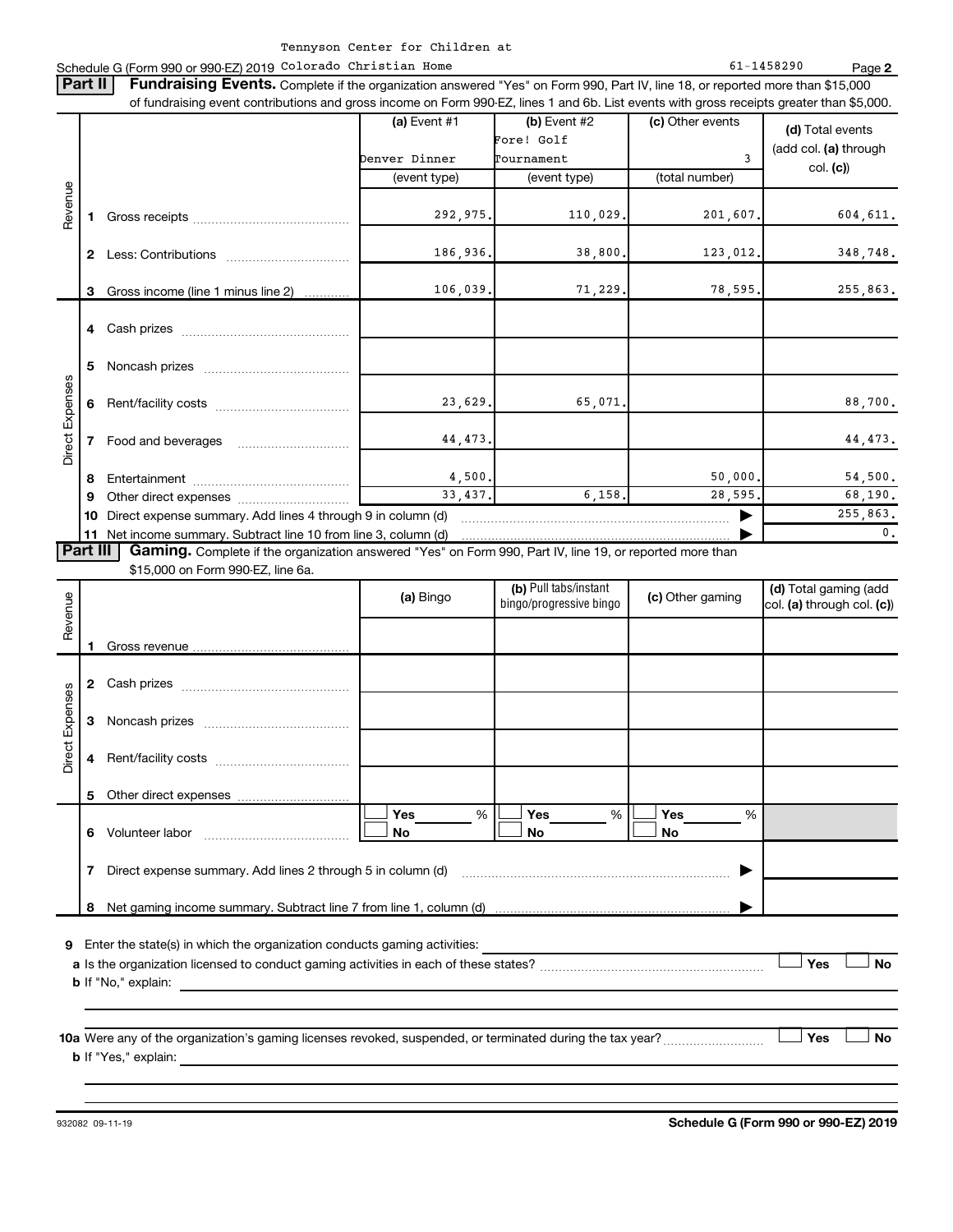| Tennyson Center for Children at |  |  |  |  |  |
|---------------------------------|--|--|--|--|--|
|---------------------------------|--|--|--|--|--|

| Schedule G (Form 990 or 990-EZ) 2019 Colorado Christian Home<br>61-1458290                                                                                                                                                                                                                                                                      |                 |     | Page 3 |
|-------------------------------------------------------------------------------------------------------------------------------------------------------------------------------------------------------------------------------------------------------------------------------------------------------------------------------------------------|-----------------|-----|--------|
|                                                                                                                                                                                                                                                                                                                                                 |                 | Yes | No     |
| 12 Is the organization a grantor, beneficiary or trustee of a trust, or a member of a partnership or other entity formed                                                                                                                                                                                                                        |                 |     |        |
|                                                                                                                                                                                                                                                                                                                                                 |                 | Yes | No     |
| 13 Indicate the percentage of gaming activity conducted in:                                                                                                                                                                                                                                                                                     |                 |     |        |
| a The organization's facility [11, 2003] The organization's facility [2003] The organization's facility [2003]                                                                                                                                                                                                                                  | 13a             |     | %      |
|                                                                                                                                                                                                                                                                                                                                                 | 13 <sub>b</sub> |     |        |
| <b>b</b> An outside facility <i>www.communicality www.communicality.communicality www.communicality www.communicality www.communicality www.communicality www.communicality www.communicality.com</i>                                                                                                                                           |                 |     | %      |
| 14 Enter the name and address of the person who prepares the organization's gaming/special events books and records:                                                                                                                                                                                                                            |                 |     |        |
| Name $\sum_{n=1}^{\infty}$ and $\sum_{n=1}^{\infty}$ and $\sum_{n=1}^{\infty}$ and $\sum_{n=1}^{\infty}$ and $\sum_{n=1}^{\infty}$ and $\sum_{n=1}^{\infty}$ and $\sum_{n=1}^{\infty}$ and $\sum_{n=1}^{\infty}$ and $\sum_{n=1}^{\infty}$ and $\sum_{n=1}^{\infty}$ and $\sum_{n=1}^{\infty}$ and $\sum_{n=1$<br>Address $\blacktriangleright$ |                 |     |        |
| 15a Does the organization have a contract with a third party from whom the organization receives gaming revenue?                                                                                                                                                                                                                                |                 | Yes | No     |
|                                                                                                                                                                                                                                                                                                                                                 |                 |     |        |
|                                                                                                                                                                                                                                                                                                                                                 |                 |     |        |
| of gaming revenue retained by the third party $\triangleright$ \$                                                                                                                                                                                                                                                                               |                 |     |        |
| c If "Yes," enter name and address of the third party:                                                                                                                                                                                                                                                                                          |                 |     |        |
|                                                                                                                                                                                                                                                                                                                                                 |                 |     |        |
| Name $\blacktriangleright$                                                                                                                                                                                                                                                                                                                      |                 |     |        |
| <u> Alexandria de la contrada de la contrada de la contrada de la contrada de la contrada de la contrada de la c</u>                                                                                                                                                                                                                            |                 |     |        |
|                                                                                                                                                                                                                                                                                                                                                 |                 |     |        |
| Address $\blacktriangleright$                                                                                                                                                                                                                                                                                                                   |                 |     |        |
|                                                                                                                                                                                                                                                                                                                                                 |                 |     |        |
| 16 Gaming manager information:                                                                                                                                                                                                                                                                                                                  |                 |     |        |
|                                                                                                                                                                                                                                                                                                                                                 |                 |     |        |
| Name $\blacktriangleright$<br><u> 1989 - Andrea Andrew Maria (h. 1989).</u>                                                                                                                                                                                                                                                                     |                 |     |        |
|                                                                                                                                                                                                                                                                                                                                                 |                 |     |        |
| Gaming manager compensation > \$                                                                                                                                                                                                                                                                                                                |                 |     |        |
|                                                                                                                                                                                                                                                                                                                                                 |                 |     |        |
|                                                                                                                                                                                                                                                                                                                                                 |                 |     |        |
| Description of services provided ><br><u> 1980 - Andrea Andrew Maria (h. 1980).</u>                                                                                                                                                                                                                                                             |                 |     |        |
|                                                                                                                                                                                                                                                                                                                                                 |                 |     |        |
|                                                                                                                                                                                                                                                                                                                                                 |                 |     |        |
| Employee<br>Director/officer<br>Independent contractor                                                                                                                                                                                                                                                                                          |                 |     |        |
| 17 Mandatory distributions:                                                                                                                                                                                                                                                                                                                     |                 |     |        |
|                                                                                                                                                                                                                                                                                                                                                 |                 |     |        |
| a Is the organization required under state law to make charitable distributions from the gaming proceeds to                                                                                                                                                                                                                                     |                 |     |        |
|                                                                                                                                                                                                                                                                                                                                                 |                 | Yes | No     |
| <b>b</b> Enter the amount of distributions required under state law to be distributed to other exempt organizations or spent in the                                                                                                                                                                                                             |                 |     |        |
| organization's own exempt activities during the tax year $\triangleright$ \$                                                                                                                                                                                                                                                                    |                 |     |        |
| <b>Part IV</b><br>Supplemental Information. Provide the explanations required by Part I, line 2b, columns (iii) and (v); and Part III, lines 9, 9b, 10b,                                                                                                                                                                                        |                 |     |        |
| 15b, 15c, 16, and 17b, as applicable. Also provide any additional information. See instructions.                                                                                                                                                                                                                                                |                 |     |        |
|                                                                                                                                                                                                                                                                                                                                                 |                 |     |        |
|                                                                                                                                                                                                                                                                                                                                                 |                 |     |        |
| Schedule G, Part I, Line 2b, List of Ten Highest Paid Fundraisers:                                                                                                                                                                                                                                                                              |                 |     |        |
|                                                                                                                                                                                                                                                                                                                                                 |                 |     |        |
|                                                                                                                                                                                                                                                                                                                                                 |                 |     |        |
|                                                                                                                                                                                                                                                                                                                                                 |                 |     |        |
| (i) Name of Fundraiser: Terrapin Resource Development, Inc.                                                                                                                                                                                                                                                                                     |                 |     |        |
|                                                                                                                                                                                                                                                                                                                                                 |                 |     |        |
|                                                                                                                                                                                                                                                                                                                                                 |                 |     |        |
| (i) Address of Fundraiser: PO Box 1107, Golden, CO 80402                                                                                                                                                                                                                                                                                        |                 |     |        |
|                                                                                                                                                                                                                                                                                                                                                 |                 |     |        |
|                                                                                                                                                                                                                                                                                                                                                 |                 |     |        |
|                                                                                                                                                                                                                                                                                                                                                 |                 |     |        |
|                                                                                                                                                                                                                                                                                                                                                 |                 |     |        |
|                                                                                                                                                                                                                                                                                                                                                 |                 |     |        |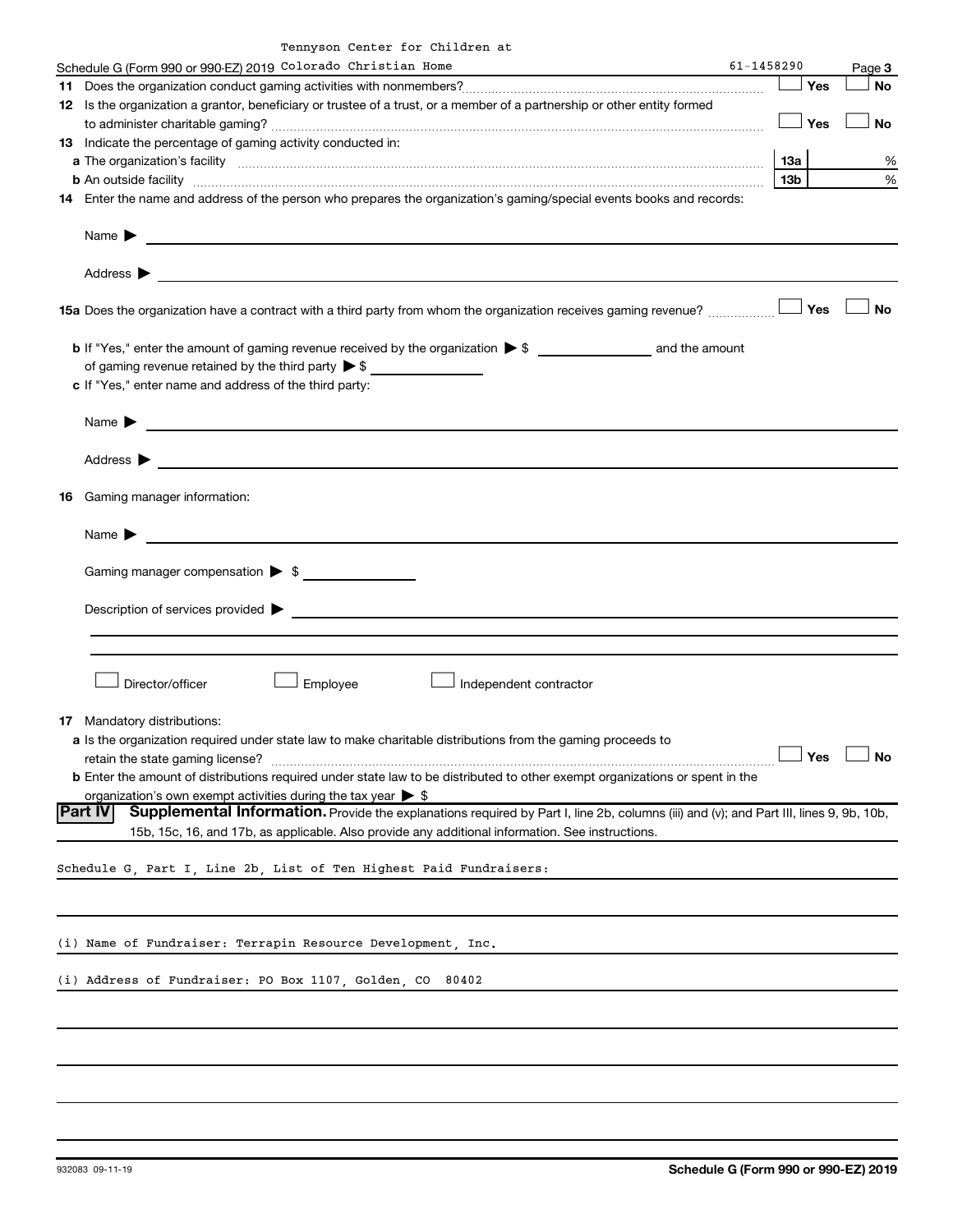*(continued)* **Part IV Supplemental Information** 

| <b>N Supplemental Information</b> (continued) |
|-----------------------------------------------|
|                                               |
|                                               |
|                                               |
|                                               |
|                                               |
|                                               |
|                                               |
|                                               |
|                                               |
|                                               |
|                                               |
|                                               |
|                                               |
|                                               |
|                                               |
|                                               |
|                                               |
|                                               |
|                                               |
|                                               |
|                                               |
|                                               |
|                                               |
|                                               |
|                                               |
|                                               |
|                                               |
|                                               |

 $\frac{1}{2}$ 

 $\overline{\phantom{0}}$ 

 $\overline{\phantom{0}}$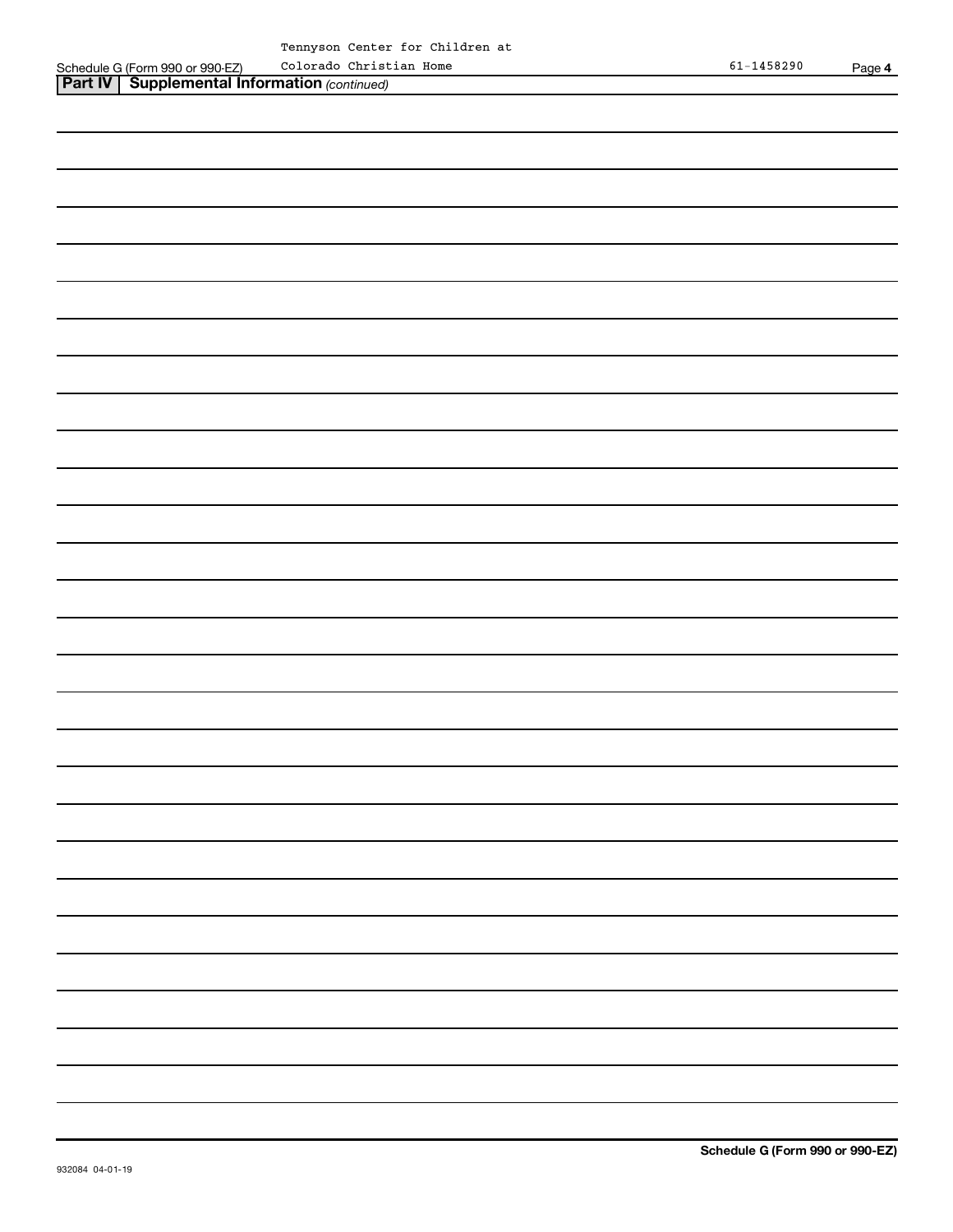| <b>Compensation Information</b><br><b>SCHEDULE J</b>                                                                                        | OMB No. 1545-0047                     |            |    |
|---------------------------------------------------------------------------------------------------------------------------------------------|---------------------------------------|------------|----|
| (Form 990)<br>For certain Officers, Directors, Trustees, Key Employees, and Highest                                                         |                                       | 2019       |    |
| <b>Compensated Employees</b><br>Complete if the organization answered "Yes" on Form 990, Part IV, line 23.                                  |                                       |            |    |
| Attach to Form 990.<br>Department of the Treasury                                                                                           | <b>Open to Public</b>                 |            |    |
| Internal Revenue Service<br>Go to www.irs.gov/Form990 for instructions and the latest information.                                          |                                       | Inspection |    |
| Name of the organization<br>Tennyson Center for Children at                                                                                 | <b>Employer identification number</b> |            |    |
| Colorado Christian Home<br>Part I                                                                                                           | 61-1458290                            |            |    |
| <b>Questions Regarding Compensation</b>                                                                                                     |                                       |            |    |
|                                                                                                                                             |                                       | Yes        | No |
| Check the appropriate box(es) if the organization provided any of the following to or for a person listed on Form 990,<br>1a                |                                       |            |    |
| Part VII, Section A, line 1a. Complete Part III to provide any relevant information regarding these items.<br>First-class or charter travel |                                       |            |    |
| Housing allowance or residence for personal use<br>Travel for companions<br>Payments for business use of personal residence                 |                                       |            |    |
| Tax indemnification and gross-up payments<br>Health or social club dues or initiation fees                                                  |                                       |            |    |
| Discretionary spending account<br>Personal services (such as maid, chauffeur, chef)                                                         |                                       |            |    |
|                                                                                                                                             |                                       |            |    |
| <b>b</b> If any of the boxes on line 1a are checked, did the organization follow a written policy regarding payment or                      |                                       |            |    |
|                                                                                                                                             | 1b                                    |            |    |
| Did the organization require substantiation prior to reimbursing or allowing expenses incurred by all directors,<br>2                       |                                       |            |    |
|                                                                                                                                             | 2                                     |            |    |
|                                                                                                                                             |                                       |            |    |
| Indicate which, if any, of the following the organization used to establish the compensation of the organization's<br>з                     |                                       |            |    |
| CEO/Executive Director. Check all that apply. Do not check any boxes for methods used by a related organization to                          |                                       |            |    |
| establish compensation of the CEO/Executive Director, but explain in Part III.                                                              |                                       |            |    |
| X<br>Compensation committee<br>Written employment contract                                                                                  |                                       |            |    |
| X  <br>Compensation survey or study<br>Independent compensation consultant                                                                  |                                       |            |    |
| X  <br>Form 990 of other organizations<br>Approval by the board or compensation committee                                                   |                                       |            |    |
|                                                                                                                                             |                                       |            |    |
| During the year, did any person listed on Form 990, Part VII, Section A, line 1a, with respect to the filing<br>4                           |                                       |            |    |
| organization or a related organization:                                                                                                     |                                       |            |    |
| Receive a severance payment or change-of-control payment?<br>а                                                                              | 4a                                    |            | х  |
| b                                                                                                                                           | 4b                                    |            | х  |
| с                                                                                                                                           | 4с                                    |            | х  |
| If "Yes" to any of lines 4a-c, list the persons and provide the applicable amounts for each item in Part III.                               |                                       |            |    |
|                                                                                                                                             |                                       |            |    |
| Only section 501(c)(3), 501(c)(4), and 501(c)(29) organizations must complete lines 5-9.                                                    |                                       |            |    |
| For persons listed on Form 990, Part VII, Section A, line 1a, did the organization pay or accrue any compensation                           |                                       |            |    |
| contingent on the revenues of:                                                                                                              |                                       |            |    |
|                                                                                                                                             | 5a                                    |            | х  |
|                                                                                                                                             | 5b                                    |            | х  |
| If "Yes" on line 5a or 5b, describe in Part III.                                                                                            |                                       |            |    |
| For persons listed on Form 990, Part VII, Section A, line 1a, did the organization pay or accrue any compensation<br>6.                     |                                       |            |    |
| contingent on the net earnings of:                                                                                                          |                                       |            |    |
|                                                                                                                                             | 6a                                    |            | х  |
|                                                                                                                                             | 6b                                    |            | х  |
| If "Yes" on line 6a or 6b, describe in Part III.                                                                                            |                                       |            |    |
| 7 For persons listed on Form 990, Part VII, Section A, line 1a, did the organization provide any nonfixed payments                          |                                       |            | х  |
| Were any amounts reported on Form 990, Part VII, paid or accrued pursuant to a contract that was subject to the                             | 7                                     |            |    |
| 8                                                                                                                                           | 8                                     |            | х  |
| If "Yes" on line 8, did the organization also follow the rebuttable presumption procedure described in<br>9                                 |                                       |            |    |
|                                                                                                                                             | 9                                     |            |    |
| LHA For Paperwork Reduction Act Notice, see the Instructions for Form 990.                                                                  | Schedule J (Form 990) 2019            |            |    |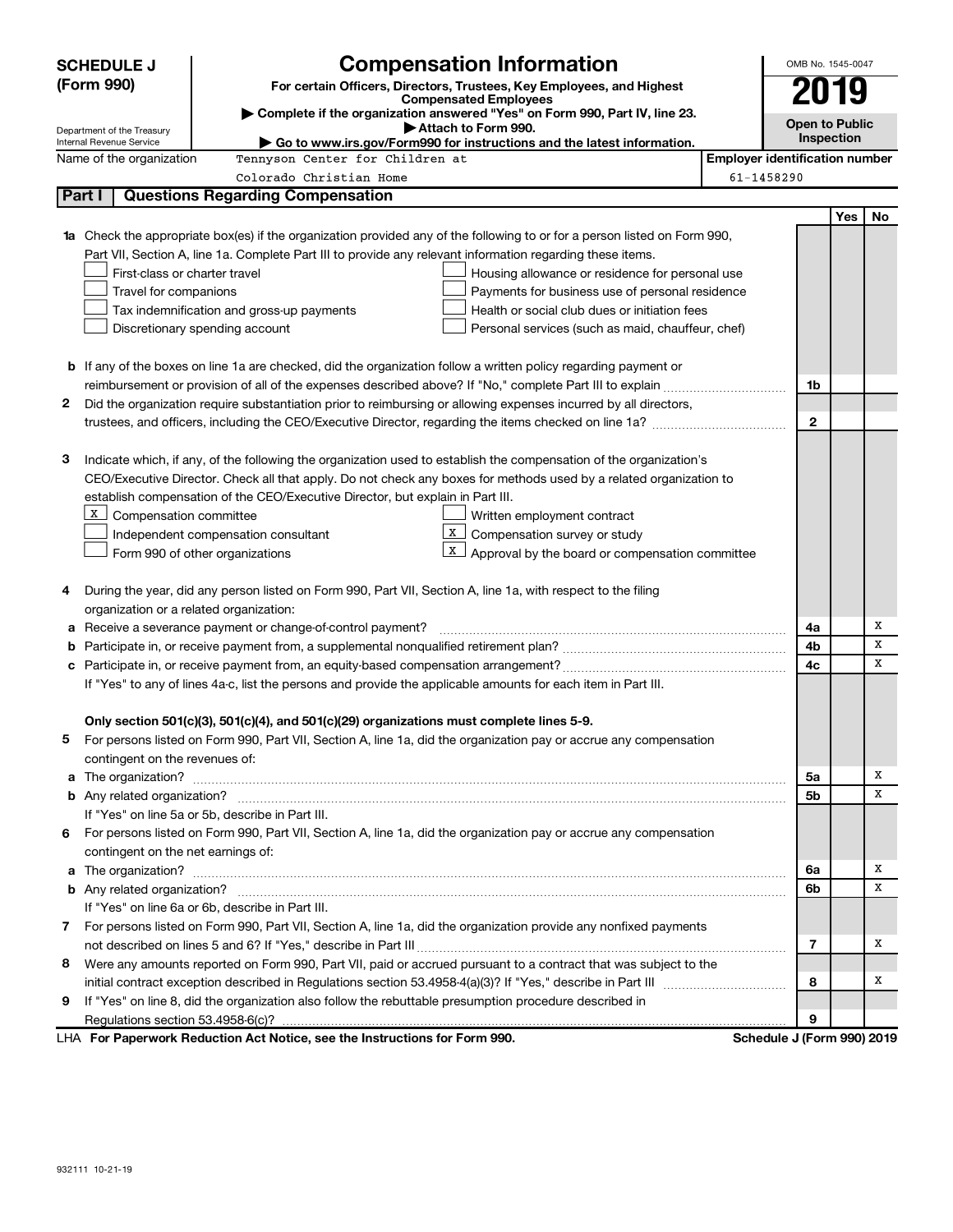Colorado Christian Home

Schedule J (Form 990) 2019 Colorado Christian Home Page 10 Page 1458290

Part II | Officers, Directors, Trustees, Key Employees, and Highest Compensated Employees. Use duplicate copies if additional space is needed.

For each individual whose compensation must be reported on Schedule J, report compensation from the organization on row (i) and from related organizations, described in the instructions, on row (ii). Do not list any individuals that aren't listed on Form 990, Part VII.

Note: The sum of columns (B)(i)-(iii) for each listed individual must equal the total amount of Form 990, Part VII, Section A, line 1a, applicable column (D) and (E) amounts for that individual.

|                          |                    |                          | (B) Breakdown of W-2 and/or 1099-MISC compensation |                                           | (C) Retirement and<br>other deferred | (D) Nontaxable<br>benefits | (E) Total of columns<br>$(B)(i)$ - $(D)$ | (F) Compensation<br>in column (B)         |  |
|--------------------------|--------------------|--------------------------|----------------------------------------------------|-------------------------------------------|--------------------------------------|----------------------------|------------------------------------------|-------------------------------------------|--|
| (A) Name and Title       |                    | (i) Base<br>compensation | (ii) Bonus &<br>incentive<br>compensation          | (iii) Other<br>reportable<br>compensation | compensation                         |                            |                                          | reported as deferred<br>on prior Form 990 |  |
| Edward D. Breslin<br>(1) | (i)                | 147,190.                 | $\overline{\mathbf{0}}$ .                          | $\overline{\mathbf{0}}$ .                 | 520                                  | 7,165.                     | 154,875                                  | $\mathbf 0$ .                             |  |
| CEO & President          | (ii)               | $\mathbf{0}$ .           | $\mathbf{0}$ .                                     | $\overline{\mathbf{0}}$ .                 | $\mathsf{0}$ .                       | $\mathbf{0}$ .             | $\mathbf{0}$ .                           | $\mathfrak o$ .                           |  |
|                          | $(\sf{i})$         |                          |                                                    |                                           |                                      |                            |                                          |                                           |  |
|                          | (ii)               |                          |                                                    |                                           |                                      |                            |                                          |                                           |  |
|                          | $(\sf{i})$         |                          |                                                    |                                           |                                      |                            |                                          |                                           |  |
|                          | (ii)               |                          |                                                    |                                           |                                      |                            |                                          |                                           |  |
|                          | $(\sf{i})$         |                          |                                                    |                                           |                                      |                            |                                          |                                           |  |
|                          | (ii)               |                          |                                                    |                                           |                                      |                            |                                          |                                           |  |
|                          | $(\sf{i})$         |                          |                                                    |                                           |                                      |                            |                                          |                                           |  |
|                          | (ii)               |                          |                                                    |                                           |                                      |                            |                                          |                                           |  |
|                          | $(\sf{i})$         |                          |                                                    |                                           |                                      |                            |                                          |                                           |  |
|                          | (ii)               |                          |                                                    |                                           |                                      |                            |                                          |                                           |  |
|                          | $(\sf{i})$         |                          |                                                    |                                           |                                      |                            |                                          |                                           |  |
|                          | (ii)               |                          |                                                    |                                           |                                      |                            |                                          |                                           |  |
|                          | $(\sf{i})$         |                          |                                                    |                                           |                                      |                            |                                          |                                           |  |
|                          | (ii)               |                          |                                                    |                                           |                                      |                            |                                          |                                           |  |
|                          | $(\sf{i})$<br>(ii) |                          |                                                    |                                           |                                      |                            |                                          |                                           |  |
|                          | $(\sf{i})$         |                          |                                                    |                                           |                                      |                            |                                          |                                           |  |
|                          | (ii)               |                          |                                                    |                                           |                                      |                            |                                          |                                           |  |
|                          | $(\sf{i})$         |                          |                                                    |                                           |                                      |                            |                                          |                                           |  |
|                          | (ii)               |                          |                                                    |                                           |                                      |                            |                                          |                                           |  |
|                          | $(\sf{i})$         |                          |                                                    |                                           |                                      |                            |                                          |                                           |  |
|                          | (ii)               |                          |                                                    |                                           |                                      |                            |                                          |                                           |  |
|                          | $(\sf{i})$         |                          |                                                    |                                           |                                      |                            |                                          |                                           |  |
|                          | (i)                |                          |                                                    |                                           |                                      |                            |                                          |                                           |  |
|                          | $(\sf{i})$         |                          |                                                    |                                           |                                      |                            |                                          |                                           |  |
|                          | (ii)               |                          |                                                    |                                           |                                      |                            |                                          |                                           |  |
|                          | $(\sf{i})$         |                          |                                                    |                                           |                                      |                            |                                          |                                           |  |
|                          | (ii)               |                          |                                                    |                                           |                                      |                            |                                          |                                           |  |
|                          | $(\sf{i})$         |                          |                                                    |                                           |                                      |                            |                                          |                                           |  |
|                          | (ii)               |                          |                                                    |                                           |                                      |                            |                                          |                                           |  |

**Schedule J (Form 990) 2019**

**2**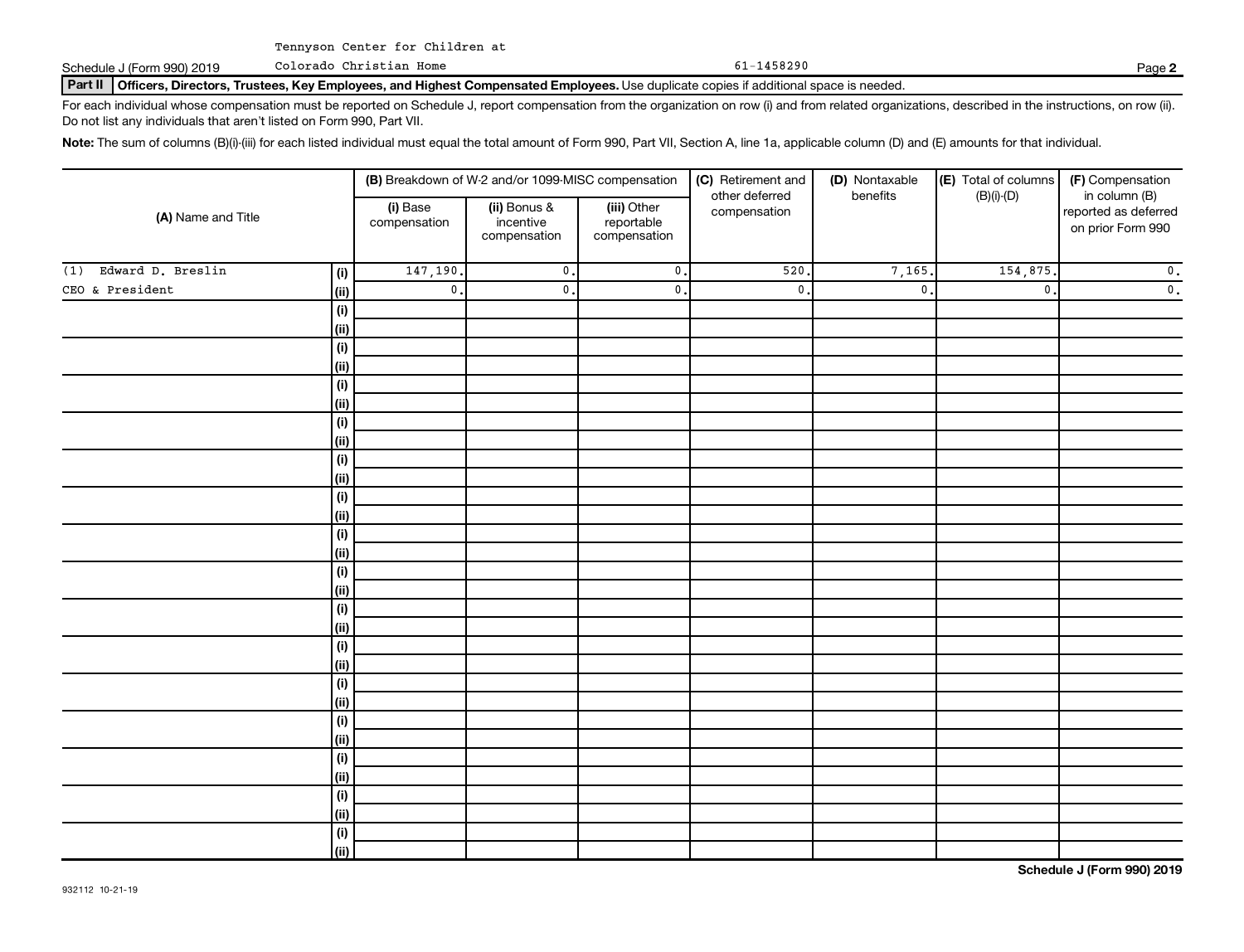Colorado Christian Home

Schedule J (Form 990) 2019 Page

Page 3

#### **Part III Supplemental Information**

Provide the information, explanation, or descriptions required for Part I, lines 1a, 1b, 3, 4a, 4b, 4c, 5a, 5b, 6a, 6b, 7, and 8, and for Part II. Also complete this part for any additional information.

Part I, Line 3:

A Compensation Committee was established in fiscal year 2020. The

Committee reviewed executive compensation of comparable organizations and

created a new CEO compensation package. It was then approved by the

Finance Committee and the full Board.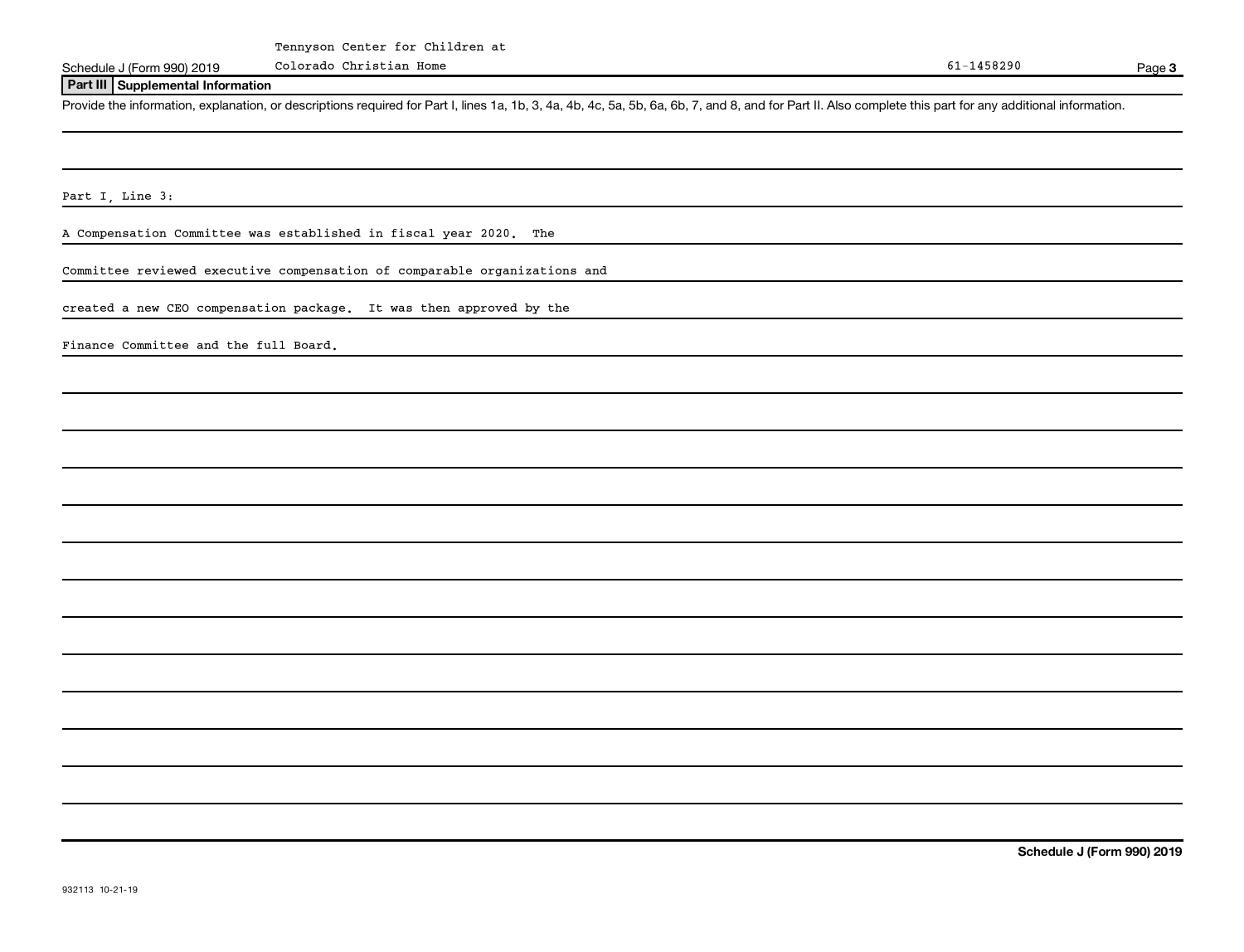| <b>SCHEDULE L</b><br>(Form 990 or 990-EZ)                                                                     |                         | <b>Transactions With Interested Persons</b><br>▶ Complete if the organization answered "Yes" on Form 990, Part IV, line 25a, 25b, 26, 27, 28a, |    |               |                 |                                    |  |                                      |     |             |                                       | OMB No. 1545-0047                           |     |                |
|---------------------------------------------------------------------------------------------------------------|-------------------------|------------------------------------------------------------------------------------------------------------------------------------------------|----|---------------|-----------------|------------------------------------|--|--------------------------------------|-----|-------------|---------------------------------------|---------------------------------------------|-----|----------------|
| Department of the Treasury<br>Internal Revenue Service                                                        |                         | 28b, or 28c, or Form 990-EZ, Part V, line 38a or 40b.<br>Go to www.irs.gov/Form990 for instructions and the latest information.                |    |               |                 | Attach to Form 990 or Form 990-EZ. |  |                                      |     |             |                                       | 2019<br><b>Open To Public</b><br>Inspection |     |                |
| Name of the organization                                                                                      |                         | Tennyson Center for Children at                                                                                                                |    |               |                 |                                    |  |                                      |     |             | <b>Employer identification number</b> |                                             |     |                |
|                                                                                                               | Colorado Christian Home |                                                                                                                                                |    |               |                 |                                    |  |                                      |     | 61-1458290  |                                       |                                             |     |                |
| Part I                                                                                                        |                         | <b>Excess Benefit Transactions</b> (section 501(c)(3), section 501(c)(4), and section 501(c)(29) organizations only).                          |    |               |                 |                                    |  |                                      |     |             |                                       |                                             |     |                |
|                                                                                                               |                         | Complete if the organization answered "Yes" on Form 990, Part IV, line 25a or 25b, or Form 990-EZ, Part V, line 40b.                           |    |               |                 |                                    |  |                                      |     |             |                                       |                                             |     |                |
| 1<br>(a) Name of disqualified person                                                                          |                         | (b) Relationship between disqualified                                                                                                          |    |               |                 |                                    |  | (c) Description of transaction       |     |             |                                       |                                             |     | (d) Corrected? |
|                                                                                                               |                         | person and organization                                                                                                                        |    |               |                 |                                    |  |                                      |     |             |                                       |                                             | Yes | No             |
|                                                                                                               |                         |                                                                                                                                                |    |               |                 |                                    |  |                                      |     |             |                                       |                                             |     |                |
|                                                                                                               |                         |                                                                                                                                                |    |               |                 |                                    |  |                                      |     |             |                                       |                                             |     |                |
|                                                                                                               |                         |                                                                                                                                                |    |               |                 |                                    |  |                                      |     |             |                                       |                                             |     |                |
|                                                                                                               |                         |                                                                                                                                                |    |               |                 |                                    |  |                                      |     |             |                                       |                                             |     |                |
|                                                                                                               |                         |                                                                                                                                                |    |               |                 |                                    |  |                                      |     |             |                                       |                                             |     |                |
| 2 Enter the amount of tax incurred by the organization managers or disqualified persons during the year under |                         |                                                                                                                                                |    |               |                 |                                    |  |                                      |     |             |                                       |                                             |     |                |
| section 4958                                                                                                  |                         |                                                                                                                                                |    |               |                 |                                    |  |                                      |     |             | $\triangleright$ \$                   |                                             |     |                |
|                                                                                                               |                         |                                                                                                                                                |    |               |                 |                                    |  |                                      |     |             |                                       |                                             |     |                |
| <b>Part II</b>                                                                                                |                         | Loans to and/or From Interested Persons.                                                                                                       |    |               |                 |                                    |  |                                      |     |             |                                       |                                             |     |                |
|                                                                                                               |                         | Complete if the organization answered "Yes" on Form 990-EZ, Part V, line 38a or Form 990, Part IV, line 26; or if the organization             |    |               |                 |                                    |  |                                      |     |             |                                       |                                             |     |                |
|                                                                                                               |                         | reported an amount on Form 990, Part X, line 5, 6, or 22.                                                                                      |    |               |                 |                                    |  |                                      |     |             |                                       |                                             |     |                |
| (a) Name of                                                                                                   | (b) Relationship        | (d) Loan to or<br>(c) Purpose<br>(e) Original<br>from the                                                                                      |    |               | (f) Balance due | $(g)$ In<br>default?               |  | ( <b>h)</b> Approved<br>`by board or |     | (i) Written |                                       |                                             |     |                |
| interested person                                                                                             | with organization       | of loan                                                                                                                                        |    | organization? |                 | principal amount                   |  |                                      |     |             |                                       | committee?                                  |     | agreement?     |
|                                                                                                               |                         |                                                                                                                                                | To | <b>IFrom</b>  |                 |                                    |  |                                      | Yes | No          | Yes                                   | <b>No</b>                                   | Yes | No.            |
|                                                                                                               |                         |                                                                                                                                                |    |               |                 |                                    |  |                                      |     |             |                                       |                                             |     |                |
|                                                                                                               |                         |                                                                                                                                                |    |               |                 |                                    |  |                                      |     |             |                                       |                                             |     |                |
|                                                                                                               |                         |                                                                                                                                                |    |               |                 |                                    |  |                                      |     |             |                                       |                                             |     |                |
|                                                                                                               |                         |                                                                                                                                                |    |               |                 |                                    |  |                                      |     |             |                                       |                                             |     |                |
|                                                                                                               |                         |                                                                                                                                                |    |               |                 |                                    |  |                                      |     |             |                                       |                                             |     |                |
|                                                                                                               |                         |                                                                                                                                                |    |               |                 |                                    |  |                                      |     |             |                                       |                                             |     |                |
|                                                                                                               |                         |                                                                                                                                                |    |               |                 |                                    |  |                                      |     |             |                                       |                                             |     |                |
|                                                                                                               |                         |                                                                                                                                                |    |               |                 |                                    |  |                                      |     |             |                                       |                                             |     |                |
|                                                                                                               |                         |                                                                                                                                                |    |               |                 |                                    |  |                                      |     |             |                                       |                                             |     |                |
| Total<br>Part III                                                                                             |                         | <b>Grants or Assistance Benefiting Interested Persons.</b>                                                                                     |    |               |                 | $\blacktriangleright$ \$           |  |                                      |     |             |                                       |                                             |     |                |
|                                                                                                               |                         | Complete if the organization answered "Yes" on Form 990, Part IV, line 27.                                                                     |    |               |                 |                                    |  |                                      |     |             |                                       |                                             |     |                |
| (a) Name of interested person                                                                                 |                         | (b) Relationship between                                                                                                                       |    |               |                 | (c) Amount of                      |  | (d) Type of                          |     |             |                                       | (e) Purpose of                              |     |                |
|                                                                                                               |                         | interested person and<br>the organization                                                                                                      |    |               |                 | assistance                         |  | assistance                           |     |             |                                       | assistance                                  |     |                |
|                                                                                                               |                         |                                                                                                                                                |    |               |                 |                                    |  |                                      |     |             |                                       |                                             |     |                |
|                                                                                                               |                         |                                                                                                                                                |    |               |                 |                                    |  |                                      |     |             |                                       |                                             |     |                |
|                                                                                                               |                         |                                                                                                                                                |    |               |                 |                                    |  |                                      |     |             |                                       |                                             |     |                |
|                                                                                                               |                         |                                                                                                                                                |    |               |                 |                                    |  |                                      |     |             |                                       |                                             |     |                |
|                                                                                                               |                         |                                                                                                                                                |    |               |                 |                                    |  |                                      |     |             |                                       |                                             |     |                |
|                                                                                                               |                         |                                                                                                                                                |    |               |                 |                                    |  |                                      |     |             |                                       |                                             |     |                |
|                                                                                                               |                         |                                                                                                                                                |    |               |                 |                                    |  |                                      |     |             |                                       |                                             |     |                |
|                                                                                                               |                         |                                                                                                                                                |    |               |                 |                                    |  |                                      |     |             |                                       |                                             |     |                |
|                                                                                                               |                         |                                                                                                                                                |    |               |                 |                                    |  |                                      |     |             |                                       |                                             |     |                |
|                                                                                                               |                         |                                                                                                                                                |    |               |                 |                                    |  |                                      |     |             |                                       |                                             |     |                |

LHA For Paperwork Reduction Act Notice, see the Instructions for Form 990 or 990-EZ. Schedule L (Form 990 or 990-EZ) 2019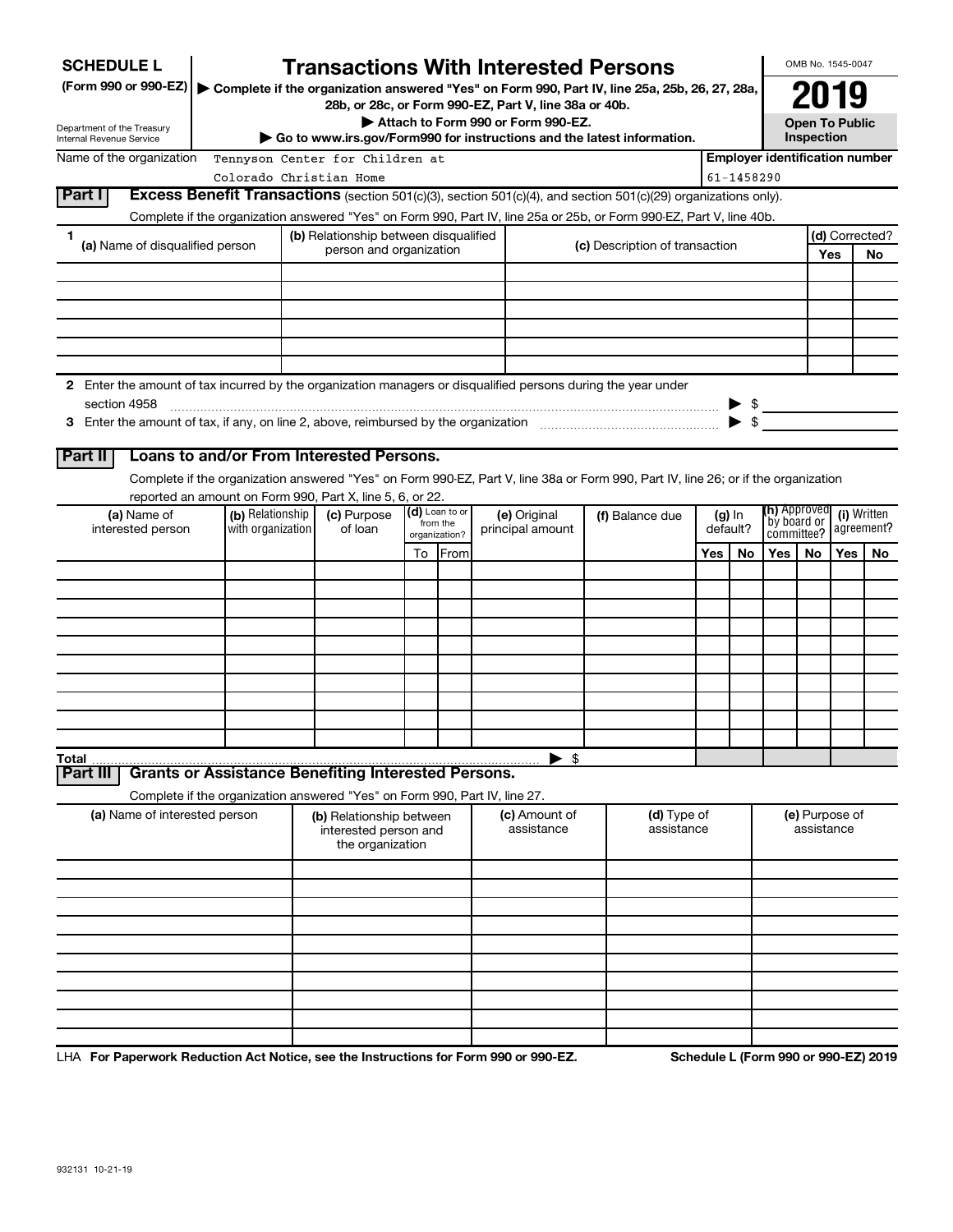#### **Part IV** | Business Transactions Involving Interested Persons.

| (a) Name of interested person                                       | (b) Relationship between interested<br>person and the organization                          | (c) Amount of<br>transaction | (d) Description of<br>transaction | (e) Sharing of<br>organization's<br>revenues? |    |
|---------------------------------------------------------------------|---------------------------------------------------------------------------------------------|------------------------------|-----------------------------------|-----------------------------------------------|----|
|                                                                     |                                                                                             |                              |                                   | Yes                                           | No |
| Laura Love                                                          | Director                                                                                    |                              | 203, 513. Marketing               |                                               | X  |
|                                                                     |                                                                                             |                              |                                   |                                               |    |
|                                                                     |                                                                                             |                              |                                   |                                               |    |
|                                                                     |                                                                                             |                              |                                   |                                               |    |
|                                                                     |                                                                                             |                              |                                   |                                               |    |
|                                                                     |                                                                                             |                              |                                   |                                               |    |
|                                                                     |                                                                                             |                              |                                   |                                               |    |
|                                                                     |                                                                                             |                              |                                   |                                               |    |
|                                                                     |                                                                                             |                              |                                   |                                               |    |
| <b>Part V</b><br>Supplemental Information.                          |                                                                                             |                              |                                   |                                               |    |
|                                                                     | Provide additional information for responses to questions on Schedule L (see instructions). |                              |                                   |                                               |    |
|                                                                     |                                                                                             |                              |                                   |                                               |    |
| Sch L, Part IV, Business Transactions Involving Interested Persons: |                                                                                             |                              |                                   |                                               |    |
|                                                                     |                                                                                             |                              |                                   |                                               |    |
| (a) Name of Person: Laura Love                                      |                                                                                             |                              |                                   |                                               |    |
| (d) Description of Transaction: Marketing services - independent    |                                                                                             |                              |                                   |                                               |    |
|                                                                     |                                                                                             |                              |                                   |                                               |    |
| contractor                                                          |                                                                                             |                              |                                   |                                               |    |
|                                                                     |                                                                                             |                              |                                   |                                               |    |
|                                                                     |                                                                                             |                              |                                   |                                               |    |
|                                                                     |                                                                                             |                              |                                   |                                               |    |
|                                                                     |                                                                                             |                              |                                   |                                               |    |
|                                                                     |                                                                                             |                              |                                   |                                               |    |
|                                                                     |                                                                                             |                              |                                   |                                               |    |
|                                                                     |                                                                                             |                              |                                   |                                               |    |
|                                                                     |                                                                                             |                              |                                   |                                               |    |
|                                                                     |                                                                                             |                              |                                   |                                               |    |
|                                                                     |                                                                                             |                              |                                   |                                               |    |
|                                                                     |                                                                                             |                              |                                   |                                               |    |
|                                                                     |                                                                                             |                              |                                   |                                               |    |
|                                                                     |                                                                                             |                              |                                   |                                               |    |
|                                                                     |                                                                                             |                              |                                   |                                               |    |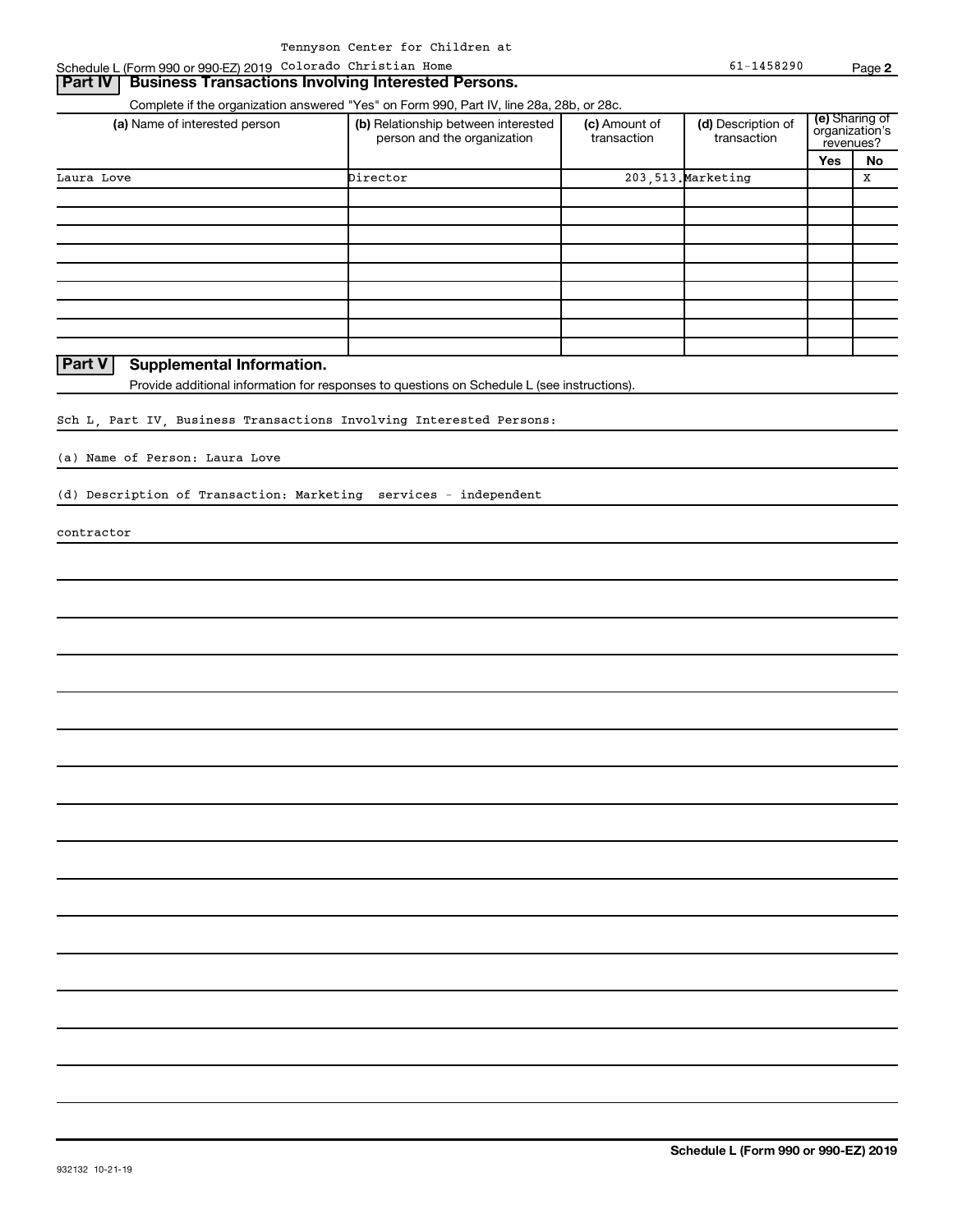### **SCHEDULE M (Form 990)**

# **Noncash Contributions**

OMB No. 1545-0047

| Department of the Treasury      |
|---------------------------------|
| <b>Internal Revenue Service</b> |

◆ Complete if the organizations answered "Yes" on Form 990, Part IV, lines 29 or 30.<br>▶ Complete if the organizations answered "Yes" on Form 990, Part IV, lines 29 or 30. **Attach to Form 990. Go to www.irs.gov/Form990 for instructions and the latest information.** J  $\blacktriangleright$ 

**Open to Public Inspection**

|  | Name of the organization |  |
|--|--------------------------|--|
|  |                          |  |

Tennyson Center for Children at

**Employer identification number**

Colorado Christian Home 61-1458290

| Part I | <b>Types of Property</b>                                                                                                       |                               |                                      |                                                                                                       |                                                              |            |     |    |  |  |
|--------|--------------------------------------------------------------------------------------------------------------------------------|-------------------------------|--------------------------------------|-------------------------------------------------------------------------------------------------------|--------------------------------------------------------------|------------|-----|----|--|--|
|        |                                                                                                                                | (a)<br>Check if<br>applicable | (b)<br>Number of<br>contributions or | (c)<br>Noncash contribution<br>amounts reported on<br>litems contributed Form 990, Part VIII, line 1g | (d)<br>Method of determining<br>noncash contribution amounts |            |     |    |  |  |
|        |                                                                                                                                |                               |                                      |                                                                                                       |                                                              |            |     |    |  |  |
| 1<br>2 |                                                                                                                                |                               |                                      |                                                                                                       |                                                              |            |     |    |  |  |
| З      |                                                                                                                                |                               |                                      |                                                                                                       |                                                              |            |     |    |  |  |
| 4      | Books and publications                                                                                                         |                               |                                      |                                                                                                       |                                                              |            |     |    |  |  |
| 5      | Clothing and household goods                                                                                                   |                               |                                      |                                                                                                       |                                                              |            |     |    |  |  |
| 6      |                                                                                                                                |                               |                                      |                                                                                                       |                                                              |            |     |    |  |  |
| 7      |                                                                                                                                |                               |                                      |                                                                                                       |                                                              |            |     |    |  |  |
| 8      |                                                                                                                                |                               |                                      |                                                                                                       |                                                              |            |     |    |  |  |
| 9      | Securities - Publicly traded                                                                                                   | X                             | $1\overline{ }$                      |                                                                                                       | 40,371. Market value                                         |            |     |    |  |  |
| 10     | Securities - Closely held stock                                                                                                |                               |                                      |                                                                                                       |                                                              |            |     |    |  |  |
| 11     | Securities - Partnership, LLC, or                                                                                              |                               |                                      |                                                                                                       |                                                              |            |     |    |  |  |
|        | trust interests                                                                                                                |                               |                                      |                                                                                                       |                                                              |            |     |    |  |  |
| 12     | Securities - Miscellaneous                                                                                                     |                               |                                      |                                                                                                       |                                                              |            |     |    |  |  |
| 13     | Qualified conservation contribution -                                                                                          |                               |                                      |                                                                                                       |                                                              |            |     |    |  |  |
|        |                                                                                                                                |                               |                                      |                                                                                                       |                                                              |            |     |    |  |  |
| 14     | Qualified conservation contribution - Other                                                                                    |                               |                                      |                                                                                                       |                                                              |            |     |    |  |  |
| 15     | Real estate - Residential                                                                                                      |                               |                                      |                                                                                                       |                                                              |            |     |    |  |  |
| 16     | Real estate - Commercial                                                                                                       |                               |                                      |                                                                                                       |                                                              |            |     |    |  |  |
| 17     |                                                                                                                                |                               |                                      |                                                                                                       |                                                              |            |     |    |  |  |
| 18     |                                                                                                                                |                               |                                      |                                                                                                       |                                                              |            |     |    |  |  |
| 19     |                                                                                                                                |                               |                                      |                                                                                                       |                                                              |            |     |    |  |  |
| 20     |                                                                                                                                |                               |                                      |                                                                                                       |                                                              |            |     |    |  |  |
| 21     |                                                                                                                                |                               |                                      |                                                                                                       |                                                              |            |     |    |  |  |
| 22     |                                                                                                                                |                               |                                      |                                                                                                       |                                                              |            |     |    |  |  |
| 23     |                                                                                                                                |                               |                                      |                                                                                                       |                                                              |            |     |    |  |  |
| 24     |                                                                                                                                |                               |                                      |                                                                                                       |                                                              |            |     |    |  |  |
| 25     | ( Program goods<br>Other $\blacktriangleright$                                                                                 | X                             | 183                                  |                                                                                                       | 141,914. Market value                                        |            |     |    |  |  |
| 26     | Other                                                                                                                          |                               |                                      |                                                                                                       |                                                              |            |     |    |  |  |
| 27     | Other $\blacktriangleright$                                                                                                    |                               |                                      |                                                                                                       |                                                              |            |     |    |  |  |
| 28     | Other I                                                                                                                        |                               |                                      |                                                                                                       |                                                              |            |     |    |  |  |
| 29     | Number of Forms 8283 received by the organization during the tax year for contributions                                        |                               |                                      |                                                                                                       |                                                              |            |     |    |  |  |
|        | for which the organization completed Form 8283, Part IV, Donee Acknowledgement                                                 |                               |                                      | 29                                                                                                    |                                                              |            |     |    |  |  |
|        |                                                                                                                                |                               |                                      |                                                                                                       |                                                              |            | Yes | No |  |  |
|        | 30a During the year, did the organization receive by contribution any property reported in Part I, lines 1 through 28, that it |                               |                                      |                                                                                                       |                                                              |            |     |    |  |  |
|        | must hold for at least three years from the date of the initial contribution, and which isn't required to be used for          |                               |                                      |                                                                                                       |                                                              |            |     |    |  |  |
|        |                                                                                                                                |                               |                                      |                                                                                                       |                                                              | <b>30a</b> |     | х  |  |  |
|        | <b>b</b> If "Yes," describe the arrangement in Part II.                                                                        |                               |                                      |                                                                                                       |                                                              |            |     |    |  |  |
| 31     | Does the organization have a gift acceptance policy that requires the review of any nonstandard contributions?                 |                               |                                      |                                                                                                       |                                                              | 31         | X   |    |  |  |
|        | 32a Does the organization hire or use third parties or related organizations to solicit, process, or sell noncash              |                               |                                      |                                                                                                       |                                                              |            |     |    |  |  |
|        | contributions?                                                                                                                 |                               |                                      |                                                                                                       |                                                              | <b>32a</b> |     | х  |  |  |
|        | <b>b</b> If "Yes," describe in Part II.                                                                                        |                               |                                      |                                                                                                       |                                                              |            |     |    |  |  |
| 33     | If the organization didn't report an amount in column (c) for a type of property for which column (a) is checked,              |                               |                                      |                                                                                                       |                                                              |            |     |    |  |  |
|        | describe in Part II.                                                                                                           |                               |                                      |                                                                                                       |                                                              |            |     |    |  |  |
| LHA    | For Paperwork Reduction Act Notice, see the Instructions for Form 990.<br>Schedule M (Form 990) 2019                           |                               |                                      |                                                                                                       |                                                              |            |     |    |  |  |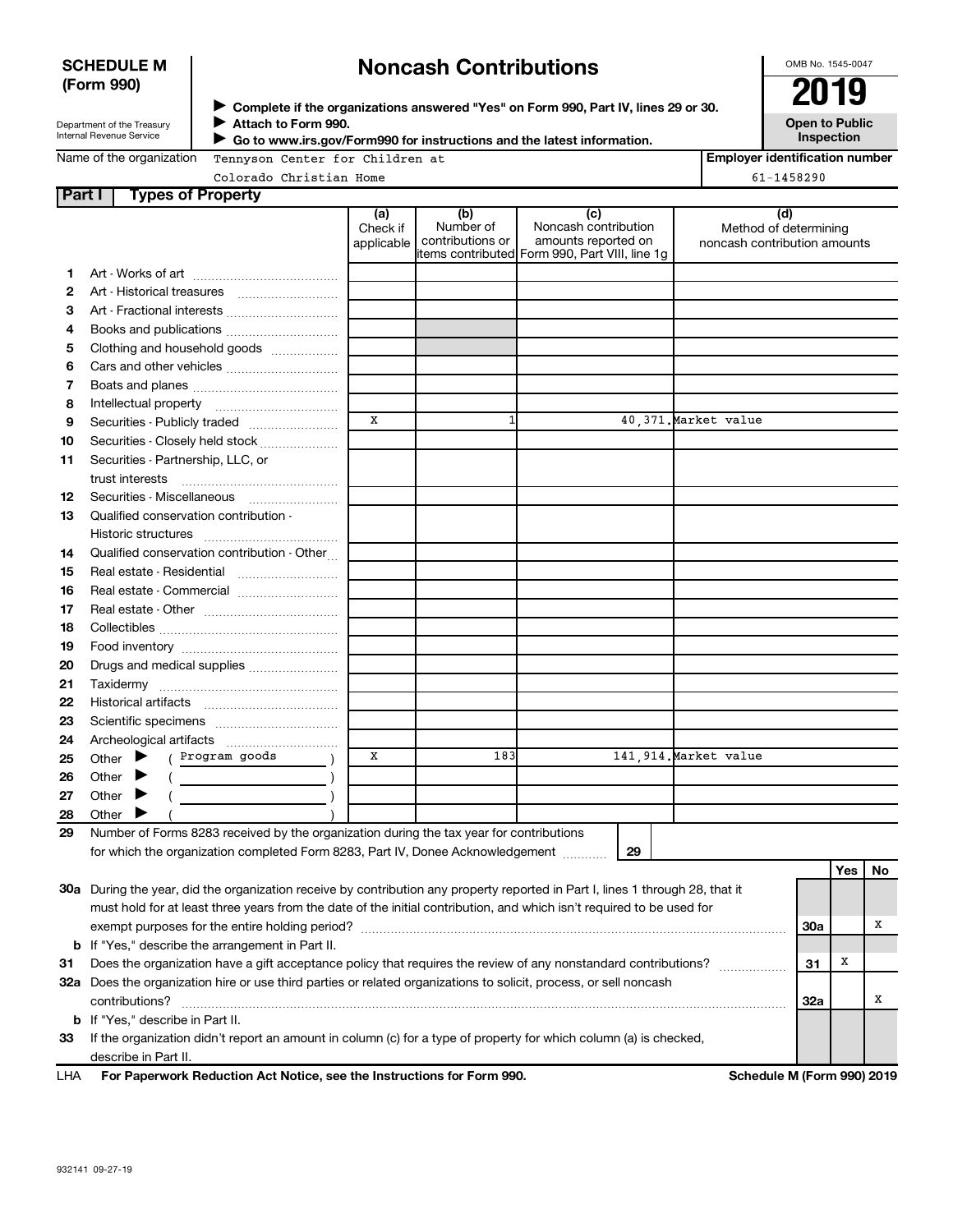|         | Schedule M (Form 990) 2019 | Colorado Christian Home |                                                                                                                                                                                                                                                                                                                | $61 - 1458290$ | Page 2 |
|---------|----------------------------|-------------------------|----------------------------------------------------------------------------------------------------------------------------------------------------------------------------------------------------------------------------------------------------------------------------------------------------------------|----------------|--------|
| Part II |                            |                         | Supplemental Information. Provide the information required by Part I, lines 30b, 32b, and 33, and whether the organization<br>is reporting in Part I, column (b), the number of contributions, the number of items received, or a combination of both. Also complete this part for any additional information. |                |        |
|         |                            |                         |                                                                                                                                                                                                                                                                                                                |                |        |
|         |                            |                         |                                                                                                                                                                                                                                                                                                                |                |        |
|         |                            |                         |                                                                                                                                                                                                                                                                                                                |                |        |
|         |                            |                         |                                                                                                                                                                                                                                                                                                                |                |        |
|         |                            |                         |                                                                                                                                                                                                                                                                                                                |                |        |
|         |                            |                         |                                                                                                                                                                                                                                                                                                                |                |        |
|         |                            |                         |                                                                                                                                                                                                                                                                                                                |                |        |
|         |                            |                         |                                                                                                                                                                                                                                                                                                                |                |        |
|         |                            |                         |                                                                                                                                                                                                                                                                                                                |                |        |
|         |                            |                         |                                                                                                                                                                                                                                                                                                                |                |        |
|         |                            |                         |                                                                                                                                                                                                                                                                                                                |                |        |
|         |                            |                         |                                                                                                                                                                                                                                                                                                                |                |        |
|         |                            |                         |                                                                                                                                                                                                                                                                                                                |                |        |
|         |                            |                         |                                                                                                                                                                                                                                                                                                                |                |        |
|         |                            |                         |                                                                                                                                                                                                                                                                                                                |                |        |
|         |                            |                         |                                                                                                                                                                                                                                                                                                                |                |        |
|         |                            |                         |                                                                                                                                                                                                                                                                                                                |                |        |
|         |                            |                         |                                                                                                                                                                                                                                                                                                                |                |        |
|         |                            |                         |                                                                                                                                                                                                                                                                                                                |                |        |
|         |                            |                         |                                                                                                                                                                                                                                                                                                                |                |        |
|         |                            |                         |                                                                                                                                                                                                                                                                                                                |                |        |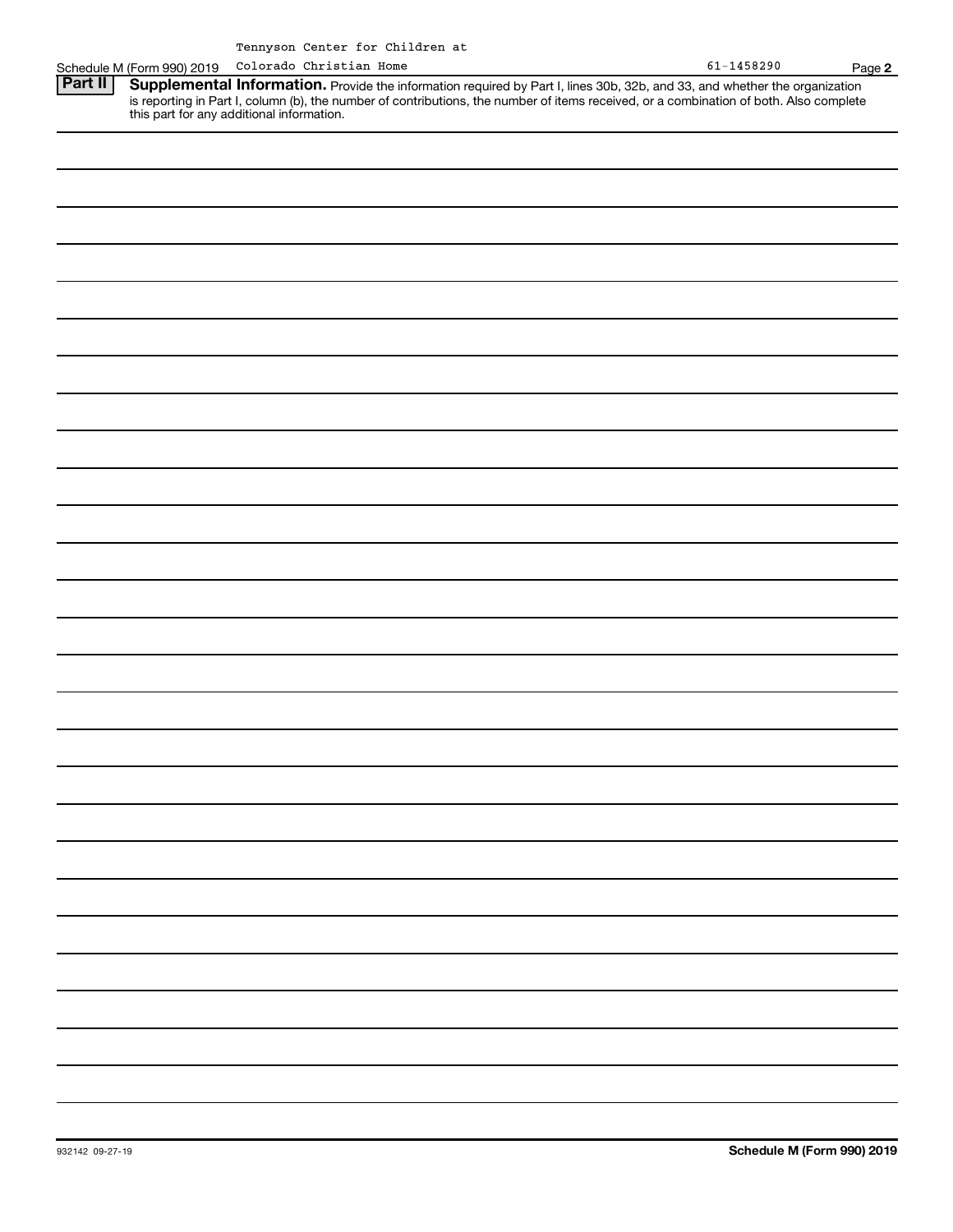| <b>SCHEDULE O</b><br>(Form 990 or 990-EZ)              | Supplemental Information to Form 990 or 990-EZ<br>Complete to provide information for responses to specific questions on                               | OMB No. 1545-0047                     |                                     |
|--------------------------------------------------------|--------------------------------------------------------------------------------------------------------------------------------------------------------|---------------------------------------|-------------------------------------|
| Department of the Treasury<br>Internal Revenue Service | Form 990 or 990-EZ or to provide any additional information.<br>Attach to Form 990 or 990-EZ.<br>Go to www.irs.gov/Form990 for the latest information. |                                       | <b>Open to Public</b><br>Inspection |
| Name of the organization                               |                                                                                                                                                        | <b>Employer identification number</b> |                                     |
|                                                        | Colorado Christian Home                                                                                                                                | 61-1458290                            |                                     |
|                                                        | Form 990, Part I, Line 1, Description of Organization Mission:                                                                                         |                                       |                                     |
|                                                        | Tennyson Center for Children is dedicated to helping children who have                                                                                 |                                       |                                     |
|                                                        | experienced severe abuse, neglect and/or trauma so they can bravely,                                                                                   |                                       |                                     |
|                                                        | and safely, change their life's story. Tennyson's trained professionals                                                                                |                                       |                                     |
|                                                        | empower children and families by providing a child-centered, customized                                                                                |                                       |                                     |
|                                                        | approach to healing through our community-based, school, and/or                                                                                        |                                       |                                     |
|                                                        | residential programs. The primary goal of all Tennyson Center programs                                                                                 |                                       |                                     |
|                                                        | is to reintegrate children back into safe families, supportive schools                                                                                 |                                       |                                     |
| and vibrant communities.                               |                                                                                                                                                        |                                       |                                     |
|                                                        |                                                                                                                                                        |                                       |                                     |
|                                                        | Form 990, Part III, Line 1, Description of Organization Mission:                                                                                       |                                       |                                     |
|                                                        | Tennyson Center for Children works with every child and family impacted                                                                                |                                       |                                     |
|                                                        | by trauma to realize their infinite possibilities                                                                                                      |                                       |                                     |
|                                                        |                                                                                                                                                        |                                       |                                     |
|                                                        | Form 990, Part VI, Section B, line 11b:                                                                                                                |                                       |                                     |
|                                                        | A copy of the Form 990 is emailed to TCC's full Board of Directors prior to                                                                            |                                       |                                     |
| filing for their review.                               |                                                                                                                                                        |                                       |                                     |
|                                                        |                                                                                                                                                        |                                       |                                     |

Form 990, Part VI, Section B, Line 12c:

The Board of Directors reviews the conflict of interest policy annually and

at a minimum updates their conflict of interest disclosure forms annually.

Any disclosed conflicts are discussed and agreed upon by the remaining

board members on a case by case basis.

Form 990, Part VI, Section B, Line 15:

To determine CEO/President compensation, salary surveys are reveiwed and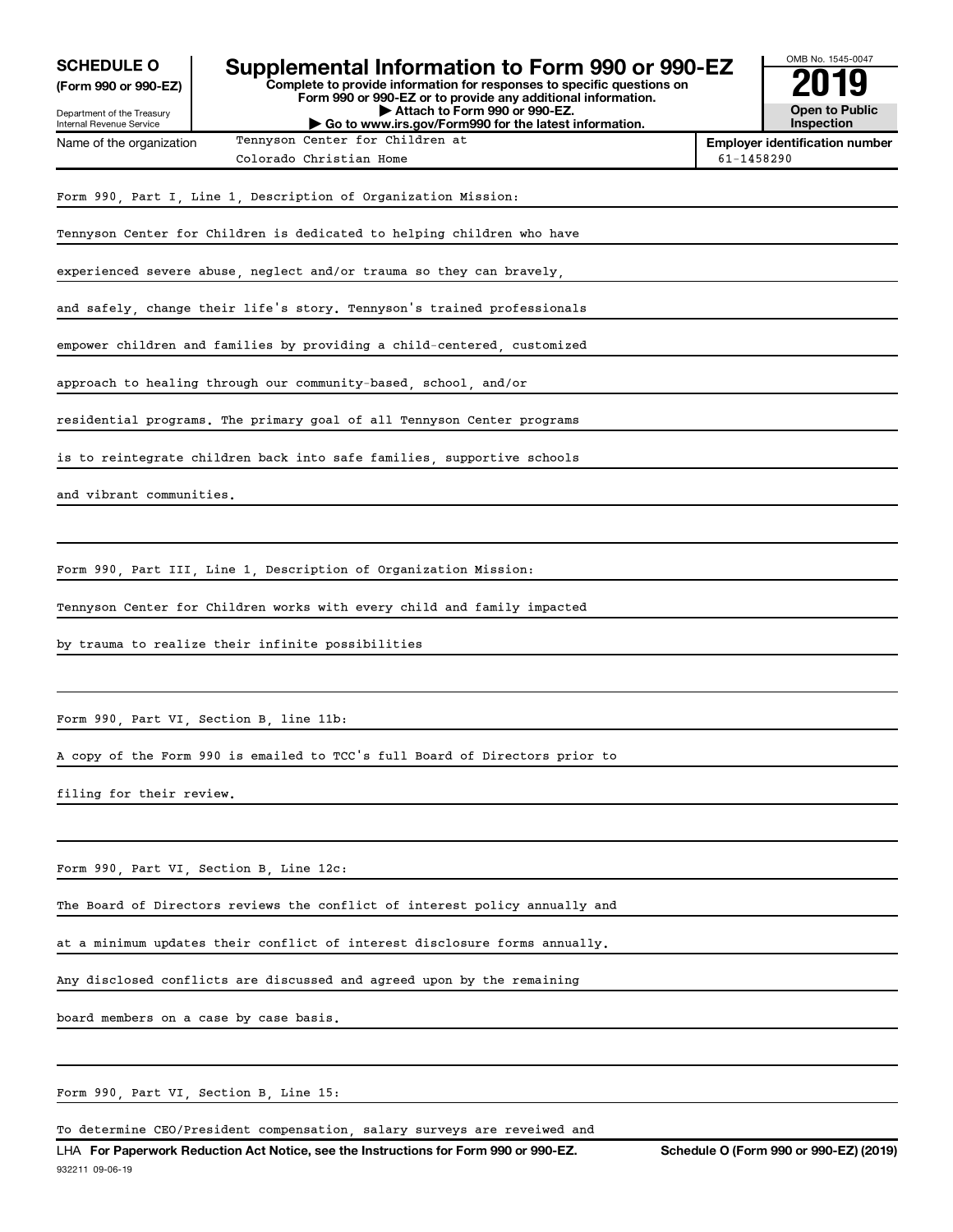| Schedule O (Form 990 or 990-EZ) (2019) |                                                                             |              | Page 2                                                  |
|----------------------------------------|-----------------------------------------------------------------------------|--------------|---------------------------------------------------------|
| Name of the organization               | Tennyson Center for Children at<br>Colorado Christian Home                  |              | <b>Employer identification number</b><br>$61 - 1458290$ |
|                                        | results are shared with the Chairman of TCC's Board of Directors. In        |              |                                                         |
|                                        |                                                                             |              |                                                         |
|                                        | consultation with the Executive Committee of TCC's Board of Directors, the  |              |                                                         |
|                                        | Board Chair approves the CEO salary range. Executive salary ranges are      |              |                                                         |
|                                        | determined after reviewing salary survey information and consultation. The  |              |                                                         |
|                                        | CEO/President sets all other officers' compensation.                        |              |                                                         |
|                                        |                                                                             |              |                                                         |
| Form 990, Part VI, Section C, Line 19: |                                                                             |              |                                                         |
|                                        | The governing document, conflict of interest policy, signed conflict of     |              |                                                         |
|                                        | interest statements, Form 990 filings, and audited financial statements are |              |                                                         |
| available upon request.                |                                                                             |              |                                                         |
|                                        |                                                                             |              |                                                         |
|                                        | Form 990, Part XI, line 9, Changes in Net Assets:                           |              |                                                         |
| Change in value of perpetual trusts    |                                                                             | 82,698.      |                                                         |
|                                        |                                                                             |              |                                                         |
| Change in value of trusts receivable   |                                                                             | $-170, 103.$ |                                                         |
| Total to Form 990, Part XI, Line 9     |                                                                             | $-87,405$ .  |                                                         |
|                                        |                                                                             |              |                                                         |
| Form 990, Part XII, Line 2c            |                                                                             |              |                                                         |
|                                        | There were no changes to the organization's audit oversight or              |              |                                                         |
| selection process during the year.     |                                                                             |              |                                                         |
|                                        |                                                                             |              |                                                         |
|                                        |                                                                             |              |                                                         |
|                                        |                                                                             |              |                                                         |
|                                        |                                                                             |              |                                                         |
|                                        |                                                                             |              |                                                         |
|                                        |                                                                             |              |                                                         |
|                                        |                                                                             |              |                                                         |
|                                        |                                                                             |              |                                                         |
|                                        |                                                                             |              |                                                         |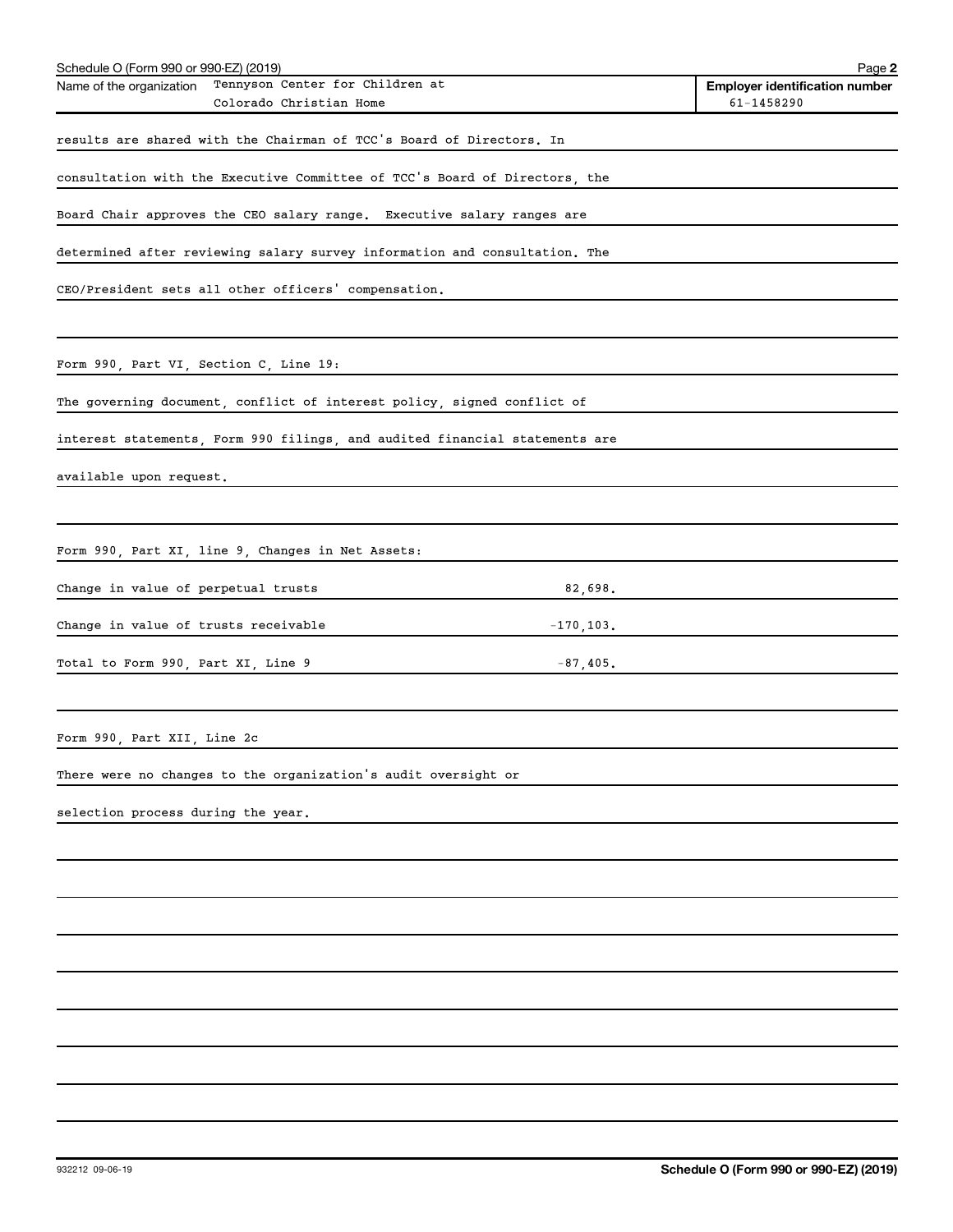| <b>SCHEDULE R</b> |  |
|-------------------|--|
| (Form 990)        |  |

Department of the Treasury Internal Revenue Service

Name of the organization

## **Related Organizations and Unrelated Partnerships**

**(Form 990) Complete if the organization answered "Yes" on Form 990, Part IV, line 33, 34, 35b, 36, or 37.** |

**Attach to Form 990. Contract to Form 990. Contract to Public** 

**2019**<br>Open to Public

OMB No. 1545-0047

| ► Go to www.irs.gov/Form990 for instructions and the latest information. | <b>Inspection</b>                  |
|--------------------------------------------------------------------------|------------------------------------|
| Tennyson<br>Center for Children at                                       | <b>Employer identification num</b> |

**Employer identification number** Colorado Christian Home 61-1458290

Part I ldentification of Disregarded Entities. Complete if the organization answered "Yes" on Form 990, Part IV, line 33.

| (a)                                          | (b)                      | (c)                      | (d)          | (e)                | (f)                     |  |  |
|----------------------------------------------|--------------------------|--------------------------|--------------|--------------------|-------------------------|--|--|
| Name, address, and EIN (if applicable)       | Primary activity         | Legal domicile (state or | Total income | End-of-year assets | Direct controlling      |  |  |
| of disregarded entity                        |                          | foreign country)         |              |                    | entity                  |  |  |
|                                              |                          |                          |              |                    |                         |  |  |
| Tennyson Property Holdings, LLC - 61-1458290 |                          |                          |              |                    | Tennyson Center for     |  |  |
| 2950 Tennyson Street                         |                          |                          |              |                    | Children at Colorado    |  |  |
| Denver, CO 80212                             | To hold donated property | Colorado                 | 8,096.       |                    | 601,001. Christian Home |  |  |
|                                              |                          |                          |              |                    |                         |  |  |
|                                              |                          |                          |              |                    |                         |  |  |
|                                              |                          |                          |              |                    |                         |  |  |
|                                              |                          |                          |              |                    |                         |  |  |
|                                              |                          |                          |              |                    |                         |  |  |
|                                              |                          |                          |              |                    |                         |  |  |
|                                              |                          |                          |              |                    |                         |  |  |
|                                              |                          |                          |              |                    |                         |  |  |
|                                              |                          |                          |              |                    |                         |  |  |

**Part II** Identification of Related Tax-Exempt Organizations. Complete if the organization answered "Yes" on Form 990, Part IV, line 34, because it had one or more related tax-exempt<br>Part II acconizations during the tax ye organizations during the tax year.

| (a)<br>Name, address, and EIN<br>of related organization | (b)<br>Primary activity | (c)<br>Legal domicile (state or<br>foreign country) | (d)<br>Exempt Code<br>section | (e)<br>Public charity<br>status (if section | (f)<br>Direct controlling<br>entity |     | $(g)$<br>Section 512(b)(13)<br>controlled<br>entity? |
|----------------------------------------------------------|-------------------------|-----------------------------------------------------|-------------------------------|---------------------------------------------|-------------------------------------|-----|------------------------------------------------------|
|                                                          |                         |                                                     |                               | 501(c)(3)                                   |                                     | Yes | No                                                   |
|                                                          |                         |                                                     |                               |                                             |                                     |     |                                                      |
|                                                          |                         |                                                     |                               |                                             |                                     |     |                                                      |
|                                                          |                         |                                                     |                               |                                             |                                     |     |                                                      |
|                                                          |                         |                                                     |                               |                                             |                                     |     |                                                      |
|                                                          |                         |                                                     |                               |                                             |                                     |     |                                                      |
|                                                          |                         |                                                     |                               |                                             |                                     |     |                                                      |
|                                                          |                         |                                                     |                               |                                             |                                     |     |                                                      |
|                                                          |                         |                                                     |                               |                                             |                                     |     |                                                      |
|                                                          |                         |                                                     |                               |                                             |                                     |     |                                                      |
|                                                          |                         |                                                     |                               |                                             |                                     |     |                                                      |
|                                                          |                         |                                                     |                               |                                             |                                     |     |                                                      |

**For Paperwork Reduction Act Notice, see the Instructions for Form 990. Schedule R (Form 990) 2019**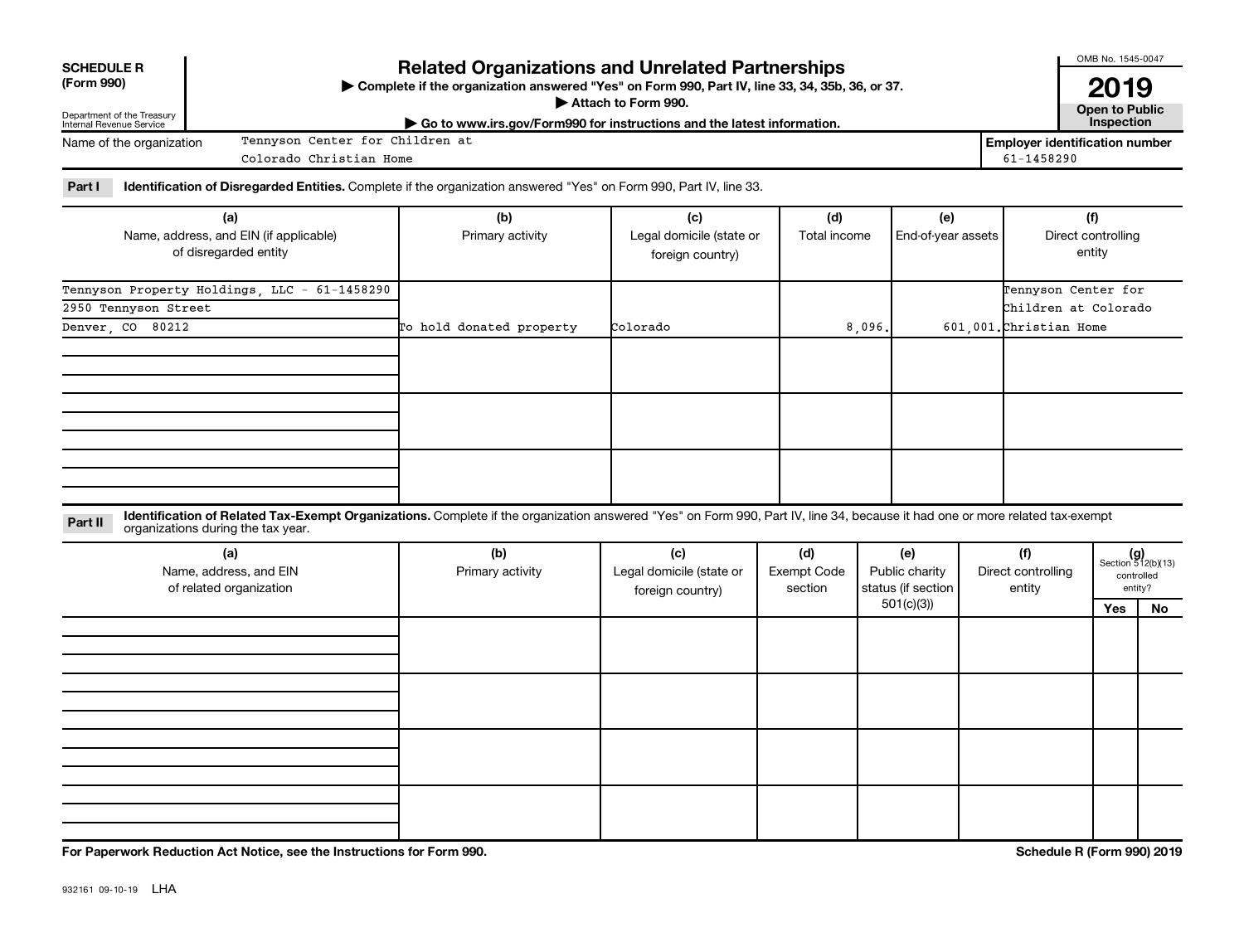Schedule R (Form 990) 2019 Colorado Christian Home **Page 1986** Page 1986 Page 1987 Page 1988290 Page 1988290

| (a)<br>Name, address, and EIN<br>of related organization                                                                                                                                                                                                                    | (b)<br>Primary activity | (c)<br>Legal<br>domicile<br>(state or<br>foreign | (d)<br>Direct controlling<br>entity |                                                    | (e)<br>Predominant income<br>(related, unrelated, |  | (f)<br>Share of total<br>income | (g)<br>Share of<br>end-of-year<br>assets |                       |  | (h)<br>Disproportionate<br>allocations? | (i)<br>Code V-UBI<br>amount in box<br>20 of Schedule |                         | (i)<br>managing<br>partner? | (k)<br>General or Percentage<br>ownership |     |                                                                                                                |
|-----------------------------------------------------------------------------------------------------------------------------------------------------------------------------------------------------------------------------------------------------------------------------|-------------------------|--------------------------------------------------|-------------------------------------|----------------------------------------------------|---------------------------------------------------|--|---------------------------------|------------------------------------------|-----------------------|--|-----------------------------------------|------------------------------------------------------|-------------------------|-----------------------------|-------------------------------------------|-----|----------------------------------------------------------------------------------------------------------------|
|                                                                                                                                                                                                                                                                             |                         | country)                                         |                                     |                                                    | excluded from tax under<br>sections 512-514)      |  |                                 |                                          |                       |  | Yes   No                                | K-1 (Form 1065) Yes No                               |                         |                             |                                           |     |                                                                                                                |
|                                                                                                                                                                                                                                                                             |                         |                                                  |                                     |                                                    |                                                   |  |                                 |                                          |                       |  |                                         |                                                      |                         |                             |                                           |     |                                                                                                                |
|                                                                                                                                                                                                                                                                             |                         |                                                  |                                     |                                                    |                                                   |  |                                 |                                          |                       |  |                                         |                                                      |                         |                             |                                           |     |                                                                                                                |
|                                                                                                                                                                                                                                                                             |                         |                                                  |                                     |                                                    |                                                   |  |                                 |                                          |                       |  |                                         |                                                      |                         |                             |                                           |     |                                                                                                                |
|                                                                                                                                                                                                                                                                             |                         |                                                  |                                     |                                                    |                                                   |  |                                 |                                          |                       |  |                                         |                                                      |                         |                             |                                           |     |                                                                                                                |
|                                                                                                                                                                                                                                                                             |                         |                                                  |                                     |                                                    |                                                   |  |                                 |                                          |                       |  |                                         |                                                      |                         |                             |                                           |     |                                                                                                                |
|                                                                                                                                                                                                                                                                             |                         |                                                  |                                     |                                                    |                                                   |  |                                 |                                          |                       |  |                                         |                                                      |                         |                             |                                           |     |                                                                                                                |
| Identification of Related Organizations Taxable as a Corporation or Trust. Complete if the organization answered "Yes" on Form 990, Part IV, line 34, because it had one or more related<br>Part IV<br>organizations treated as a corporation or trust during the tax year. |                         |                                                  |                                     |                                                    |                                                   |  |                                 |                                          |                       |  |                                         |                                                      |                         |                             |                                           |     |                                                                                                                |
| (a)<br>Name, address, and EIN                                                                                                                                                                                                                                               |                         | (b)                                              |                                     | (c)                                                | (d)                                               |  | Direct controlling              |                                          | (e)<br>Type of entity |  | (f)<br>Share of total                   |                                                      |                         | (g)                         |                                           | (h) | $\begin{array}{c} \textbf{(i)}\\ \text{Section}\\ 5\,12 \text{(b)} \text{(13)}\\ \text{controlled}\end{array}$ |
| of related organization                                                                                                                                                                                                                                                     |                         |                                                  | Primary activity                    | Legal domicile<br>(state or<br>foreign<br>country) | entity                                            |  | (C corp, S corp,<br>or trust)   |                                          | income                |  | Share of<br>end-of-year<br>assets       |                                                      | Percentage<br>ownership |                             | entity?                                   |     |                                                                                                                |
|                                                                                                                                                                                                                                                                             |                         |                                                  |                                     |                                                    |                                                   |  |                                 |                                          |                       |  |                                         |                                                      |                         |                             | No<br>Yes                                 |     |                                                                                                                |
|                                                                                                                                                                                                                                                                             |                         |                                                  |                                     |                                                    |                                                   |  |                                 |                                          |                       |  |                                         |                                                      |                         |                             |                                           |     |                                                                                                                |
|                                                                                                                                                                                                                                                                             |                         |                                                  |                                     |                                                    |                                                   |  |                                 |                                          |                       |  |                                         |                                                      |                         |                             |                                           |     |                                                                                                                |
|                                                                                                                                                                                                                                                                             |                         |                                                  |                                     |                                                    |                                                   |  |                                 |                                          |                       |  |                                         |                                                      |                         |                             |                                           |     |                                                                                                                |
|                                                                                                                                                                                                                                                                             |                         |                                                  |                                     |                                                    |                                                   |  |                                 |                                          |                       |  |                                         |                                                      |                         |                             |                                           |     |                                                                                                                |
|                                                                                                                                                                                                                                                                             |                         |                                                  |                                     |                                                    |                                                   |  |                                 |                                          |                       |  |                                         |                                                      |                         |                             |                                           |     |                                                                                                                |
|                                                                                                                                                                                                                                                                             |                         |                                                  |                                     |                                                    |                                                   |  |                                 |                                          |                       |  |                                         |                                                      |                         |                             |                                           |     |                                                                                                                |

**2**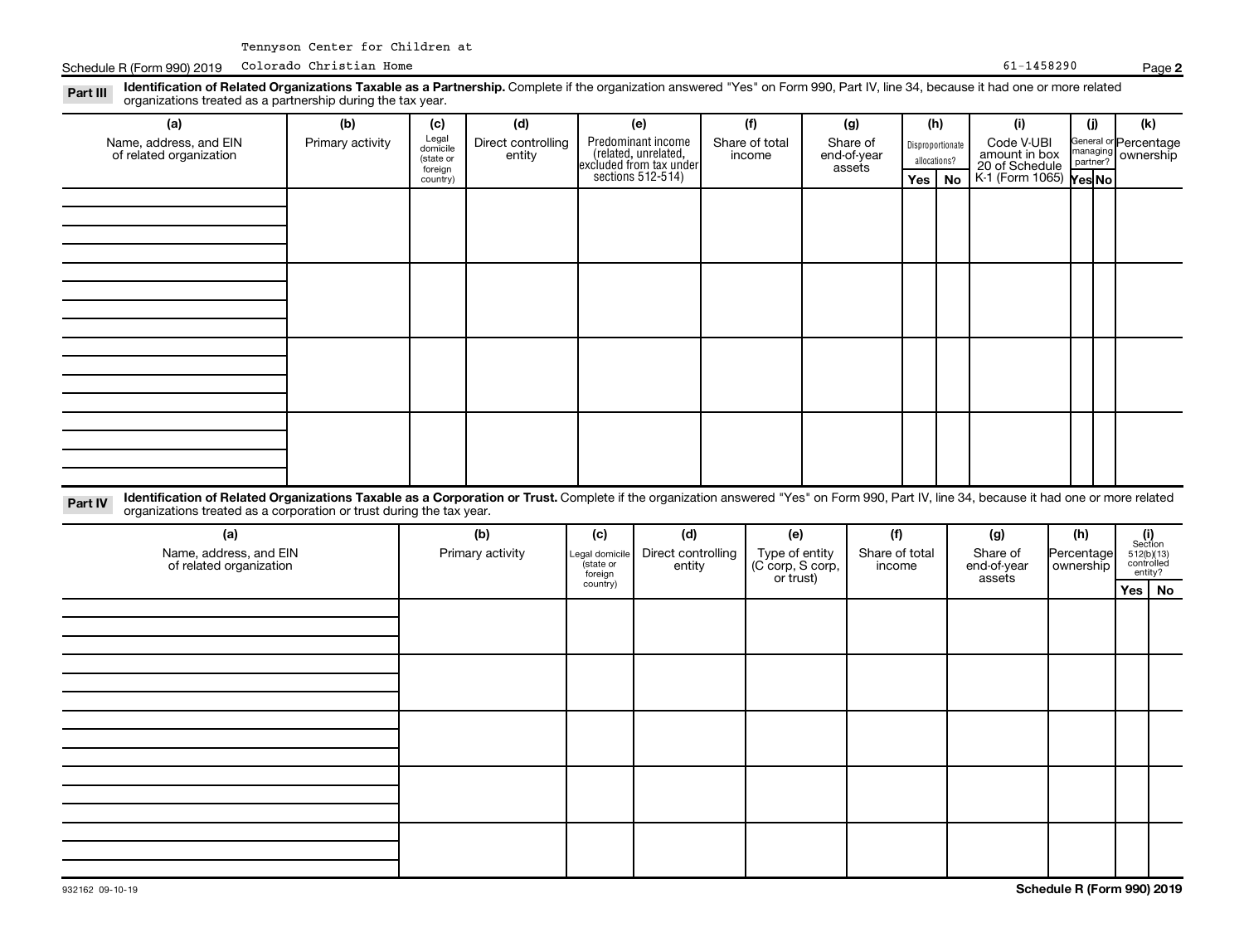Schedule R (Form 990) 2019 Colorado Christian Home **Page 1986** Page 1986 Page 1987 Page 1988290 Page 1988290

| Part V                                                                                                                                                                                                                         | Transactions With Related Organizations. Complete if the organization answered "Yes" on Form 990, Part IV, line 34, 35b, or 36.                                                                                                |                                  |                        |                                              |                      |     |    |  |
|--------------------------------------------------------------------------------------------------------------------------------------------------------------------------------------------------------------------------------|--------------------------------------------------------------------------------------------------------------------------------------------------------------------------------------------------------------------------------|----------------------------------|------------------------|----------------------------------------------|----------------------|-----|----|--|
|                                                                                                                                                                                                                                | Note: Complete line 1 if any entity is listed in Parts II, III, or IV of this schedule.                                                                                                                                        |                                  |                        |                                              |                      | Yes | No |  |
|                                                                                                                                                                                                                                | During the tax year, did the organization engage in any of the following transactions with one or more related organizations listed in Parts II-IV?                                                                            |                                  |                        |                                              |                      |     |    |  |
| 1a                                                                                                                                                                                                                             |                                                                                                                                                                                                                                |                                  |                        |                                              |                      |     |    |  |
| b Gift, grant, or capital contribution to related organization(s) manufaction contribution of the contribution to related organization(s) manufaction contribution to related organization(s) manufaction contribution contrib |                                                                                                                                                                                                                                |                                  |                        |                                              |                      |     |    |  |
|                                                                                                                                                                                                                                |                                                                                                                                                                                                                                |                                  |                        |                                              | 1 <sub>c</sub>       |     |    |  |
|                                                                                                                                                                                                                                | d Loans or loan guarantees to or for related organization(s) www.communically.com/www.communically.com/www.communically.com/www.communically.com/www.communically.com/www.communically.com/www.communically.com/www.communical |                                  |                        |                                              | 1 <sub>d</sub>       |     |    |  |
|                                                                                                                                                                                                                                |                                                                                                                                                                                                                                |                                  |                        |                                              | 1e                   |     |    |  |
|                                                                                                                                                                                                                                |                                                                                                                                                                                                                                |                                  |                        |                                              |                      |     |    |  |
|                                                                                                                                                                                                                                | Dividends from related organization(s) machinesis and contract and contract and contract and contract and contract and contract and contract and contract and contract and contract and contract and contract and contract and |                                  |                        |                                              | 1f                   |     |    |  |
|                                                                                                                                                                                                                                |                                                                                                                                                                                                                                |                                  |                        |                                              | 1 <sub>g</sub>       |     |    |  |
|                                                                                                                                                                                                                                | h Purchase of assets from related organization(s) manufactured content to the content of the content of the content of the content of the content of the content of the content of the content of the content of the content o |                                  |                        |                                              | 1 <sub>h</sub><br>11 |     |    |  |
|                                                                                                                                                                                                                                |                                                                                                                                                                                                                                |                                  |                        |                                              |                      |     |    |  |
|                                                                                                                                                                                                                                |                                                                                                                                                                                                                                |                                  |                        |                                              | 1j                   |     |    |  |
|                                                                                                                                                                                                                                |                                                                                                                                                                                                                                |                                  |                        |                                              |                      |     |    |  |
|                                                                                                                                                                                                                                |                                                                                                                                                                                                                                |                                  |                        |                                              | 1k                   |     |    |  |
|                                                                                                                                                                                                                                |                                                                                                                                                                                                                                |                                  |                        |                                              | 11                   |     |    |  |
|                                                                                                                                                                                                                                |                                                                                                                                                                                                                                |                                  |                        |                                              | 1 <sub>m</sub>       |     |    |  |
|                                                                                                                                                                                                                                |                                                                                                                                                                                                                                |                                  |                        |                                              | 1n                   |     |    |  |
|                                                                                                                                                                                                                                | o Sharing of paid employees with related organization(s) manufaction(s) and contain an examinary contained and an examination of the state organization (s) and an examination of the state organization (s) manufactured and  |                                  |                        |                                              | 10 <sub>o</sub>      |     |    |  |
|                                                                                                                                                                                                                                |                                                                                                                                                                                                                                |                                  |                        |                                              |                      |     |    |  |
|                                                                                                                                                                                                                                |                                                                                                                                                                                                                                |                                  |                        |                                              | 1p                   |     |    |  |
|                                                                                                                                                                                                                                |                                                                                                                                                                                                                                |                                  |                        |                                              | 1q                   |     |    |  |
|                                                                                                                                                                                                                                |                                                                                                                                                                                                                                |                                  |                        |                                              |                      |     |    |  |
|                                                                                                                                                                                                                                |                                                                                                                                                                                                                                |                                  |                        |                                              | 1r                   |     |    |  |
|                                                                                                                                                                                                                                |                                                                                                                                                                                                                                |                                  |                        |                                              | 1s                   |     |    |  |
|                                                                                                                                                                                                                                | If the answer to any of the above is "Yes," see the instructions for information on who must complete this line, including covered relationships and transaction thresholds.                                                   |                                  |                        |                                              |                      |     |    |  |
|                                                                                                                                                                                                                                | (a)<br>Name of related organization                                                                                                                                                                                            | (b)<br>Transaction<br>type (a-s) | (c)<br>Amount involved | (d)<br>Method of determining amount involved |                      |     |    |  |

**3**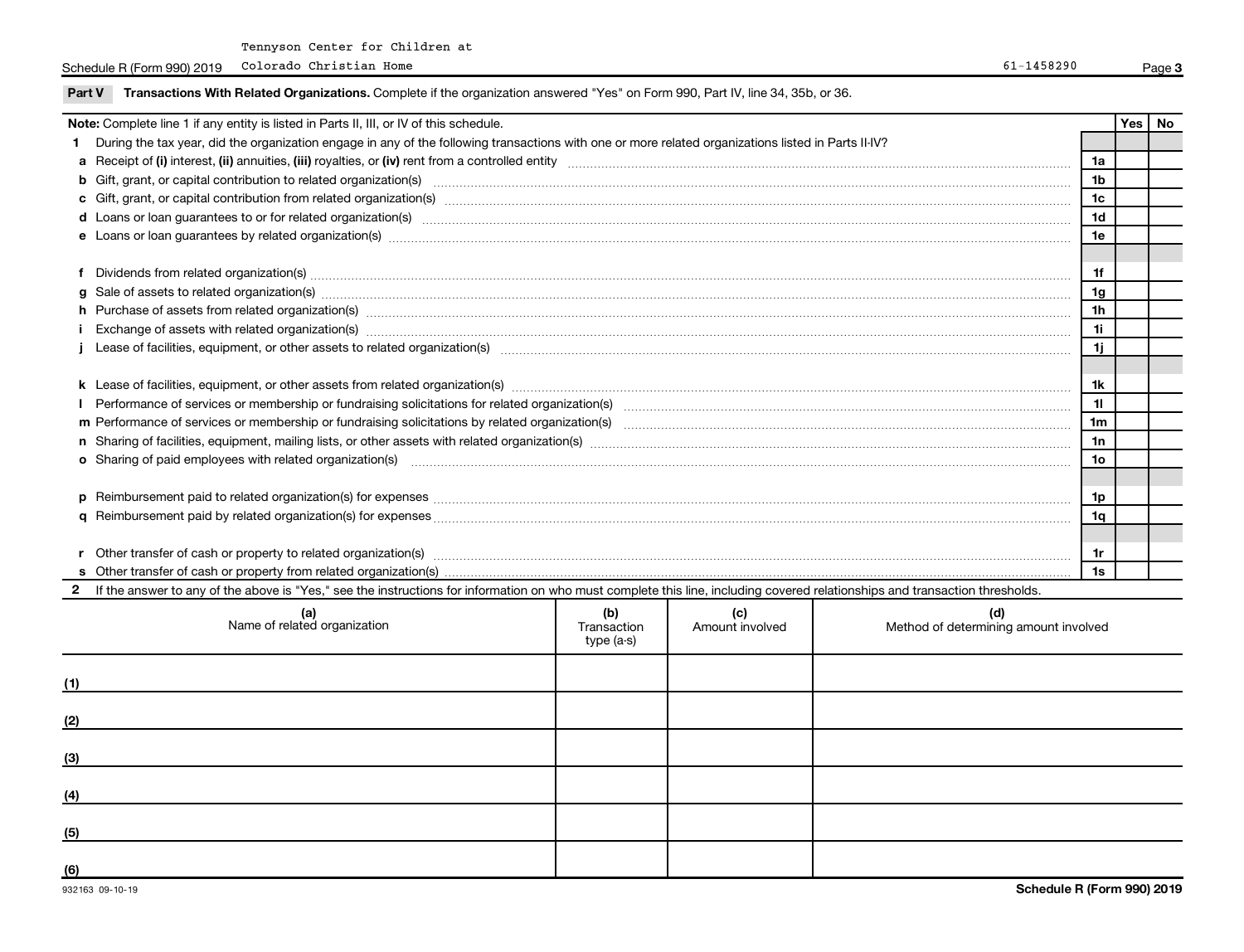Schedule R (Form 990) 2019 Colorado Christian Home **Page 1986** Page 1986 Page 1987 Page 1988290 Page 1988290

#### **4**

Part VI Unrelated Organizations Taxable as a Partnership. Complete if the organization answered "Yes" on Form 990, Part IV, line 37.

Provide the following information for each entity taxed as a partnership through which the organization conducted more than five percent of its activities (measured by total assets or gross revenue) that was not a related organization. See instructions regarding exclusion for certain investment partnerships.

| .<br>(a)               | (b)              | (c)               | .<br><br>(d)                                                                               |                                                          |  | (f)      | (g)         | (h)    |                       | (i)                                                                    | (i)     | $(\mathsf{k})$                                          |  |  |
|------------------------|------------------|-------------------|--------------------------------------------------------------------------------------------|----------------------------------------------------------|--|----------|-------------|--------|-----------------------|------------------------------------------------------------------------|---------|---------------------------------------------------------|--|--|
| Name, address, and EIN | Primary activity | Legal domicile    |                                                                                            | (e)<br>Are all<br>partners sec.<br>$501(c)(3)$<br>orgs.? |  | Share of | Share of    |        |                       |                                                                        |         |                                                         |  |  |
| of entity              |                  | (state or foreign |                                                                                            |                                                          |  | total    | end-of-year |        | Dispropor-<br>tionate |                                                                        |         | General or Percentage<br>managing<br>partner? Ownership |  |  |
|                        |                  | country)          | Predominant income<br>(related, unrelated,<br>excluded from tax under<br>sections 512-514) |                                                          |  | income   | assets      |        | allocations?          | Code V-UBI<br>  amount in box 20<br>! of Schedule K-1<br>  (Form 1065) |         |                                                         |  |  |
|                        |                  |                   |                                                                                            | Yes No                                                   |  |          |             | Yes No |                       |                                                                        | Yes  NO |                                                         |  |  |
|                        |                  |                   |                                                                                            |                                                          |  |          |             |        |                       |                                                                        |         |                                                         |  |  |
|                        |                  |                   |                                                                                            |                                                          |  |          |             |        |                       |                                                                        |         |                                                         |  |  |
|                        |                  |                   |                                                                                            |                                                          |  |          |             |        |                       |                                                                        |         |                                                         |  |  |
|                        |                  |                   |                                                                                            |                                                          |  |          |             |        |                       |                                                                        |         |                                                         |  |  |
|                        |                  |                   |                                                                                            |                                                          |  |          |             |        |                       |                                                                        |         |                                                         |  |  |
|                        |                  |                   |                                                                                            |                                                          |  |          |             |        |                       |                                                                        |         |                                                         |  |  |
|                        |                  |                   |                                                                                            |                                                          |  |          |             |        |                       |                                                                        |         |                                                         |  |  |
|                        |                  |                   |                                                                                            |                                                          |  |          |             |        |                       |                                                                        |         |                                                         |  |  |
|                        |                  |                   |                                                                                            |                                                          |  |          |             |        |                       |                                                                        |         |                                                         |  |  |
|                        |                  |                   |                                                                                            |                                                          |  |          |             |        |                       |                                                                        |         |                                                         |  |  |
|                        |                  |                   |                                                                                            |                                                          |  |          |             |        |                       |                                                                        |         |                                                         |  |  |
|                        |                  |                   |                                                                                            |                                                          |  |          |             |        |                       |                                                                        |         |                                                         |  |  |
|                        |                  |                   |                                                                                            |                                                          |  |          |             |        |                       |                                                                        |         |                                                         |  |  |
|                        |                  |                   |                                                                                            |                                                          |  |          |             |        |                       |                                                                        |         |                                                         |  |  |
|                        |                  |                   |                                                                                            |                                                          |  |          |             |        |                       |                                                                        |         |                                                         |  |  |
|                        |                  |                   |                                                                                            |                                                          |  |          |             |        |                       |                                                                        |         |                                                         |  |  |
|                        |                  |                   |                                                                                            |                                                          |  |          |             |        |                       |                                                                        |         |                                                         |  |  |
|                        |                  |                   |                                                                                            |                                                          |  |          |             |        |                       |                                                                        |         |                                                         |  |  |
|                        |                  |                   |                                                                                            |                                                          |  |          |             |        |                       |                                                                        |         |                                                         |  |  |
|                        |                  |                   |                                                                                            |                                                          |  |          |             |        |                       |                                                                        |         |                                                         |  |  |
|                        |                  |                   |                                                                                            |                                                          |  |          |             |        |                       |                                                                        |         |                                                         |  |  |
|                        |                  |                   |                                                                                            |                                                          |  |          |             |        |                       |                                                                        |         |                                                         |  |  |
|                        |                  |                   |                                                                                            |                                                          |  |          |             |        |                       |                                                                        |         |                                                         |  |  |
|                        |                  |                   |                                                                                            |                                                          |  |          |             |        |                       |                                                                        |         |                                                         |  |  |
|                        |                  |                   |                                                                                            |                                                          |  |          |             |        |                       |                                                                        |         |                                                         |  |  |
|                        |                  |                   |                                                                                            |                                                          |  |          |             |        |                       |                                                                        |         |                                                         |  |  |
|                        |                  |                   |                                                                                            |                                                          |  |          |             |        |                       |                                                                        |         |                                                         |  |  |
|                        |                  |                   |                                                                                            |                                                          |  |          |             |        |                       |                                                                        |         |                                                         |  |  |
|                        |                  |                   |                                                                                            |                                                          |  |          |             |        |                       |                                                                        |         |                                                         |  |  |
|                        |                  |                   |                                                                                            |                                                          |  |          |             |        |                       |                                                                        |         |                                                         |  |  |
|                        |                  |                   |                                                                                            |                                                          |  |          |             |        |                       |                                                                        |         |                                                         |  |  |
|                        |                  |                   |                                                                                            |                                                          |  |          |             |        |                       |                                                                        |         |                                                         |  |  |
|                        |                  |                   |                                                                                            |                                                          |  |          |             |        |                       |                                                                        |         |                                                         |  |  |
|                        |                  |                   |                                                                                            |                                                          |  |          |             |        |                       |                                                                        |         |                                                         |  |  |
|                        |                  |                   |                                                                                            |                                                          |  |          |             |        |                       |                                                                        |         |                                                         |  |  |
|                        |                  |                   |                                                                                            |                                                          |  |          |             |        |                       |                                                                        |         |                                                         |  |  |

**Schedule R (Form 990) 2019**